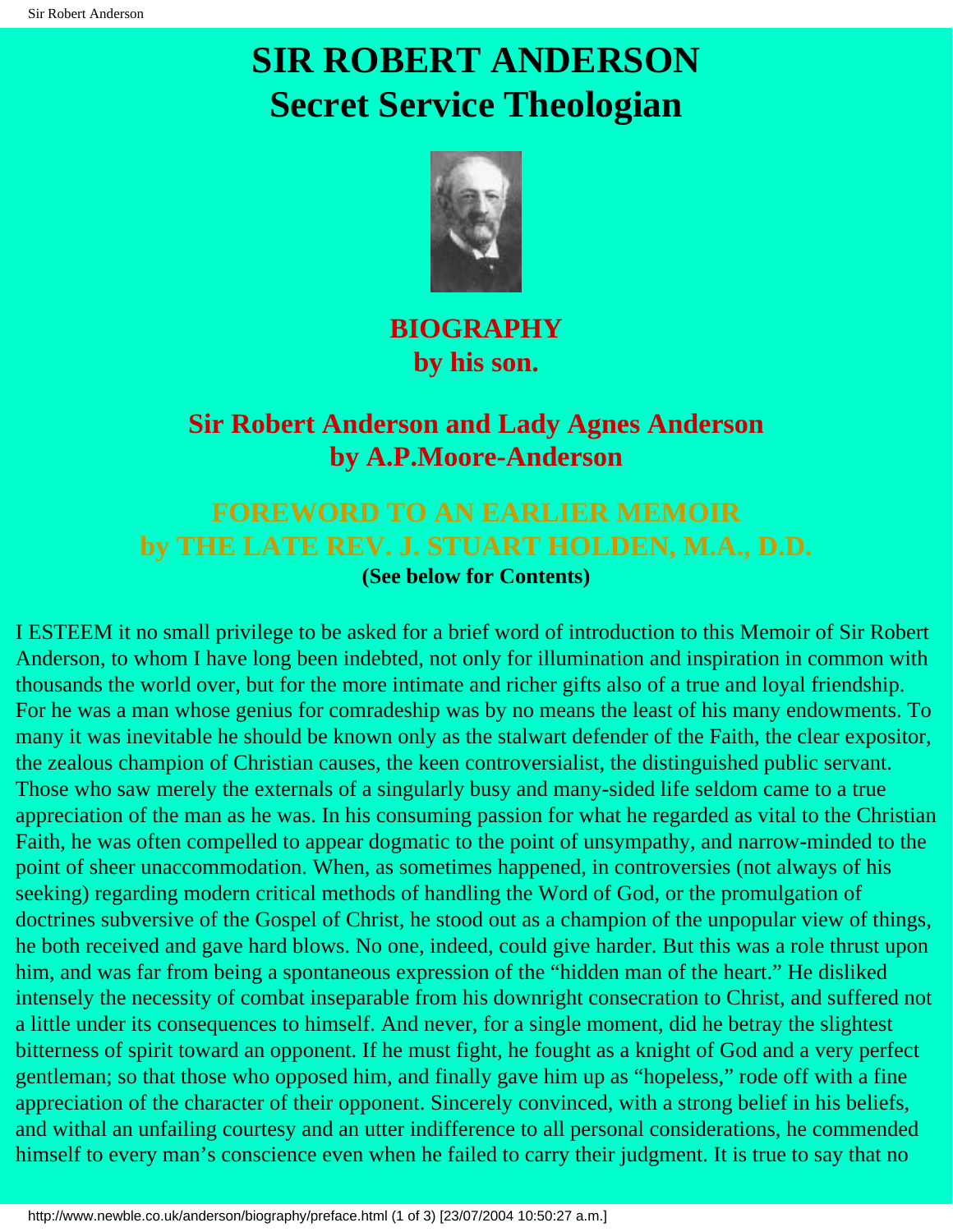```
Sir Robert Anderson
```
man ever lived who had so many opponents and so few enemies.

But those who were privileged to know him at closer quarters will ever think of him, in yet warmer terms, as one of the most devoted, humble, and kindly of men, and one of the staunchest of friends. For he never hid himself from those of whose sympathy and affection he was assured, and they at all times found him true to friendship's every demand. Loving hands have chronicled and compiled the following short sketch, but in no single line has love outrun sober judgment or been betrayed into exaggeration. That he taught and proclaimed Christ all men know. That he very consistently lived Christ and carried about into all the relationships of life a sweet savour of Him, his family and friends know. And they are glad to share their knowledge of him, and the inspiration to follow the Lord as he followed Him which was its fruit, with the larger circle who honour him for his works' sake.

For myself, life will always be richer for the generous and condescending friendship (from which all evidence of condescension was strikingly absent) of an old and distinguished servant of Christ toward a younger and altogether undistinguished one. In the happy enjoyment of our frequent intercourse I learned, I trust, at least to desire and strive after something of that loyalty to the Lord Jesus which was the well-spring of his strength and service. And there is no man whose obedience I would more earnestly endeavour to emulate in its purity and constancy. From his writings I came to know something of the unfathomable content of the Gospel. From his life I came to know far more concerning the possibility and glory of its ministry. And until my own course is finished, I shall be grateful to him who has gone from us, and still more to Him Whose best gifts to His people are men such as he was -"an example of the believers in word, in conversation, in charity, in spirit, in faith, in purity."

J. STUART HOLDEN.

ST. PAUL'S,

PORTMAN SQUARE, W. October 1919.

| <b>Chapter One</b>    | - Dublin - the beginning and the Call.            |
|-----------------------|---------------------------------------------------|
| <b>Chapter Two</b>    | - Gospel, commando operations in Ireland.         |
| <b>Chapter Three</b>  | - London - the Home Office and Secret<br>Service. |
| <b>Chapter Four</b>   | - Scotland Yard.                                  |
| <b>Chapter Five</b>   | - Criminals and Crime, a pioneer.                 |
| <b>Chapter Six</b>    | - Friendships.                                    |
| <b>Chapter Seven</b>  | - Home Life.                                      |
| <b>Chapter Nine</b>   | - Preacher and Witness.                           |
| <b>Chapter Ten</b>    | - Author, Teacher and Defender of the<br>Faith.   |
| <b>Chapter Eleven</b> | - Counsellor and Helper of Many.                  |

### **CONTENTS.**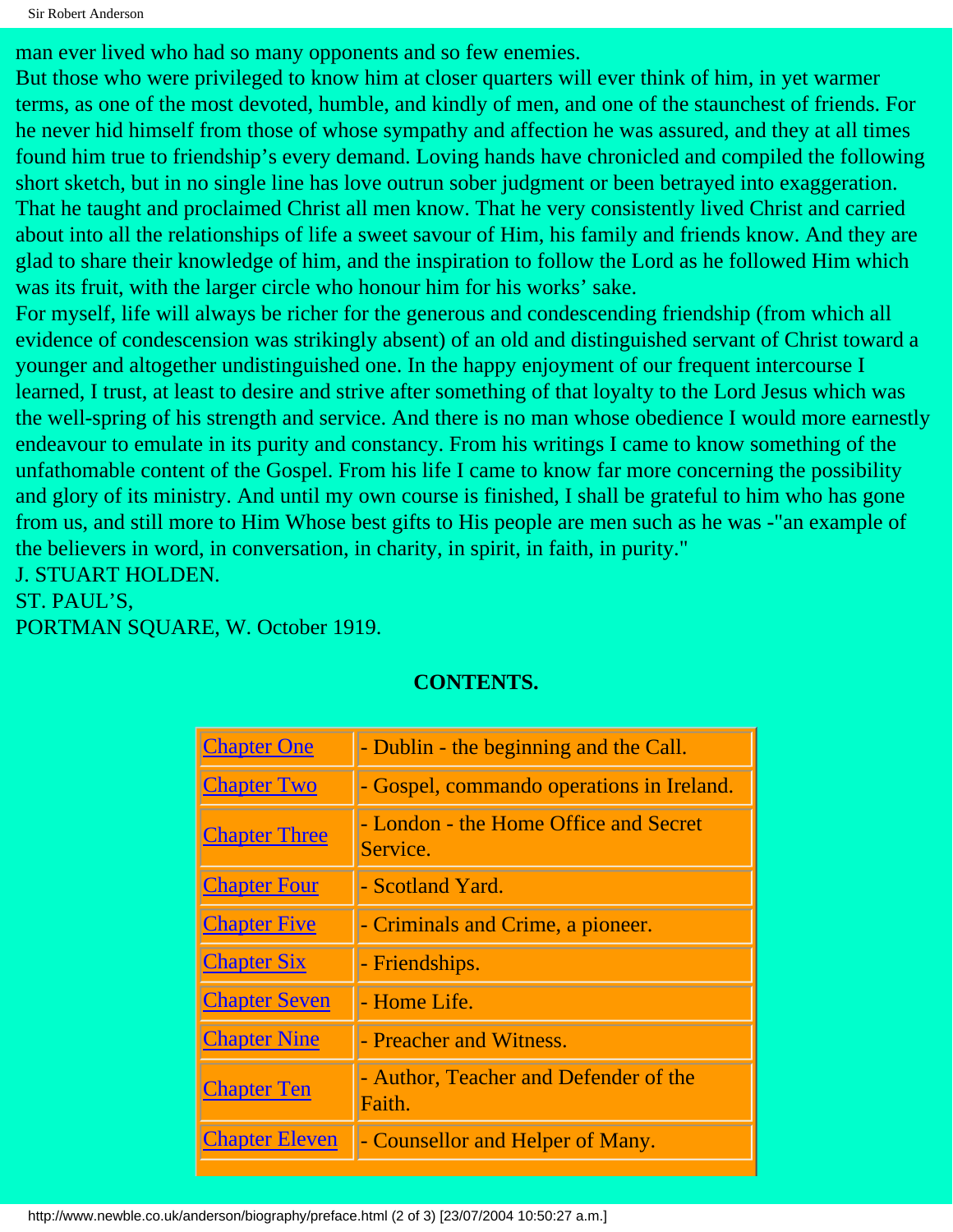| <b>Chapter Twelve   - Mr. Valiant-for-Truth.</b> |
|--------------------------------------------------|
| Chapter Thirteen - Carrying on to the End.       |

[Literature](http://www.newble.co.uk/anderson/literature.html) | [Photos](http://www.newble.co.uk/anderson/photos.html) | [Links](http://www.newble.co.uk/anderson/links.html) | [Home](http://www.newble.co.uk/anderson/index.html)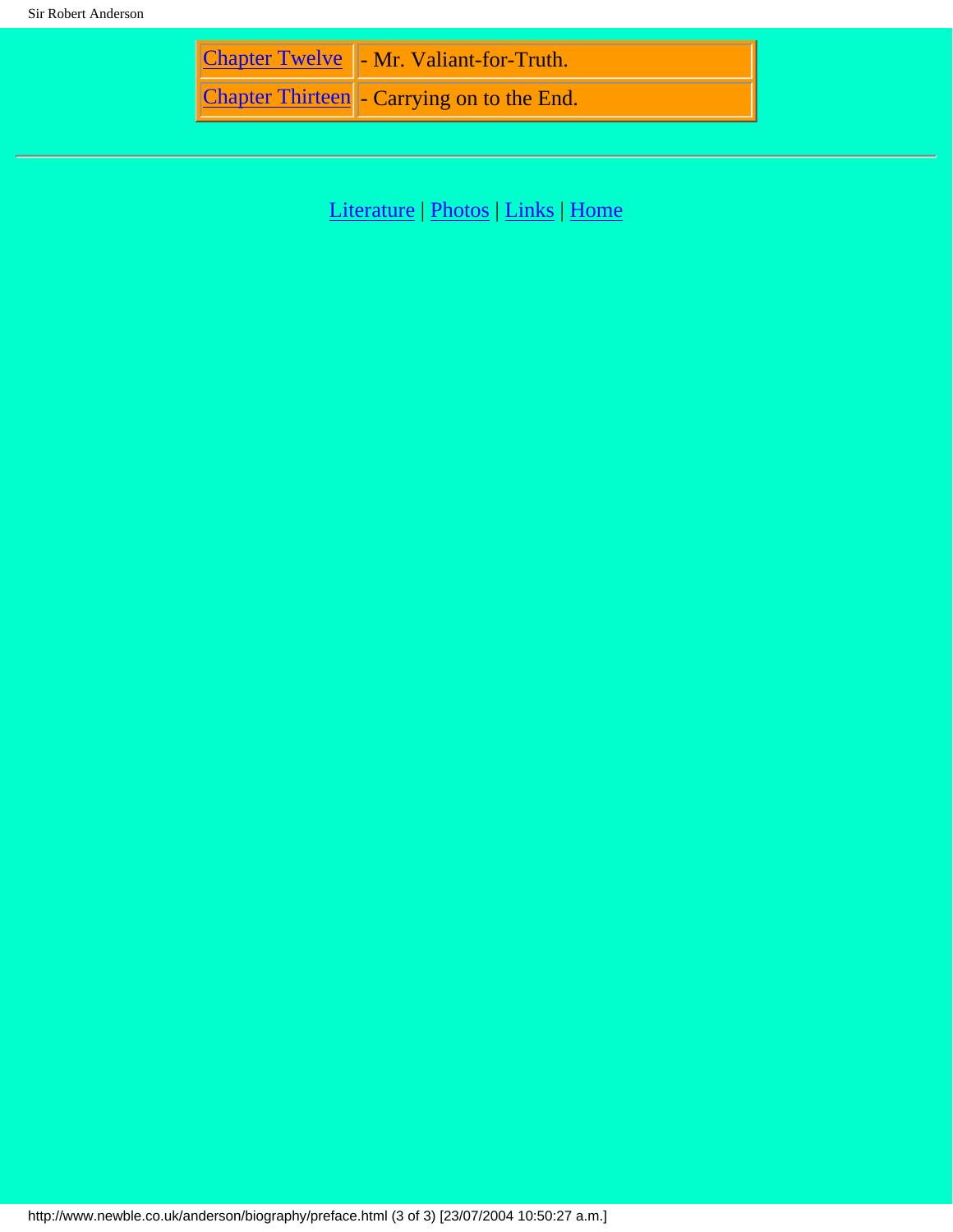# <span id="page-3-0"></span>**SIR ROBERT ANDERSON Secret Service Theologian**



## **BIOGRAPHY - Chapter One**

### **DUBLIN. THE BEGINNING AND THE CALL**

Erin, the tear and the smile in thine eye Blend like the rainbow that hangs in the sky. - - Irish Song.

Surely goodness and mercy shall follow me all the days of my life. -Psalm xxiii. 6.

I change, He changes not, The Christ can never die; His love not mine the resting place, His truth not mine the tie. HORATIUS BONAR.

"AN anglicised Irishman of Scottish extraction". My father's description of himself. Born in Dublin of Ulster stock, his youth was spent in the part of Ireland now known as Eire. Called to the Irish Bar he was early side-tracked into Secret Service work in connection with the Fenian movement of those times. When this led to his crossing the Channel to England it was, as he afterwards expressed it, with a return ticket in his pocket. But from that day his native land knew him only as a visitor. First in the Home Office, then at Scotland Yard, and finally in retirement, he remained a Londoner for the rest of his life. Duty made him a relentless tracker of criminals. But the dynamiters would have been more than a little surprised had they known that the man behind the scenes who hunted them down was author of many books on the Bible and the Christian life. No less amazed would have been many a professional burglar could he have come upon the C.I.D. Chief giving a Gospel address in some London mission hail. His life of seventy- seven years was a many-sided one, in some respects unique.

Robert Anderson was born in 1841 at his parents' home in Mountjoy Square, Dublin, whither his father, Matthew Anderson, had come from Londonderry as a young man. The appointment of Crown Solicitor for the city was given to my grandfather by the government of Lord Beaconsfield. An elder of the Irish Presbyterian Church, he served first in the old Mary's Abbey congregation, of which my father was a member in his youth, and afterwards at Kingstown, now called Dun Laoghaire. When living in Dublin one of his duties was that of Seneschal of the Manor of Mary's Abbey, where he used to hold a Manor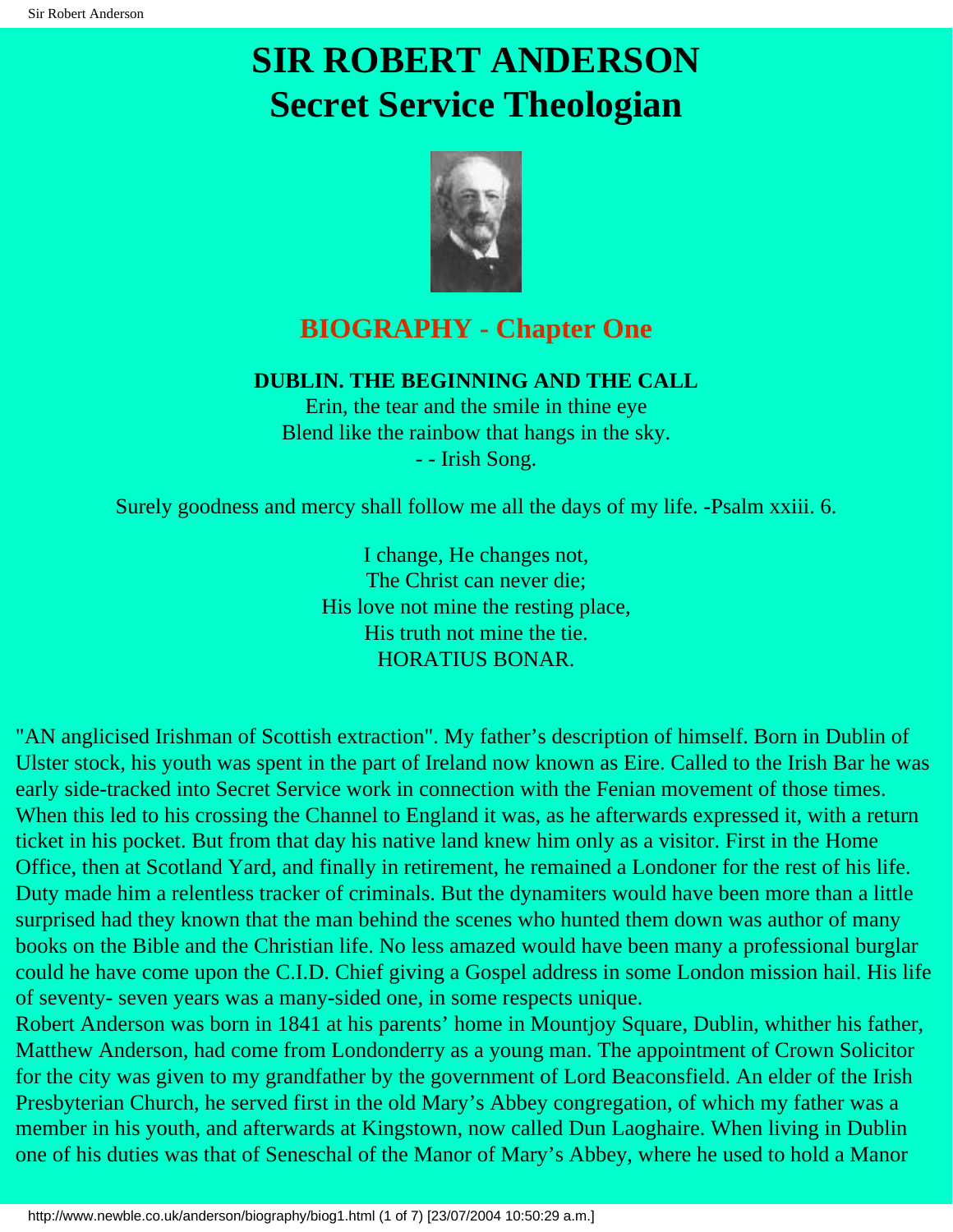Sir Robert Anderson

Court; an appointment which he owed to Lady Harriet Cowper, for whom he acted in legal matters. Her first husband had been the famous Count D'Orsay, who made several gifts to my grandfather, including a bronze equestrian statuette of the Iron Duke, now in my possession, modelled by himself in 1848. D'Orsay was born in Paris in 1801. Known as the last of the "Dandies," unusually handsome and welldressed, he was looked upon as "the mirror of of fashion and the mould of form." An accomplished painter and sculptor, he was an intimate friend and supporter of Louis Napoleon. By a coincidence the St. Mary's Abbey estate had belonged to my mother's family for about a hundred years from the time of King James the Second. Drogheda House, their Dublin residence until 1822, was on the property. A family friend, Professor Pierce Simpson, gave his impression of Matthew Anderson in these words : "I used to regard him as the Lord Chancellor and Primate of Ireland rolled into one, and to hear him say prayers was enough to make a saint out of a sinner." My grandmother, before her marriage Mary Lee, also came from Derry, where an ancestor, Samuel Lee, won fame as a leader of the freemen of the city, the 'Prentice Boys, in the siege of 1689.

"Five generations have since passed away," wrote Macaulay, "and still the wall of Londonderry is to the Protestants of Ulster what the trophy of Marathon was to the Athenians." And H. V. Morton says: "I suppose that no other city except perhaps Limerick has such a single-minded memory of its history. You cannot live even for a few hours in this city without hearing the story of the Closing of the Gates of Derry. They tell it all over again with just pride; how the thirteen 'prentice boys shut the gates in the face of a Catholic army sent to win the town for James II; how Derry declared for William of Orange; how the town endured the worst horrors of starvation and disease for one hundred and five days. . It was one of the most gallant defences in the history of siege warfare."

And now in 1945 one reads of our own King George VI and Queen Elizabeth being taken on a tour of the walls. No doubt they heard once again the great story of" No Surrender," and of how at last the relief ships bringing food broke the boom across the Foyle.

" It is never possible," writes Morton, "to feel that Derry is an ordinary city. Look where you will and you see the wall and a peeping cannon. The memory of 1688—89 is as vivid as though the smoke of Roaring Meg was still blowing from the walls."

Assuredly, as I listened to my grandmother's tale and gazed at the portrait of the Rev. George Walker, the heroic acting Governor, my childish impression was that she had been through the siege herself. Another coincidence is that an ancestor of my maternal grandmother, William Gardner of Coleraine, was killed when in command of a company of the defenders; another of my mother's forbears, Henry, third Earl of Drogheda, commanded a regiment of Foot in the Battle of the Boyne shortly afterwards. My father was educated privately in Dublin and later in Paris and Boulogne. On leaving school he began a business career in one of the Dublin breweries, its owner being a rich and sonless friend of his father's. But after eighteen months he turned from this and at the age of eighteen entered Trinity College, familiarly known as T.C.D. In 1862 he graduated B.A. with Moderatorship and Medal, being awarded the LL.D. in 1875. The earliest diary I have found is for the year 1861, the brief entries in which often include items such as : "Read for five hours; cricket." He was keen on Rugby football too, playing halfback, I think.

The College Historical Society at T.C.D. corresponds to the Union Societies at Oxford and Cambridge, the membership being reciprocal. My father became Auditor (President), and it was one of the chief interests of his 'Varsity life. A number of his contemporaries became prominent in after years, some of them famous. A close friend, David Plunket (Lord Rathmore), wrote a few months before my fathers'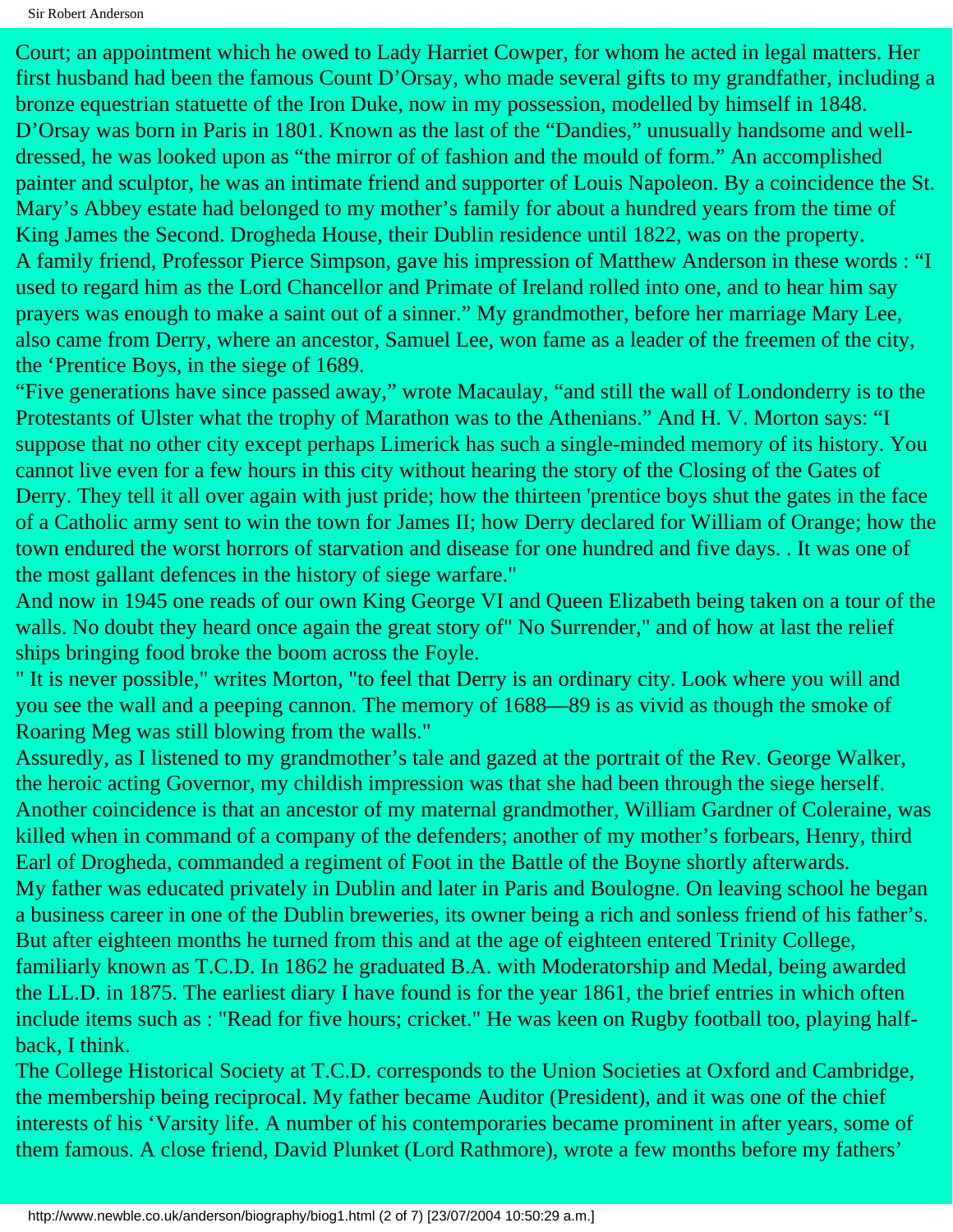### death:

"Your references to the past helped me, like Clarence Mangan's poor old battered Barmecide, to 'call up many a gorgeous show which the pall of oblivion hides' of the gay days when you and Tom Snagge and Ashbourne and FitzGibbon and Freeman Wills and Lecky, and many another more or less famous Argonaut, sailed out with me from the old T.C.D. harbour on life's journey. You and I now alone remain. And you carry on still with all your remaining canvas set. More power to your elbow and to your brave heart!" [Those mentioned in this letter all became well-known personages: Sir Thomas W. Snagge, D.L., LL.D., Judge of County Courts; Edward Gibson, 1st Lord Ashbourne, Lord Chancellor of Ireland; Rt. Hon. Gerald FitzGibbon, P.C., Lord Justice of Appeal; Rev. Freeman Wills, M.A., author and dramatist; Rt. Hon. W. E. H. Lecky, O.M., LL.D., D.C.L., historian and philosopher.]

And my father himself said: "I cherish pleasant memories of those years. Religion and politics are the bane of Ireland, but the politicians and priests had not yet poisoned the life of the country. In Trinity, Orangemen and Romanists, 'ferocious Radicals' and high Tories, mixed together and discussed their differences with the courtesy and kindness of Irish gentlemen." In the light of this, it is interesting to find his diary for 1898 recording a "T.C.D. Dinner" in London at which there were present Mr. John Redmond, the Irish Nationalist leader, and Sir Edward Carson, the Ulster Unionist. Mr. W. E. H. Lecky was in the chair, and others in the company were Lord Rathmore, Sir Robert Ball (the astronomer), Sir Thomas Snagge and Canon Teignmouth Shore. The 1900 diary also mentions the dinner, when those present included Lords Morris, Iveagh and Londonderry, Sir Dennis Fitzpatrick and Dr. J. B. Crozier, Bishop of Ossory and Ferns.

But to return to the early years, the 1861 diary records a short time spent in London as a law student at the Temple. An entry for 5th February reads: "Went to the House of Commons and met Williams; got into the Lords' to hear the Queen. Dinner with W., then down to the House where heard Disraeli, Russell and Bright." In his reminiscences he related how he came to hear the Queen's Speech that day, the last occasion on which Queen Victoria read her Speech herself for after the Prince Consort's death in that year she never again did so. The future Assistant Commissioner used to make friends with the police on duty in the House and through them obtain members' orders admitting to the Gallery. A police officer, a fellow Irishman, put him up to the adventure of getting into the House of Lords along with the "faithful Commons." However, "if we catch you," said he, "it's not in the House of Lords ye'll find yourself; but we'll not catch you if ye do what I tell you." Admitted to the Lobby my father found himself in the middle of a group of M.P.s waiting there. When the Speaker's procession, followed by some of the leading members of the Lower House, had passed, the waiting group closed in with a rush. "Had I been as anxious to keep out as I was to get in," the story proceeds, "nothing could have stopped me. I was almost carried off my feet, and it was not until I found myself inside the Lords' that I was able to raise my hand to take off my hat."

The next day the diary records: "Went to House of Commons by boat. Heard FitzGerald and Russell." And later in that year: "Drove down to Moville tandem to see the Fleet. Went on board Revenge, where the Admiral was receiving the Corporation: good feed." Does this diary entry forty-two years later (1903) show that there was some reward for his having been a law student in London, for he never practised at the English Bar? "The King's Dinner in Middle Temple. A great function; Sir.R. Finlay, Choate, Duke of Devonshire, Lord Rosebery, Lord Lansdowne. The King present."

Mention has been made of my grandfather being Seneschal of the Manor of Mary's Abbey. A Manor Court exercised a civil jurisdiction such as County Courts used to have. The judge was nominated by the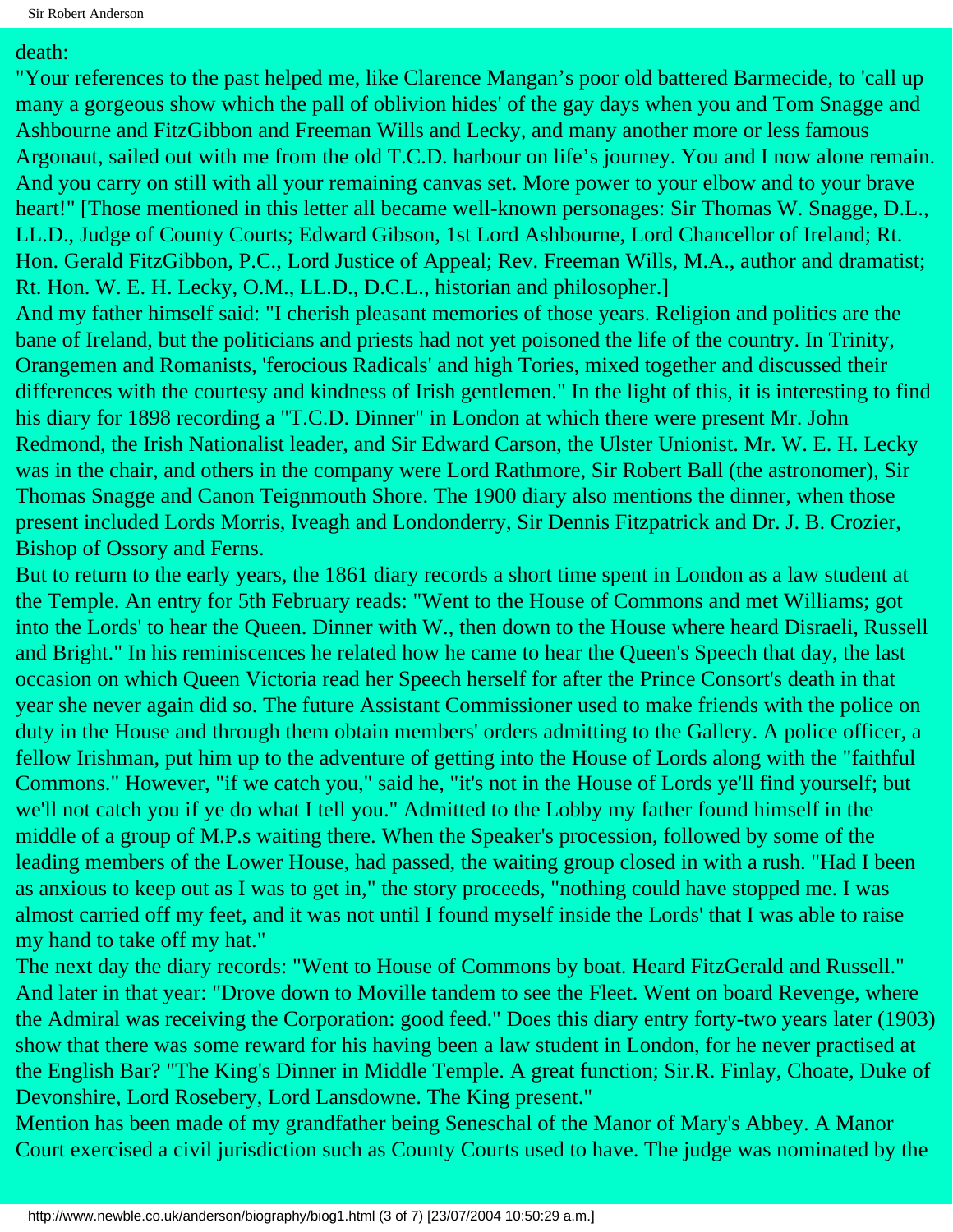lord of the manor. The idea of holding a mock court occurred to my father, his elder brother, and some of their college friends, a typically Irish performance resulting. The court-keeper was notified of a special session to be held on the chosen evening; and all was found ready, not excepting the presence of a policeconstable at the door. One of the actors, who attained fame at the Bar and in Parliament, later a peer, took his place on the bench in borrowed wig and gown; a divinity student, afterwards an archdeacon, was put upon his trial for an assault. The combination of lying and cunning in the evidence seemed true to life, and the speeches were eloquent if not altogether relevant.

The seats allotted to the public were fairly well filled, for an evening sitting and a criminal trial were unprecedented. But when the proceedings resulted in a conviction, and the "judge" announced that before dealing with the prisoner he really must have a smoke, there was a roar of laughter, "in which the accused heartily joined." The public, suddenly realising that they had been fooled, stampeded from the court. It was characteristic of life in Ireland then, said my father, that they were not taken to task for the escapade, which was never reported nor noticed in any way. And the Seneschal first heard of it many years later as he sat by the fireside with his grandchildren playing around him.

Another incident which could hardly have occurred except in Ireland was related by my father long afterwards in his plea for more common sense and imagination in the treatment of youthful criminals. A boy had been brought before a Dublin magistrate who was a man of great force of character and quite unconventional. Although the charge was a petty one the police gave a bad account of the lad, declaring that he had a chance of doing well if he wished, but that he was going wrong and was likely to become a regular criminal.

To the amazement of a friend who was sitting with him on the Bench the magistrate, in blood-curdling language, sentenced the youth to be flogged in the adjoining yard. The friend was then taken to the magistrate's private room from which they could see the prisoner, looking half-dead with fright, while two burly constables were inspecting instruments of flagellation borrowed, presumably, from some police museum. The yard gate, however, had judiciously been left open - for the dramatis persona were Irish and understood their parts - and, seeing his chance, the lad made a dash for it and escaped. "Now," said the magistrate, "we've saved that boy; we'll never see him here again!"

My father's long life of Christian witness and service really began with a deep spiritual experience a few months after his nineteenth birthday. The Story must be given in his own words, written fifty years later, near the close of that life:

"Until I get to Heaven, I shall never know whether I was not a child of God in infancy. My mother regarded me as God-given to take the place of a son who died shortly before I was born, and who was evidently a veritable Timothy (2 Tim. iii. 15, R.V.). She loved to talk to me about him, and his story had a great influence upon me. Even in early years prayer was no mere form with me, and I delighted in reading the Gospel of John and some favourite Psalms. But in due course I was taught that no one who has not been 'converted' can be a child of God, and I had never experienced any crisis of that kind. "As time went by my conviction deepened that 1 had not been 'converted.' But owing doubtless to my early experience and to the restraints of a Christian home I continued to lead 'a religious life.' And I had occasional fits of penitence and anxiety. But they were transient; and their after-effect was to make me increasingly callous, the hardening process being intensified by the influence of that other doctrine that my eternal destiny depended entirely on whether I was 'elect,' and therefore nothing I could do would affect the issue.

"Such was my condition in 1860. But in that memorable year of Revival new spiritual longings were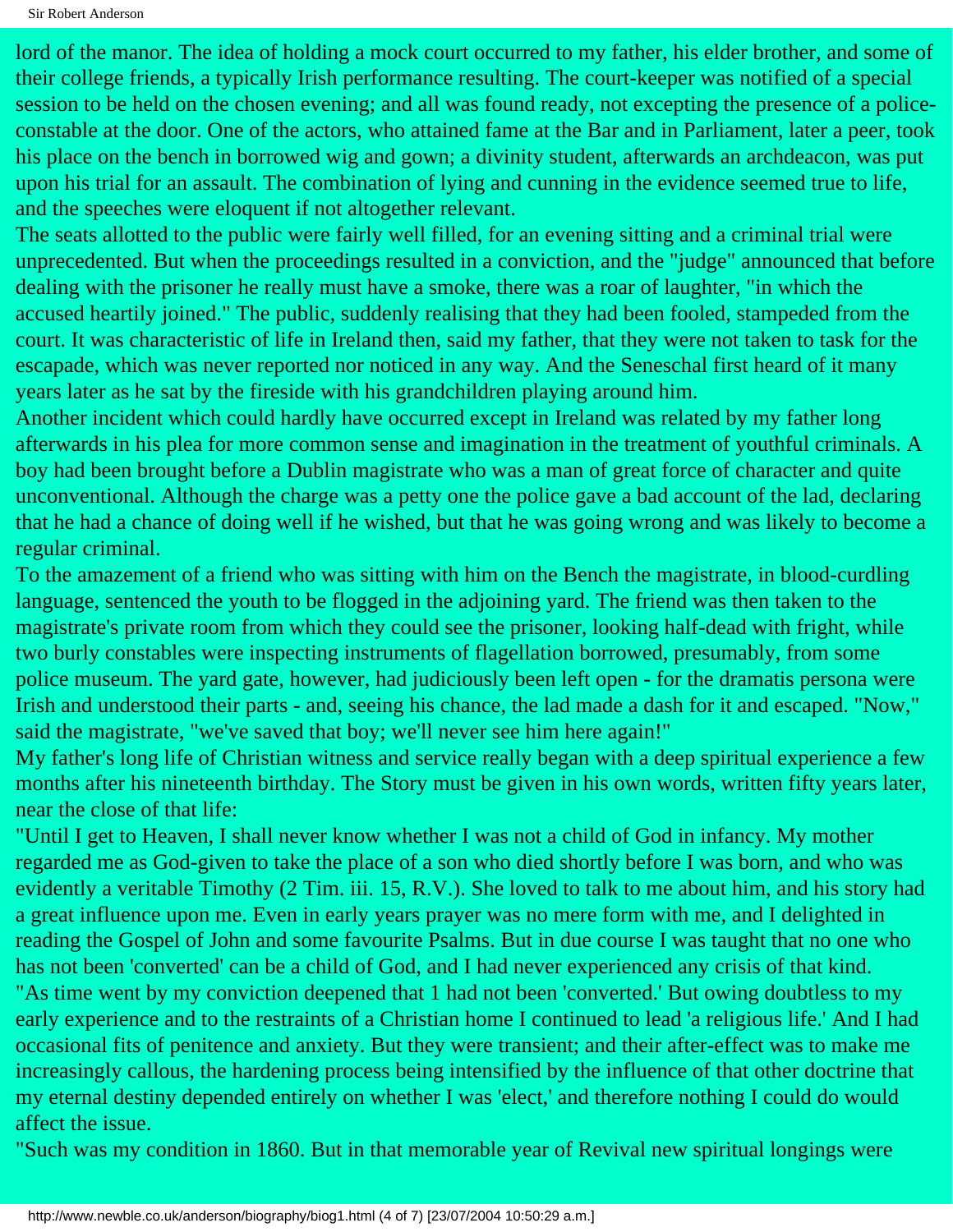awakened in me by the conversion of one of my sisters through attending services which J. Denham Smith was holding in Dublin. Owing, however, to my experience of such periods of anxiety I refused even to acknowledge a desire to go to a meeting. But on a certain evening when my sister very specially wished to be present her promised escort failed, and I got credit for unselfish kindness by offering to accompany her. The meeting only disappointed and vexed me. The sermon brought no comfort or help and some of the hymns offended me: for, owing possibly to my being ecclesiastically Scottish, certain popular hymns do not suit my spiritual digestion.

"The fact of my sister's conversion still held me, however, and I cherished the thought that the next Sunday services in the Kirk might bring me blessing. But the morning service left me more discouraged than ever; and I made up my mind that if the evening one brought no relief I would give up the quest, and seek to enjoy life again as best I could.

"The evening preacher was Dr. John Hall, afterwards of New York. His sermon was of a type to which we are now accustomed, for he boldly proclaimed forgiveness of sins and eternal life as God's gift in grace, unreserved and unconditional, to be received as we sat in the pews. His sermon thrilled me. Yet I deemed his doctrine unscriptural, so I waylaid him as he left the vestry and on our homeward walk tackled him about his 'heresies.'

"My first point was that he had no warrant for saying that there was forgiveness for sinners without first ascertaining whether they had repented. This he met by quoting Scripture to prove that repentance was not contrition; nor was it a work preparatory to coming to Christ, but a change produced by believing the Gospel as the Word of God. . At last he let go my arm, and facing me as we stood upon the pavement he repeated with great solemnity his message and appeal: 'I tell you as a minister of Christ and in His name that there is life for you here and now if you will accept Him. Will you accept Christ or will you reject Him?' After a pause - how prolonged I know not - I exclaimed, 'In God's name I will accept Christ.' Not another word passed between us, but after another pause he wrung my hand and left me. And I turned homeward with the peace of God filling my heart."

A letter dated 9th October i86o gives the date of the great decision. Writing to one of my father's sisters, a friend - Henry Neilson - said: "Our walk home was indeed a happy one, for Bob told me that last Sabbath evening God the Spirit had opened his eyes to see Jesus as his Saviour. Glory be to Him Who ever is faithful to answer prayer." That other influences had been preparing him for the crisis is indicated by a letter to his mother some time later.

"I was very sorry not to have been at home when Mr. Parke was there. He was one of the few clergymen I knew in old times who seemed to care for souls. When he was with us before I was greatly struck by his speaking about the Lord Jesus constantly while at table. And I remember well the last words he said to you before leaving, 'Somehow I am sure that I shall hear of a blessing in your family.' We were then all unconverted."

It was not long before my father entered upon his lifelong ministry as a lay-preacher of the Gospel. He thus describes the occasion

"One day soon after my conversion I received a letter from a friend telling me that he was unable to keep an engagement to address a Gospel meeting, and asking me to take his place. The messenger waited for an answer and I promptly replied that I could not take such a position. But then I fell a-thinking. I had been praying that God would give me work to do for Him; might not this be the answer? So I hurried after the messenger to tell of my change of mind. And the next day I preached my first Gospel sermon." He was certainly not unacquainted with sermons. Forty-five years afterwards, writing on " Preaching: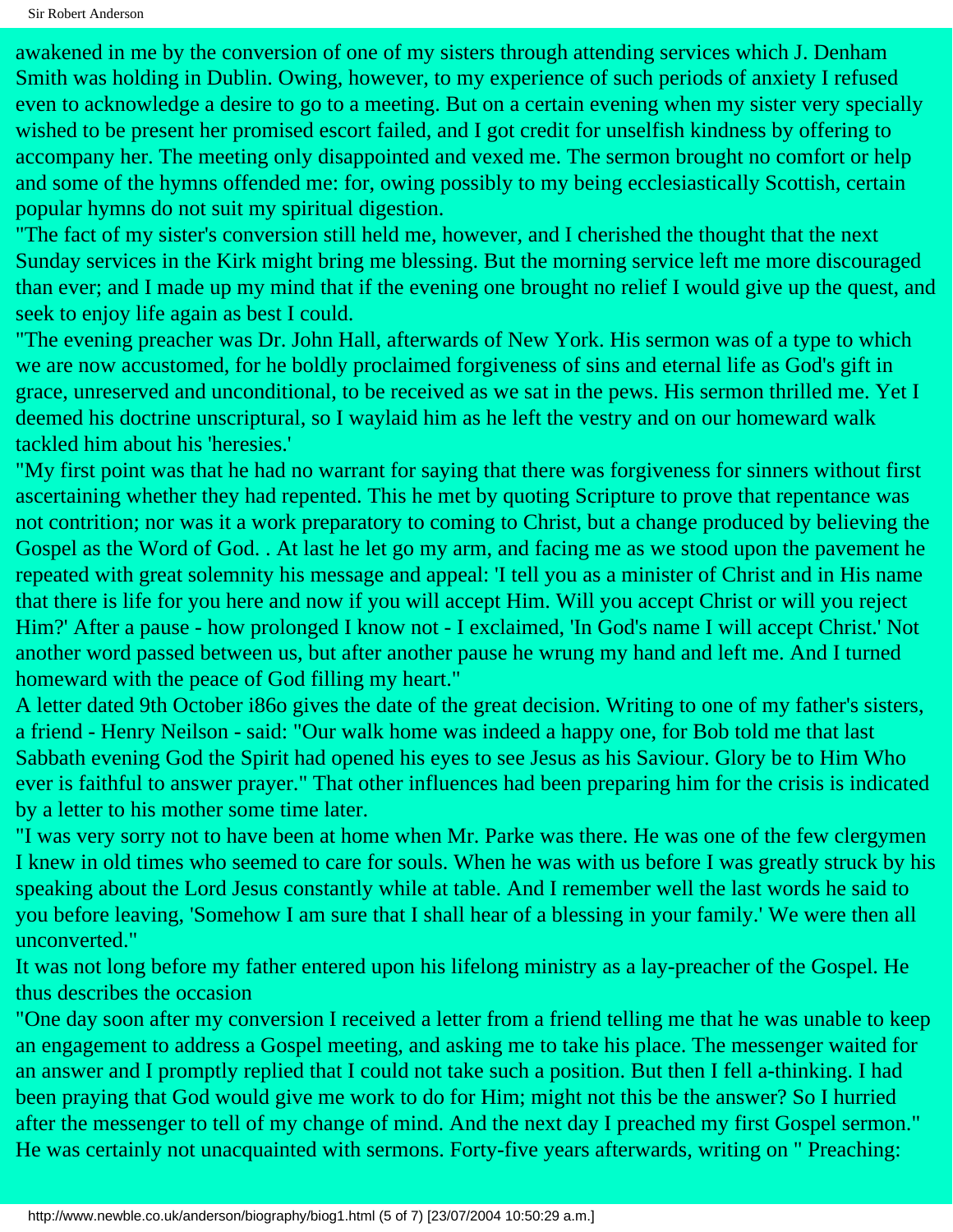Past and Present" in the Nottinghamshire Guardian he said "The days of great preachers are past. In all the churches the men are but few who could rivet the attention of a congregation for an hour. Is there a preacher who could hold an audience for two? Yet a sermon that lasted three full hours is one of the memories of my childhood. The preacher, I need not say, was a Scotsman, the great Dr. Duff, the Church of Scotland's first missionary to India. Child though I was, I remember how his hearers hung upon his words."

The effect of the revival was deepened by a series of annual conventions in Dublin, the "Believers' Meetings." Members of all denominations met simply as Christians. Amongst the leaders were the Rev. Marcus Rainsford, Rector of Dundalk and later incumbent of Belgrave Chapel, London, and the Rev. J. Denham Smith of Kingstown. Many years later Marcus Rainsford wrote to my father: "It quite warmed my old heart to read your kind letter and your affectionate remembrance of myself. I have also long since made up my mind that it is full time we children of the Most High God gave up our 'fads' and were determined to know nothing, nothing, but Jesus Christ and Him crucified, risen, ascended, and sitting at God's right hand, 'and we in him'"

When sixty years had gone by, Mr. J. W. C. Fegan wrote: "With the passing on before of Sir Robert Anderson we have lost the last surviving link with the notable group of Irish evangelists and teachers associated with the Revival of 1859 and the abounding spiritual activities of the 'sixties." Nearly all the names mentioned by Mr. Fegan appear in my father's diaries and letters of that period or in later reminiscences: Henry Bewley, Denham Smith, George F. Trench, F. C. Bland, C. H. Macintosh, J. Butler Stoney, R. J. Mahony, T. Shuidham Henry; also Reginald Radcliffe, Richard Weaver and Harry Moorhouse, visitors from England. Others to whom the diaries for 1860 to 1865 refer as preaching in Dublin or visiting the family are the Revs. H. Grattan Guinness, William Haslam and Horatius Bonar. The Rev. Horatius Bonar, D.D., was the well-known Scottish Divine and hymn writer who wrote "Here, 0 my Lord, I see Thee face to face" ; "I heard the voice of Jesus say"; "A few more years shall roll." He preached both in Mary's Abbey Church and in Merrion Hall (the meeting-place of the brethren), and was a welcome guest at the Anderson home, then in Fitzwilliam Square. In a letter to my father from Kelso, dated 27th November 1864; Dr. Bonar wrote:

"My DEAR FRIEND, - Thanks for your letter and for those which accompanied it. They are deeply interesting and I should greatly like to have further accounts of God's work in those parts. . . . You use an expression which I do not fully understand, 'failed in communion.' I think I see your meaning, but I do not find the words in Scripture, and I am afraid of using expressions - or at least of admitting them to constant use - which are not exactly Scriptural. According to the meaning of the original word, a believer cannot be out of communion any more than he can be out of salvation, but he may be out of a sense of communion. However this may be, I still question whether the phrase be a Scriptural one; if not, its frequent use may imprint a wrong idea in the soul, even though there may be some truth wrapped up in it. With my kind remembrances to your father and mother, your brothers and sisters, I am, my dear friend, yours faithfully, Horatius B0NAR."

We still have a copy of Dr. Bonar's book, God's Way of Holiness, with the inscription: "Robert Anderson, Esq., with brotherly regards from H. B., Kelso, Nov. 28, 1864."

One of the leaders mentioned above, Mr. F. C. Bland, who was himself led to Christ by his friend Richard Mahony and C. H. Macintosh, became a man mighty in the Scriptures and a teacher of teachers. During Mr. D. L. Moody's great evangelistic meetings in the Opera House in London, it is said that scarcely a day passed without his spending an hour over the Bible with Mr. Bland.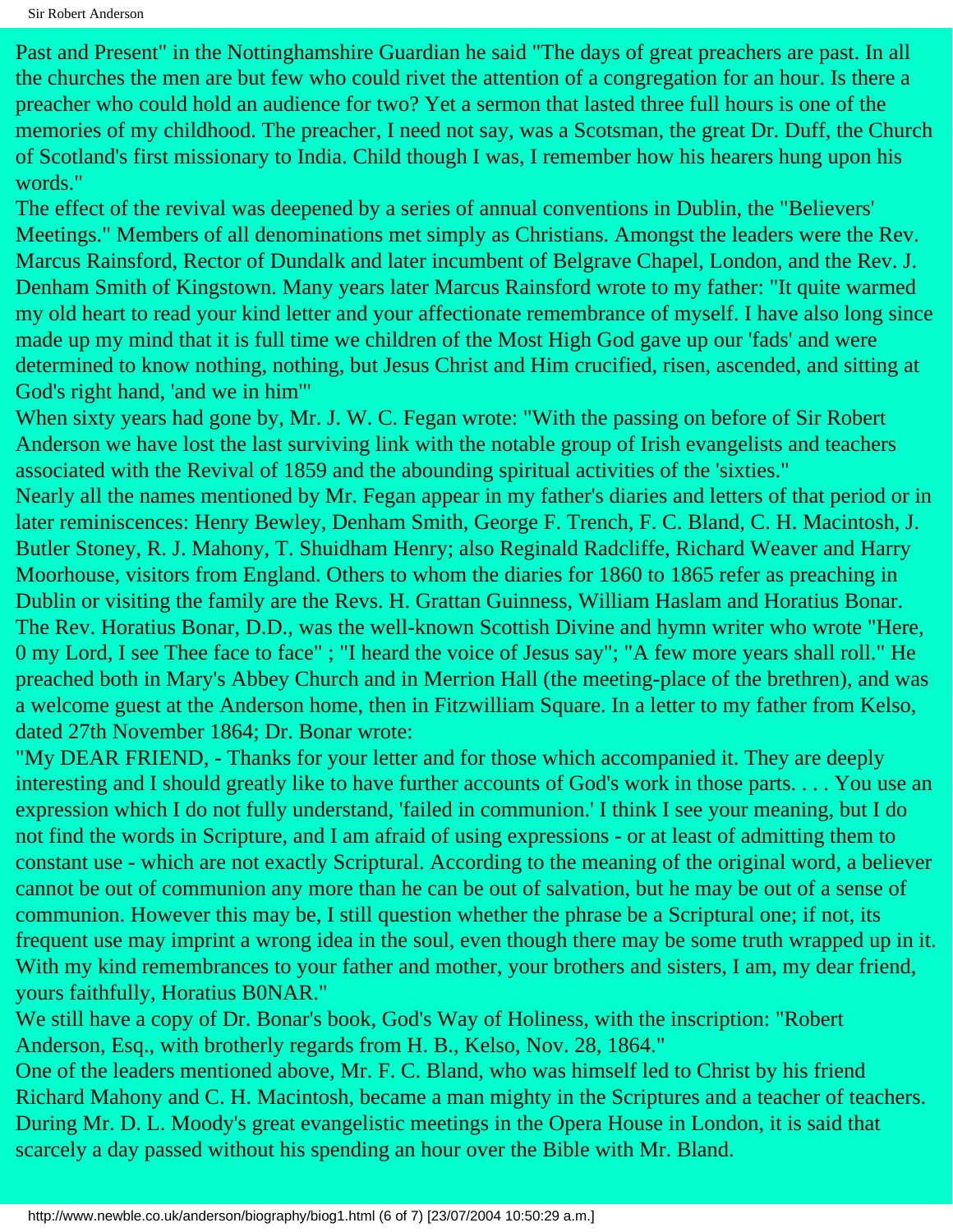A reference to the Dublin home came long afterwards when Professor Alexander Macalister of Cambridge University wrote to my mother after my father's death: "Let me with sincere sorrow write a note of sympathy. . . . It is to me the breaking of the last tie with an early period of my life when we were members of the same Church and associates in our earliest intellectual and religious work. He was just two years my senior, and I remember looking up to him as an example of what I should wish to be. I owe the greatest debt of gratitude possible to the Anderson family, for it was in their home I first met my dear wife, to whose wisdom and saintly piety I am indebted for far more than I can express." Professor and Mrs. Macalister and their family proved exceedingly kind and helpful friends to my brothers and myself in our Cambridge days, and my father was often a guest in their home. [Chapter Two](#page-10-0)

[Literature](http://www.newble.co.uk/anderson/literature.html) | [Photos](http://www.newble.co.uk/anderson/photos.html) | [Links](http://www.newble.co.uk/anderson/links.html) | [Contact](mailto:aln3639@netscape.net) | [Home](http://www.newble.co.uk/anderson/index.html)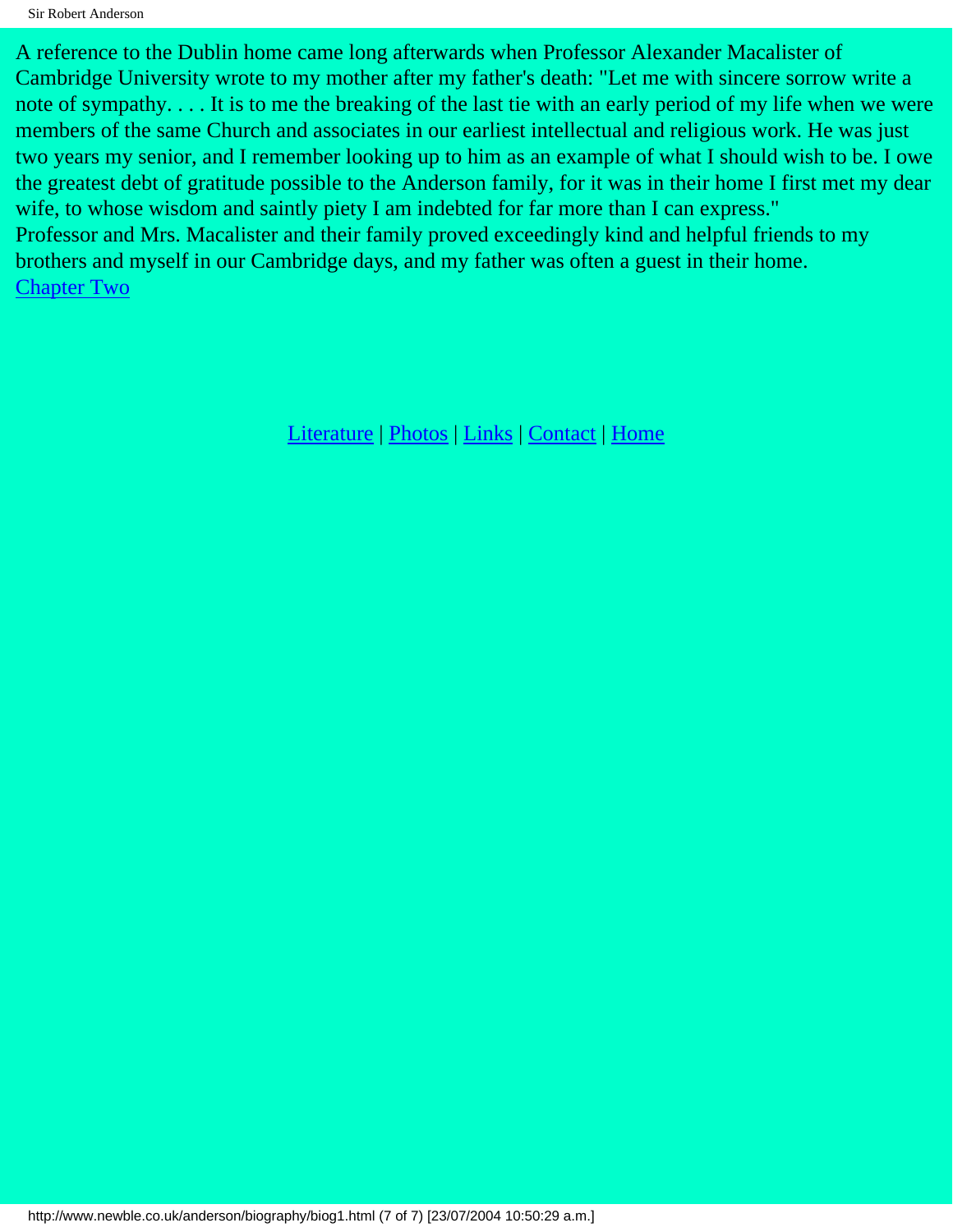# <span id="page-10-0"></span>**SIR ROBERT ANDERSON Secret Service Theologian**



## **BIOGRAPHY**

## **Chapter Two GOSPEL COMMANDO OPERATIONS IN IRELAND**

Oh, send me forth, my Saviour; Oh, send me for Thy glory, Thy glory. Let not myself; my carnal self; self-seeking self, Come 'twixt me and Thy glory. Oh, mortify it, mortify it; put it down, my Saviour; Exalt Thyself alone. Lift high the banner of the Cross, and in its folds Conceal Thy standard-bearer. (A letter from Robert Anderson to his home in 1863 ends with this verse.)

If you give up your personality to Him, He will not conform it to your neighbour's. He prefers that it should be your own, for He has a niche for you which nobody else can fill. ALEXANDER SMELLIE.

IN the aftermath of the revival which spread through many parts of Ireland in the years 1859 and 1860 lay-preaching became a regular practice. No one had heard of commando raids eighty years ago, but the term seems a not inapt one for the sudden incursions of teams of two or three laymen into towns and country districts with the one object of preaching the Gospel, attacking strongholds of evil or of apathy and indifference, and leading men and women into new life, light and liberty.

This sometimes entailed going where they were quite unknown and unheralded. They might receive the blessing and cooperation of the local clergy and ministers; but not infrequently open or veiled hostility had to be faced. When the use of Church buildings was not granted, meetings were held in schoolrooms, court-houses or jury-rooms, in private houses, cottages or barns, once at least in a ballroom, at times in the open air.

In 1862, the year in which he took his degree at Trinity, my father first went on one of these preaching tours in the south of Ireland. George F. Trench, the friend who led him into the work, was a cousin of Townsend Trench, estate agent to the Marquess of Lansdowne. "Towny," himself one of the best-known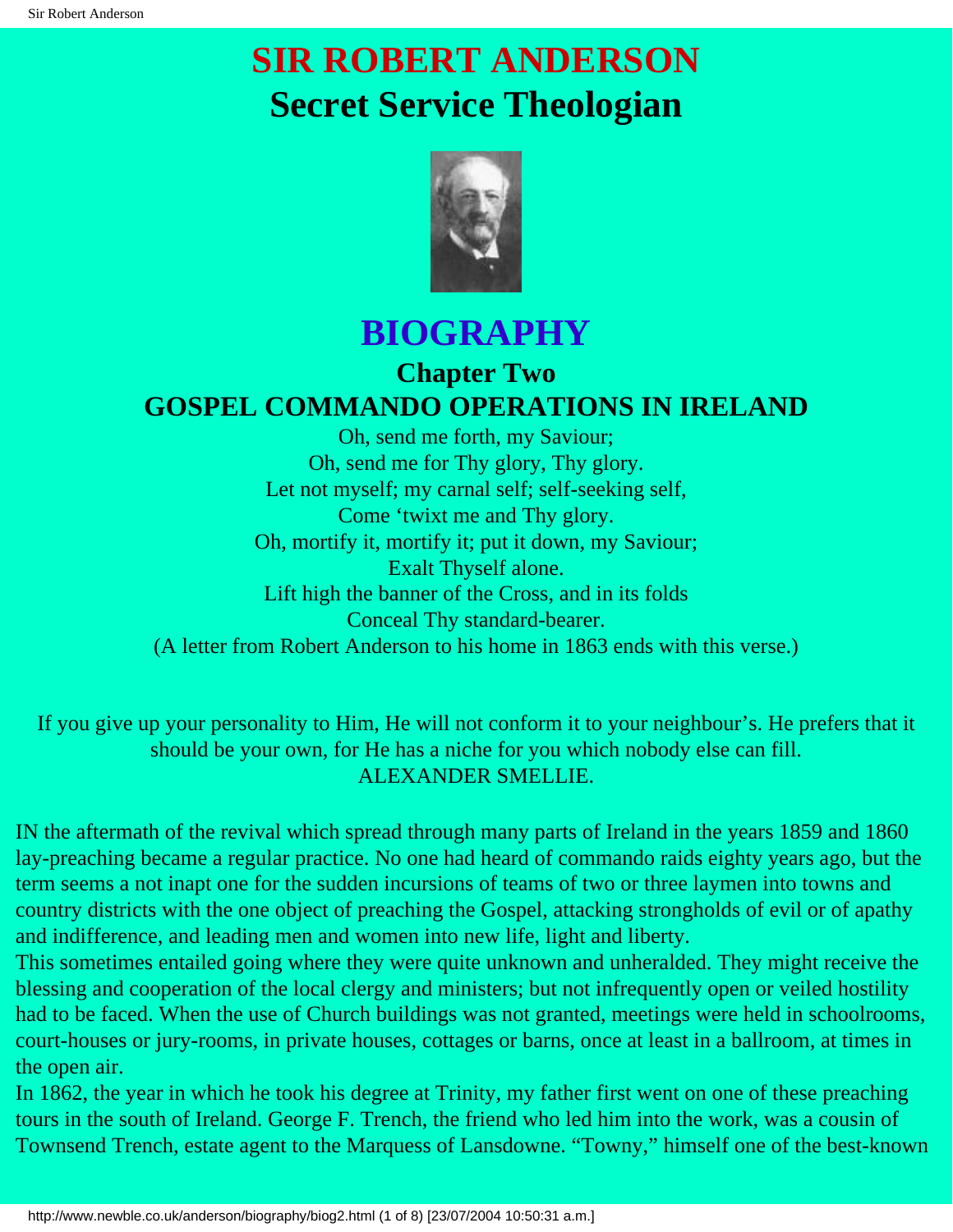Sir Robert Anderson

men in the south, had recently been converted and was preaching with all the energy and originality of a striking personality. Incidentally, the Trenches were related to my mother, whom in those days my father did not yet know. George Trench was her cousin; in after years he married as his second wife, Edith Lee Anderson, my father's niece, a fresh link between the families being thus formed.

An unusual feature of the revival movement in County Kerry was that amongst the first to be influenced were some of the landed gentry. Trench and Anderson were welcomed by them, and life-long friendships were formed by my father with Richard Mahony of Dromore Castle, Lindsay Talbot-Crosbie of Ardfert Abbey, and F. C. Bland of Derryquin Castle. Later on, through the preaching of Thomas Weldon Trench, the revival spread to Sligo, and George Trench went there to carry on the work, again asking my father to join him. The clergy and ministers were unsympathetic. Not only so, but the evangelists were treated to a crusade of abuse and ridicule in a local newspaper which accused them of being impostors preaching for filthy lucre's sake and getting their salaries from a committee in London. One issue published a letter, said to have been picked up on the road, in which they were taken to task for embezzling the contents of their money-boxes ! Worse still, there appeared a seemingly genuine account of their getting drunk at a picnic

When Trench had to return home owing to ill-health, some doggerel verses described the quarrel which led "the Trencher" to desert his pal "Handy Andy." This is all mentioned to show how unbefriended they were. However, when my father returned to Sligo later in a professional capacity to conduct an election, that editor made an abject apology. But at the time no notice was taken of the attacks. They only served to advertise the meetings, so that not a few attended out of curiosity or looking for amusement. But no interruption or annoyance came from the people, and spiritual power was continually manifested in conversions.

"I confess, however," wrote my father long afterwards, "that I had some misgivings when my friend left me; for he had a charming presence, a 'gift of song' and a 'gift of prayer,' whereas I had none of these advantages." The meetings, indeed, were then almost entirely lacking in the attractions now deemed essential in an evangelistic mission. But the Gospel proved indeed " the power of God unto salvation." Everywhere in Sligo and later in Mayo the meetings were crowded, conversions and changed lives resulting. "It is grand the matter-of-fact way the people take it all," he wrote at the time ; " there is no excitement, but when asked, do they know the Lord, they say: 'No, I'm afraid not, but I want to.' They take the truth on the authority of the Word; and the next thing is: 'Would you speak to this person?' Some of them are working for the Lord before they have known Him an hour." He wrote later from the north of Ireland,

"I think nowhere is there so much to rejoice over as in Sligo and Mayo. It is astonishing when I think of the people who have been saved, among them some of the most influential men in the county. Sir Richard O'Donnell told me this about Colonel X, who is well known as one of the hardest, cleverest men of the world that could be found. At the last Assizes in Castlebar he said to my friend in the Grand Jury Room: 'O'Donnell, what a happy thing it is to know Christ!' Sir Richard was amazed and asked him how he knew anything about that, and Colonel X told him it was from the preaching of ' those gentlemen' as they call us. I have just got a letter from one of that circle in which he says : ' Do you remember the 9th October, 1864? It was the evening you first preached in Ballina; what a time of blessing it was! You were the first to bring us the message of a full and free salvation, and the way you preached that glorious truth we can never forget.'

A notable feature of the work is shown by a letter from one who, after telling of his own conversion, goes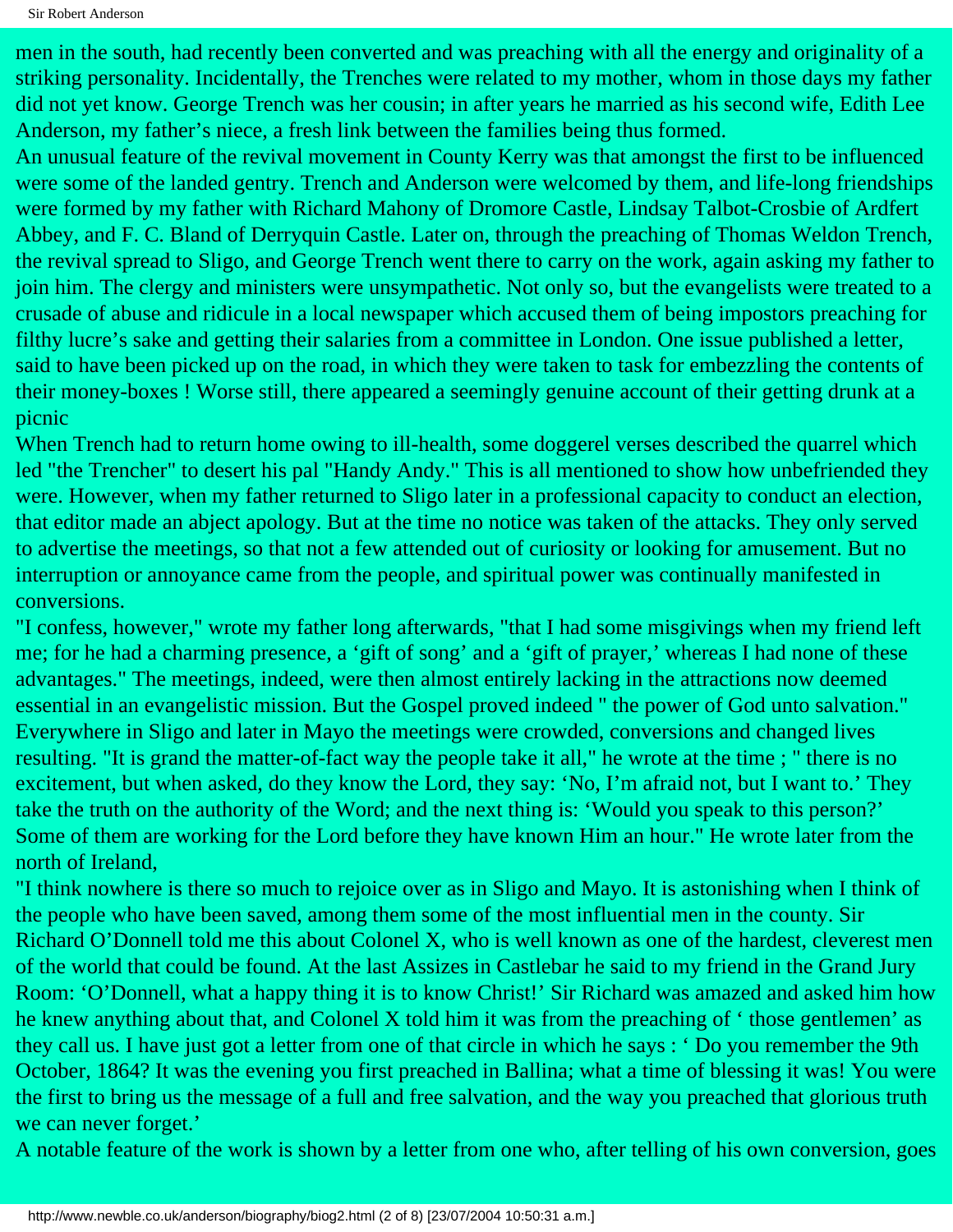#### on to say:

"My four sisters and brother, four cousins, and a number of my acquaintances are now rejoicing in the Lord. It does not seem so strange that persons who have made themselves infamous by a life of immorality should awaken to a consciousness of their lost state. But it is passing strange that those who are looked upon by their friends and perhaps by themselves as religious should be brought to thorough conviction that, with all their amiability, morality and religion, they were sinners in the sight of God, being without Christ."

A sidelight on the experiences met with at times is given in this Sligo story told by my father: "Though we had good lodgings our comfort was neglected, for the landlady, who was English and the widow of a Frenchman had no Irish heartiness in her composition; and she objected to serving meals at irregular hours. On the Saturday evening after my friend had left I had a meeting in a village 2 miles out; and on my return after a cold drive on an outside car I found an empty grate, and no supper save some bread and butter and a jug of cold water. I went to bed hungry and shivering, feeling that in a humble way I was entitled to be reckoned among the martyrs ! " (Now for the sequel.) "The following Saturday night, when I got back from that same drive, great was my surprise and delight at finding a cheerful fire and a hot supper. And the stern 'landlady' face was softened by blushes and a pleasing smile! Madame Leger had been at my meeting the previous evening and had heard and received the Gospel." The account thus far given relates to work which continued at intervals during the years 1862 to 1865, when my father was between twenty-one and twenty-four years of age. A few extracts from his diaries are of interest. In 1862 one finds

"Went to Athy with George Trench. Dinner at 3.30. Croquet, tea and meeting in Corn Exchange. Spoke on i John iv. 17 as to position of a Christian. Caused great row among the Methodists! A lot of the young fellows came in for a grind on the Risen Life."

It appears, however, from his diary for that year that a few days later he "preached in Methodist House at Portarlington," and that during nine and a half weeks of the summer he held fifty-one meetings alone or with other speakers. Irish readers may like to know some of the places visited. These include Athy, Portarlington, Tullamore, Frankfort, Carlow, Mallow, Tralee, Tarbert, Kilkee, Kilrush, Mountmellick, Carbery, Edenderry, and a dozen others. The diary for 1863 has this note:

(June 20.) "At Court 11 to 3. About 40 of us dined at the Bewleys, Willow Park. Conference in the evening on the Lord's Supper."

He was called to the Irish Bar in 1863 on his twenty-second birthday, and went on the North-West Circuit. The diary has such notes as: "Dined with Judges . . . Dined with Bar . . . Judges dined with us." But there are also reports of meetings at some of the places already mentioned as well as at Moate, Ferbane, Ballinagore, Mullingar, Maryboro', Clonaslee, Clara and Mount Lucas. At Cookstown he addressed a large meeting on the lawn - about 500 present - and there was one in the Chapel at Stuart Hall at which the Earl of Castlestuart was present.

The 1864 diary, referring to the College Historical Society, notes

"C.H.S. Swell debate; emigration question. FitzGibbon, Plunket, Snagge and Chadwick; Lawson in Chair. . . . Went to C.H.S. Was elected Auditor. Walked home with W.; preached to him." A few weeks earlier: "Spoke timidly and unfaithfully of the Lord to . . ." However, shortly afterwards, he "went round the big shops leaving handbills for Thursday's meeting."

Soon after this he went on Circuit again, visiting Cavan, Longford, Enniskillen and Derry; and there were more meetings in the north at Armagh, Newry, Rostrevor, Banbridge, Rathfryland, Castleblaney and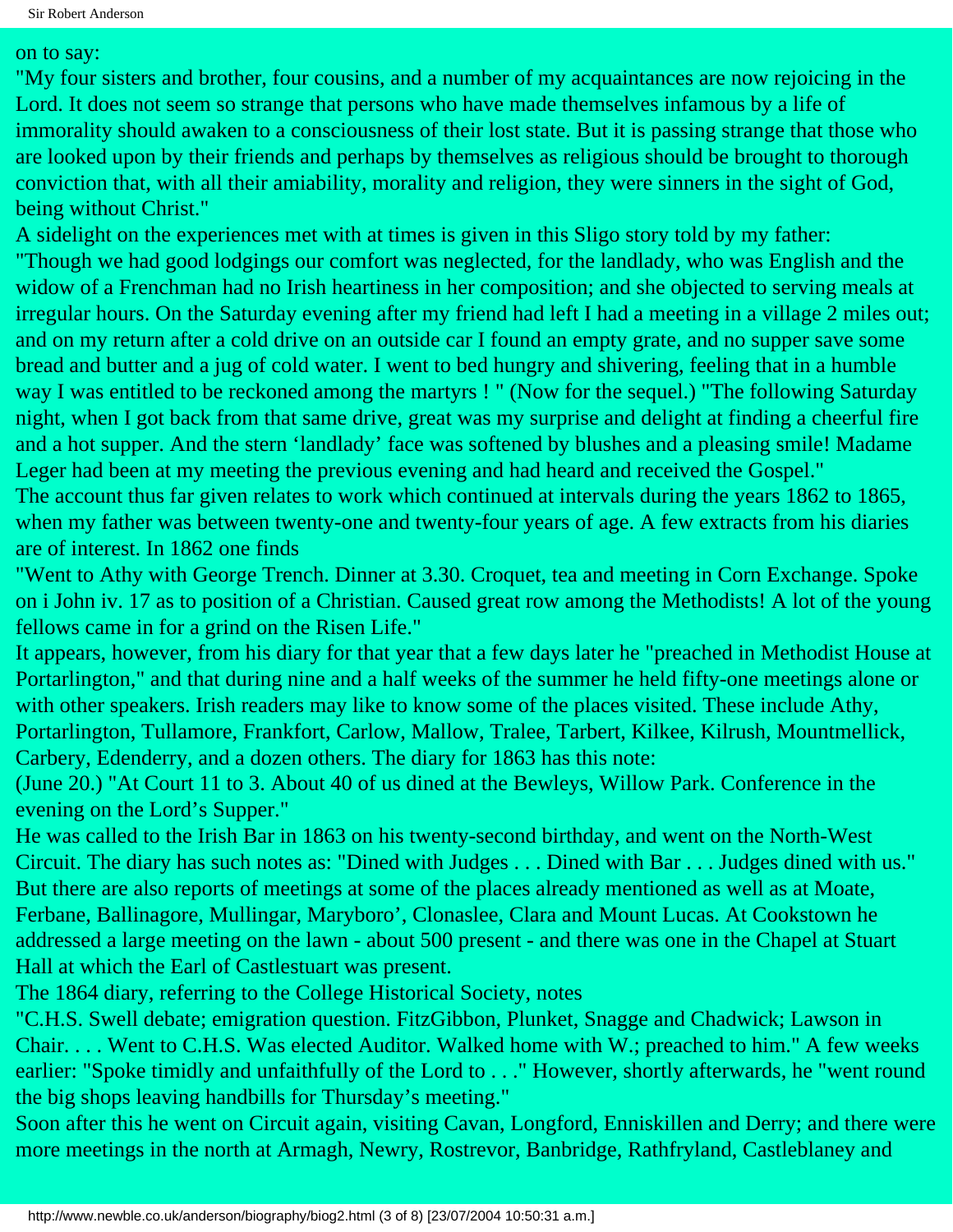Crossmaglen. Back in Dublin, the daily record is : "Court, 11 to 4" ; with notes of meetings at places like Wicklow, Dalkey and Bray. In the summer he was away again with George Trench to Sligo for another series of meetings lasting about three months. Brief records in the diary are

"To Boyle. Meeting in Court House. About 100; no singing and not much power. A success, but not a triumph. . . . The Devil was at me all day, but the Lord gave me grace and strength. . . . Not much power; feared that I went beyond my message. . . . Meeting crammed. Great power of God and wonderful blessing. About 40 stayed; could not speak to them all, but many received the truth."

Back to Dublin again in October; at court every day. Then in December he was off to Boyle, Skreen, Ballina and other old haunts preaching and encouraging converts. Having to go to Sligo professionally the following year, he found opportunity for further meetings there, and afterwards in the north. One entry is: "Much power; people clung to me; sad at leaving them." More than sixty meetings are recorded during three months of that year.

A few more of my father's letters to his home now take up the story. This from Sligo:

"I never saw such continued uninterrupted blessing. Last evening at Ballymote I gave the people an opportunity of going, but all sat down for an after-meeting. Nothing outwardly remarkable, but a calm power with the truth that I never saw in Dublin meetings."

Again, at Collooney:

"Last night we had about 250 people, nearly the entire Protestant population, and many R.C.s. Many come from five miles around. This in a place where the Sunday evening congregation at Church is from 6 to 20. . . . A gentleman said that a week ago he was the vilest wretch in the county, but now saved. . . . Rochfort considers this the most remarkable work in Ireland. If the Lord-Lieutenant got converted and preached in Merrion Hall it would be nothing to Captain 0. being converted and preaching in this county."

Another letter tells of a meeting at Cork held at a few hours' notice with 500 people who seemed unwilling to leave although they were "dismissed" several times. A week-end at Ballina in 1864 is described thus

"Saturday, we started after breakfast for a country meeting at 11 a.m.; drove on to another at 2 back to dinner at 6 and a meeting in the Glen at 7. Sunday, I preached in the Glen at 11; then drove to Mullafany for a meeting at 3; back to dinner at 7, late for the evening meeting. Monday, we had two meetings in the Glen."

It is not surprising that the entry "very tired" occurs now and then in the diaries. There was, too, the inevitable reaction at times

"I have recently been rather inclined to become weary and faint in my mind, and the Lord has reproved me by letting me hear of hitherto unknown blessing. Really one gets used to this and forgets what it is to be in a dry, cold place." The way in which converts were watched and shepherded is shown in a letter to George Trench from Sligo:

"BELOVED GEORGE . . . I met Dr. M. and spoke to him, not knowing who he was; he has been attending the meetings and found peace the other evening. W. is steady; J. is doing well, reading his Bible, I think. N. I do believe is converted; On Sunday last he dined at A.'s and refused to touch the whisky though on the table; he has not tasted any for some days and has been very steady. Will you make it a matter of special prayer that I may be guided, that I may not let anything induce me to leave till the Lord says, 'Go'; and that I may hear Him at once and obey when he does say 'Go'"

There had been much to encourage. Mr. Alfred Trench, another fellow-worker, in a kind and gracious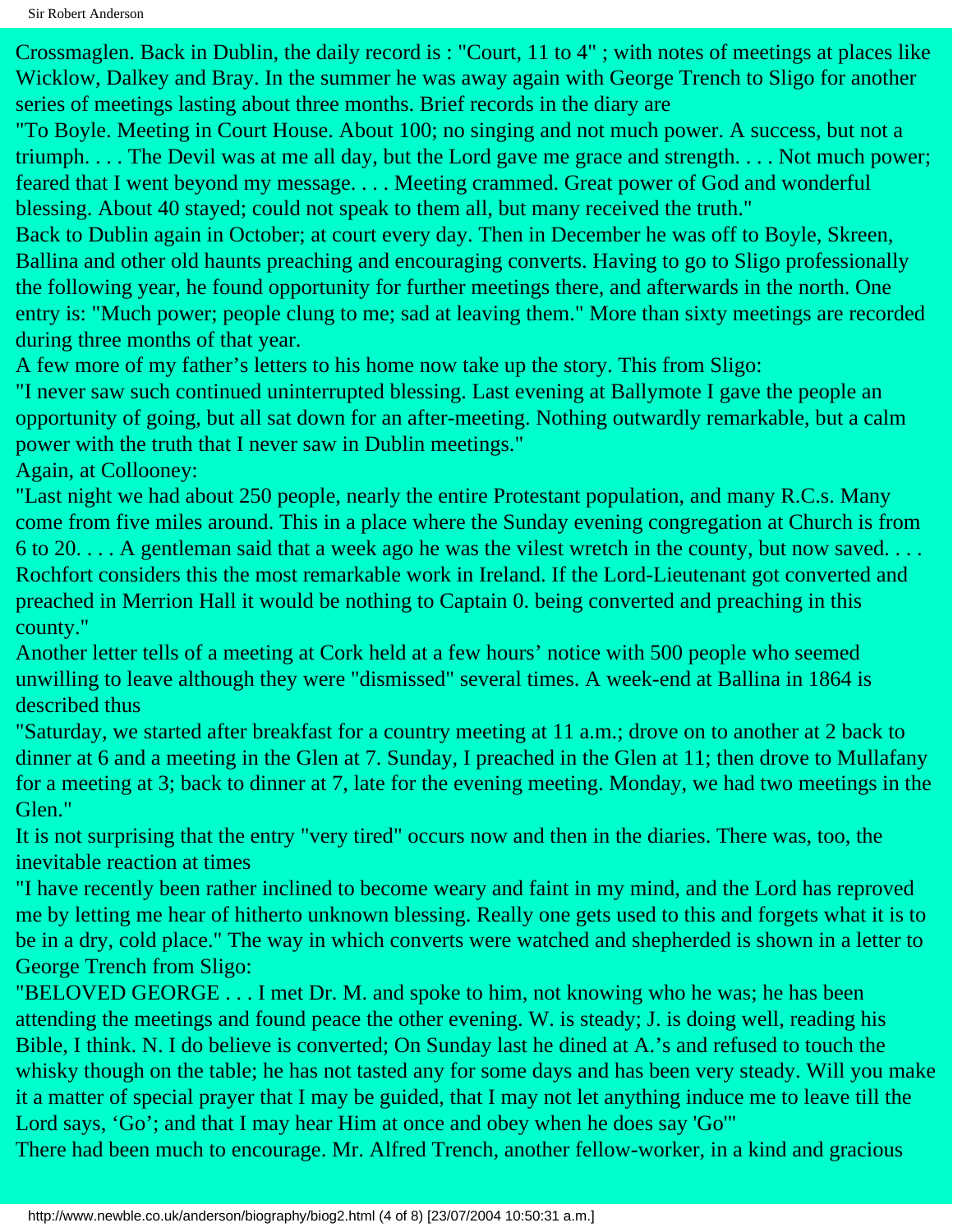letter to the mother in Dublin, told her of the way her son was being used and owned of God. He added: "Perhaps it will be a relief to you to know that he does not think of giving up the 'tent-making,'" this, of course, a reference to Acts xviii. 3, and xx. 34.

That the thought of whole-time Christian service had come into his mind is shown by a letter more than thirty years later when my brother Alan told him he was thinking of entering the ministry of the Presbyterian Church of England. My father then wrote:

"Your news about your life-work thoughts is startling. On such a grave matter I would certainly not intervene save by putting the pros and cons fairly before you. The question is one to be settled with God, and I would not think of vetoing any purpose of the kind. Had I not had scruples about taking ordination in either the Presbyterian or Anglican Church, I myself would now be a Minister instead of a Peeler." It is hardly to be wondered at that there had been some anxiety about his apparent disregard of both his health and his professional prospects. "You need not fret about me," he wrote to his mother; "I am sure of mutton chops and beef steaks. What I said was contrasting this fare with that at Newport House, where there was fresh salmon daily, puddings, pies, melons, etc." And again: "Alfred and I have just returned from. a walk and a bathe in the sea, and are going to have dinner before we start for Collooney; so you see we are taking care of ourselves." To his sister he said, however : " I am all square, but getting very thin, as if I had been going up gas pipes!" Another letter reported: "We are living in pilgrim fashion. Tom Law brought down a fine ham which was a valuable acquisition. But plenty of open air keeps one all right."

Regarding the future he said to his mother:

"I am not surprised that Papa is disappointed at my going about as I am doing. I suppose he was expecting me to take a position at the Bar. No one knows as well as I do what I am losing for the sake of the Lord; but it is not my will in the matter. I would stop preaching if I could, for it is not pleasing to the flesh. I should be extremely unwilling to have to decide upon giving up the Bar. But if it came to the point of giving up the Lord's work or the Bar, I trust I should not hesitate." Again:

"Surely you don't mean that you would have me return home before the Lord has done with me here? My desire would be to have grace to be willing never to return if He should want me elsewhere. It is perfectly idle my thinking of leaving for any consideration or tie of the flesh. Thank the Lord that it is Sligo I am in, five and a half hours from Dublin, and that He does not want me in Spain or Timbuctoo or the backwoods of America!"

My father evidently had the clearest conviction that he must await the moving of the pillar of cloud and fire as did the Israelites of old. "I can't see my movements ahead at all," he wrote; "I don't see that I can leave this just yet. The Lord has kept us hanging upon Him day by day. . . . He knows whether I want rest, and will give it when I need it." And to George Trench he said: "It is all humbug staying at home from natural love and affection when there are so few to preach the Gospel and souls are longing for it." A contemporary account said that no written statement could make people realise the character of the work who had not actually seen such things as a meeting, remarkable at first only for levity and unconcern, awed and broken down by the manifested power .of the Holy Spirit; the very persons upon whose lips had curled the smile of ridicule or contempt remaining at the close in deep anxiety: "Many have witnessed such scenes in recent years. Many know what it is to enter a parish or town which seems a spiritual sepulchre and in a few short weeks to be surrounded by a little church of saved ones exulting in their new-found joy."

That the evangelists were not concerned with mere numbers is shown by a letter from Sligo in which my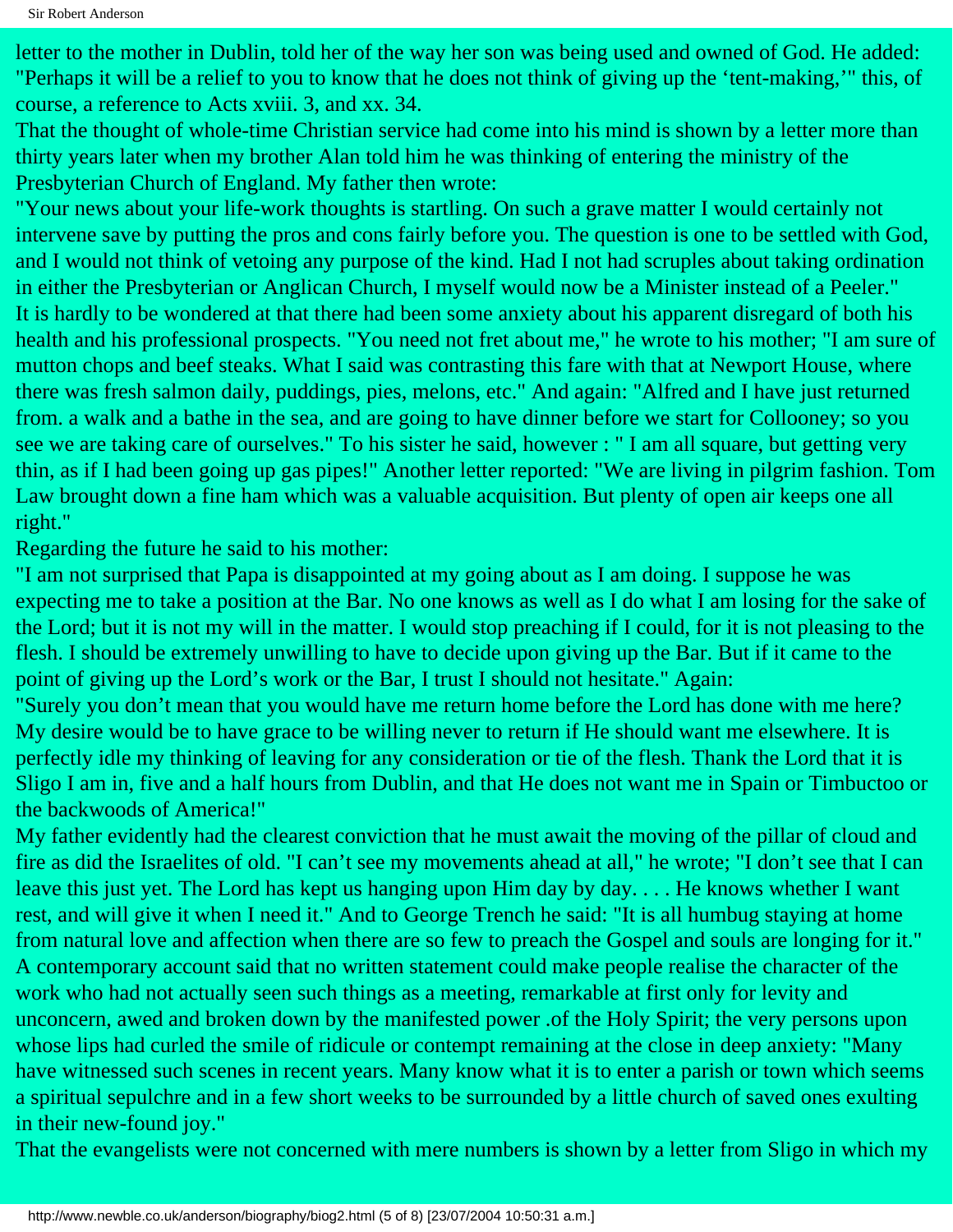### father said:

"These places are quite outside the town and can't be taken care of from here. Besides it is new ground, and I would rather have a little schoolhouse full of people in 'the regions beyond' than the Merrion Hall full. It is glorious to bring the Gospel into dark places where it is unknown."

And to his mother he wrote from Lurgan: "Tom Law is here now. We have constant work in visiting among the cottages besides meetings daily." And again: "In visiting among the poor I have heard of much blessing. Many have told me they were converted in '59 but had fallen back greatly, and that these meetings had been the means of restoring them."

In spite of his intense earnestness and sense of responsibility and vocation there are many humorous touches in his letters. That he was not too easily taken in by outward profession is shown in a letter to a sister: "I have come on two old buffers on this Circuit who say they're saved. They ought to say it on every opportunity, for no one would ever find it out!" One of his favourite Irish stories may not be out of place here. Father Healy, parish priest of Bray and (the Protestant) Archbishop Plunket were on their way together to the railway station. The priest urged that they should hurry, but the prelate's appeal to his watch convinced him that they had ample time. They arrived to see the Dublin train disappearing. The Archbishop's apologies were lavish; he pleaded that he had always had unbounded faith in his watch. "My.. dear Lord Plunket," was Father Healy's rejoinder, "faith won't do without the good works." From the diary for 1866, the year before he left Ireland for London, it seems that there was only one visit to the west, with meetings in some of the old spots. There are a few entries on the lighter side, such as: "Riding party . . . drove to Enniscrone with Captain and Miss Jackson and Mrs. Pery. Great fun. . . Row on Carramore Lake. . . . Picnic to Woodpark. Great romping." Writing to a sister who was paying a visit in the south of Ireland about this time, he said: "Why don't you go home? The - s will be heartily sick of you. Are you aware that people don't wait to be turned out even in Kerry, where the fellow was asked to spend the night and stayed twenty years?"

Opposition to the work on the part of clergy and ministers has already been mentioned. In a letter home in 1864 he tells of this : "Boyle is all in a stir. The Rector put his veto on lay-preaching in general, and my preaching in particular, last Sunday. Captain R. has been at it for forty years and feels very much hurt. It has made him more interested in our work. Most of the people are very fond of him and take his side."

On the other hand a letter from Castlerea records: "The Rector has acted with amazing grace. He is helping us in arranging meetings. He sees we have a way of working of our own, and leaves the meetings entirely to us." Again, from Kilbaha: "The Rev. W. Soresby, Presbyterian, is giving us his church; I believe he is a regular brick." And from Cork: "The independent minister who has been hindering rather than helping hitherto and the second Presbyterian, Mr. Hunter, came and offered me their pulpits." A curate, the Rev. Sidney Smith, was a warm supporter. Writing from Ballysokeery Vicarage, Ballina, he says:

"My DEAR BOBBEE, - My rector has departed for a tour of five weeks. I am lord of all I survey, with powers to issue letters of marque to any pirate friend to sojourn with me. I can collect a meeting for you of my own people, & I will ask the Presbyterian minister of Ballina to lend his schoolhouse. Also I could ride over & ask the next rector to allow a meeting in Crossmalina."

A few days later Mr. Smith wrote: "I am going in to Ballina to try and arrange about getting the disused Baptist Chapel. As I am a stranger there it will be hard, but if the Lord wills, difficulties vanish." The following letter from my father tells of the result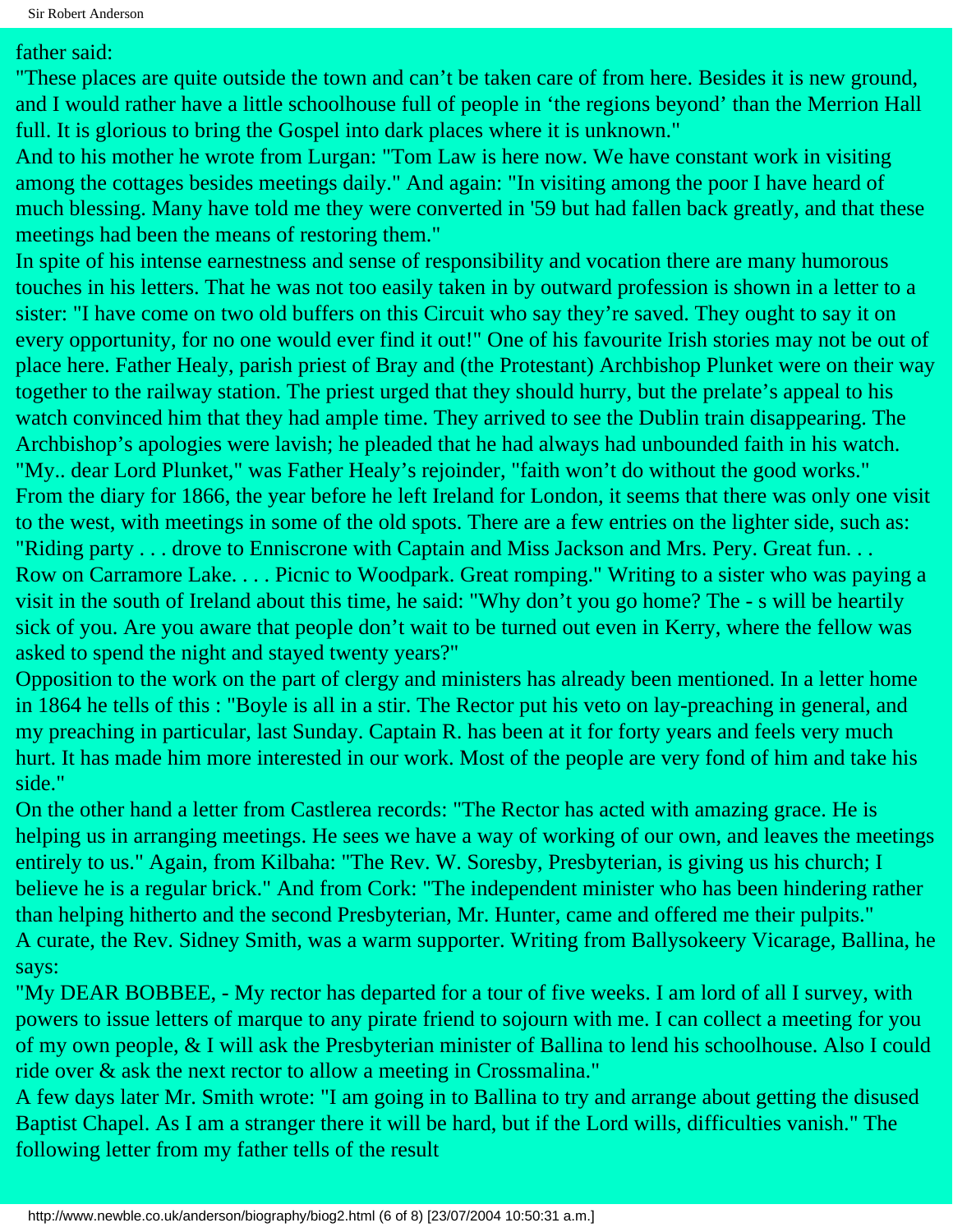"I felt very low about the meeting in Ballina on Sunday. But after a time alone with the Lord I was quite calm about it. I was posted through the town to preach in the Baptist Chapel. I didn't know anyone in the place, much less any Christian: and as Sidney couldn't come I was alone absolutely. Besides all this, summons had been issued to all the clergy to attend a convention, the Dean in the chair, to drive me out of the place. Well, I found the chapel crowded, and some could not get seats. I had no singing of course. But when the time came I rose and looked at the people; they had an air that seemed to say, We are not going to be humbugged. I said a few words to any Christians present to say I was one of them, and why I had come, and asked them to join me in prayer for the meeting. I then preached the Gospel. The Lord gave great power and clearness, and I had breathless attention. Not one even of those who were standing left, though I spoke for an hour and a quarter.

After the meeting several came to ask for another. I had asked the Lord that if this were His will it should come from them."

Three days later he wrote: "The Rector is coming back, so I must clear out. Pray earnestly for Ballina. It is far harder to break down a meeting of the better-class than of poor people." That a great change came over the scene is shown by a letter two years later. Writing from Carramore House, Ballina, he said: "I expected to be home before this, but every day makes me more unwilling to leave. It is not only that kindness could not do more to make my visit a happy one, but the meetings are most important just now. A set of people are beginning to come in who were never reached before, and there is great life in the Ballina meetings. I had a Bible Reading at Belleek Manor on Tuesday, and Col. Knox Gore, his wife and daughter, were in again at the Gospel meeting. . . . Do you remember Captain Jackson, with whom I am staying? I think he dined with us. The General [General Sir James Jackson, Colonel 6th Dragoon Guards] is away, and I have great exercise riding his chargers."

Sir Richard O'Donnell said that as a result of meetings at Newport there had been ten remarkable conversions; but he added that owing to opposition from all the priests and parsons it was hard to reach the people. In this connection my father wrote in 1863 from Tullamore:

"I suppose Alfred has told you that there is most determined opposition. . . . The meetings have been stopped in the Barony of - ' and Tom Trench now refuses to speak in the neighbourhood at all. He infers that from the etiquette of grouse shooting he is in honour prohibited. At Portarlington I found Mr. Stewart Trench at work. I spoke first and then he gave a pastoral. He said that he expected he would not again address them, as he wished to leave the work to younger men. But he had come to assert their right to meet in that way, as a large and influential body in the county were endeavouring to put an end to such gatherings. He took up all the objections and demolished them. The meeting was crammed, and the people seemed dying to cheer him, for they were determined to show that they won't stand priestcraft of this kind."

To this attitude of clergy and ministers in many places the most notable exception was the Rev. Edward Nangle, Rector of Skreen. Of the work in his parish my father wrote at the time:

"We had the school-house crammed with people who never went to Church. Mr. Nangle spoke first; told them they were good, kind, everything he could wish, but most of them he feared had not Christ.That his efforts appeared to have failed, and so he had asked me to come. 'Dear, dear friends,' he said, 'I must see some of you converted.' . . . [Later] Mr. Nangle says that some weeks ago he was praying that God would take him out of the place, but now he would not leave for the fattest living in Ireland. . . . [And again] Mr. Nangle writes that last Sunday the communicants were three times the previous average number, and the parish filled with anxious or rejoicing souls. His joy is refreshing to see; he says it is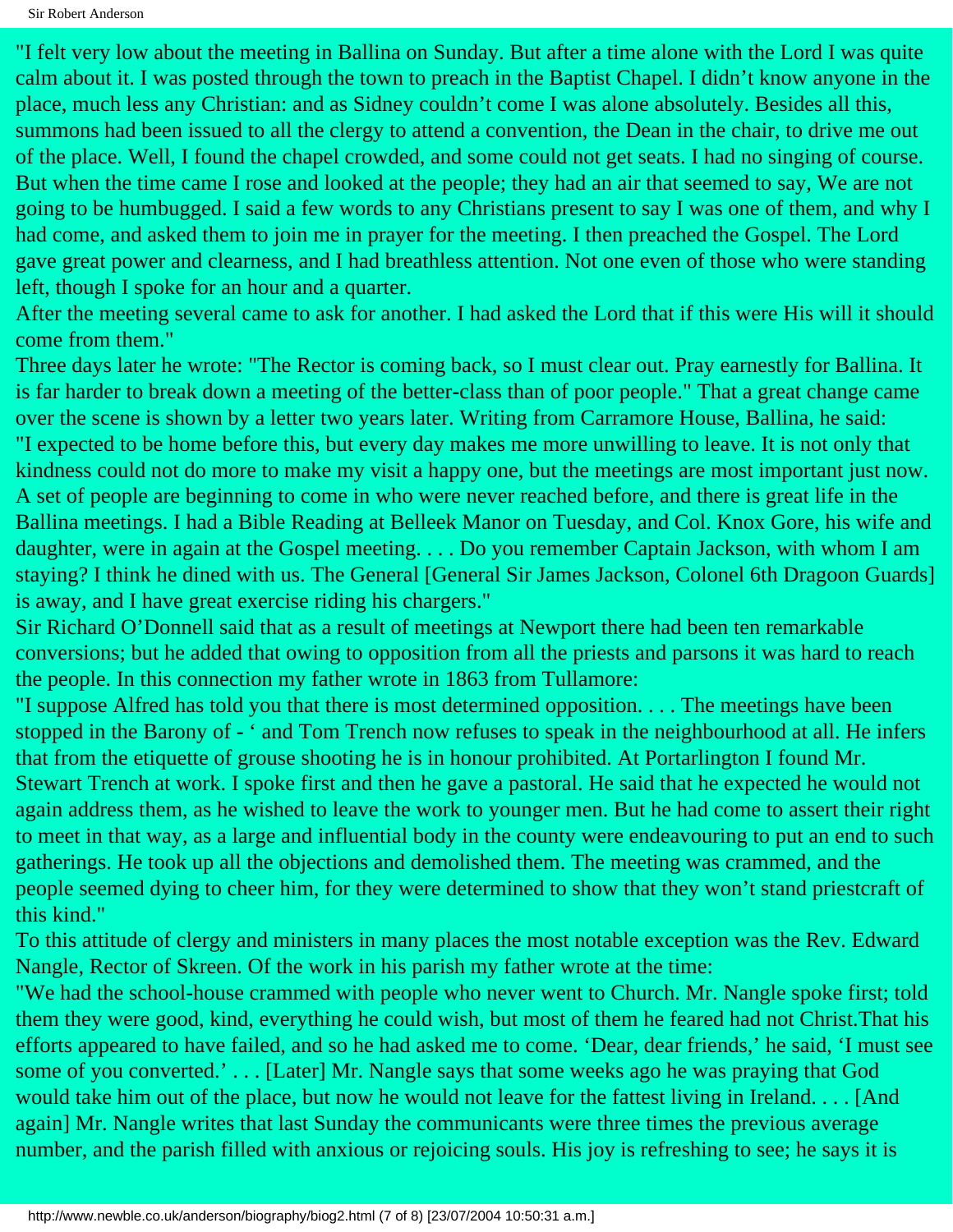new life to him. Formerly his visiting was drudgery; now it is his greatest pleasure. It is delightful to see how he owns the Lord's work and sets himself aside."

Another letter said that Mr. Nangle had been trying to get the evangelist into several other parishes, but in two cases, although the rectors were personal friends, he had met with peremptory refusals. About that time Dr. Horatius Bonar wrote to my father:

"I rejoice to see that some of the clergymen have thrown themselves into the work. I have observed that in such cases there is more of progress and stability. While God is showing that He can work through any instruments He does not set aside the Ministry, but continues to honour it. When the Minister is a faithful one I always exhort converts to gather round and uphold him. We have amongst us faithful and unfaithful Ministers."

There can be little doubt that in our own day one of the chief reasons for what is called failure and lack of results after evangelistic campaigns is the fact that those who have professed conversion may have to go back to churches where the atmosphere is cold and unsympathetic to the Gospel, and where the newfound joy and zeal of converts meet with discouragement.

Looking back on this story now after eighty years, it would seem that,, on the human side, there were certain definite factors making for permanence, and distinguishing the work from much of the evangelistic effort to which we are accustomed.

Amongst them were probably the entirely undenominational nature of it; the fact that the financial element was not merely secondary but non-existent; the absence of hard and fast arrangements as to the length of missions, so that the preachers were free to remain in one town or district as long as they felt led to do so. Then there was the way in which the friends were able to relieve one another when converts seemed in need of further teaching to establish them in the Faith. There were also the return visits time after time to scenes of blessing, just as the Apostles of old "went through Syria and Cilicia confirming the Churches."

Two notes may form an epilogue. The first was sent me by my aunt, Miss F. Lee Anderson, to whom so many of the letters which have been quoted were written: "At the New Alliance Club last week I met a lady whom I had never seen before. On hearing her name I asked if she was related to a man whom I had known long ago in Ireland. She said he was her husband's uncle and knew Sir Robert Anderson well, and that her husband's father and her own father had both been converted through him."

And this is from my father's diary for 1917 (near the close of his life) "Reading my old letters to Fanny from Sligo; was amazed and greatly humbled by the record of the work there."

[Chapter Three](#page-18-0)

[Literature](http://www.newble.co.uk/anderson/literature.html) | [Photos](http://www.newble.co.uk/anderson/photos.html) | [Links](http://www.newble.co.uk/anderson/links.html) | [Contact](mailto:aln3639@netscape.net) | [Home](http://www.newble.co.uk/anderson/index.html)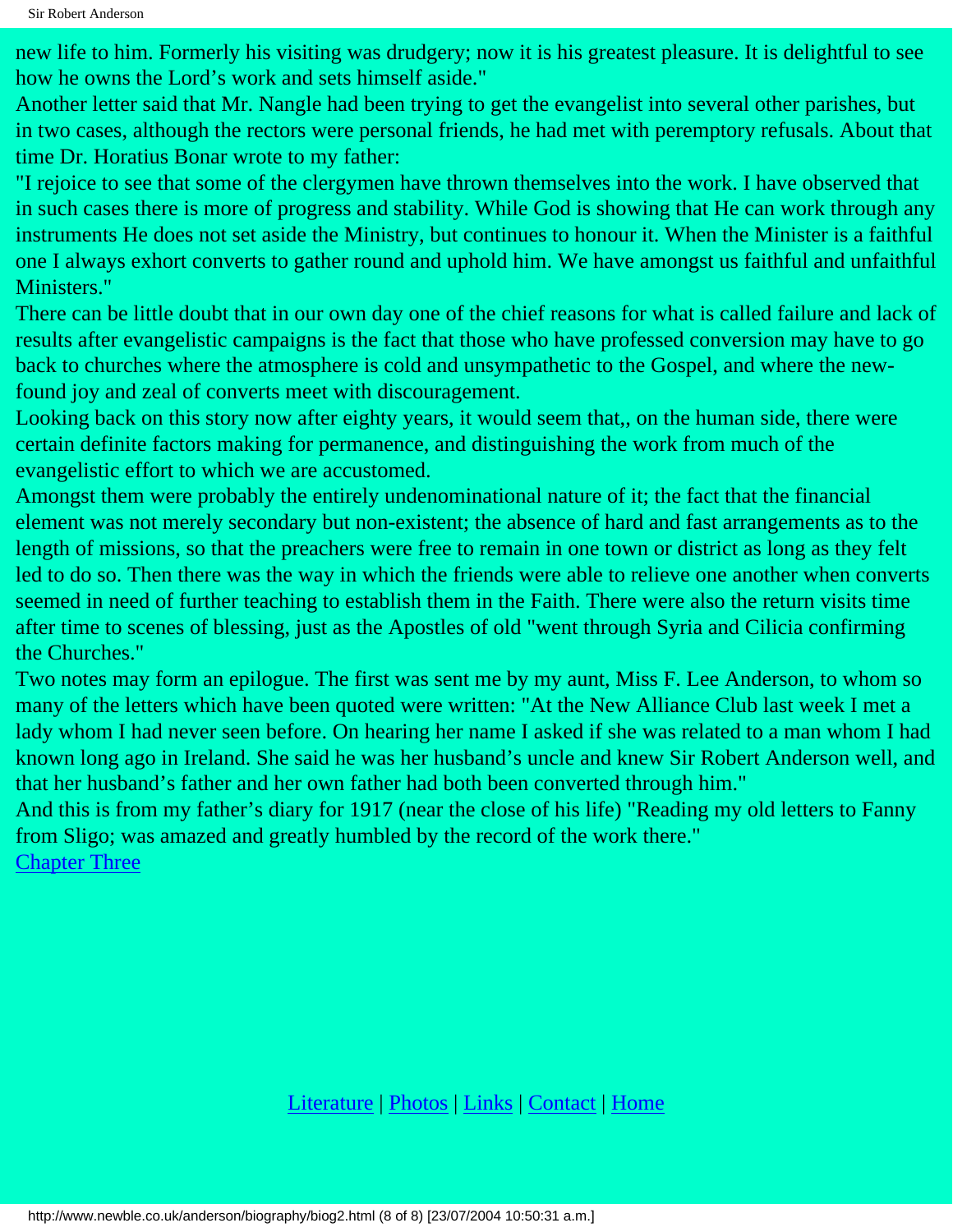# <span id="page-18-0"></span>**SIR ROBERT ANDERSON Secret Service Theologian**



### **CHAPTER III LONDON. THE HOME OFFICE AND SECRET SERVICE**

Sir Robert Anderson, son of the late Crown Solicitor for Dublin, is one of those men to whom the country, without knowing it, owes a great deal. Silently and efficiently he and his family have worked for years in high Government positions. And they have worked with a sweet reasonableness and an absence of hide-bound, red-tape-tied officialism which is as delightful as it is exceptional. His brother, Sir Samuel Lee Anderson, was a singular instance of the level head and the sympathising mind. It is a rare combination and an exceedingly fine one. Hard heads, soft hearts. R. BLATHWAYT in Great Thoughts.

ROBERT ANDERSON may almost be said to have drifted into Secret Service work. He belonged to the fortunate class of barristers who become self-supporting from the start. In 1865 a number of persons were charged at State trials in Dublin with treason-felony. My grandfather, the Crown Solicitor, had deputed his duties to his eldest son, afterwards Sir Samuel Lee Anderson. Between the brothers there was unrestricted confidence ; so it came about that the Crown briefs were placed at my father's disposal, and all the confidential reports and secret information which led to the arrest of the leaders of the conspiracy. There was then at Dublin Castle no Secret Service organisation or Intelligence Department, and all kinds of secret documents lay in an undigested mass in an office cupboard. The new Chief Secretary, Lord Naas, later Earl of Mayo, entrusted my father with the duty of preparing a précis of these and other official papers relating to Fenianism. The task completed, he wrote a history of the Fenian conspiracy up to date which proved of value to the government. This again led to his services being requisitioned by the Attorney-General when a Fenian outbreak occurred in 1867. The Irish Republican Brotherhood was popularly known as the Fenian Society, or simply the Fenians. It was a political association of Irish or Irish-Americans for the overthrow of British authority in Ireland and the establishment of a republic. Centres were formed in the United States with the object of raising funds, especially 'for the purchase of arms and munitions of war. "Fenian Bonds" were issued for the purpose. I have one of these, beautifully engraved, which reads:

"The Irish Republic is indebted unto the bearer in the sum of ten dollars, redeemable six months after the acknowledgment of the Independence of the Irish Nation with interest from the date hereof at six per cent. per annum." The "date hereof" is 30th March 1866, and it is signed by John O'Mahony, Agent for the Irish Republic.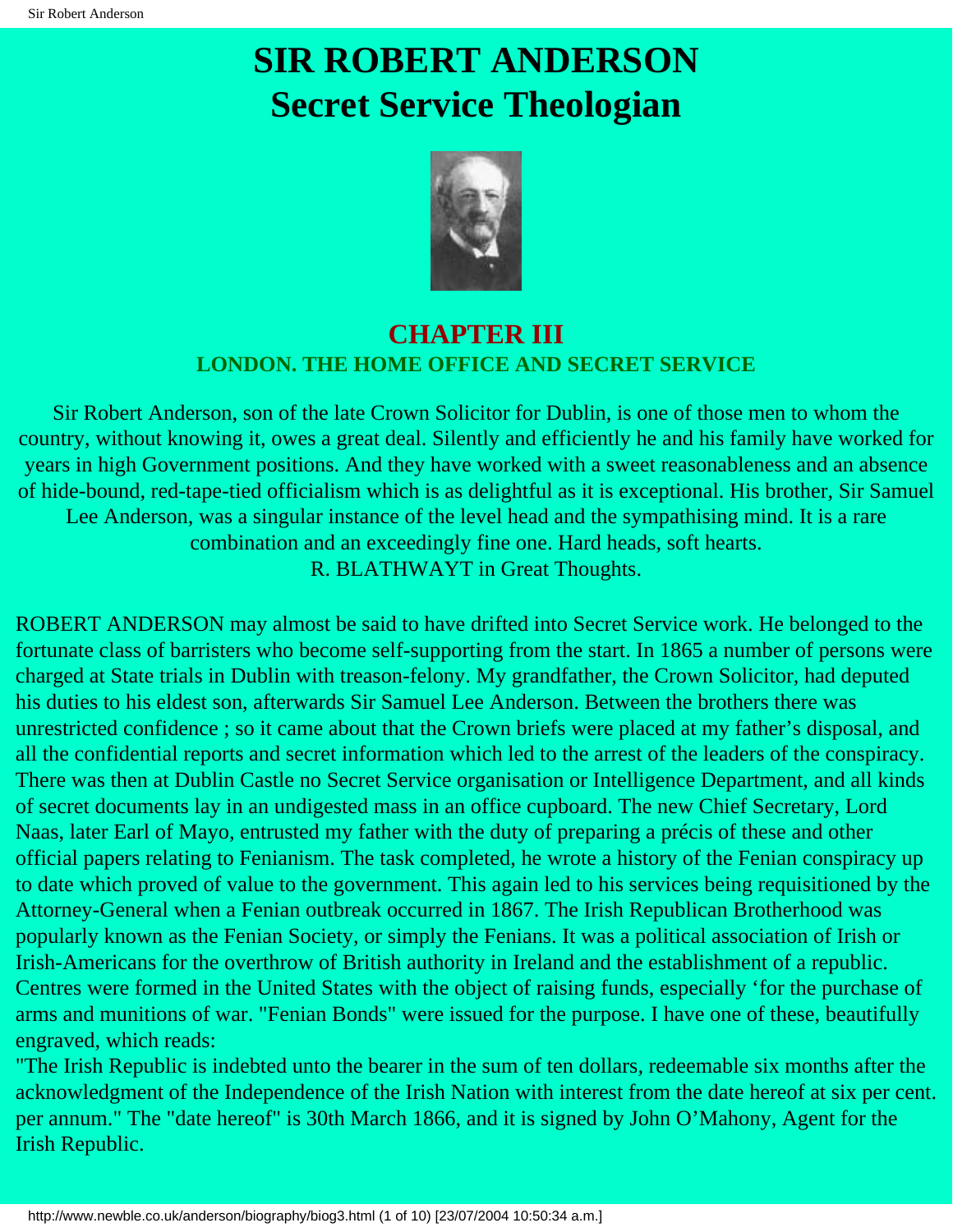Sir Robert Anderson

Two abortive raids into Canada were staged in 1866 and 1871. Later developments (about 1883—85) were the formation of a "Skirmishing Fund," raised to promote the free use of dynamite for the destruction of English public buildings and English commerce; and the rise of an extreme party called the Clan-na-Gael. Members known as the "Invincibles" were to make history by the removal of "tyrants." But to return to my father's experiences in 1867. In order to secure the necessary evidence he obtained a permit to see all the prisoners without any restrictions. Going one morning to Kilmainham gaol, he took the Governor into his confidence. After visiting a number of the men he left the prison as openly as he had entered it. But, returning by way of the Governor's house during the officials' dinner hour, he was smuggled unobserved into the cell of the man he indicated. Determined that not even the police should get an inkling of his mission, he enjoined the Governor not to release him until after locking-up time, refusing to listen to the warning that he little realised the ordeal before him.

Long afterwards, when engaged in his campaign for prison reform, he described this experience. When his object had been attained he found that three hours remained before his release was due. The only thing distinguishing that cell from any other barely furnished closet-room was that the aperture which passed for a window was, as in every prison cell, placed high up near the ceiling, obscured glass preventing the sight of even a few square yards of sky.

Although his mission had been successful beyond expectation, the prisoner having told all he knew of the Fenian leaders in America in addition to giving all the evidence required for the coming trials, my father said he felt a depression which would in time have become almost unbearable. And so, in after years, he made use of this never-forgotten ordeal in his plea for more humane methods in the treatment of prisoners. There lies before me as I write a permit given by the Home Office in 1867. It reads To THE GOVERNORS, respective Prisons. Allow Mr. Robert Anderson to have an interview in private, and without the presence of any officer of the Prison or other person, with any prisoner whom he may desire to see.

(Signed) JAMES FERGUSON, Bart., Under-Secretary of State.

To continue the story of those early years I quote the words of an obituary notice in The Times fifty years later

It was in this almost accidental way that he was enlisted in the public service. His special knowledge of the ways of Irish political conspiracy became known in high official circles not only in Dublin but in London. After the famous Clerkenwell explosion in 1867 - a warning of which he was able to transmit beforehand to the London police, although they failed to make use of the information - one of the results of what he himself termed the unreasoning panic that followed was the organisation of a Secret Service department of the police, and he was invited to take charge of it. But it only remained in existence for three months, and he was about to return to the Irish Bar when he was requested to take charge of Irish business at the Home Office. In this capacity he had a good deal to do with the surveillance of the Fenian conspirators - Irish and American-Irish - whose plots gave some anxiety to the Government in the years 1869 and 1870.

My father had what he called an intelligent aversion to the Civil Service. And he did not entertain a high opinion of the Home Office of those days. When he first took up work there in 1877 it was impressed on him that the way to get on was to do as little as possible and do it as quietly as possible. The ordinary work was light, and it was left to an industrious minority. The hours were from 11a.m. to 5 p.m., a nominal 11a.m. and a punctual 5 p.m.; much of that time was given to luncheon, gossip and the newspapers ; and there was plenty left for games and ragging. However, about that time, with the advent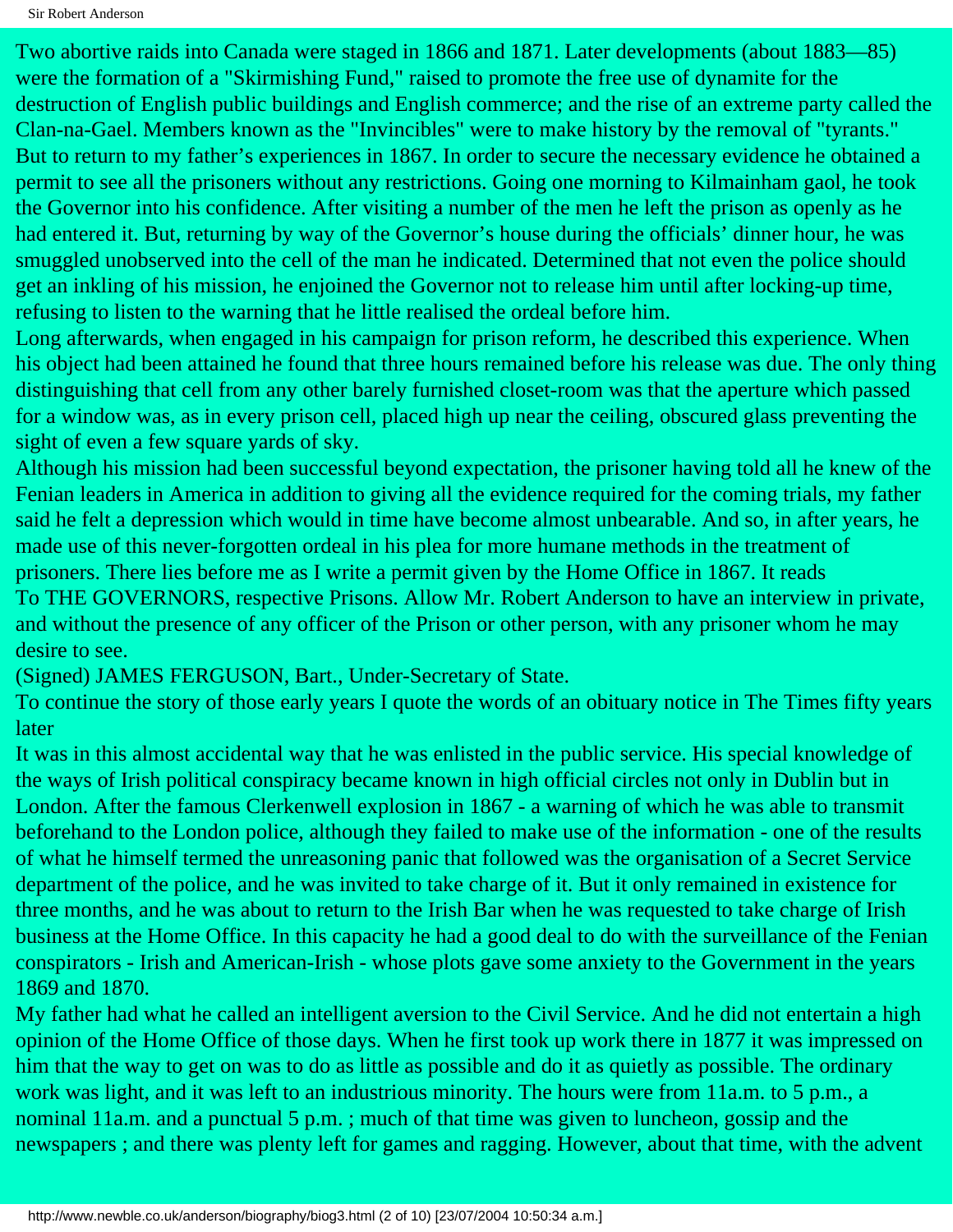of a new Under-Secretary, a new era of efficiency set in.

Looking upon his work in the Civil Service as temporary, he had no intention of abandoning his profession and was duly called to the English Bar, but never engaged in court practice in England. In the meantime, Sir Richard Mayne, Commissioner of the London police, had given him access to the detective department and, soon gaining the confidence and goodwill of the officers, he got to know all that was worth knowing about their work.

And the London life had great attractions for him, especially the House of Commons, where his friendship with Captain Gosset, then Assistant Sergeant-at-Arms, gave him access to "Gosset's Room," which was in reality a sort of social club, invitations to which were extended (with the exception of two or three relatives) only to M.P.s. In this way my father was brought into touch with all the by-play of the House, and met the elite of its members.

An instance of the sang-froid which stood him in good stead when dealing with informers and people of that kidney in the course of secret service and police duties is given in one of his stories of those days "On the last evening of the historic debate on the Irish Church an old friend of my father's whom I met at dinner spoke of his fruitless efforts to get an order for the Peers' Gallery, and declared that he would give £100 for a seat. When we rose from dinner I asked him to come with me to Westminster. I passed with him through the lobbies and up to the gallery door. There, with the lordliest manner I could assume, I told the doorkeeper that I would be extremely obliged if he could find a seat for my friend. Whom he took me for I never knew, but he responded effusively, and begged me to bring him in. Later on I noticed that the official and a colleague were evidently discussing me, trying no doubt to make out who I was. So I thought it better to 'skip' as the Yankees say; but my friend kept his seat till the House rose. In passing out I thanked the doorkeeper for his courtesy and expressed regret that I could not stay longer myself. I should add that I never got the £100!"

The way in which my father became acquainted with Charles Reade, author of The Cloister and the Hearth, is worth telling again. In order to avoid an unwished-for visit from some relatives, the novelist told his housekeeper, Mrs. Seymour, to put the rooms on a house-agent's books, and to write the relatives that they must not come; he himself then went off to Oxford, where he had a Fellowship at Magdalen. Within a few hours my father had taken the rooms in Reade's beautiful house at Albert Gate overlooking Hyde Park, without having any idea to whom they belonged. Finding him there on his return set Reade fuming more than the proposed visit of his relatives had done; he wouldn't have lodgers in his house, he declared. But Mrs. Seymour knew how to manage him, and the lodger was left in possession, although for a time ignored by the "landlord." The way in which they made friends must be told in my father's own words:

"Although I couldn't write Never too Late to Mend, I could make buttered eggs, and as Reade watched the operation in my room one night, his looks and words suggested that he thought the cooking more wonderful than the writing. We had met at the hall door on his return home very hungry from a theatrical supper at which, he explained, there was a division of labour, he doing the talking and the others the eating. In his handkerchief he had some baked potatoes purchased at a stall which stood in the street opposite his house; and his apology for not offering to share them with me was that in his room he had neither knife, fork nor plate. So I begged him to come upstairs with me, and I disclosed the contents of my cupboard, which included all needed for an impromptu supper, not excepting a loaf and butter, eggs, a saucepan and an etna. As already intimated, the process of making buttered eggs excited his admiration, and from that hour I believe he regarded his lodger as a personage."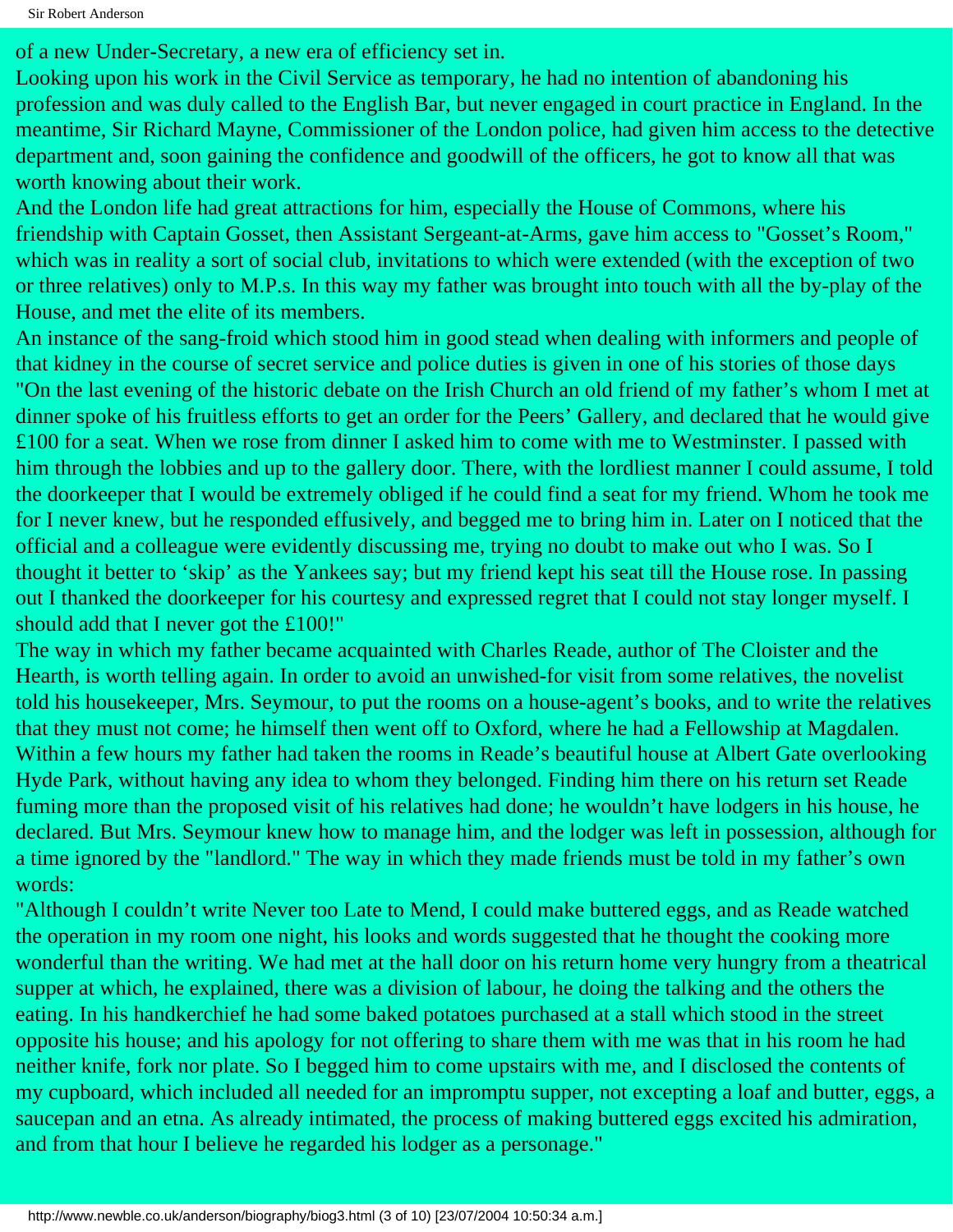My father received many kindnesses from Reade, who even used to lend him his own pet room, built in the garden, when friends came to dinner, sometimes joining the party himself. In that same room, looking out on "the trees of the nation," is laid one of the chief scenes in A Terrible Temptation. Charles Reade's house was, as far as I know, the first and last one that the future C.I.D. Chief broke into. "I never realised," he wrote, "what an amount of determination and nerve it takes to break into a dwellinghouse at night until I discovered my own deficiencies in these respects. Arriving home late one night I found I had forgotten my latch-key, and being unable to rouse the inmates I decided to enter burglariously. My experience of criminal courts had given me a theoretical knowledge of the business, and it was with a light heart that I dropped into the area and attacked the kitchen window. Of course I had no fear of the police. Neither had I any cause to dread a pistol shot on entering the house. Yet such was the effect on my nerves of spending twenty minutes in that area that the sound of a constable's tread in the garden made me retreat into the coal-cellar. I felt then that my case was desperate. As there were no steps to the area, escape was impracticable, and a new bolt on the window baffled me. So I was driven to break the glass. The passers-by were attracted by the noise; but they had no bull's-eye lantern to flash into the area, and as I had again taken refuge in the coal-cellar they could see nothing. As soon as they had gone it was an easy task to scramble in. . . . The police were sent for next morning. The broken glass and the marks inside and outside gave proof of a felonious entry; but nothing had been stolen, nothing even disturbed. The case was most mysterious, and passed into the statistics as an undetected burglary. Charles Reade's delight was great when I told him the facts."

The moral of the story was that burglaries are usually committed by men who are burglars in the sense that other men are doctors, lawyers, architects, etc., the only difference being that in the burglar's trade success gives proof of greater proficiency than seems necessary in some other lines During the early years in London, in addition to his ordinary work, he was secretary to several government Commissions; in this way, as related elsewhere in these pages, he gained the friendship of Lord Aberdeen, the 7th Earl, who became Viceroy of Ireland, 1886 and 1906 -15, and Governor-General of Canada, 1893 - 98. It was in connection with a Royal Commission on Railway Accidents that the first of three attacks was made upon him in Parliament, in replying to which Mr. W. H. Smith stated that he had discharged his duties with great ability and perfect faithfulness. When serving on the Royal Observatory of Edinburgh Commission he made the acquaintance of Sir George Airy, the Astronomer Royal, whose help proved valuable when The Coming Prince was being written, one of his books referred to in Chapter X.

He also acted as secretary to the Royal Commission on Loss of Life at Sea. Lord Aberdeen, who was again the chairman, tells in his reminiscences (We Twa) that this Commission was appointed as the result of a vehement controversy arising from certain statements by Mr. Joseph Chamberlain regarding the excessive mortality amongst the crews of merchant ships, attributed largely to the overloading of vessels. Shipping interests as a whole strenuously challenged this inference. The controversial element was quickly manifested when the Commission met, and it was frequently the chairman's duty to throw oil on the troubled waters. On such occasions he often found it advisable to discover that it was just time to adjourn for luncheon, which usually had a soothing effect. This, however, would certainly not have been the case had not a private arrangement- been entered into with the caterers whereby the Treasury allowance of 1s. 6d. per head was augmented. "Of course," wrote Lord Aberdeen, "this was kept a profound secret, known only to myself and our secretary - the late Sir Robert Anderson, K.G.B., a very able and high-minded public servant." In this connection my father mentions that the Duke of Edinburgh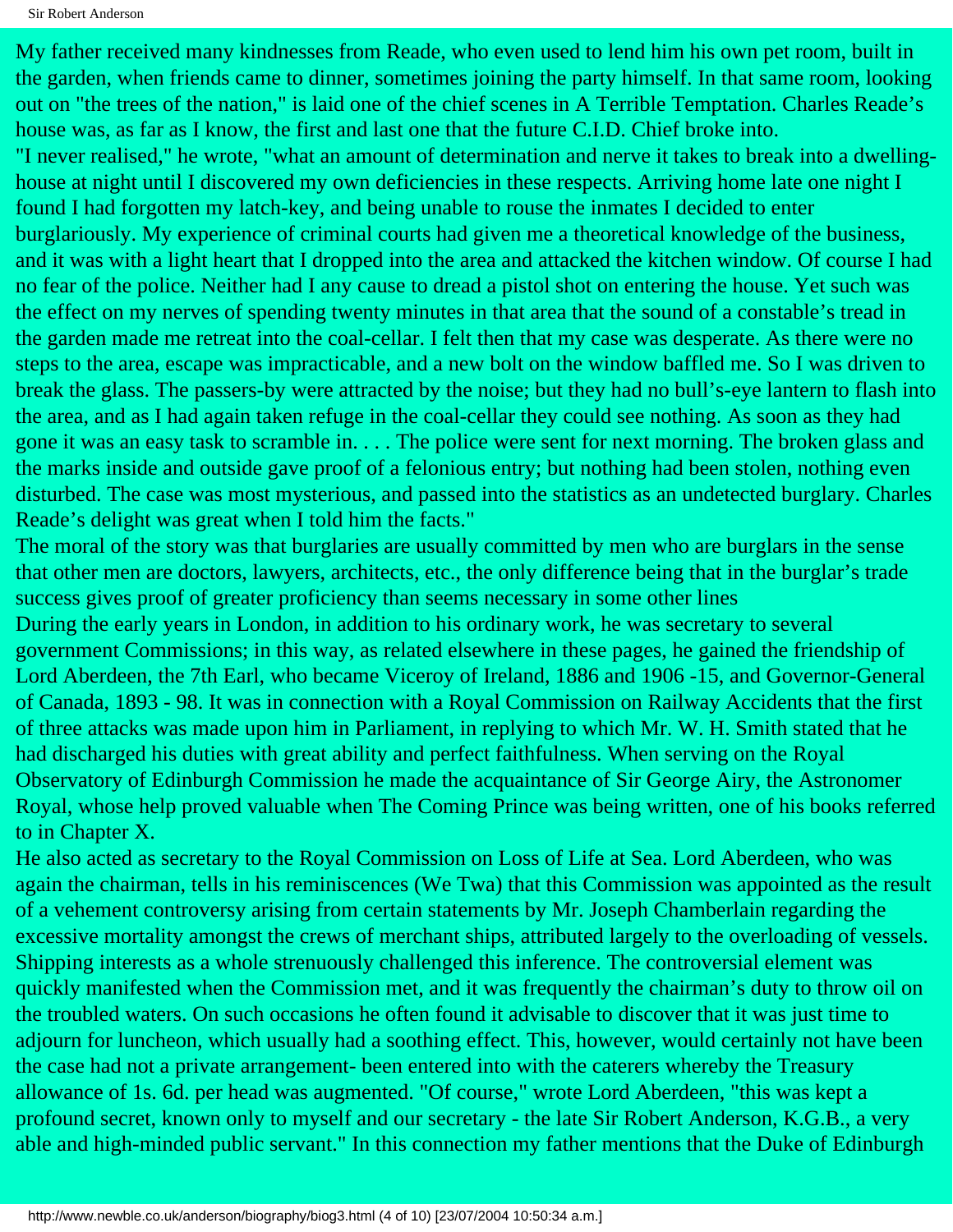Sir Robert Anderson

did not approve of hurrying over the cigar stage of the luncheon recess, and when his colleagues rose, usually kept the secretary with him. On H.R.H.'s leaving to take up a command in the Mediterranean he desired my father to write to him regularly about the work of the Commission, and afterwards, after the well-known manner of our Royal Family, gave many proofs that he had not forgotten him.

Lord Aberdeen, by the way, seems to have shared my father's poor opinion of Treasury ways. He gave his support in a tussle over salary and pension rights, and wrote:

"If the object can be secured without making the Treasury feel they have been defeated it will be much better; otherwise they will try to punish us all through the enquiry."

Another letter from him throws light on the almost incredible pettiness of some officials. "My dear Anderson," it reads, "I do now remember that I carried out (by stealth for fear of hurting the feelings of the Department) a private arrangement about a clock!" In the same letter Lord Aberdeen said: "I am very sorry you have to cross again to that tiresome old island of yours in this weather." The following year however he became Lord-Lieutenant of Ireland, and he then wrote from Dublin: "I think the Irish are still amenable to marks of sympathy." He was, of course, a strong supporter of Mr. Gladstone's Home Rule policy.

It was as secretary to the Prison Commission, which, unlike the others, was a branch of the permanent Civil Service, that my father gained experience which was to prove of great value in after years in his campaign for reforms in the treatment of criminals and in the nature of prisons.

Eighteen-eighty was an epoch-making year in Ireland, for it was then that "boycotting" was introduced - a crime which, according to an Irish judge, made the life of the victim a living death. At the same time a revival of Fenian activity in Ireland excited the conspirators in England to follow suit. It was in these circumstances that Sir William Harcourt, the Home Secretary, re-enlisted my father in Secret Service. "Such work was never to my taste," he wrote afterwards," and I had definitely turned away from it. I was still in touch with le Caron and some prominent Fenians in America, but not with the leaders of the organisation at home. To ascertain who were the London leaders was an easy task, but how to get hold of them was the problem. They solved it by forming a plot to discover who their enemy was at Whitehall. A letter came from a man whom I knew by repute as one of the most dangerous of the London Fenians. He wished to give information to the government - that was the bait - but he would deal only with 'the gentleman at the head of the Intelligence Department' he would hold no communication with the police." The sequel gives an idea of what Secret Service sometimes entails

"I met the fellow by appointment one night. He lied to me for an hour whilst I listened as though I believed all he was telling me. This as I expected led him to ask for money. I then pretended to lose my temper. I said I had come prepared to pay him handsomely for information, but I was not to be fooled by the yarns he had been telling me. Taking a handful of sovereigns from my pocket I jingled them before him. The greedy look on his face told its own tale. He pleaded that if I would give him time he would tell me all I wished to know, and meekly asked for his expenses. I saw that the bait had taken, so I gave him a couple of pounds. Within a few weeks I had two of the most influential London Fenians in my pay. . . . I will only add that the hold thus obtained upon the organisation prevented the commission of outrages at a critical time, and further that the information received from these men was never used to bring a criminal charge against any member of the conspiracy."

In such work, however, kudos is not gained by preventing crimes, but by detecting them and successfully prosecuting the offenders. My father had again decided to turn from this branch of service, partly because he had received offers of more congenial work, when what he called a hateful and fateful murder drew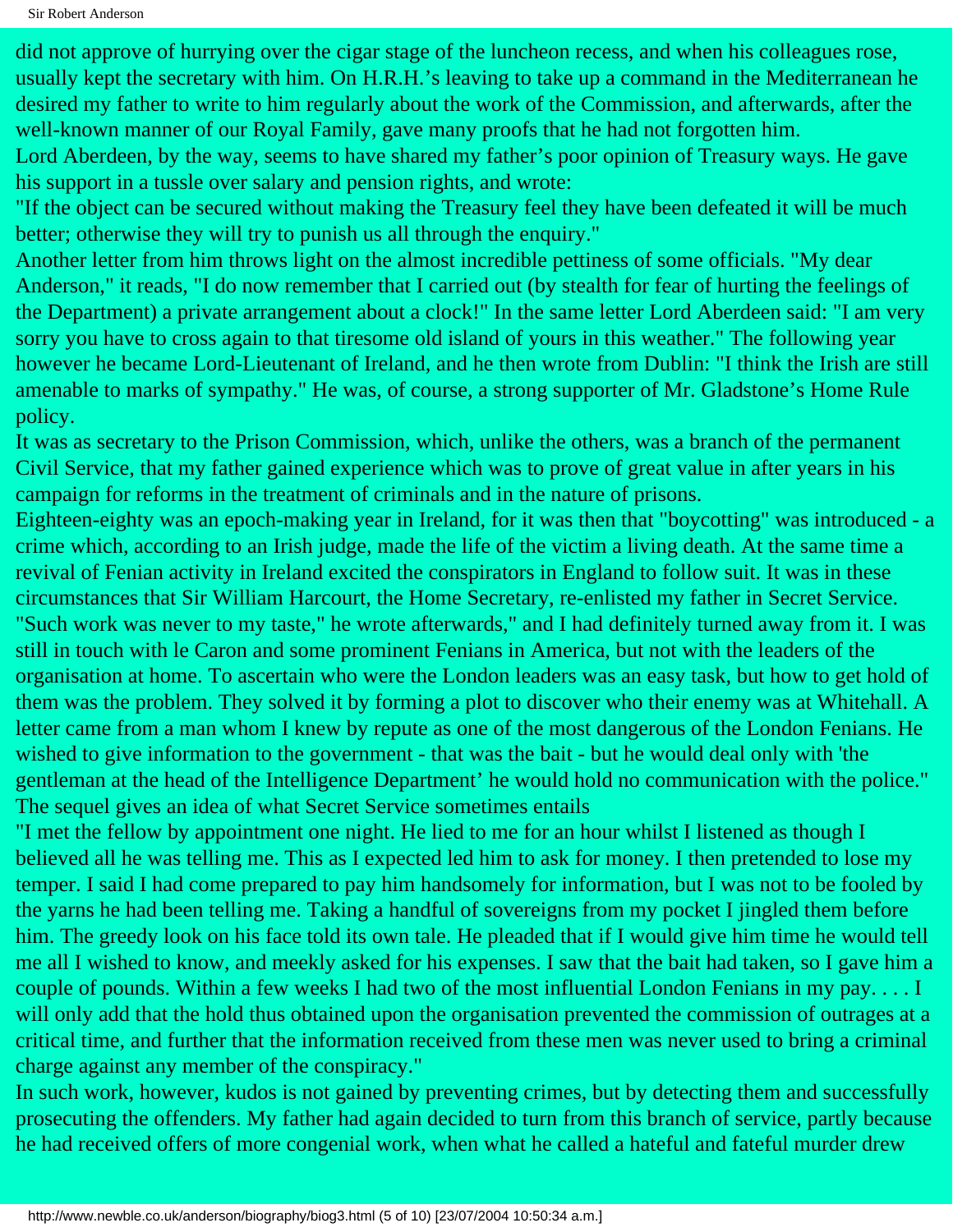Sir Robert Anderson

him back into the toils. On 6th May 1882 Lord Frederick Cavendish, who had just been appointed Chief Secretary, and Mr. Burke, the Under-Secretary, were done to death within sight of the Viceregal Lodge in the Phoenix Park, Dublin. Although creating such a sensation it was only the last of a series - one more added to the terrible list of Land League murders. And as my father pointed out it was in one respect of less significance than many of those which had preceded it. For the assassination of government officials could give no such indication of the state of Ireland as the murder of a lady returning home from church or of humble peasants whose only offence was obedience to the law. In many districts terror reigned in every cottage-home refusing allegiance to what was fitly called the defacto government.

The Phoenix Park murder, however, galvanised the British Government into action; a new Coercion Act was passed, and special measures adopted to administer it, an Under-Secretaryship for Police and Crime being established in Dublin; and under pressure from Sir William Harcourt my father agreed to represent this department in London.

At that time his work at Whitehall was many-sided. Whilst still Secretary to the Prison Commission, he was retained by the Irish government to look after their interests in London, and was also responsible to the Secretary of State in relation to political crime in general. When the dynamite campaign began he was in daily touch with Dublin Castle, and kept up a private correspondence with the British Consuls in America as well as with le Caron and other informants there. And never a week passed without his having to meet informants in London at his own home or sometimes in out-of-the-way places, for they never went to Whitehall.

But to return to the Dublin murders - my uncle, Sir Samuel Lee Anderson, was another of the officials marked down to be "put out of the way," his life being saved by what is commonly called a chance. His regular daily route to the Castle was known to anyone who cared to watch him. But once when within a stone's throw of where the murder gang were waiting for him, suddenly remembering some commissions he had promised to execute for his wife, he turned back and went round another way.

Having to keep a secret for twenty-one years for the sake of another's safety can hardly be a usual experience. In Major le Caron's life story (Twenty-five Years in the Secret Service) he pays this tribute to my father

"He never wavered or grew lax in his care. He proved indeed to me not the ordinary official superior, but a kind, trusty friend and adviser, ever watchful in my interests, ever sympathising with my dangers and difficulties. To him and to him alone was I known as a Secret Service agent during the whole of the 21 years of which I speak. Therein lay the secret of my safety. If others less worthy of the trust had been charged with the knowledge of my identity, then I fear I should not be here on English soil quietly penning these lines."

Can the spy stories of fiction produce anything equal to the true narrative of this man's adventurous career? His real name was Thomas Beach, son of a respected citizen of Colchester. A thirst for excitement led him to leave home again and again in early life; and while still a boy he found himself in Paris without money or friends or knowledge of the language. Having been a choir-boy at home his singing gained the friendship of a member of the English church he attended in the French capital, and this led to his obtaining a good berth. But when the American Civil War broke out in 1861 he was on the move again; crossing the Atlantic he enlisted in the Northern army, with the name of Henri le Caron. In due course he obtained a commission and rose to the rank of major. During his service he made the acquaintance of John O'Neill, who later became head of the American Fenians. It was from him that le Caron first heard of the Fenian schemes, including those for raids into Canada; and this led to his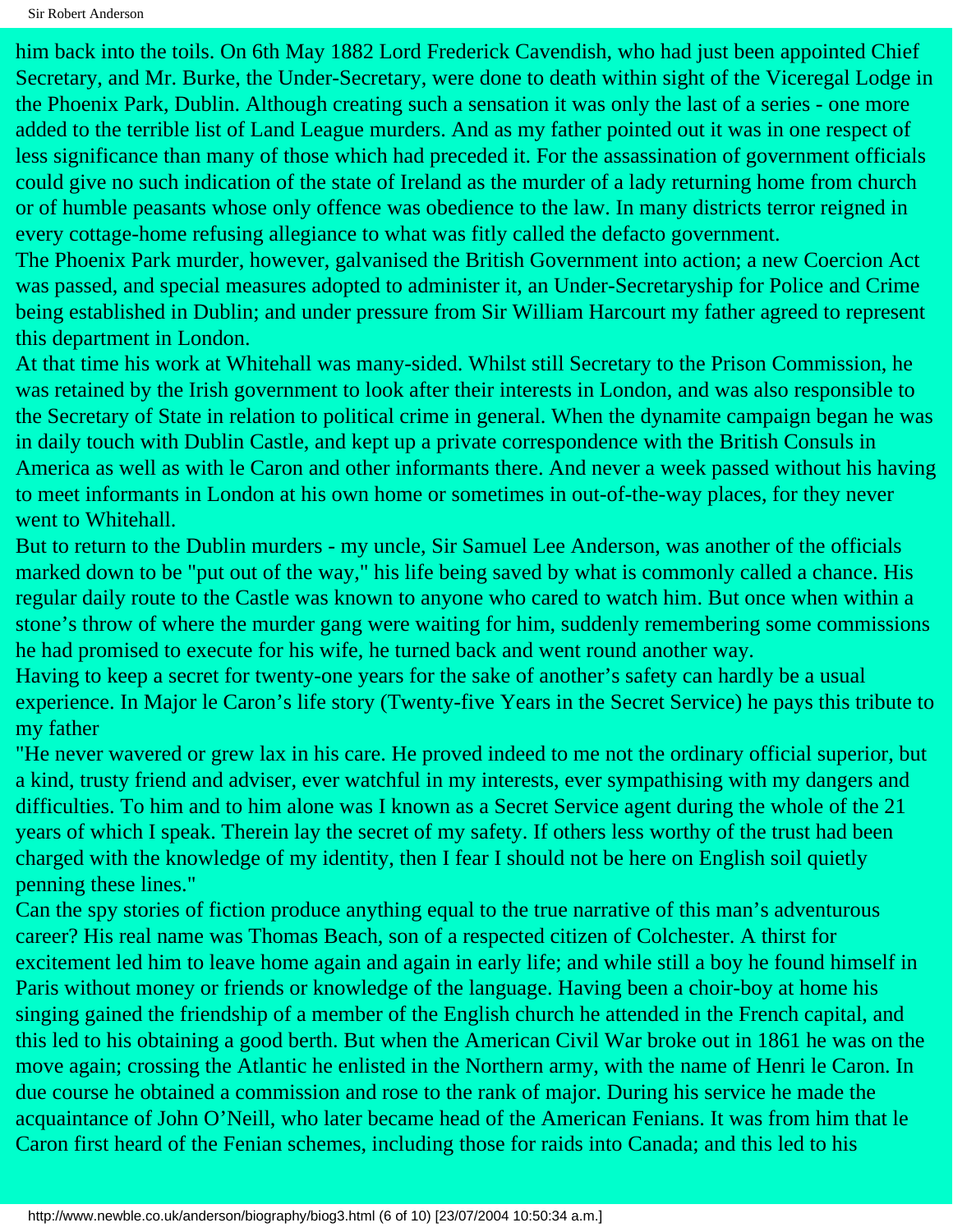becoming a spy in their ranks. The accusation that he undertook this hazardous task for the sake of financial gain is utterly false. He had become a qualified medical man, was happily married, and could have settled down to a quiet, comfortable life.

Le Caron joined the Fenian movement with the definite object of serving his country, and it was in letters to his father that he first reported all their doings and plans. These were shown to the local Member of Parliament, who passed on the information to the Home Office, no payment being given or asked for. But at a later date, the M.P., Mr. Rebow, urged that le Caron should be put into direct touch with a representative of the government, and my father was then asked to deal with him. Thus began a correspondence lasting for over twenty years until le Caron came into the open at the time of the Parnell Commission in 1889.

Morley's Life of Gladstone states that for more than twenty years le Caron was in the pay of Scotland Yard. "Scotland Yard," replied my father, "was not aware of the man's existence until he appeared as a witness at the Parnell Commission." As a matter of fact the correspondence was carried on through his wife in America and a relative of my father's in England, and was always treated as private. On his visits to London, le Caron used to see my father at our own house; I have a clear recollection of seeing him there and wondering who he was.

At the Special Commission he was denounced by Sir Charles Russell (afterwards Lord Russell of Kilowen) as a "common informer who wormed himself into the confidence of men presumably honest, however mistaken their views, only to make money and betray them." "Actually," wrote my father, "the assassins and dynamiters whose plots were exposed by him were justly described by Sir Henry James, for The Times, as 'enemies of the human race, the lowest and most degraded of beings.'" Sir Henry went on to point out that the exertions of a man who apprehends a criminal after the crime are rightly praised, "but here you have a man who, running risks such as probably no one ever ran before, set himself to defeat crime before it was carried out, and thus to save the lives of those who had no other protection." Further, it was stated by my father that in no single instance was a criminal charge brought upon le Caron's testimony. As regards financial gain, he was as indifferent to money as to danger; anything he received was not enough to compensate him for having to employ a qualified locum tenens during his absence. The only really important payment he ever received was his reward for thwarting the 1870 Fenian raid on Canada. From the first he considered his role to be that of a military spy in his country's service. As illustrating the need for keeping their names secret, my father tells that his first Fenian informant was shot as the result of his name having been given to Lord Mayo, then Chief Secretary for Ireland, who passed it on to the Lord-Lieutenant during dinner at the Viceregal Lodge. A servant behind a screen repeated the information in the servants' hall. My father learned this from a detective officer at Dublin Castle, and states that from that time no informant of his was ever betrayed. His refusal to give their names and his insistence on treating their letters as private was objected to at one time by Sir William Harcourt, who remarked that "Anderson's idea of secrecy is not to tell the Secretary of State" Another incident shows how easily secret information can become known. On the occasion of Mr. Gladstone's visit to Haddo House mentioned in another chapter, my father tells how the Premier, sitting beside him at a writing table, was busy with a file of Foreign Office papers when another guest brought a passage in the Odyssey to his notice. Mr. Gladstone discussed this as though the Foreign Office did not exist, but directly afterwards took up his pen and wrote a Minute of grave importance about Egypt. It was the time when excitement over the Sudan and General Gordon's position in Khartoum was at its height. "How do I know the purport of the Minute?" said my father; "it was perfectly legible on the blotting pad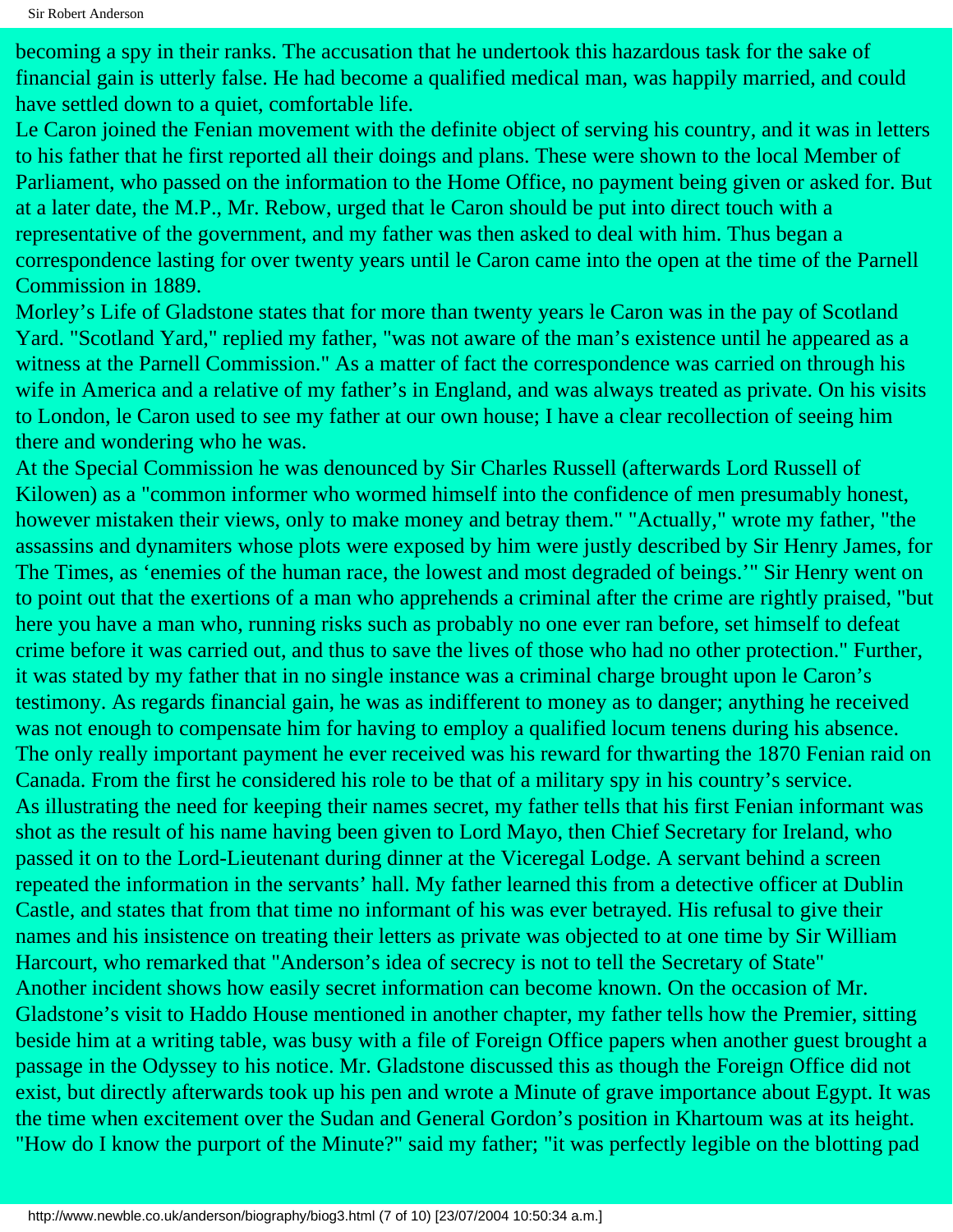he had used! Is it any wonder I refused to trust the lives of informants to ministers of state? As another example of Mr. Gladstone's versatility Sir Robert mentions a long letter (a closely written four-page one which I have in my autograph album) about a book of his, written on the day which, according to Lord Morley's Ljfe of Gladstone, was devoted to the reconsideration of the whole Irish question in view of Mr. Parnell's visit to Hawarden.

And Lady Aberdeen tells, in We Twa, how, on returning from church one morning, he asked for a hymnbook, which he took to his room, and in the afternoon produced a translation into Italian of the hymn, "Hark, my soul, it is the Lord." This was on a Sunday when he was in much anxiety over affairs in Egypt, with messengers from Downing Street coming and going, and he was conferring about a statement to be made next day in Parliament.

But to return to le Caron. My father paid this tribute to him:

"During the four-and-thirty years of my official life I came to entertain a sincere regard for not a few of the Police Officers who assisted me in campaigns against criminals, but none of them did I esteem more highly than le Caron. And it is with them that I have always classed him, not with secret agents and informers. No bad man could win as he did the unbounded respect of wife and children.

And to personal charm he added sterling integrity. He was one of the most truthfully accurate men I have known . . . Though he deserves well of his country he will never get a statue. But if he is to be pilloried I will take my place by his side." After le Caron's appearance at the Commission his life was in constant danger. There were many rumours as to his whereabouts in various parts of the world. Actually he lived under an assumed name not far from Hyde Park. I remember more than once, when walking there with my father, his saying that he had to go and see a sick friend, never giving the slightest hint of his identity even to us. Afterwards he wrote

"Though I had been in communication with him for so long, and seen him on his visits to England, I never really knew him until the illness which ended fatally on April 1st, 1894. With all his cynicism and coldness of manner he was a remarkably attractive man. . . . At first we used to talk over his adventures, but later on we often spoke on subjects of which I will make no mention here."

What these subjects were may be gathered from the following letter

"I fully appreciate and will always endeavour to keep in my mind the pith, the main principle of what you have impressed upon me in reference to God's goodness and my duty to Him; and if I live to get well again my earnest desire is that I may ever keep uppermost in my mind what I owe to Him and what He is willing to do for me.

Believe me to be, Yours sincerely,

H. LE CAR0N."

I have the original letter in my possession; also his commission as Major and Military Organiser in the service of the Irish Republic, dated 5th August 1868. This is signed by John O'Neill, President, Fenian Brotherhood, Patrick J. Meehan, Acting Secretary of War, and John Byron, Assistant Adjutant-General F. B. It was on account of his relationship with le Caron that my father was the subject of two violent attacks in Parliament. At this length of time the story would not be of sufficient interest to relate in detail. On the first occasion he was accused of handing over, in his capacity as head of the C.I.D., confidential documents to an informer. As already mentioned, le Caron's letters had always been deemed private, and he claimed accordingly that he should have access to them in preparing the evidence he was to give at the Parnell Commission. The letters had never been on record in any government office; they had indeed been kept in our own home. My father was vigorously defended by the Home Secretary, Mr. Henry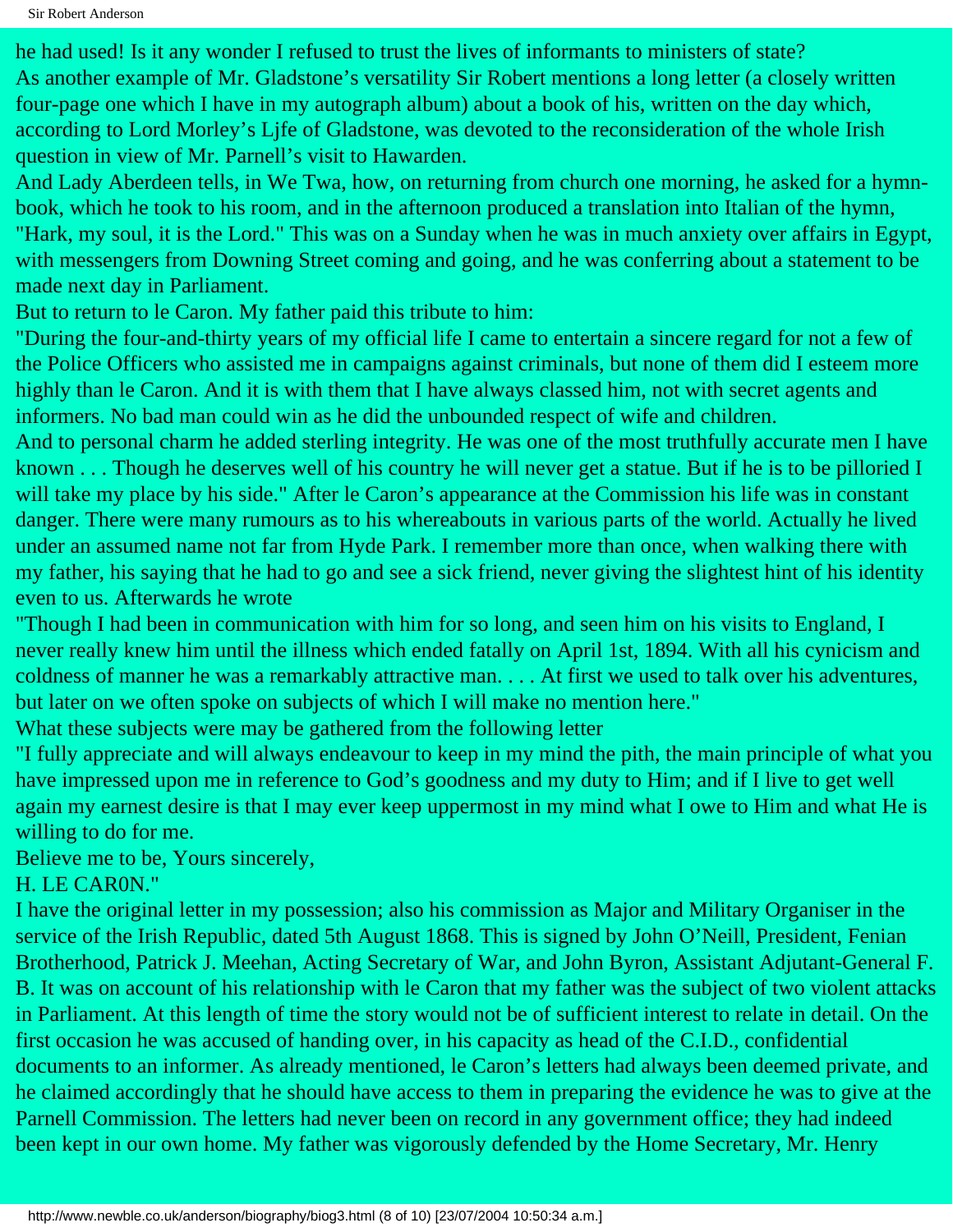Matthews, afterwards Viscount Llandaff; and his chief assailant, Sir William Harcourt, gave kindly proof afterwards that he bore no ill-will in spite of his violent political invective. In 1905 his son, later Viscount Harcourt, wrote to my father:

"I am most grateful to you for your kind words about him, which show a real appreciation of his character in spite of his hard-hitting propensities which showed themselves on the surface."

The second attack was made in 1910 in consequence of Sir Robert having mentioned in Blackwood that he was author of certain articles on the American Fenians published anonymously in The Times as far back as 1887. They were entitled "Behind the Scenes in America." In this case he was accused of having acted in a way contrary to the rules and traditions of the Civil Service. The fact that one of the articles exposed a plot to bring about a dynamite explosion in Westminster Abbey at the time of Queen Victoria's Jubilee might, one would think, have excused any breach of official propriety had such been indeed committed. But naturally the wild Irishmen in the House were out for his scalp and demanded the withdrawal of his pension. Unfortunately, on this occasion the responsible Minister, instead of defending him, contented himself with appeasing his opponents by making light of the whole matter and minimising the services he had rendered to the State. Of the many letters of sympathy and encouragement received at that time, only one will be quoted here. The writer was a Scottish lawyer, Mr. R. B. Stewart, a valued friend, who was well- known in connection with the Keswick Convention and many other branches of Christian activity

"To speak of a faithful and able servant of his country, who unsparingly gave himself to her service in work most trying and involving danger to his own life, during a perturbed time which it is difficult for any one who did not live through it to understand or even to credit, - in the way in which you have been spoken of, is a lasting disgrace to British statesmanship. And it was in order that those might be kept sweet who are the representatives of the spirit and work condemned by the Parnell Commission! What man can be zealous in his work if he feels that one day for party purposes he may be sacrificed to an opposing faction whom, in the line of his duty, he has offended, and that the sacrifice may be made for the sake of getting votes?

Politics are corrupt. Let us hope that the officials of the country may notwithstanding remain true, little as is the encouragement they sometimes get."

The next chapter goes back to the year 1888, when the period of service at Scotland Yard began. Incidentally it was the date of the appointment of the Parnell Commission to which reference has been made. The Times had published a series of articles entitled "Parnellism and Crime" which were a tremendous indictment of the chief Nationalist leaders. A Special Commission was appointed to inquire into the whole matter, the trial lasting for 28 days. Mr. Parnell was formally cleared of the charge of having been personally guilty of organising outrages; but his Party was declared to have been guilty of incitement to intimidation, out of which had grown crimes that it had failed to denounce. **[Chapter Four](#page-28-0)**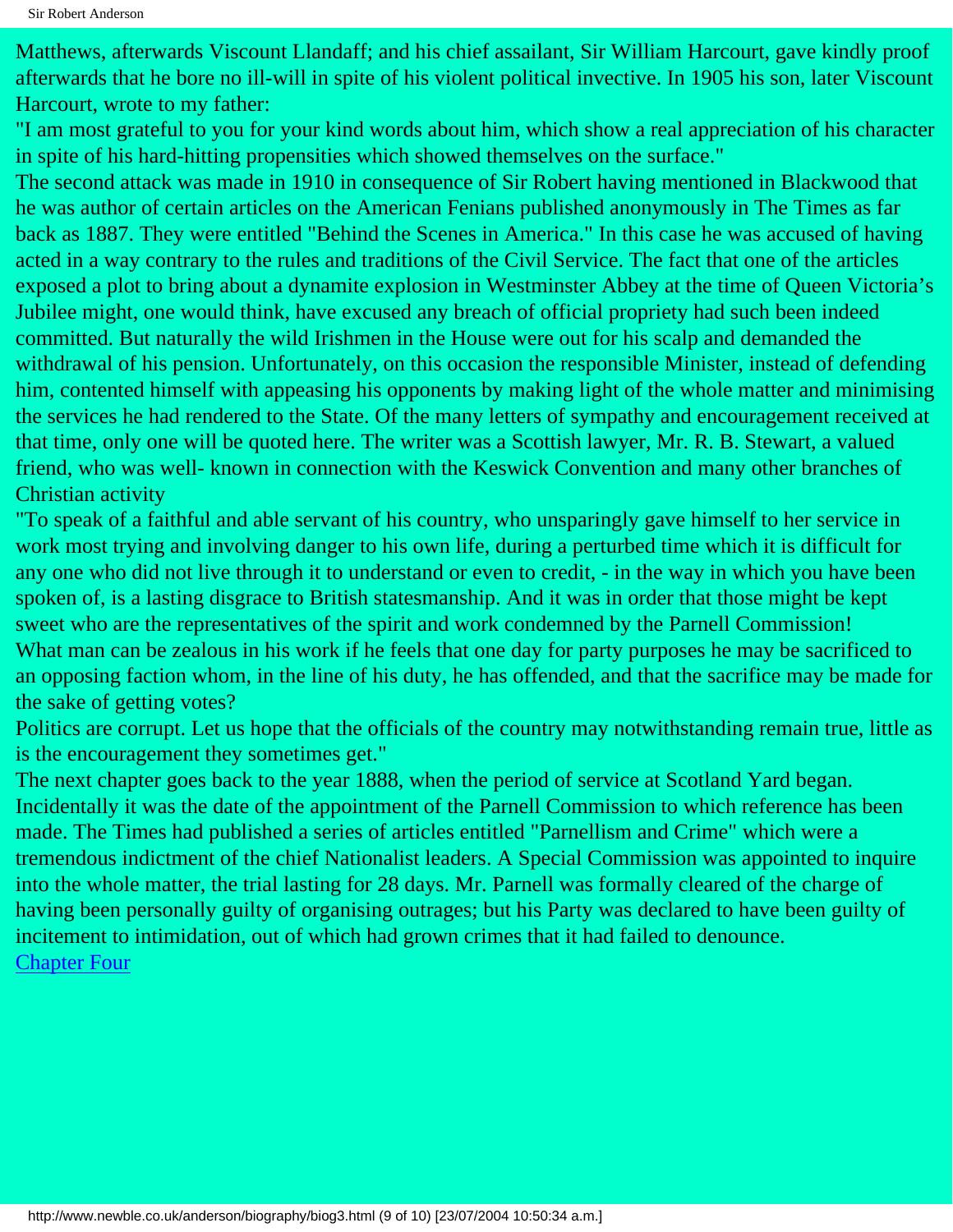[Literature](http://www.newble.co.uk/anderson/literature.html) | [Photos](http://www.newble.co.uk/anderson/photos.html) | [Links](http://www.newble.co.uk/anderson/links.html) | [Contact](mailto:aln3639@netscape.net) | [Home](http://www.newble.co.uk/anderson/index.html)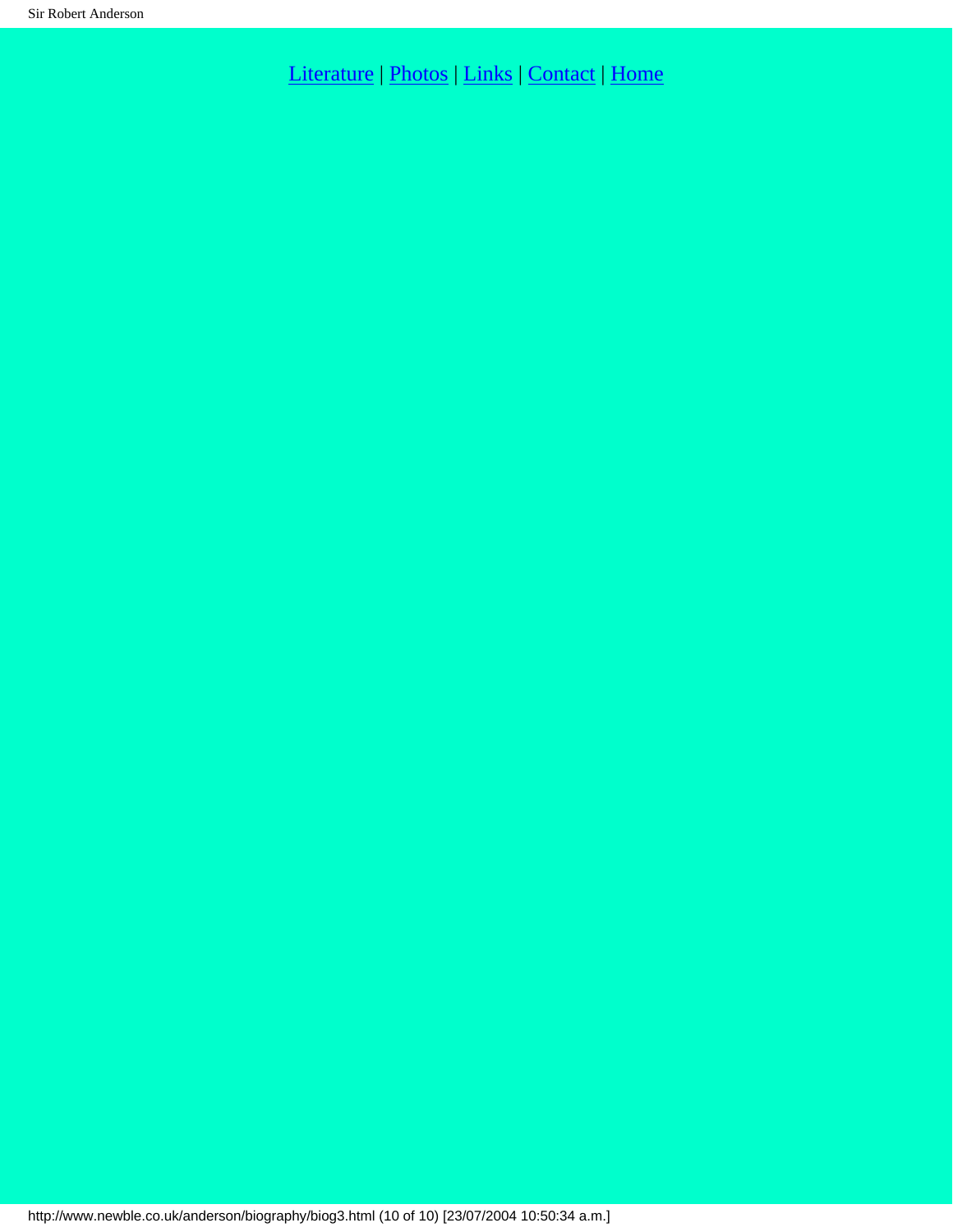# <span id="page-28-0"></span>**SIR ROBERT ANDERSON Secret Service Theologian**



## **CHAPTER IV SCOTLAND YARD**

The period 1860 to 1900 proved to be one during which there was almost continuous decrease in crime. . . . By signal successes in sensational cases, and by steady achievement in the less advertised everyday business of dealing with rogues in general, the C.I.D. built up in the 'nineties a world-wide reputation for efficiency in crime detection.

"Scotland yard and the Metropolitan Police", by Sir John MOYLAN.

SIR HARRY FURNISS, the famous artist, devotes a chapter of his book Some Victorian Men to the London Police, in which he says "One of the hardest-working and most brilliant heads of the Criminal Investigation Department for many years was that eminent Victorian, Sir Robert Anderson, K.G.B." The "Jack the Ripper" scare, resulting from the Whitechapel murders of the year 1888, synchronised with my father's appointment as Assistant Commissioner of Metropolitan Police and Chief of the C.I.D. For reasons of health he was ordered two months' complete rest before entering upon his duties, and after a week at the Yard he left for the Continent. The second of the murders was committed the night before he took office and the third occurred during the night of the day on which he left London. The newspapers soon began to comment on his absence, and when two more victims had fallen to the knife of the murderer-fiend, an urgent appeal from the Home Secretary brought the new Chief back to duty. "We hold you responsible for finding the murderer" were the words which greeted him.

Thus he entered upon an office which was far from being a bed of roses. Apart from the state of alarm produced by the murders, there had been a good deal to make conditions in the Police Force difficult at that period. Two years previously the Chief Commissioner, Sir Edmund Henderson, had resigned when called to account over a West End riot. There were constant bickerings between his successor, Sir Charles Warren, and Mr. James Monro, then in charge of the detective department. Further, the rank and file objected to the military discipline introduced by Sir Charles, who was a distinguished soldier. His popularity was established however by his defence of the Force against what were considered unjust strictures by the Home Office on the occasion of further riots.

Anderson had been warned that he would "never get on with Warren." But he found the Commissioner frank and open; he was treated as a colleague and left quite unfettered in the control of his department. It was therefore a matter of regret to him when Sir Charles became so annoyed by the ways of the Home Office that he in turn threw up his appointment. To my father's great satisfaction, however, the new Chief Commissioner was Mr. Monro, the former Head of the C.I.D., a personal friend. All seemed set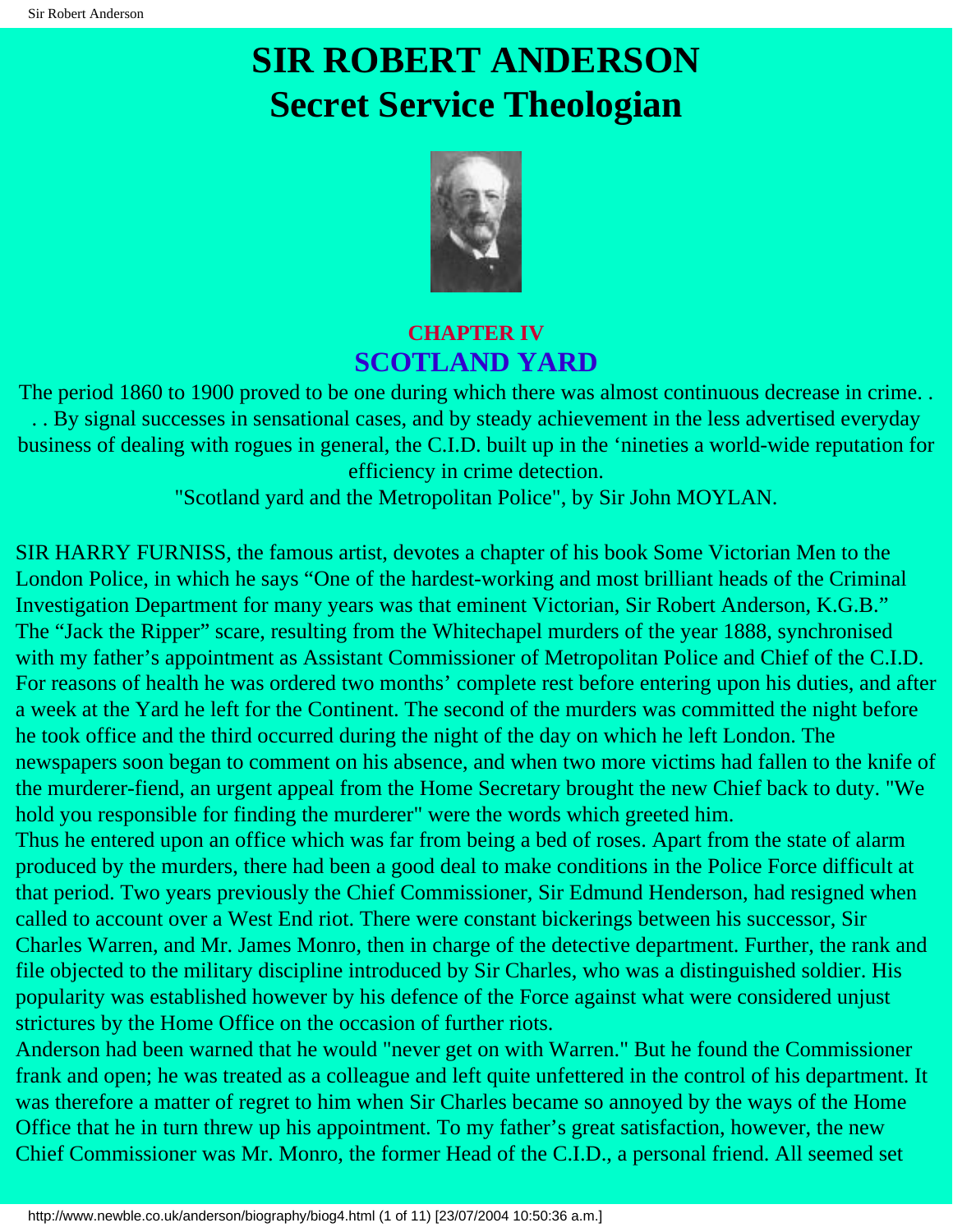fair for a time of happy and fruitful co-operation between them; but once again friction between the Home Office and the Commissioner led to the latter's resignation.

His successor was Colonel Sir Edward Bradford of the Indian Army. Shortly after his appointment he wrote:

"19th August, 1890.

"My DEAR ANDER50N, - It was a pleasure to have your kind letter. . . . I had a most delightful morning with your people in the C.I.D., and look forward to many more of a similar nature after your return. Nothing I like so much as men who are enthusiastic in regard to their work; and I am delighted to find you are so about C.I.D. matters.

"Yours very sincerely,

"E. R. C. Bradford."

Going back to the time when my father entered upon his new duties, he found that the officers of the C.I.D. had become demoralised by the treatment accorded to Mr. Monro - a strong esprit de corps always existing in the department. They believed too that they were regarded with jealousy in the Force. The feeling of discouragement had affected their work, the Commissioner's report for 1888 recording that crime had shown a decided tendency to increase. So strong was the feeling about Mr. Monro that the new Chief had some difficulty in persuading Chief-Superintendent Williamson not to resign. My father only learned afterwards that he himself had been protected by Sir Charles Warren when the Home Office wanted to call him to account because there was not an immediate change for the better.

Warren had not only to suffer the nagging ways of the Home Office, but to face considerable public criticism on account of failure to find "Jack the Ripper." A cartoon of the period in the Pall Mall Budget shows an East End deputation in the Commissioner's office. Upon walls and desk and lying on the floor are regulations and instructions about drill. A police officer stands stiffly at attention. The deputation protests: "Another murder, Sir Charles, the fourth in . . ." The Commissioner in uniform with sword and medals replies: "Why bother me over such a trifle? Still, if something must be done, what do you say, Inspector, to another hour's battalion drill?" The Home Secretary, Mr. Matthews, was also attacked in the Press. Innumerable letters with theories and suggestions were sent to the police and the papers. One theory propounded was that the murderer was a Malay serving in a ship, who committed the crimes during brief shore leave.

The facts were that the locality in which the crimes occurred was full of narrow streets with small shops over almost every one of which was a foreign name. The victims belonged to a small class of degraded women frequenting the East End at night. However the fact be accounted for, no further murder in the series took place after a warning had been given that the police would not protect them if found on the prowl after midnight. The criminal was a sexual maniac of a virulent kind living in the immediate vicinity. The police reached the conclusion that he and his people were aliens of a certain low type, that the latter knew of the crimes but would not give him up. Two clues which might have led to an arrest were destroyed before the C.I.D. had a chance of seeing them, one a clay pipe, the other some writing with chalk on a wall. Scotland Yard, however, had no doubt that the criminal was eventually found. The only person who ever had a good view of the murderer identified the suspect without hesitation the instant he was confronted with him; but he refused to give evidence. Sir Robert stated as a fact that the man was an alien from Eastern Europe, and believed that he died in an asylum.

Probably few people know how the name Scotland Yard originated. From the time of the Norman Conquest there had been a place in Whitehall known as "Scotland," where Scottish kings and queens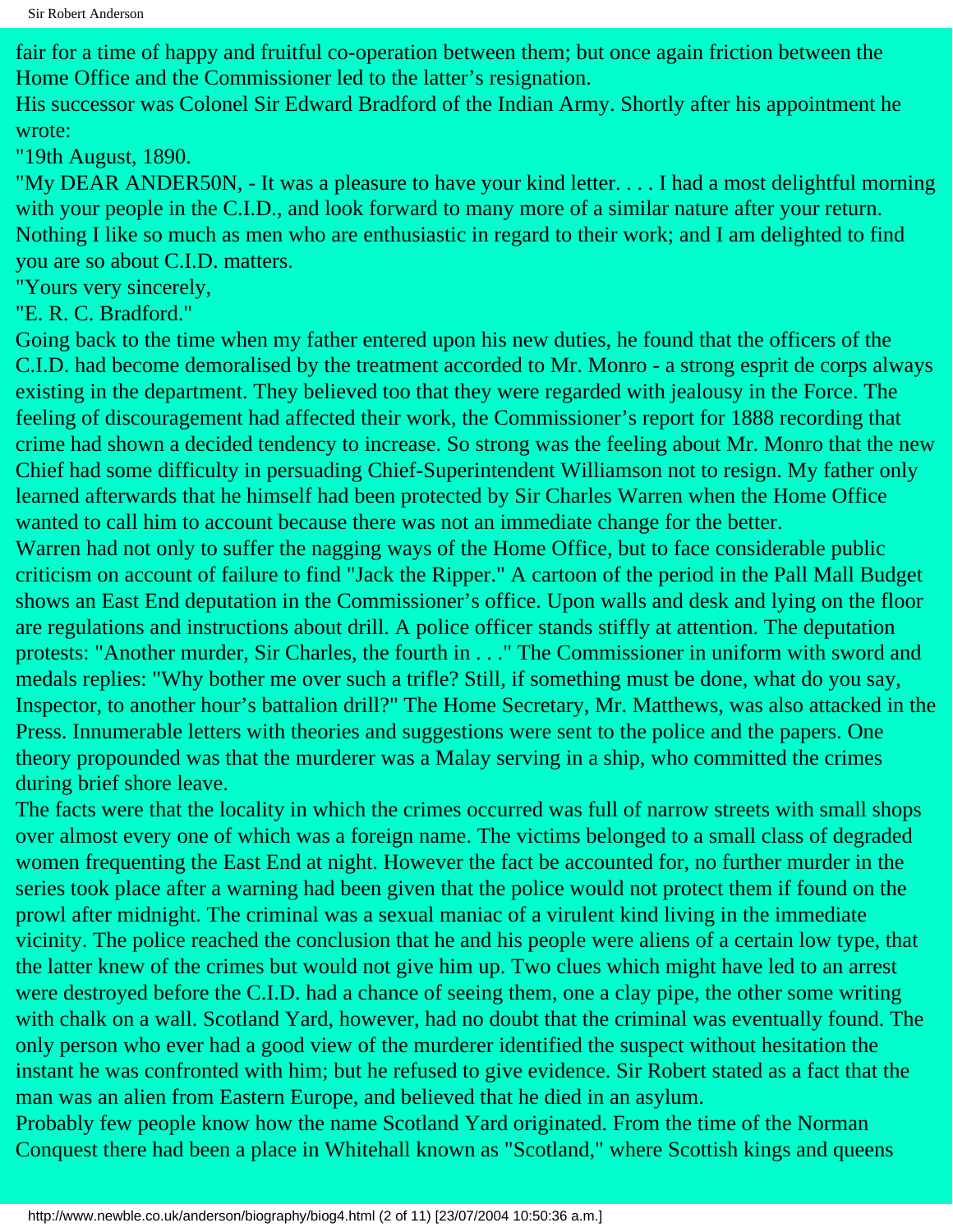Sir Robert Anderson

stayed when on visits to the English court. In Stuart days the Palace of Whitehall included a court or yard named Scotland Yard because it was part of the original "Scotland" or adjacent to it. The detective department of the police used to have its office there, and when the new headquarters on the Thames Embankment were built they were given the name of New Scotland Yard.

The Metropolitan Police district extended over a radius of fifteen miles from Charing Cross, covering an area of 700 square miles, with a population in 1900 of over seven and a half millions. The problem which daily faced the C.I.D. was to find criminals hidden in such a crowd. Like a spider in the midst of a monster web, the Chief was in touch with inspectors attached to each of the twenty-one divisions into which Greater London was subdivided.

"When I took charge," wrote my father, "I was no novice in matters relating to criminals and crime. I was not a little surprised therefore to find occasion for suspecting that one of my principal subordinates was trying to impose on me as though I were an ignoramus. For when any important crime of a certain kind occurred, and I set myself to investigate it in Sherlock Holmes fashion, he used to listen to me in the way so many people listen to sermons in church; and when I was done he would stolidly announce that the crime was the work of A, B, C, or naming one of his stock heroes. It was Old Carr, or Wirth, or Sausage, or Shrimps, or Quiet Joe, or Red Bob, etc., etc., one name or another being put forward according to the nature of the crime."

However, on putting the subordinate's statements to the test, it appeared that he was generally right, for "great crimes are the work of great criminals, and great criminals are very few," that is, skilled and resourceful criminals capable of certain types of crime. The problem, then, is not to find the offender in a population of many millions, but to pick him out from a few definitely known "specialists."

In his reminiscences my father mentions a few cases in illustration. One was a "ladder larceny" at a country house in Cheshire. The Chief Constable of the county called next day to invoke the aid of the C.I.D. He gave a vague description of two strangers who had been seen near the house the day before the burglary. He was shown three photographs, and at once identified two of them as the men in question. One was "Quiet Joe," and the other his special pal. Arrest and conviction followed.

A man named Benson was the son of an English clergyman. He was a man of real ability, of rare charm of manner and an accomplished linguist. Upon the occasion of one of Madame Patti's visits to America, he ingratiated himself with the customs officers at New York, and thus got on board the liner before the arrival of the reception committee. He was a stranger to the great singer, but she was charmed by his bearing and appearance and the perfection of his Italian, and had no reason to doubt that he had been commissioned for the part he was playing. And when the members of the Committee arrived they assumed that he was a friend of hers, with the result that she took his arm when disembarking. All this was done with a view to the carrying out of a huge fraud, the detection of which brought him to ruin. The man was capable of filling any position; but the life of adventure and ease provided by a criminal career had a fascination for him.

Another great criminal was Raymond, who like Benson had a respectable parentage. His schemes were Napoleonic. His most famous coup was a great diamond robbery. His cupidity was excited by the accounts of the Kimberley mines, and he sailed for South Africa to investigate. He found that the arrival of the diamonds at the coast was timed to catch the mail steamer for England, but if accidentally delayed on the way they had to lie in the post office till the next mail left. He had no difficulty in obtaining wax impressions of the postmaster's keys; in fact, the postmaster was one of a group of admiring friends whom he entertained at dinner the evening before he sailed.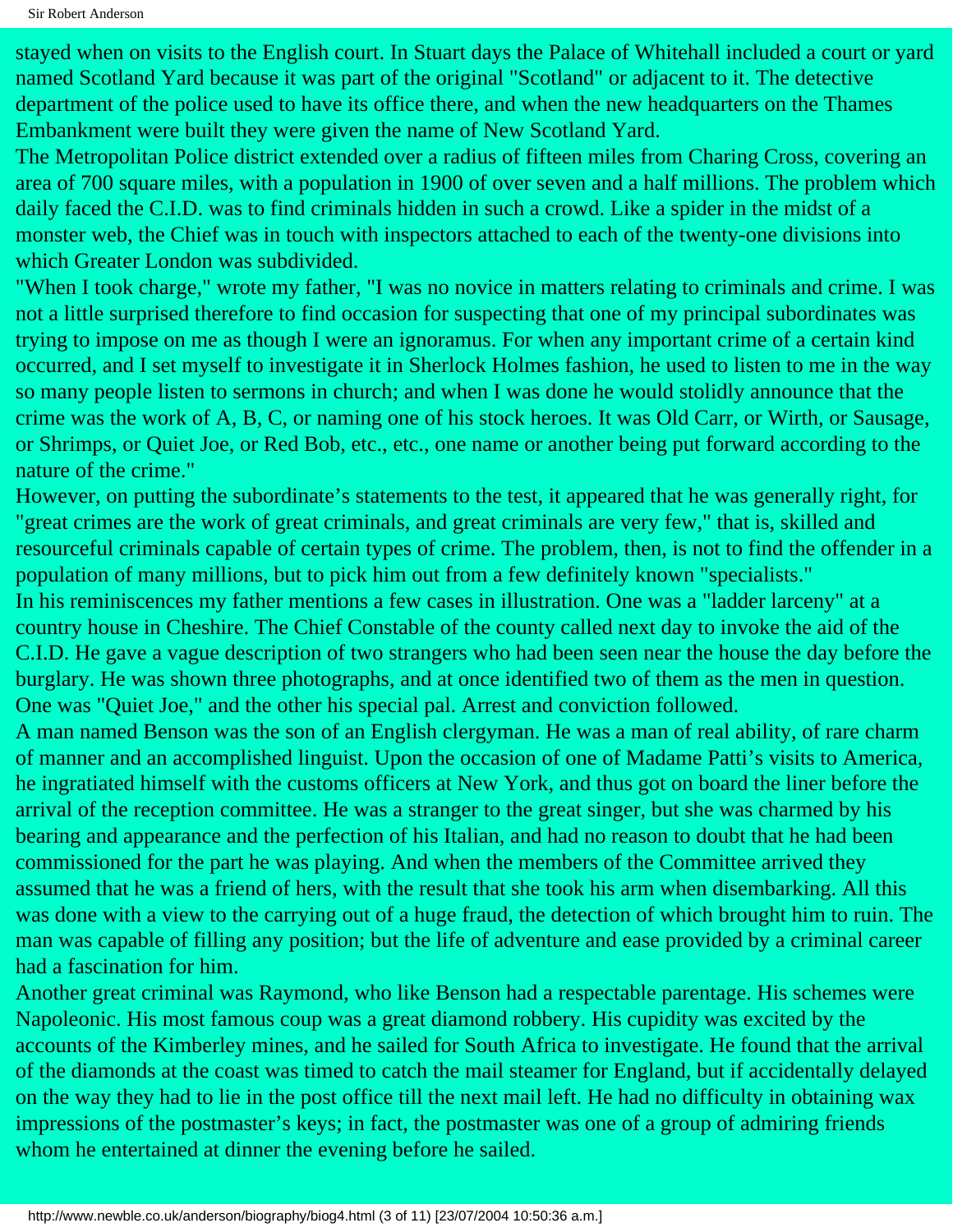Sir Robert Anderson

Some months later he returned to South Africa under an assumed name and cleverly disguised. The diamond convoys had to cross a river ferry on their way to the coast. Making his way up-country to the place, he unshipped the chain of the ferry and let the boat drift down stream, and the next convoy missed the mail. £90,000 worth of diamonds had to be deposited in the post office strong-room. They reached England in Raymond's possession, and he afterwards boasted that he sold them to their rightful owners in Hatton Garden!

Raymond loved his "work" for its own sake; and though he lived in luxury and style, he kept at it to the last, organising and financing many an important crime. It was he who stole the famous Gainsbprough picture for which the record price of £10,000 had recently been paid.

A doctor friend told my father of having an extraordinary patient. The man was wealthy and lived sumptuously, but was extremely hypochondriacal. Every now and then an urgent summons would bring the doctor to the house to find the patient in bed with nothing whatever the matter. He always insisted on having a prescription however, which was promptly sent to the chemist. The last summons had been exceptionally urgent; and when the doctor entered the room with unusual abruptness, the patient sprang up in bed and covered him with a revolver! Raymond (for it was he) knew that his movements were of interest to the police; and if he had reason to fear that he had been seen in dangerous company, he bolted home and sent for the doctor, whose evidence, confirmed by the chemist's books, would prove that he was ill in bed until after the hour at which the police supposed they had seen him miles away.

My father put Dr. Max Nordau's "type" theory to a test when the latter called on him at Scotland Yard. Dr. Nordau was shown two photos covered so that only the faces could be seen, and told that the one was an eminent public man, the other a notorious criminal. He was challenged to say which was the criminal "type." He shirked the challenge; for as a matter of fact the criminal's face looked more benevolent than the other and certainly as "strong." "The one was Raymond alias Wirth - the most eminent of the criminal fraternity of my time - and the other was Archbishop Temple. Need I add that my story is intended to discredit, not his Grace of Canterbury, but the Lombroso 'type' theory?"

At the time of Queen Victoria's Jubilee in 1887 there was a hellish plan to bring about a dynamite explosion in Westminster Abbey during the ceremony. The Irish Fenians in America had issued a circular announcing the early renewal of active operations, "a pyrotechnic display in honour of the Jubilee" being specially indicated. The scheme was discovered and thwarted by Mr. James Monro, then Chief of the C.I.D., with whom my father was in close touch in connection with his Secret Service work. Ten years later there occurred the last in the series of these plots. A gang of dynamiters crossed from America in August 1896. The leader, a man called Ivory alias Bell, landed at Antwerp and made his way to Glasgow, where he was arrested. His chief confederate, Tynan by name, the "No. 1 " of the Phoenix Park murders - was arrested by the local police at Boulogne, the others at Rotterdam. Ivory was put on trial, but the Law Officers of the Crown on learning that one of the gang had given information decided to withdraw from the prosecution. Just before this occurred, Ivory's counsel had told my father in strict confidence that he would withdraw his plea of not guilty if he would promise to get him a light sentence. The C.I.D. Chief said he was confident he could obtain an early remission if Ivory would openly express regret for his share in the conspiracy. Ivory was just about to make such a statement when the Solicitor-General interposed to announce the decision at which the Law Officers had arrived.

"Such are our ways with dynamiters," wrote my father:

"these men were aliens who came in time of peace to perpetrate outrages which if committed by soldiers in war-time would ensure them short shrift after trial by drumhead court-martial. . . . And yet these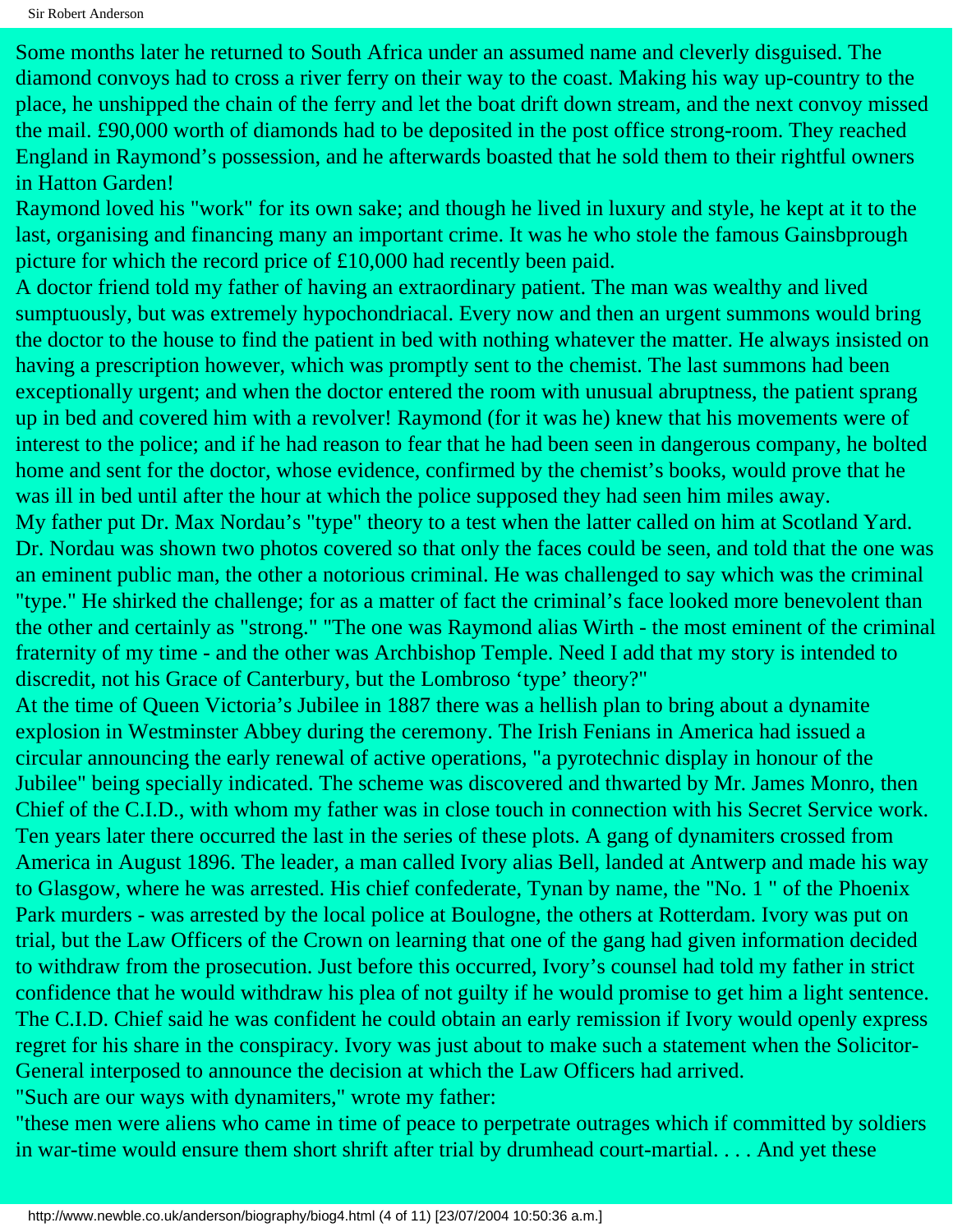miscreants were treated with a quixotic leniency that would not be extended to ordinary criminals. For the measures adopted to detect quasi political crime in no way differ from these by which every competent police force deals with organised crime of any kind."

In this case the information was given, not by one who could possibly be accused of being an agent provocateur, but by one who had gone as far as he safely could in checking the schemes of his confederates. When the case was first reported to the Home Secretary he took the view which was finally adopted by the Law Officers, that there should be no prosecution. He decided, however, to put the matter before the Prime Minister, Lord Salisbury. So my father went with Sir Matthew Ridley, afterwards Viscount Ridley, to Walmer Castle. The Home Secretary after stating his own view said: "Anderson differs from me entirely." When the Premier had heard both sides and asked a number of questions, he gave his decision unreservedly in favour of the latter.

Incidentally, I remember my father coming home and telling us how much he had enjoyed his visit to Walmer, where Lord Salisbury was in residence as Lord Warden of the Cinque Ports; this included a very simple and informal luncheon at which he found himself seated between his host and hostess. During lunch and afterwards on the terrace many matters were discussed, amongst them the Channel Tunnel scheme and of course Ireland and the Irish. On the return journey Sir Matthew Ridley generously expressed his gratification at the Prime Minister's having been satisfied that the Ivory case might be allowed to proceed, and he afterwards noted his full approval of the police action. But, as already stated, the Law Officers decided to throw their hand in. An additional point however must be mentioned. It appeared from the evidence that Bell had left the Antwerp house before the arrival there of the explosives; and, although his conduct gave cause for the gravest suspicion, the Solicitor-General felt unable to press for a conviction, the accused's counsel paying a tribute to Sir Robert Finlay's judicial fairness in the matter. The case received a good deal of publicity, the police being complimented on the almost simultaneous arrest of the suspects in Glasgow, Boulogne and Rotterdam. There was on the other hand - the usual attack by Irish members in the House, who asserted that the whole prosecution originated in a fraud concocted by the police and carried out by agents provocateurs, a charge which was indignantly repudiated by the Home Secretary. In the course of a leading article on the case, The Times said:

"It is greatly to be regretted that no official notice was taken of the gross attacks upon Mr. Robert Anderson, the able and energetic Assistant-Commissioner who has the control of the Criminal Investigation Department, and to whose vigilance and activity it is undoubtedly due that so many detestable terrorist conspiracies have been nipped in the bud. . . . There can be no shadow of doubt that a great crime was being prepared in the bomb factory at Antwerp and that its execution was defeated by measures adopted by the C.I.D."

In The Lighter Side of My Official Life Sir Robert wrote: "When Mr. Joseph Chamberlain visited America in 1896 there was a formidable plot to assassinate him at the home where he was sojourning. Facts which came to light convinced the local police of the truth of the information received, and the American authorities deemed it necessary to take very special measures for his protection." The following letter from Mr. Chamberlain refers to that time

### "HIGHBURY,

"BIRMINGHAM.

"Oct. 11th, 1896.

"DEAR MR. ANDERSON, - . . . I feel that I ought to write at once to thank you for your activity on my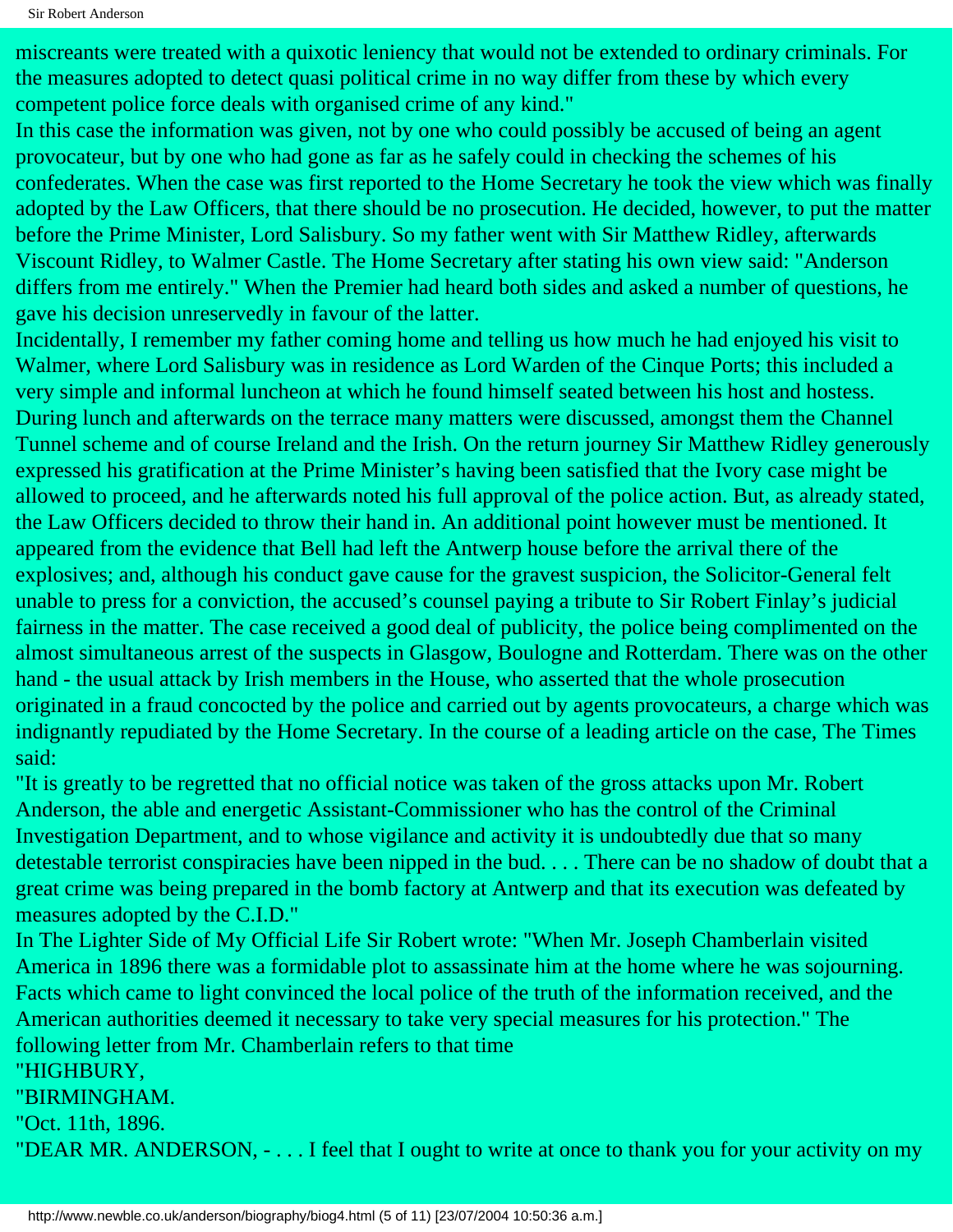behalf while I was in the United States. It is not pleasant to be accompanied everywhere by policemen, but I have undergone the experience before, and have no doubt that in the present case it prevented very disagreeable consequences. I was living in an isolated house in the country to which access was perfectly easy and open, so that any ill-intentioned person would have had no difficulty in reaching me, but for the guards placed there by the U.S. Government.

"There is one paragraph in your letter which I do not understand. You say the gentleman entrusted with the duty of despatching me was 'sent to the West.' But I was all the time in the East, at a small village in Massachussets. I do not know how they found out that I was guarded, for we managed to keep the matter very quiet and there was no notice of it in any of the papers till after I had sailed. . .

"Please accept my renewed thanks. I am only sorry to have been the cause of so much trouble.

"I hope you will get Tynan! Yours very truly,

"J. CHAMBERLAIN."

The South Western Railway murder case in 1897 was of special interest for two reasons. First, it was a striking example of the difference between French and British methods of dealing with such crimes. A young woman was found dead in one of the coaches of a train arriving at the London terminus. It was obviously a case of murder. The French police would have closed the station, and no one would have been allowed to leave until they had finished their investigations. But at Waterloo, not only were all the passengers permitted to go their ways, but the body was removed and the carriage cleaned so that any possible clue was lost before the C.I.D. were informed.

The case was of particular interest also because in spite of this handicap an elaborate chain of circumstantial evidence closed round a certain person. The only apparent flaw in it was that a principal witness wavered in his identification of the suspected man. The ground of hesitation was that this man was clean-shaven, whereas the murderer had worn a moustache. The witness did not know, however, that an hour before the crime was committed the man whom he had singled out of a dozen paraded for inspection had purchased a false moustache at a barber's shop!

That fact seemed to render a case which was already strong both complete and irresistible. But it was inseparably bound up with another fact. The distance between the barber's shop and the station at which the murderer joined his victim on the train was adequate proof of an alibi which shattered the whole case against the accused. That one fact possibly saved him from the gallows.

This story was used by my father in his book Pseudo-Criticism to illustrate the fallacious arguments of some critics of the Bible, who thought that a seemingly complete case against the genuineness of a book was sufficient evidence to decide the issue as one of their "assured results."

Another story which he reckoned an instance of truth being stranger than fiction was that of a great City house which was victimised by a plausible swindler who had a recipe for multiplying gold! The firm actually advanced the man £20,000 in sovereigns; a house was hired in Whitechapel and a laboratory fitted up. The experiments ended in the complete disappearance of the scientist and of the £20,000. He had insisted on being searched every time he left the laboratory; so how the feat had been accomplished was a mystery until, in sheer bravado, he told his victims that on every occasion his hollow walking-stick had been packed with sovereigns! He was confident that the firm would not prosecute for fear of the ridicule which would be incurred; and he judged rightly.

Much ordinary police work has always been concerned with the prevention of crime rather than with its detection, and is of necessity performed behind the scenes. The duty of protecting royal personages visiting Britain fell to Scotland Yard, and Chief-Inspector Melville was frequently entrusted with this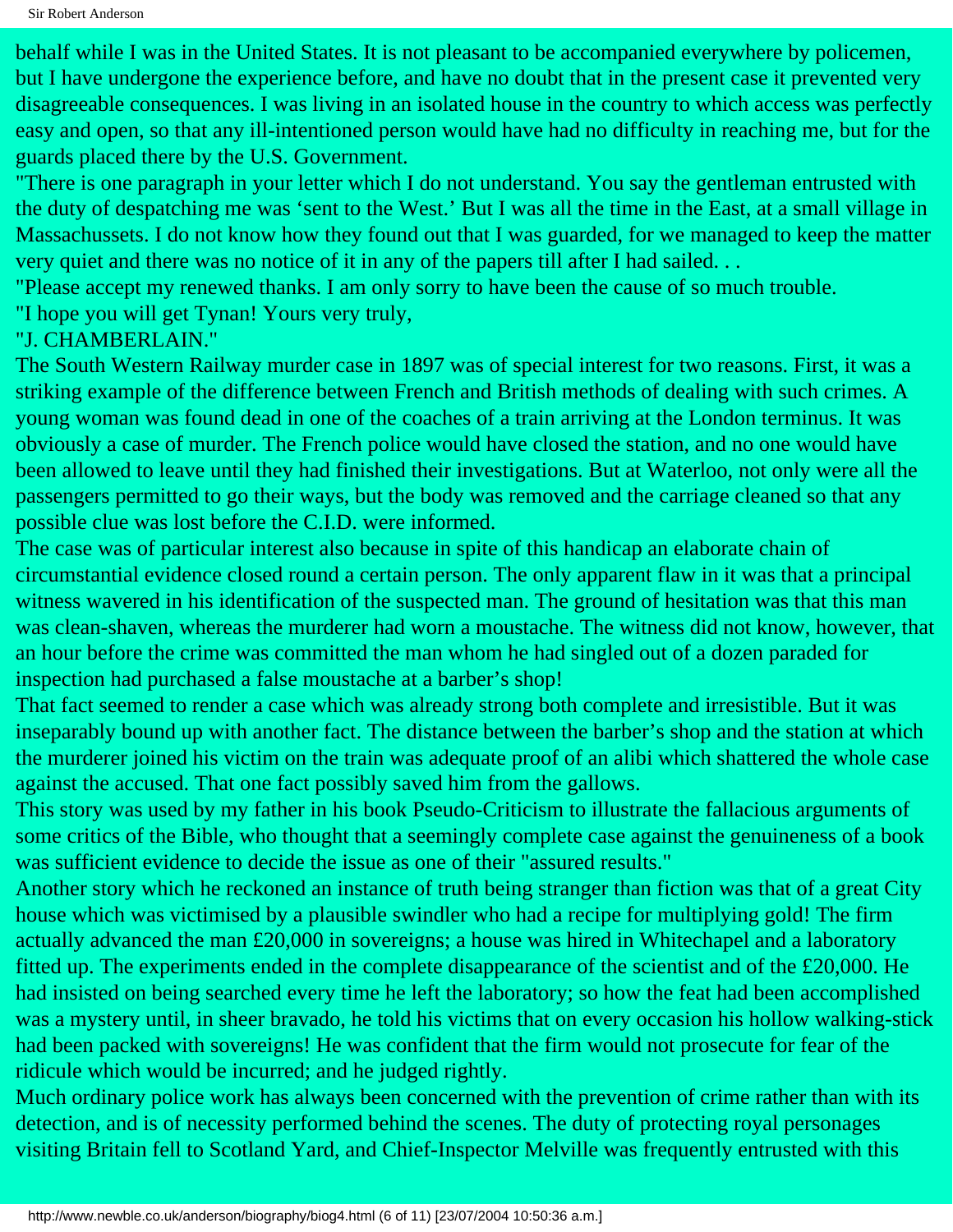task. In a private letter to my father from Windsor in November 1899, he mentioned that when out shooting the previous day the Prince of Wales [afterwards Edward VII] and the Duke of York had cordially shaken hands with him, and the Prince had said the Queen was very pleased at his being sent down. He continued:

"I thanked H.R.H. and told him that every precaution was being taken, but in as quiet a manner as possible. Subsequently the Duke had several conversations with me as to the relative merits of the Continental police. I was surprised later on when the Emperor [Kaiser Wilhelm of the 1914 - I 8 war] came away from the Royal party and shook hands with me very heartily; he said: 'You have a wonderful police force in England. Our detective force in Germany is very bad; there is always a lot of fuss, but nothing done.' His Majesty spoke in this strain for several minutes, and I thanked him for his appreciation of the English police." For some time Mr. Melville was the officer personally responsible for the safety of Queen Victoria.

In his Memoirs of a Royal Detective, ex-Detective-Inspector H. T. Fitch writes : "It is certain that one of the Kaiser's attendants for a long period was an English ex-detective of the name of Bell." He tells also of the last Emperor of Russia saying to him: "I wish you were in my police service, Mr. Fitch. My police are much harsher than yours in England, yet how much do they achieve? Yet you seem to have the measure of these revolutionaries." The detectives deputed to guard foreign royalties received many personal gifts. Occasionally their Chief was also remembered in this way, twice by the ill-fated Nicholas II of Russia, the first time when he was Czarevitch, the gift being a Russian salt-cellar. The second present was a diamond ring of such dimensions that it might fit a super-size thumb. The diamonds with the Imperial monogram made a fine brooch for my mother. The gold ring, reduced to normal size, with the Russian N, II and crown reproduced, I am wearing to-day.

As illustrating the slight measure of precaution considered necessary in the case of our own Royal Family, my father told of an experience which greatly impressed him. It was in 1894 when the Duke and Duchess of York were away on one of their tours and the Duke and Duchess of Teck were abroad. On returning from a holiday my father received a private letter telling him of things being said in anarchist clubs about "Prince Eddy," now the Duke of Windsor, who was then at the White Lodge in Richmond Park. Riding out there next morning he found that the nurse might be seen any day walking unattended in the Park with the baby in her arms. "What a delightful picture of the peace and security of life in this favoured land!" The lady in charge at the lodge gave cordial consent to certain police measures which seemed desirable, and my father's visits passed as friendly calls. When the Duchess of Teck returned she expressed her gratitude, and a friendly discussion took place as to what might be done when the Duke and Duchess of York came back to St. James's Palace. Appeals were made to my father to withdraw his objection to the child being taken to the Green Park for his daily outing. But the presence in London of foreign anarchists had to be taken into account. "Was there another capital in all Europe," he asks, "in which the suggestion would be entertained of an infant Prince in the direct line of succession to the throne being taken daily by his nurse to a public park?"

Some readers may be interested in knowing the impression made upon Press interviewers by the C.I.D. Chief. One of them said: "Dr. Robert Anderson is essentially a reticent and retiring man. Pressmen usually despair of getting any interesting information out of him, and he is one of the most difficult men in the public service to interview. He undoubtedly knows more about the criminal classes than any other man in this country." A representative of the Evening News had "A Chat with the Prince of Detectives," mainly about the finger-print system of indentification which was about to be adopted. "People who have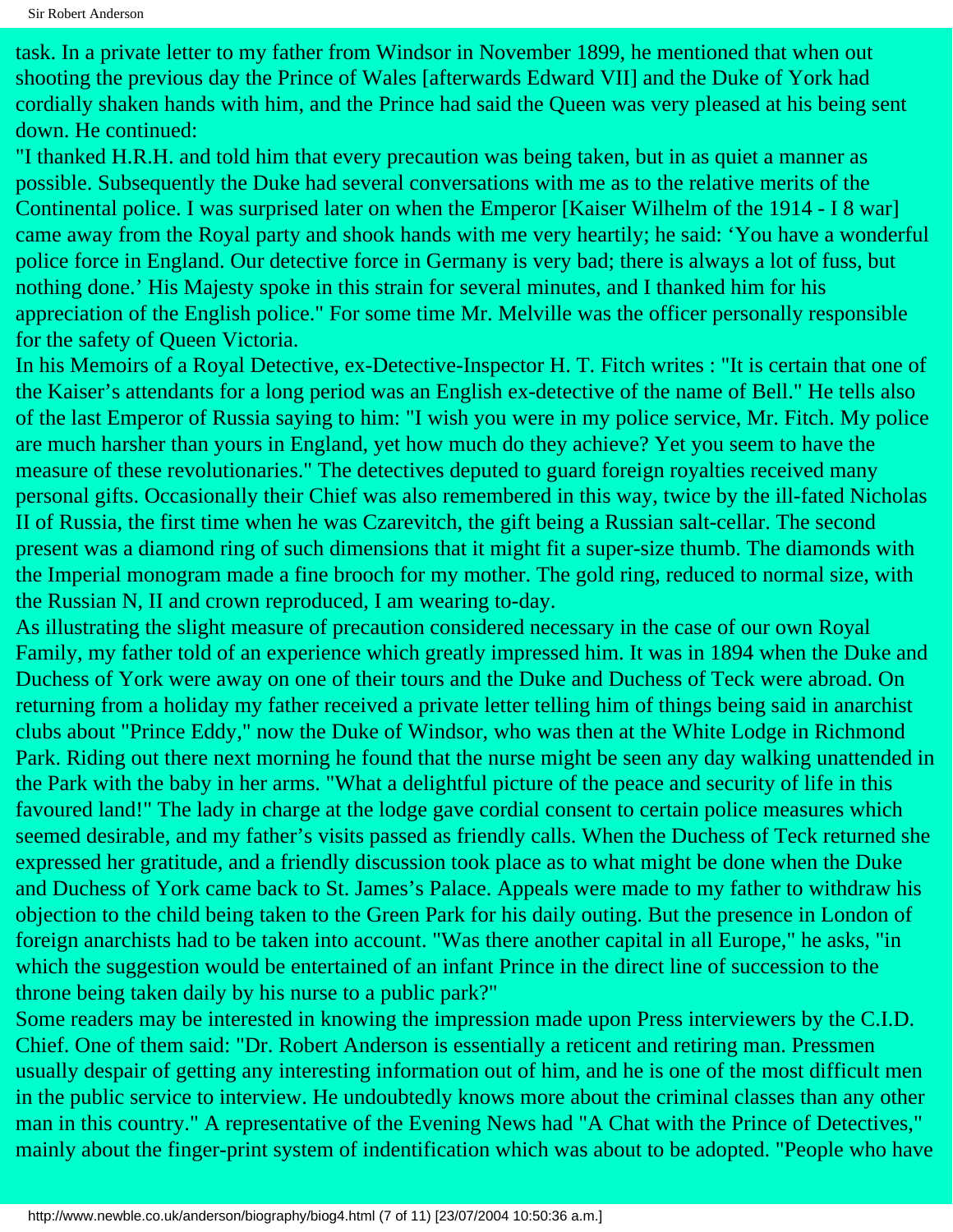not seen him," said the interviewer, "probably expect to hear that he possesses the 'keen grey eyes' with which writers of fiction have always endowed their criminal investigators. Mr. Anderson's are like any other pair of pleasant eyes . . . He looks - this quiet gentleman who has had his finger unceasingly on the pulse of crime for so many years, and who has seen through the network of the Irish physical-force party's conspiracies - a simple unobtrusive citizen, and such in private life he undoubtedly is." An article in Black and White on "The Detectives who Frustrated the Dynamite Plot" (in 1896) said : "In Dr. Anderson's appearance there is more of the man of peace than of the, terror of conspirators. Yet it is certain that he has been a conspicuous success in his high office, thanks to his analytical mind, his keen reasoning powers, and his 'scent' for the right trail. He is frigid and reserved when on duty at least, and his trifling hardness of hearing becomes practical stone-deafness when embarassing questions are asked. . . . Chief-Inspector Melville, the head of the Special Division of Scotland Yard, or the Dynamite Brigade as they are called, is a man of another type as far at least as personal appearance goes, though he is a great admirer of Dr. Anderson, whose patience, caution and discernment inspire the utmost confidence in all associated with him." Another impression, given two years later, was: "Dr. Anderson has been described and fitly as the ideal detective of real life, yet he bears but little resemblance to those of the novelists' creation. . . His power of close and rapid reasoning from facts and his marvellous quickness in seizing on the essential points in difficult cases are at once the wonder and admiration of the men under his control. Naturally he is a discreet, silent and reserved man; his training has made him even more so, but no officer who has yet presided over the affairs of the C.I.D. can boast of being more popular or more genuinely respected by his subordinates."

In a report of a lecture on Professional Criminals before the Leeds Philosophical and Literary Society in 1903, the Yorkshire Weekly Post said "After many years' service in the responsible position of spider in the centre of a web which reaches almost to the end of the earth, he is now a gray, elderly man, somewhat stern and searching, cool and calculating, as befits an official of Scotland Yard; but in truth warm-hearted and jocular, ever ready with a quip and a joke, and on the whole impressing one as a sane and delightful man of the world."

"John 0' London," in his Unposted Letters, writing of some remarks concerning Sherlock Holmes by Sir Basil Thomson, then Chief of the C.I.D., goes on to say: "This brought back to me an interesting experience. Nearly twenty years ago, when the Sherlock Holmes stories were being read and talked about every-where, it occurred to me that it would be interesting to obtain Scotland Yard's opinion of Conan Doyle's hero. Accordingly I wrote to Sir Robert Anderson, who two years earlier had retired from his post as Head of the C.I.D. Hardly hoping for results, I was gratified when his card was handed to me, and was followed by the expert himself. He sat down and at once began to talk. I saw a keen and kindly old gentleman who looked like a super-detective by not looking like one at all. He was indeed better known to me as a distinguished theologian and scholar. Still, there was that in his eye which one could connect with the penetralia of the Yard. The result of our talk was that he undertook to write an article. It was entitled 'Sherlock Holmes as seen by Scotland Yard,' and it is as interesting to-day as when it was written." Referring to the article, John 0' London says:

"The real relation of a Sherlock Holmes to a first-class Scotland Yard detective was put to me by Sir Robert very simply: the inventor of a detective story makes both the lock and the key, whereas Scotland Yard is limited to finding the key to the lock.... In a detective story we are interested from first to last in the solution of the mystery; that solution is the detective's triumph.

But in real life the elucidation of the mystery is only the first chapter; if there is no second there is no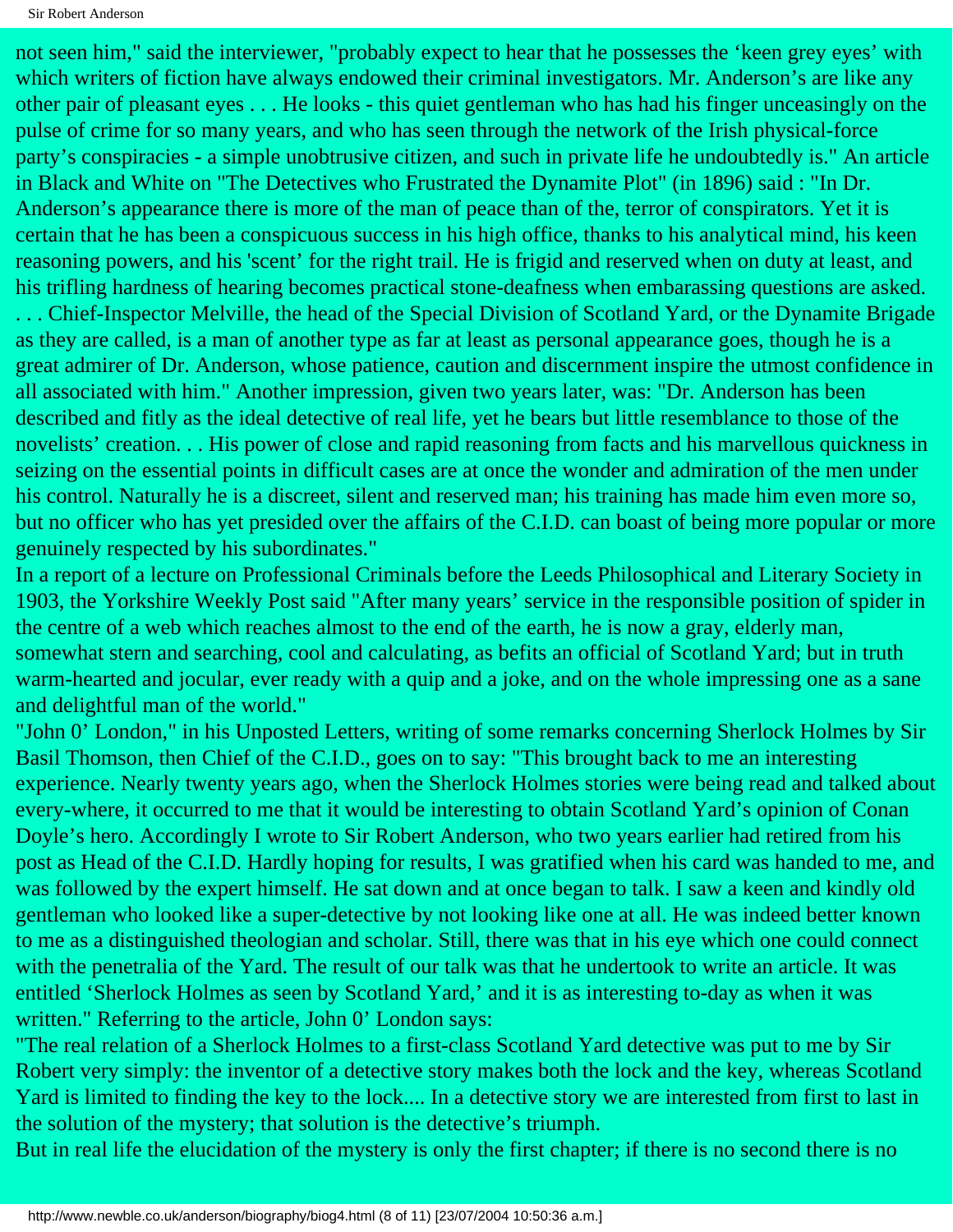story and no triumph."

My father's private diaries contain a few brief references to his official work. In April 1893 there is this note: "Saw Bradford. By his desire I saw Mr. Asquith on Townsend's case. (Attempt to shoot Mr. Gladstone.) Later to see Sir Algernon West about protecting Mr. G." In October 1893: "4 o'c to Trafalgar Square with Macnaghten to see an Anarchist meeting." In June of the same year: "The Australian cricketers came to see the Museum. Had chats with Bannerman, Giffen, Blackham, Lyons,' etc." (The "Black Museum" at Scotland Yard was full of gruesome records of crime and criminals; I have a vivid recollection of it.) A week later he went with Sir Evelyn RugglesBrice to Paris: "Called on M. Lepine, who received us with great cordiality. To Bertillon's Bureau. Saw Cochefort of the Sureté and Guillot, head of the uniform police. To a reception by the President and Madame Faure at the Elysee. Saw Marie Antoinette's cell in the Conciergerie."

On 18th October 1898 : "Col. Dawson, Military Attaché of our Embassy in Paris, called with an introduction from the Foreign Office to ask my help in finding agents to keep our government informed of movements of the French army and navy in the event of war, which he deemed probable." There are many notes of visits by parents whose sons or daughters were missing or in trouble, and by society people concerned about lost possessions. One entry is of a very different kind: "Lady W. called by appointment, and I had an hour's talk with her. Found her 'tender' and eager to hear the Gospel. I had sent her The Silence of God."

The last incident suggests a reference to the many meetings addressed in connection with the Christian Police Association;

Miss Catherine Gurney, its founder, wrote after my father's death: "I shall always remember the very many kindnesses and encouraging words and all the kind help he gave us in the early part of our work." At a convention of the Association in Bolton the diary notes that he spoke on police duty being in the line of God's government of the world (Romans xiii). There are several mentions of "Maud Colley's Police Class; about 100 young P.C.s." Meetings on behalf of the Police Court Mission are also referred to, one of them in the Mansion House, London. Many others are mentioned in connection with Police Institutes and Orphanages in Birmingham, Leeds, Harrogate, Glasgow and other cities. At a Police Institute meeting in Grosvenor House, London, the Archbishop of Canterbury and Sir Robert were the speakers. There are frequent references to lectures and addresses on crime and its problems, one to the Whitefriar's Club, another to a large audience in the Cory Hall, Cardiff. On the lighter side was a dinner of the County Chief-Constables' Club, at which Lord Desart and my father were the chief guests. Many of these activities were of course after his resignation.

Returning now to his service at "the Yard": Sir John Moylan in his Scotland lard and the Metropolitan Police states that "the period 1890 to 1900 proved to be one during which there was an almost continuous decrease in crime." He continues: "By signal successes in sensational murder cases such as that of Neil Cream the poisoner, and Milsom and Fowler the Muswell Hill murderers, and by steady achievement in the less advertised everyday business of dealing with rogues in general, the C.I.D. built up in the "nineties' a world-wide reputation for efficiency in crime detection . . . Crime reached a low watermark in 1899." The period of my father's service as Chief of the C.I .D. was 1888 to 1901.

In Criminals and Crime he himself wrote : "It is to the habit of dealing with criminals instead of with crime that the phenomenal success of the C.I.D. is largely due. I have no reserve in praising a department of which I was recently the Chief, and for the excellent reason that no one knows better than I do to whom the praise for that success is due. With a chief who did not enjoy the fullest confidence and respect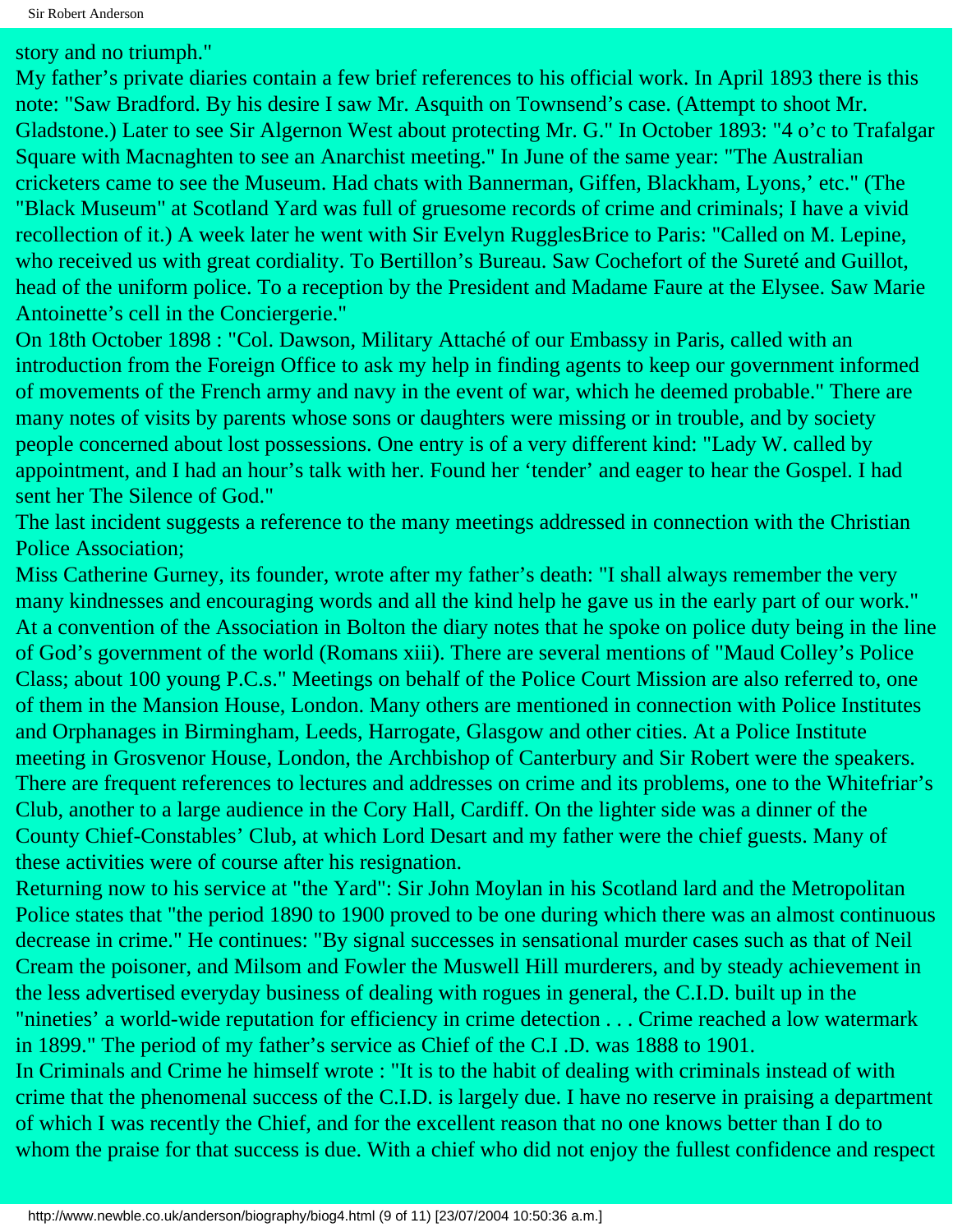Sir Robert Anderson

of his subordinates success would be impossible. But the best of chiefs can do little more than stand behind the working staff - a body of officers that as a body when judged by the double test of efficiency and character are unequalled in the world. *Character* I include with emphasis because it is often overlooked when judging the relative merits of different Forces."

Amongst those who supported him so loyally and effectively at Scotland Yard, Sir Melville Macnaghten, Superintendent Frederick Williamson and Chief-Inspector William Melville have already been mentioned. Others whose names frequently appear in the records of causes célebres were Inspector (later Sir Patrick) Quinn, who went after Pigott the forger when the latter fled to Spain, and Chief Inspector Frank Froest, who brought Jabez Balfour back from the Argentine and who was concerned also in the Adolph Beck case.

In the words of George Dilnot in his interesting Story of Scotland Yard, "Sir Robert Anderson after honourable and distinguished service for many years retired from the Criminal Investigation Department in 1901." His friend Major-General J. C. Russell, C.V.0., Equerry to King Edward VII, wrote : - "I don't know whether to congratulate you or to condole with the State. . . . As a wretched item in the Commonwealth I feel that my person and goods are no longer so safe as they were."

The New Year honours in 1896 had included the Companionship of the Order of the Bath, the decoration being bestowed by Queen Victoria at Windsor. He found the lack of ceremony there somewhat embarrassing, Her Majesty being seated in an armchair in the middle of the drawing-room. His loyalty and veneration betrayed him into giving her hand a real kiss instead of the correct purely ceremonial touch, and he noticed an amused smile on her face as he bowed himself out. To his reief however, Sir Fleetwood Edwards, who was in attendance, followed him to say that the Queen wanted to know more about him. After relinquishing office, the rank of K.C.B. (Knight Commander) was conferred on him by King Edward VII in 1901. Dr. Adler, the Chief Rabbi, wrote: "The honour must be greatly enhanced by the consciousness that it has been earned by diligent labour. 'Seest thou a man diligent in his business? He shall stand before Kings.'"

Amongst other letters of congratulation which gave him special pleasure was one from Inspector Kirchner quoting Browning's lines, "The best is yet to be, The last of life for which the first was made," and one from Superintendent Donald Swanson who wrote: "It was with real pleasure that I read this morning that my old master was the recipient of honour from H.M. the King. Everybody I have spoken to here is pleased." Every Christmas thereafter brought greetings from Mr. Swanson; in 1917 he wrote: "My best wishes to Lady Agnes and you my dear former master. I often think of you and your kindnesses to me which are remembered with pleasure and are impossible to forget." The reply said:

"I was greatly gratified by your remembrance of me. My very pleasant memories of my service at 'the Yard' are mainly associated with the Staff of the department, and very specially with my senior officers. I don't believe there was one of you who had an unkind thought about me. . . . Very heartily do I wish you all good during the year about to begin. 'Tis a sad and a solemn time we are living in. As for me, its sadness would overwhelm me were it not for the Faith and the Hope which become more real and more gladdening as the days go by." In a letter to myself after my father's death Mr. Swanson said: "Yes, certainly you have my willing permission to publish any letter to me from my dear respected master, if it will help you to portray his character as I found him during the many years I was under him. . . . He was able, just, firm, good and kind. We never knew an unpleasantness, though we differed sometimes, but very seldom and then over very trivial matters. I am conscious that I owe him very much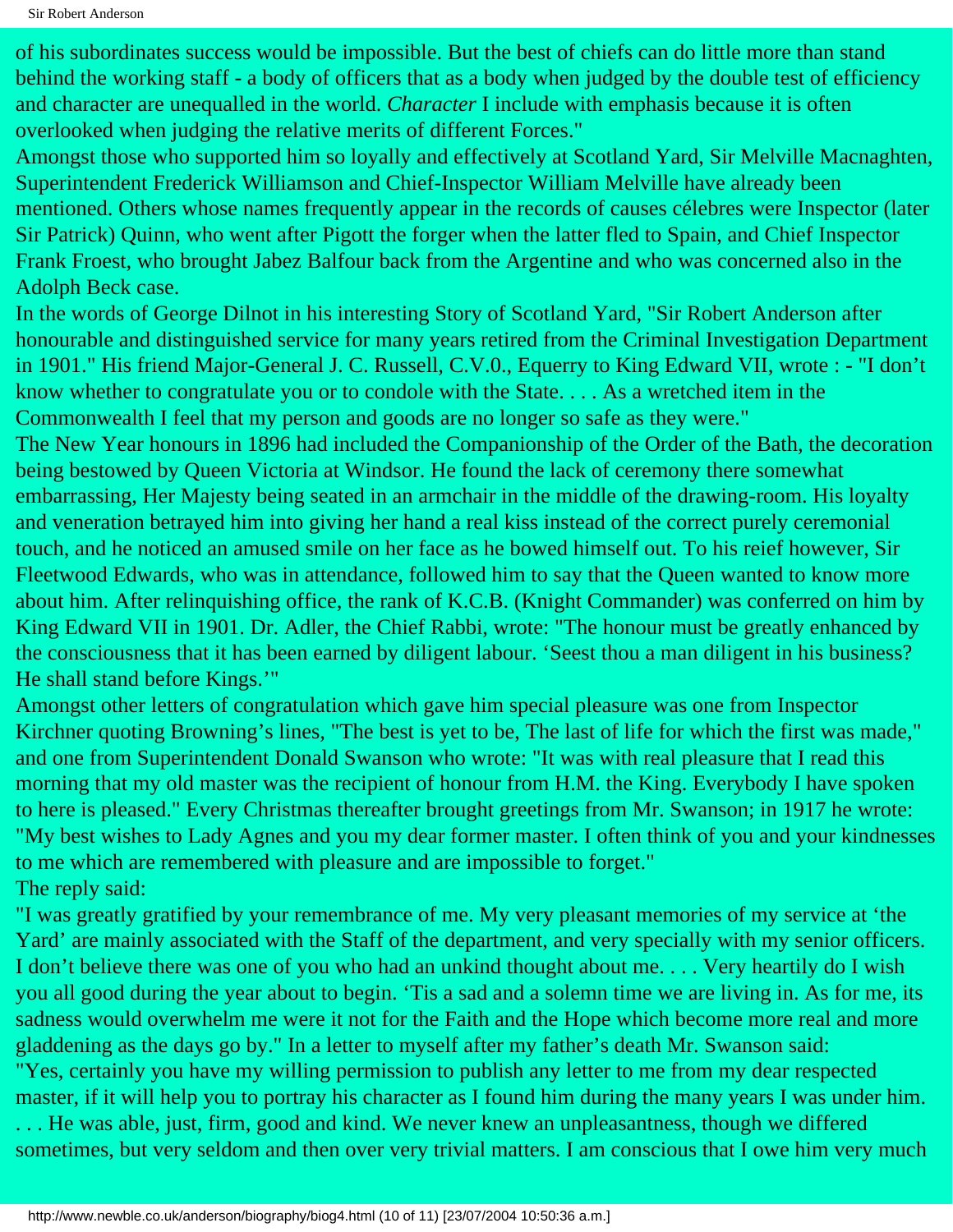and shall always feel grateful. Under him were spent the happiest of my thirty-five years' service." Another chapter will tell of Sir Robert's long campaign, waged both before and after his retirement, for drastic reforms in the methods of dealing with criminals and crime. **[Chapter Five](#page-39-0)** 

[Literature](http://www.newble.co.uk/anderson/literature.html) | [Photos](http://www.newble.co.uk/anderson/photos.html) | [Links](http://www.newble.co.uk/anderson/links.html) | [Contact](mailto:aln3639@netscape.net) | [Home](http://www.newble.co.uk/anderson/index.html)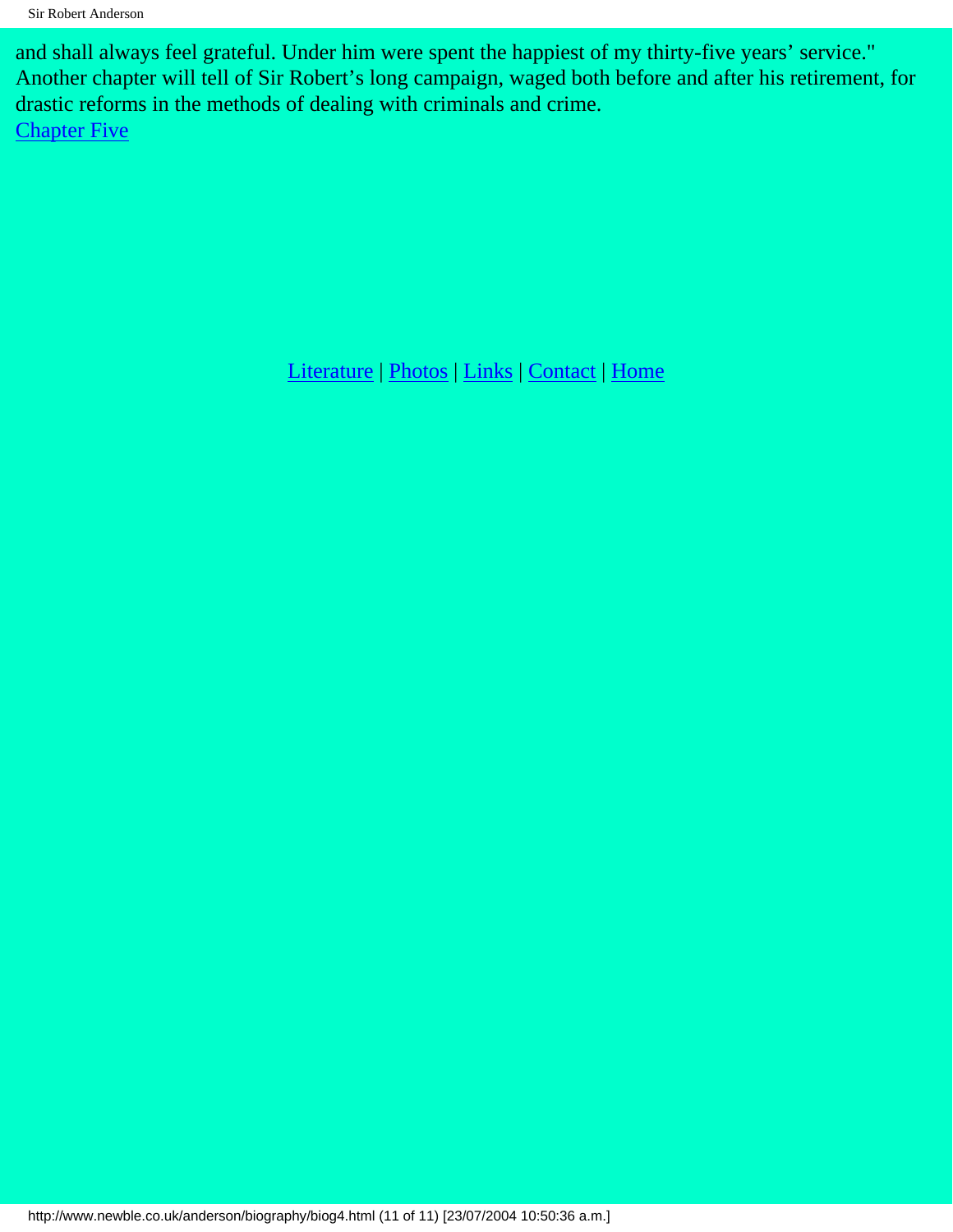# <span id="page-39-0"></span>**SIR ROBERT ANDERSON Secret Service Theologian**



### **CHAPTER V CRIMINALS AND CRIME. A PIONEER**

Sir Robert Anderson has had a remarkable and rare opportunity for studying and becoming acquainted with most existing forms of crime, and also with the manner and working of our criminal punishment system. His views therefore are worthy of the utmost respect and consideration. The Liverpool Post.

WE justly deplore the barbarity with which past generations treated their criminals. The elaborate folly of our present methods will excite the wonder of generations to come." These are the opening words of the book Criminals and Crime published in 1907 and based upon a series of articles in various journals from 1891 onwards, notably The Nineteenth Century, the editor of which, SirJames Knowles, was a strong supporter of the campaign for reform. "But he is a pioneer," said Lord Guthrie the Scottish judge when I was introduced to him in South Africa as the son of Sir Robert Anderson. The following pages will in some measure show the truth of the remark.

One plea which met with a good deal of misunderstanding and misrepresentation, not to say hostility in some quarters, was for a new approach to the problem of "professional crime." Habitual criminals belonged to two classes. One consisted of those who were so utterly weak or so hopelessly wicked that they could not abstain from crime. Some of these were hereditary criminals who were allowed to beget children to follow in their steps. Such children were brought up in surroundings which would be fatal to the offspring of the best of men; and then we were proud of having efficient police to capture them and well-ordered gaols in which to cage them!

But the other class were those who were criminals by deliberate choice, pursuing a career of crime with full appreciation of its risks. A certain man of good education and address was visited in prison by a minister of religion. When the latter voiced his distress at finding him in such a position, the man asked whether one who was keen on fox-hunting gave it up when he had a fall. "I have had a bad fall and no mistake," he said, "but I count on better luck another time." This case was thoroughly typical, said my father. For such a man a criminal career was a life of adventure such as would compare favourably with most kinds of sport. He was not a weak creature who yielded to uncontrollable impulse. Stories of Benson and Raymond, two men of this class, have been given in the chapter on Scotland Yard. Such men, the elite of the profession, lived well; they could name their favourite wine and knew a good cigar. A trip to Brighton was an ordinary incident in their easy lives, and a winter visit to Monte Carlo nothing out of the way. They were responsible for the elaborate frauds, the great forgeries, jewel larcenies and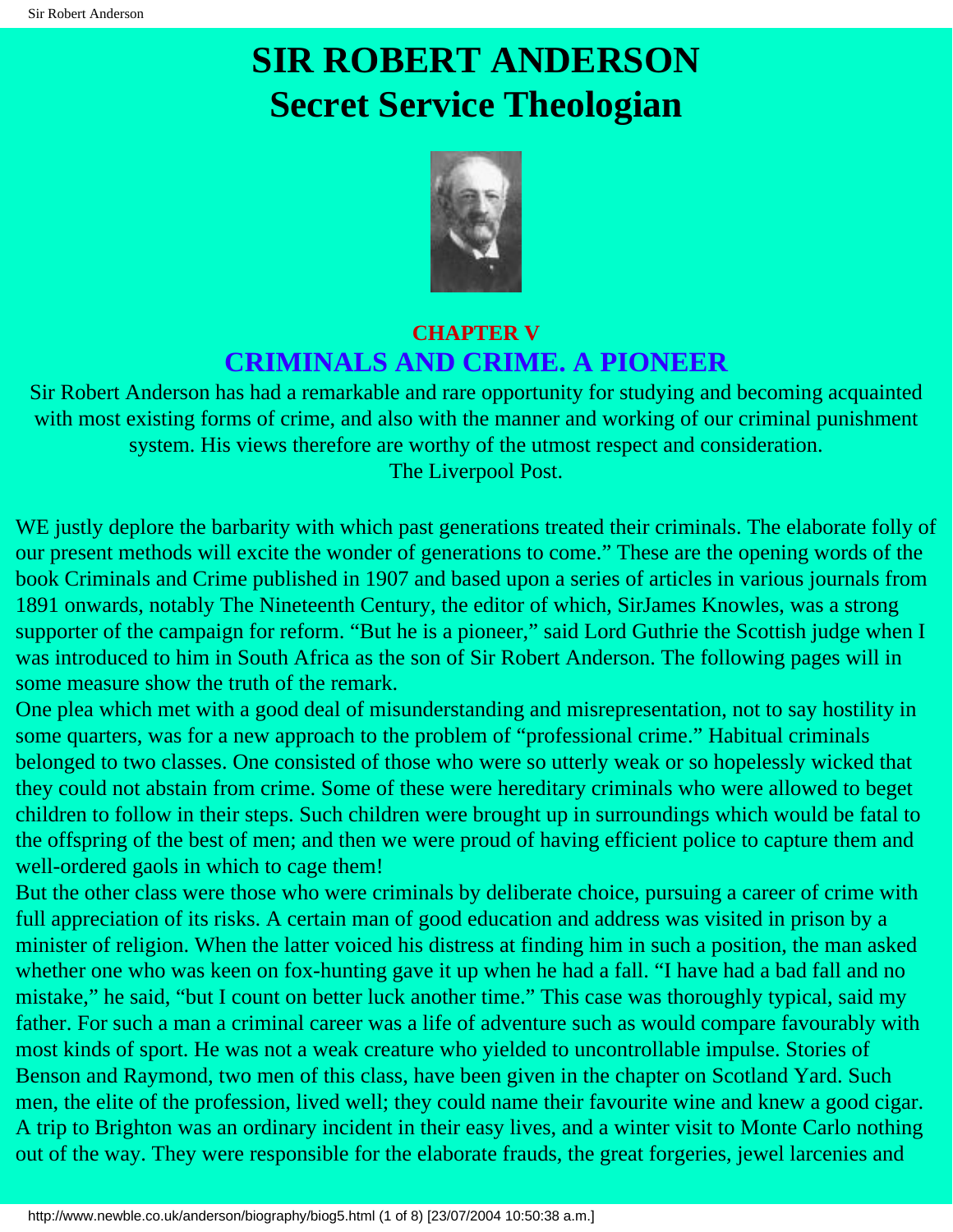bank robberies, which now and then startled the public.

They were few in number and as well known to the police as were the members of the Cabinet. The men who were competent to finance as well as to organise great crimes were so few, said my father once, that the room in which he was then writing would suffice to seat them comfortably. But there were many others who might fairly be called criminals by profession ; they too were well known to the police, and a single wing of any large prison would hold them all.

Referring especially to those who were trained and accomplished burglars, he described the routine at Scotland Yard when a skilled burglary was being investigated, or such a theft as that of an oil-painting from a public gallery. The problem could not be solved by sitting down in the Sherlock Holmes style with a wet towel round one's head. The men competent to plan and execute the crime were limited in number and were definitely known. Some would be "doing time" at the moment; others would be known to be out of London; yet others could be proved to have been at their registered addresses on the night in question. The list thus became reduced to working dimensions; and it was not difficult to go on eliminating one name after another until the thief was discovered.

If evidence was forthcoming (and there was the difficulty), he would be arrested and sentenced to perhaps five years' penal servitude. In less than four he would be back at the practice of his profession. After another good run during which he might commit ten, twenty, fifty crimes, enjoying a "high old time," he would be caught again; and the same farce would be re-enacted.

This routine my father described as the "shot drill" of the C.I.D., referring to the obsolete punishment of having to carry cannon-balls from one spot to another in a prison yard and then carry them back again. The energies of the most highly trained police in Europe were expended in ways bearing a striking resemblance to this. The case of a ladder larceny in which "Quiet Joe" was implicated was mentioned in the previous chapter. If the men had been asked what they would do on the termination of their sentence they would have replied "why, go back to business of course ; what else?" And so he records that the year after he left office he recognised his old friends in the newspaper accounts of a similar case at Bristol.

The C.I.D. noticed that the men were meeting at a free library and studying provincial directories ; they were tracked to a bookshop where they bought a map of Bristol, and to other shops at which they got the plant for a ladder larceny. They then went to Bristol where they took observations of the house they had fixed upon. At that stage the local police, warned by the Yard, seized the criminals, who were given a nine months' sentence on a minor issue. The burglars openly expressed their gratification at the police not having waited to "catch them fair on the job," as they were both over sixty and another penal servitude sentence would have about finished their career. As it was they would live without expense for a short time, and a paternal Government would see that the money found on them would be given back on their release to enable them to buy more jemmies and wire and screws, so that no time would be lost in getting to work again. Such was our punishment-of-crime system

"Quiet Joe" made a good income at his "profession," wrote my father; but he was a thriftless fellow who spent his earnings freely and never paid income tax. "Old Carr" was of a different type. Never having done an honest day's work in his life, he was a thief a financer and trainer of thieves and a notorious receiver of stolen property. "Upon his conviction," runs the story, "I was appointed statutory administrator of his estate. I soon discovered that he owned a good deal of valuable house property; but this I declined to deal with, taking charge only of his portable securities for money. The value of this part of his estate may be estimated by the fact that he brought an action against me for maladministration of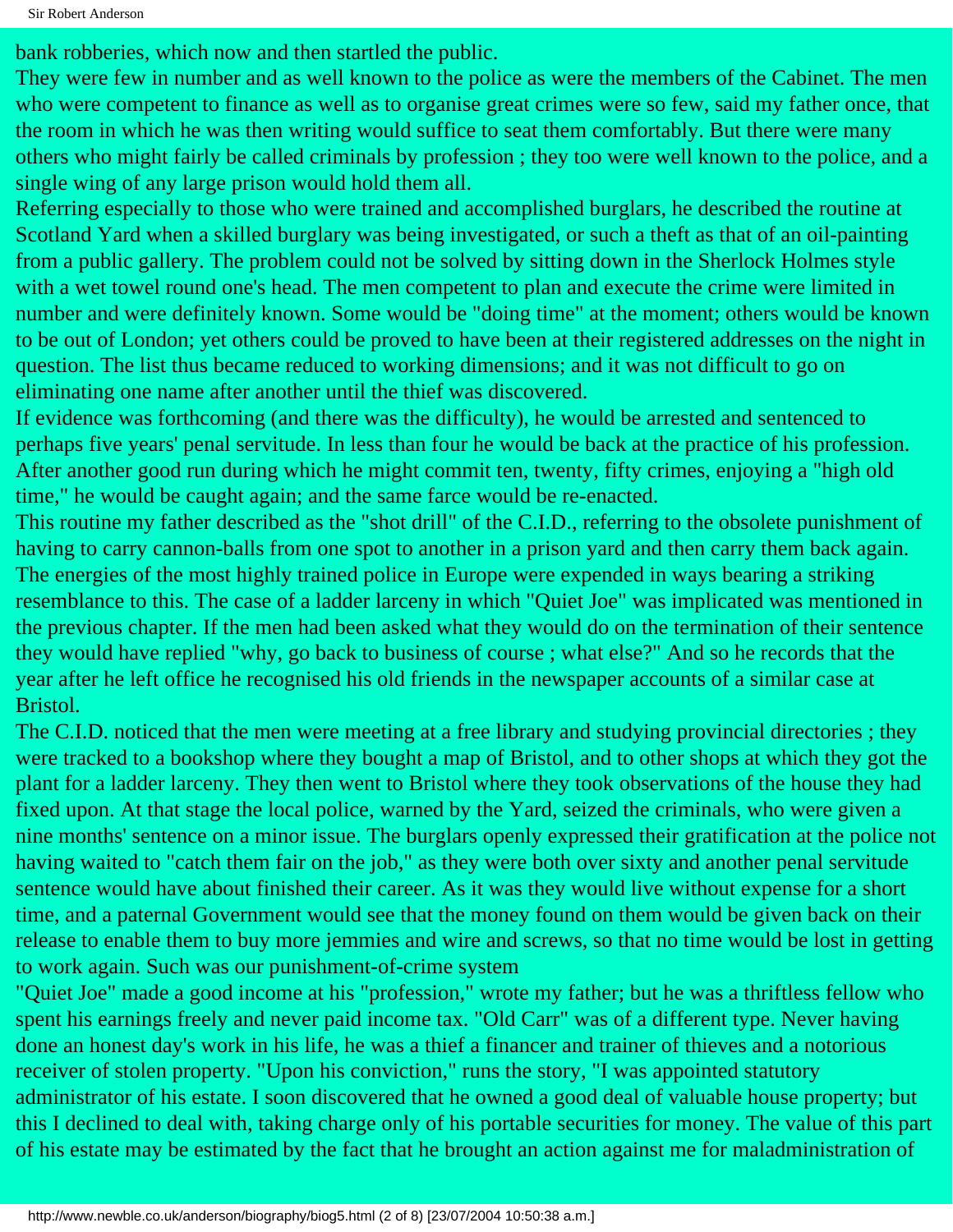it, claiming £5000 damages ! . . . The man lived in crime and by crime; and old though he was, and rolling in wealth, he once more resumed the practice of his profession. He was arrested abroad during a trip taken to dispose of some stolen notes, the proceeds of a Liverpool crime, and his evil life came to an end in a foreign prison."

No words surely, argued the C.I.D. Chief, could be needed to point the moral of such cases. The criminals who kept society in a state of siege were as strong as they were clever. If the risk of a few years' penal servitude gave place to the certainty of final loss of liberty on conviction, these professionals would put up with the tedium of an honest life.

What, then, was the suggested new method for dealing with these professional criminals? The proposal was that any convict who had been registered or licensed under certain Acts, when again convicted, should be further charged with being a professional criminal, and the judge might then proceed to an after-verdict inquiry upon that issue. This should be an open inquiry and the accused should be given adequate opportunity for meeting the charge. Then, if as the result of such judicial investigation a man was adjudged a professional criminal, he should be registered as such, and solemnly warned that if by his own wilful act he was convicted of further crime, he would for an indefinite period be deprived of a liberty which he used only to prey upon society. If at any time new circumstances or proof of genuine moral reformation seemed to warrant it, he could be restored to liberty. In a lecture he said: "I do not mean that these men [the professional criminals] are to be numbered by tens, but they are to be numbered only by hundreds. We have in London five hundred burglaries a year; . . . they would be the work of probably not more than fifty men. What an outrage that these fifty professional burglars, who are perfectly well known to Scotland Yard, should be permitted to be at large, a terror to the community." With regard to armed burglars, he considered that when a burglar was found with a revolver in addition to the legitimate "instruments of his profession" he ought to be given a life sentence.

In an interview my father said: "During my time at Scotland Yard I acted as administrator to almost every high-class professional criminal, and I know who and what they are and how comparatively few they are. You ask: Would shutting up a few dozen criminals really make any sensible difference in the crime of the country? And I reply that is precisely what I mean. My opinion is based on definite facts and a knowledge of the personnel of the criminal fraternity."

"One of the best and boldest utterances in the January magazines is Dr. Anderson's article in the Contemporary on the means for the abolition of organised crime" was the opinion of a reviewer as far back as 1891. Ten years later an article in theNineteenth Century evoked a great deal of comment mainly favourable; an exception being The Times which, after saying that few persons had larger experience with reference to the criminal classes, proceeded to accuse him of wanting to put down crime by terror and harshness. However my father was able to turn the tables rather neatly when in Criminals and Crime he quoted a Times leader of 1891 strongly supporting his views. The Spectator received the proposals with favour, saying that the suggestions seemed simply a precept of common sense. Many other papers, London and provincial, drew attention to the articles and the book. The view of a Church journal was that, while on the surface the scheme seemed almost terrifying, beneath the surface it might be found as merciful as it would prove to be effective. Whilst the proposals regarding professional crime attracted most attention many other matters were brought forward. The whole "punishment-of-crime" theory, was attacked as in the following words: "In any sensible and civilised community the aim ought to be to deal with the criminal and never mind the crime. If the crime is a chance offence our main effort ought to be to save the offender; if a deliberate crime the main thought should be the protection of the community."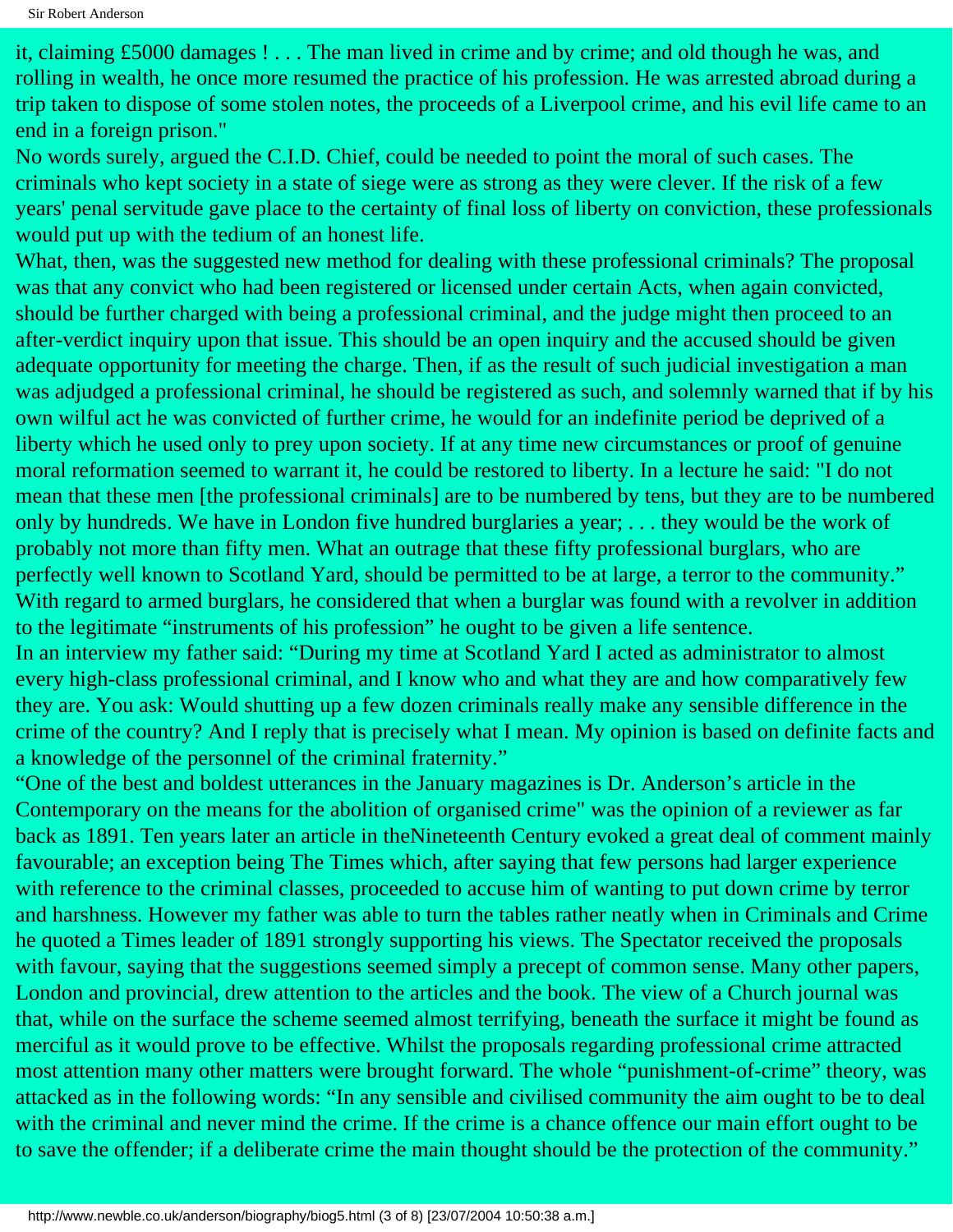Sir John Bridge, one of the most experienced London magistrates, had said: "I have nothing to do with punishing crime. That rests with a Higher Power. My business is to protect the community." Major Arthur Griffiths, one of H.M. Inspectors of Prisons, had declared that the prison population might be classed in two main divisions, those offenders who ought never to have been sent to prison at all and those who ought never to be released. "I maintain" said my father, "that no one should ever be sent to prison in the aimless and unintelligent way in which so many offenders are committed. Every committal ought to be with some definite object, whether it be the prisoner's punishment, or his reformation or merely his detention, or some combination of these aims."

"Let us judge of our present methods by results," he wrote. "Are the sentences of imprisonment imposed by our courts in fact deterrent? And does the imprisonment as now administered reform those who are subjected to it? . . . As regards the first question, do the sentences now imposed create a dread of the gaol in the minds of the class from which the prison population is recruited? Here two facts claim notice. First, a considerable proportion of commitments are due merely to default in paying money penalties. Secondly, the majority of direct commitments are for terms almost as brief as the above. The opinion of those in a position to judge is that so far from having a deterrent effect, the result is that persons who specially need such an influence come to regard imprisonment as a commonplace incident in their lives. . "As regards reformation; human nature being what it is, a few weeks in gaol may do much to demoralise, even to degrade, but practically nothing to elevate or reform. But do not the severe sentences imposed by the superior courts avail to make the law a terror to evil-doers? The answer may be gleaned from the notorious fact that criminals return again and again to penal servitude. For even the discipline of a convict prison has no terrors for men who have become gradually accustomed to a life in gaol by a preliminary course of short sentences.

"If it be reasonable to expect that no one shall be imprisoned without a definite and intelligent purpose, is it not equally reasonable to insist that, when that purpose is the reformation of the offender, the discipline and treatment shall be adapted to bring about that result?" Reform in the character of prison buildings was strongly urged, especially in the matter of windows designed to shut out all view of external nature such as might soothe and possibly elevate the mind. Asylum prisons were advocated for those who gave proof that they could not be trusted with liberty; for there were the utterly weak as well as the utterly wicked. Discipline and industry must be enforced, such a prison being made self-supporting. But there should be as much liberty and opportunity for mental and moral improvement as compatible with discipline; and prisons should be open to all the influences of Christianity, not only to official religious services. "It is nothing short of a scandal," he wrote, "that in a Christian and Protestant country the inmates of our gaols should know nothing of religion save what comes to them officially like the water and the gas. To turn from the soul to the intellect; what means are now available to develop or excite a prisoner's mental powers? Short-sentence prisoners have practically nothing. And the only provision for those who are committed for longer terms is that the use of library books is allowed as a reward for good conduct. But what use would it be to Bill Sykes or to Hodge if you gave him all the thirty-five volumes of Wisdom while you wait! Why should not prisoners on one night a week have a religious meeting of a kind fitted to win them, and on another night a popular lecture calculated to interest and instruct them? By all means make them work hard; and punish severely for idleness or misconduct ; but don't starve either their souls or their brains."

Apart from the indefinitely prolonged seclusion of those who deliberately outlaw themselves by making crime the business of their lives, there should be an "habitual offender division," in which the convict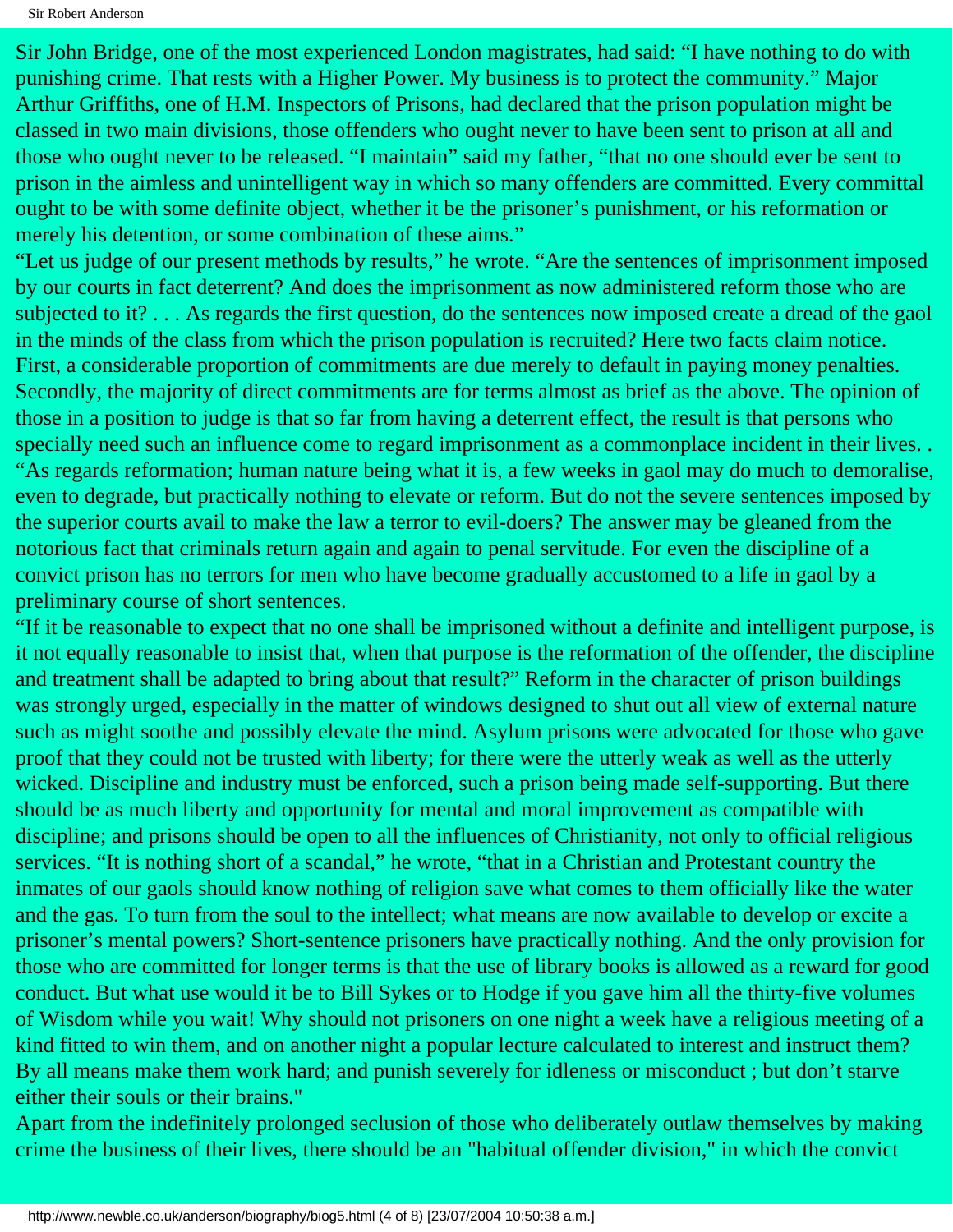Sir Robert Anderson

will obtain even more generous treatment than is now either politic or justifiable. There are two ways of preventing a dog from biting one's neighbours. One is by the fear of the lash, the other by chaining him up. If the criminal is to be restrained by the fear of a measured sentence, the discipline ought to be severe; if by his being kept in seclusion then severity is unnecessary.

Our methods of dealing with unpremeditated "chance crimes" due to moral weakness, sudden temptation, or the pressure of want, he considered to be "deplorable both in their severity and in their effects." The restitution of stolen property ought to be insisted on. A burglar should not be set at liberty until he had disclosed what he had done with his booty. This would go far to abolish the market for stolen property and even put an end to stealing. If necessary the thief should compensate the individual he had robbed by work done and paid for in prison.

Very strong support came from Mr. Justice (Sir Alfred) Wills, of whom it was said that in all the great qualities that go to the making of a just and merciful judge he was pre-eminent. After its criticisms of the 1901 Nineteenth Century article Sir Alfred wrote a long letter to The Times emphatically agreeing with my father's main contentions and proposals, and pleading for a prompt and effective inquiry into them. The following year Mr. Justice Phillimore in the charge to a Grand Jury drew attention to the articles and said that the matter had been brought before the King's Bench by one of the oldest, most experienced and most humane of their number, with the result that communications had passed between the Home Office and the judges with regard to devising some new form of detention, more or less permanent, for old offenders. When Criminals and Crime appeared in 1907 Sir Alfred Wills wrote to my father: "I should like to find some opportunity for saying in public how thoroughly I agree with almost - I think I might even say with quite all that you say. . . . I like particularly your objection to the 'punishment of crime' theory. . . . I can only now thank you heartily for your manly and courageous support of true principles, and your plain speaking upon matters with respect to which hesitation, cowardice and mealymouthedness have already done such infinite harm."

In 1908 Mr. Herbert (later Viscount) Gladstone introduced a Bill " to make better provision for the prevention of crime," which adopted some of the proposals which had for so long been advocated by my father, although in 1901 the then Home Secretary had stated that there was nothing in them which could be made the basis of legislation! The measure, however, suffered severely in its passage through the House. "I found," wrote Sir Alfred Wills, "that as you say everything of value in Part II was gone." And again: "The 'humanitarians,' as they audaciously call themselves, have scored this time, and I suppose they will until a set of statesmen arise, if they ever do, who have views of their own and will stick to them regardless of consequences when a great principle is at stake."' Sir Robert himself said "The chief merit of this Bill is in the recognition of the principle that the protection of the public is a justification for prolonged sentences. But this recognition is made in a halting and incidental way. The Bill fails to provide for the numerous class of cases in which, though the actual crime charged is not in itself a grave one, inquiry would satisfy the court that the offender is a professional criminal who ought to be detained indefinitely. If the sick were treated with the folly which marks our dealing with criminals, a man with a violent cough would be sent to hospital though possibly suffering from nothing worse than a fly in his throat or a common cold, whilst a slight cough would be neglected although it might be a symptom of some fatal disease."

Regarding the relationship of drink and crime, Sir Robert remarked that judge after judge had said drink was at the root of the bulk of the crime of the country. That, he said, must be taken with a certain reservation. Crimes of violence and brutality were nearly always the result of drink. But gambling and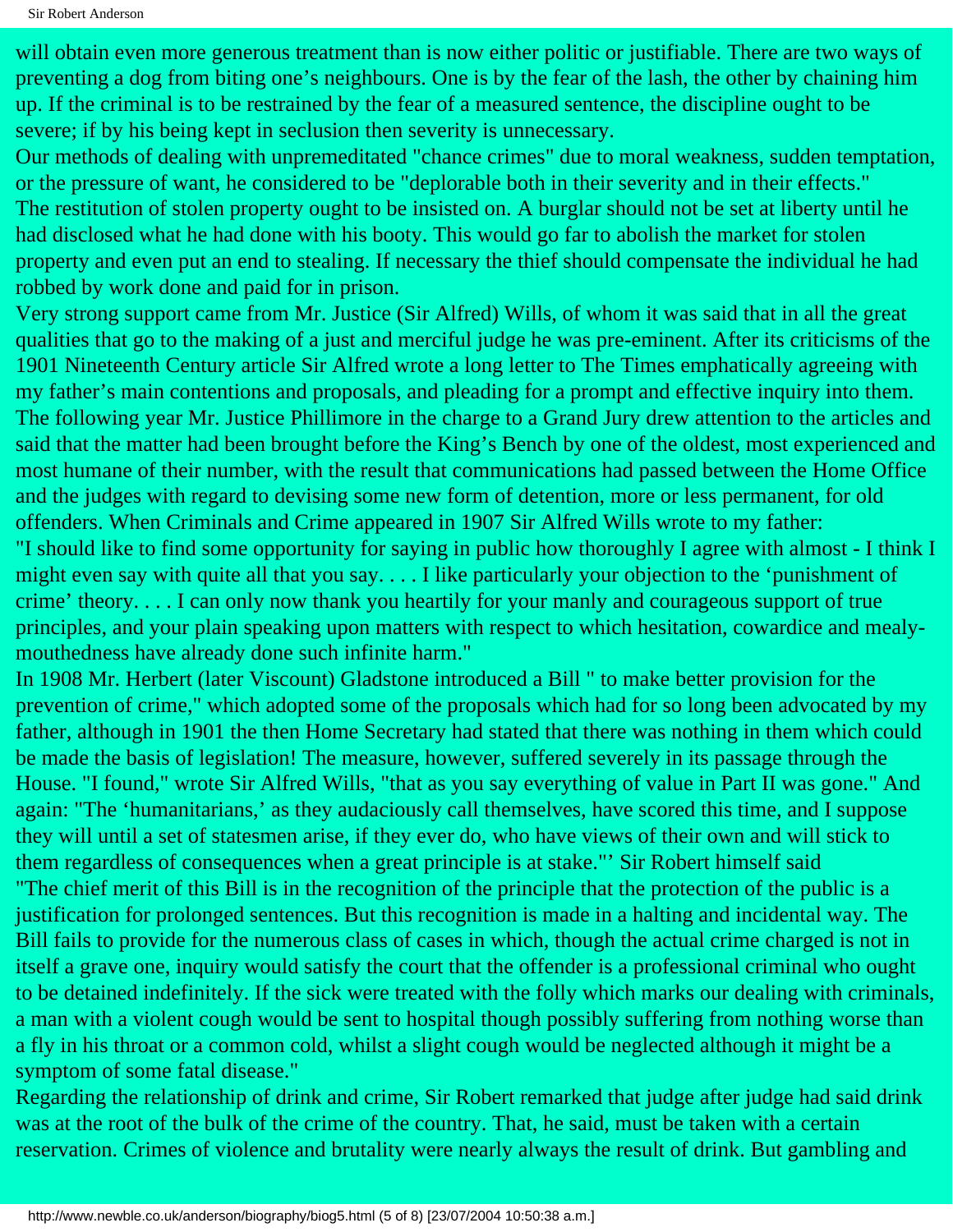Sir Robert Anderson

betting also led to crime and misery; so did overcrowding and dirt and everything that tended to immorality and the lowering of the standard of life. I remember his saying that he had asked one of the most experienced of the London magistrates what proportion of the ordinary cases of crime coming before him he considered to be wholly or in part the result of drink. The reply, which he confessed was a surprise to him, was that drink was an element in nine out of every ten cases.

So great an advance has been made in respect of the treatment of first offenders, especially of juveniles, that I deal only very briefly with this aspect of Sir Robert's penology. "The aim," he argued, "should be by all possible means to reform a young offender and give him a new start in life." To this end he advocated corporal punishment in suitable cases - anything in fact rather than gaol.

In reply to those who objected to punishments which they classified as degrading, although affording an alternative to imprisonment in the case of youthful offenders, it was urged that no punishment degrades an offender so thoroughly as one that allows him to make his crime a subject of boasting. The Irish story related in the first chapter of this book was given as an example of the opposite effect being produced. "I will not," he said, "insult the intelligence of the reader by explaining the moral of my story. And I will only add that if offenders of this class were punished in the manner that public schoolboys are punished, and then turned out at once to rejoin their companions, an appearance in a police court would cease to be a matter for boasting!"

The right of boys to go wrong was challenged: "I advocate reforms that will reduce the ranks of the army of crime; I plead also for measures that will stop the recruiting." Before the unemployment problem had become acute, and before two wars had accustomed the British people to conscription, it was pointed out that the sort of boys who become "street arabs" and hooligans often made splendid soldiers and sailors. And the suggestion was that magistrates should be empowered to deal with any lad between the ages of, say, sixteen and twenty-one who habitually made the streets his home and had no visible means of subsistence.

The Earl of Meath, founder of the Empire Day Movement, having seen an article by my father in 1910 on the best way of dealing with young offenders, drew his attention to the Duty and Discipline series of leaflets, and asked him to write one dealing specially with the subject of corporal punishment for children not amenable to milder influences. Lord Meath said: "There is so much humanitarian sentiment to be met with in the present day that there appears to be a real danger lest all control over the rising generation should be thrown to the winds."

The Aliens Act required strengthening and honest administration. No other country in Europe tolerated the presence of alien criminals. Why then should such men as anarchist conspirators be allowed to live in Britain? The ne'er-do-wells and known criminals of other countries should be excluded. "Why should a professional criminal be admitted because he happens to have a first-class ticket on the Channel boat? He would not be fit for his 'profession' if he could not dress like a 'toff' and pay for a high-class revolver of the newest pattern."

Accusations of hardness, lack of sympathy and the like were not wanting. In his letter to The Times, already quoted, Sir Alfred Wills had said: "Dr. Anderson is undoubtedly fearless, and pace his critic in your columns, in my opinion a merciful and fair- minded man." Another kind of light was shed on the question by a writer in the Daily News: "I believe Sir Robert Anderson to be one of the best friends of those who can be reclaimed, whether young or of mature age. He is in full sympathy with the boys (an average of 500 annually) whom Mr. William Wheatley has in hand, and the Superintendent certainly looks upon him as a very steadfast friend. I happened to be in the chapel in Little Wild Street when Sir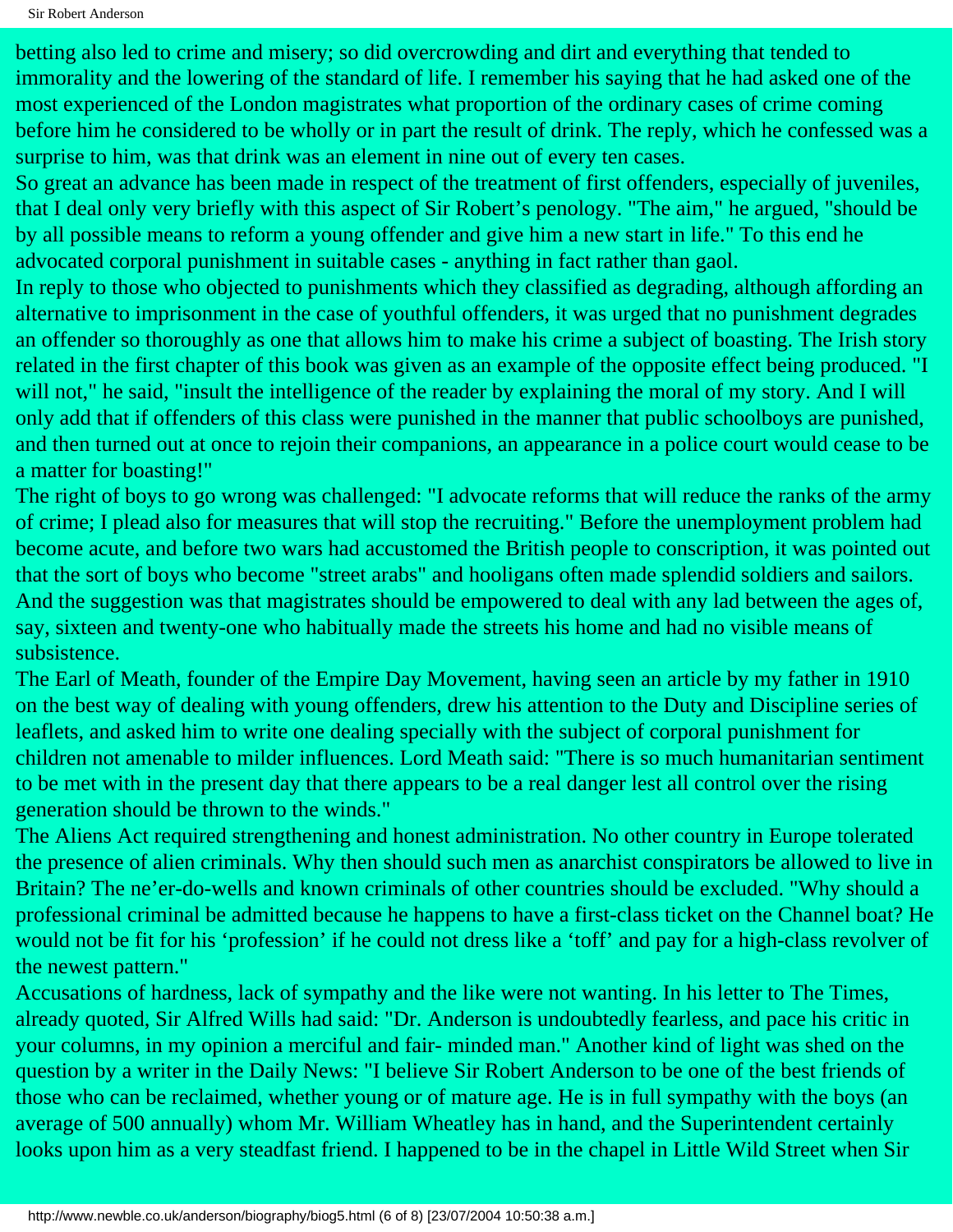Robert gave an address to nearly 500 children belonging to the schools of the St. Giles Christian Mission, and Lady Agnes Anderson distributed some hundreds of prizes. It strikes me that this is service worthy even of the Humanitarian League." Mr. Wheatley, on hearing of my father's death, wrote: "I am more than grieved to read this morning of the passing Home of my very dear old friend, Sir Robert. Words fail me to express the deep feeling of my heart."

A fact which is probably not generally known was mentioned in Criminals and Crime. Speaking of one of the organisations which had attacked him as being too hard on their protégés the "professionals," the author said: "I must add that never a, day passes in which the much-maligned police do not give more help to weak and deserving criminals than this sort of society has rendered during all its history." I close this chapter with a few South African opinions and suggestions in the years 1945 and 1946. Their similarity to what Sir Robert Anderson was saying fifty years ago is too obvious to need pointing out. Dr. F. E. T. Krause, late Judge-President in the Orange Free State, was quoted recently as having said: "The doctrine of retribution and revenge was and is still now the underlying principle of our penal laws. . . . It was not and is not now the prescribed function or duty of the prison staff to do anything towards the actual reform of the prisoner. All prisoners are dealt with as if they conform to a single pattern or type. . .

. What is needed is not a reasonable interpretation and a liberal application of the regulations, but an entire change and abandonment of a barbarous, wrong and purposeless system. .

Reformatories have now been placed under the jurisdiction of the Education Department. This has been the first tangible proof of a change in the policy which regarded the 'crime' and not the criminal as the principal factor in awarding punishment. .

Most of our country prisons still follow the dungeon pattern - thick iron bars, slits of windows, no sun, faulty ventilation and semi-darkness in the cells."

At a conference in Johannesburg on penal reform, Mr. W. G. Hoal, Secretary for Justice and Director of Prisons, said that the gaols were overcrowded with persons many of whom should never be there. The short sentence for a trivial offence, followed by committals for longer periods according to a carefully graded scale, defeated the whole object of imprisonment. The head of a reformatory stated that it was nonsense to say that the punishment must fit the crime; it should fit the criminal.

The Cape Times in a leading article on the above conference said: "Time after time it has been emphasised by the highest authorities that thousands of prisoners are housed in our gaols who should never be there. Modern observation has proved beyond doubt that prisons create more criminals than they frighten or cure. Only with a drastic overhaul of the present methods of conviction and detention is there hope of our prisons fulfilling their rightful function of reformatories."

And Mr. Justice Twentyman Jones is reported in the Cape Times of 23rd August 1945 as saying with reference to lawlessness among coloured youths, that it was time some institution was established with full powers to round up these youths and put them where they would have no opportunity to commit crimes. The Government should take the matter up and not wait for the courts to commit the youths to gaol, because when they came out they only resumed their criminal activities.

A commission on penal reform was appointed by the South African Government in November 1945. The terms of reference include inquiry into the general objects of punishment; the desirability or otherwise of short terms of imprisonment and the means by which, if undesirable, they may be avoided; the classification and proper control of penal institutions and of the inmates ; also the development of suitable forms of education for all prisoners.

In a leading article on the commission under the heading "Prisons on Trial," the Cape Times says: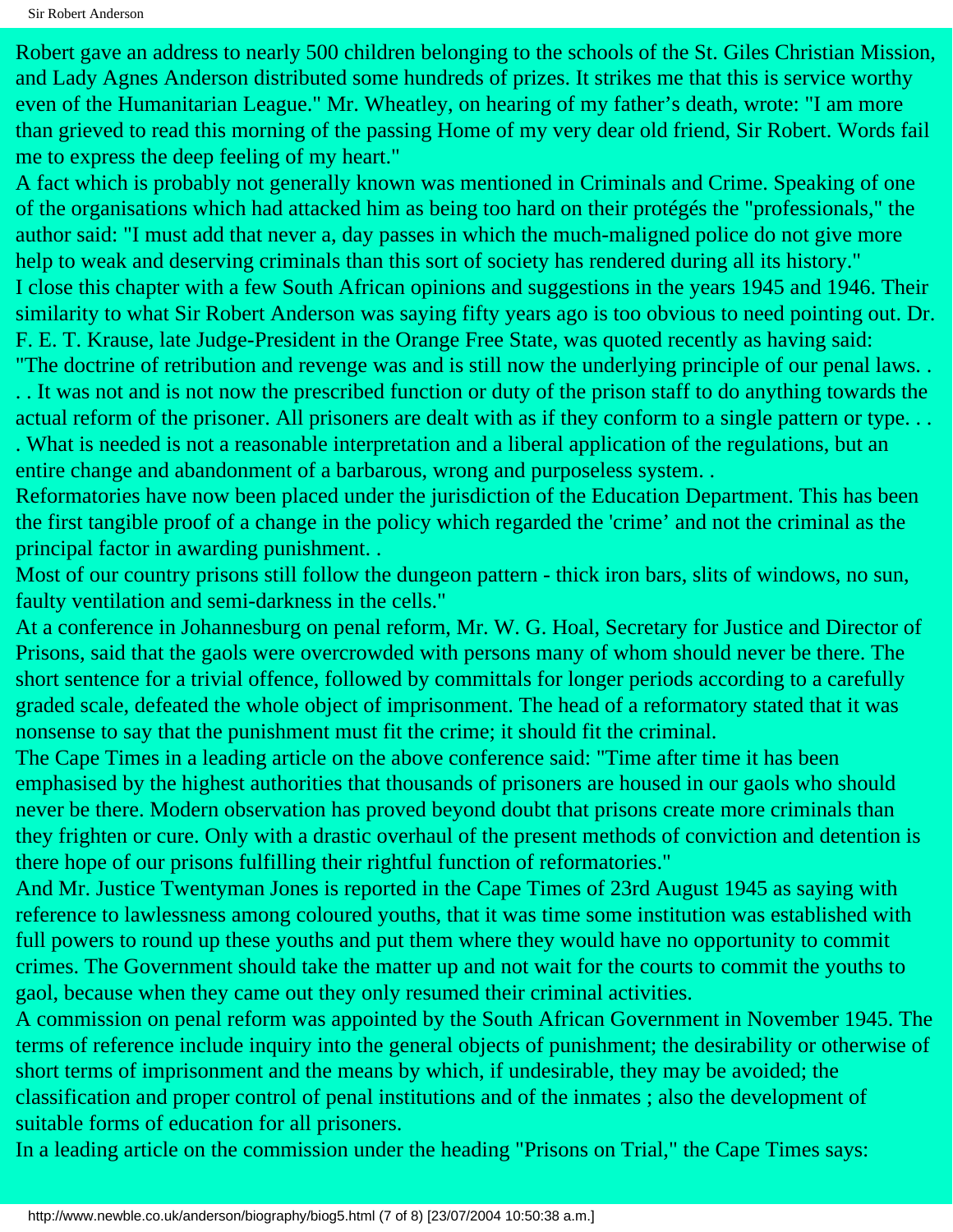"The need for a radical examination of the prison and punishment system of the Union is obvious. All civilised countries have at last made up their minds that the true object of imprisonment ought to be not so much the desire to exact revenge as the desire to reform the criminal. The long history of the penal system . . . gives fairly clear evidence that the deterrent effect of punishment has been grossly overrated. . . . It is plain that our present penal system is a hopeless failure and needs complete renovation."

**[Chapter Six](#page-47-0)** 

[Literature](http://www.newble.co.uk/anderson/literature.html) | [Photos](http://www.newble.co.uk/anderson/photos.html) | [Links](http://www.newble.co.uk/anderson/links.html) | [Contact](mailto:webmaster@newble.co.uk) | [Home](http://www.newble.co.uk/anderson/index.html)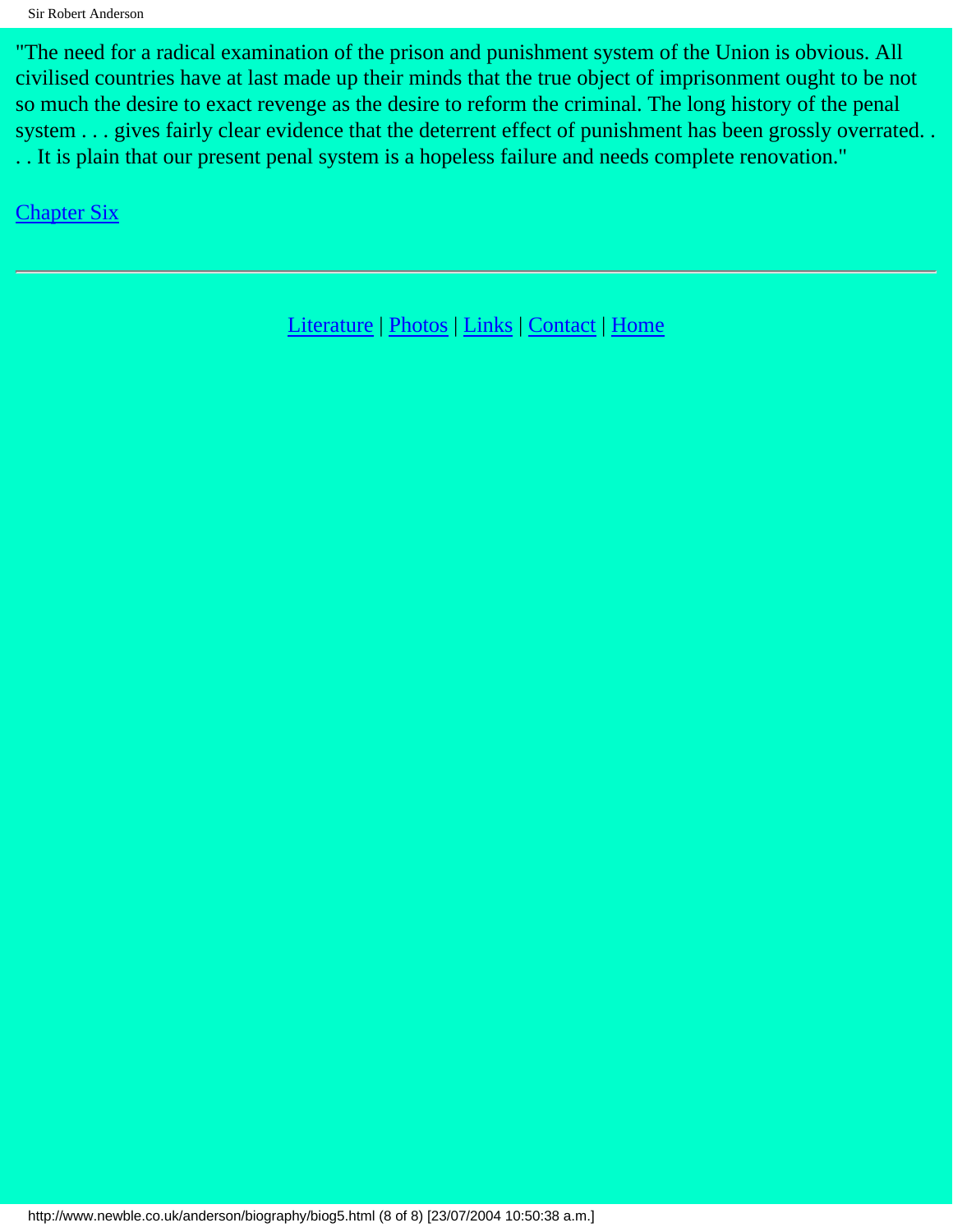# <span id="page-47-0"></span>**SIR ROBERT ANDERSON Secret Service Theologian**



#### **CHAPTER VI**

## **FRIENDSHIPS**

*In one aspect Sir Robert Anderson's theological writings reflect the man - his sturdy Ulster inheritance and training, his clear-cut, logical habit of thought, his impatience with any form of "mediating" theology, his capacity for dealing hard straight blows, and his unsparing condemnation of anything he judged a departure from the truth. What they do not reflect in adequate measure is his fundamental geniality, beautiful simplicity of spirit, and abundant kindness of heart. These are enshrined not in books but in the hearts of all his friends.*  E. H., in The Christian, 28th November 1918

"SOME who only knew Sir Robert from his writings and public utterances may have missed any clue to the traits which endeared him to his more intimate friends. He had a rare genius for friendship." So wrote one of the oldest of these, Mr. J. W. C. Fegan. The expression "a genius for friendship" may sound almost trite; but I know not how else to account for that which won the warm affection of a host of men and women of high and low estate and widely differing character and interests. One can think of few temperaments in some respects more dissimilar than those of Dr. Handley Moule,

sometime Bishop of Durham, and my father. Yet there was between them a close bond of understanding and Christian affection. When this memoir was first being prepared Dr. Moule said: "It will be a personal happiness to me that anything affecting me should be included in your memoir of your father, that friend whose never-failing friendship was for long years one of the treasured possessions of my life. Anything to make those who had not the privilege of his friendship know something of his rare character, its gifts and the many-sided power behind them, must be of value for both minds and hearts."

Dr. Stuart Holden, who contributed the Foreword to the first edition, in thanking me for letting him see an intimate letter, wrote: "It gives me no surprise, as I have had the privilege in recent years of getting many such a glimpse into the heart of love and tenderness sometimes disguised by an austere manner." The letter was one asking forgiveness for some expressions misunderstood by a great friend. "I now recognise," it said, "that my words are open to the construction you have placed upon them". and I wish frankly to withdraw them, and to express unreservedly my deep and sincere regret for the pain they have given you. Forgive me this wrong. And may I venture to hope that it will be 'as God for Christ's sake has forgiven you,' reaching on to and including the 'no more remembrance'?"

Reference has already been made to the life-long friendships formed at " T.C.D." and in the south and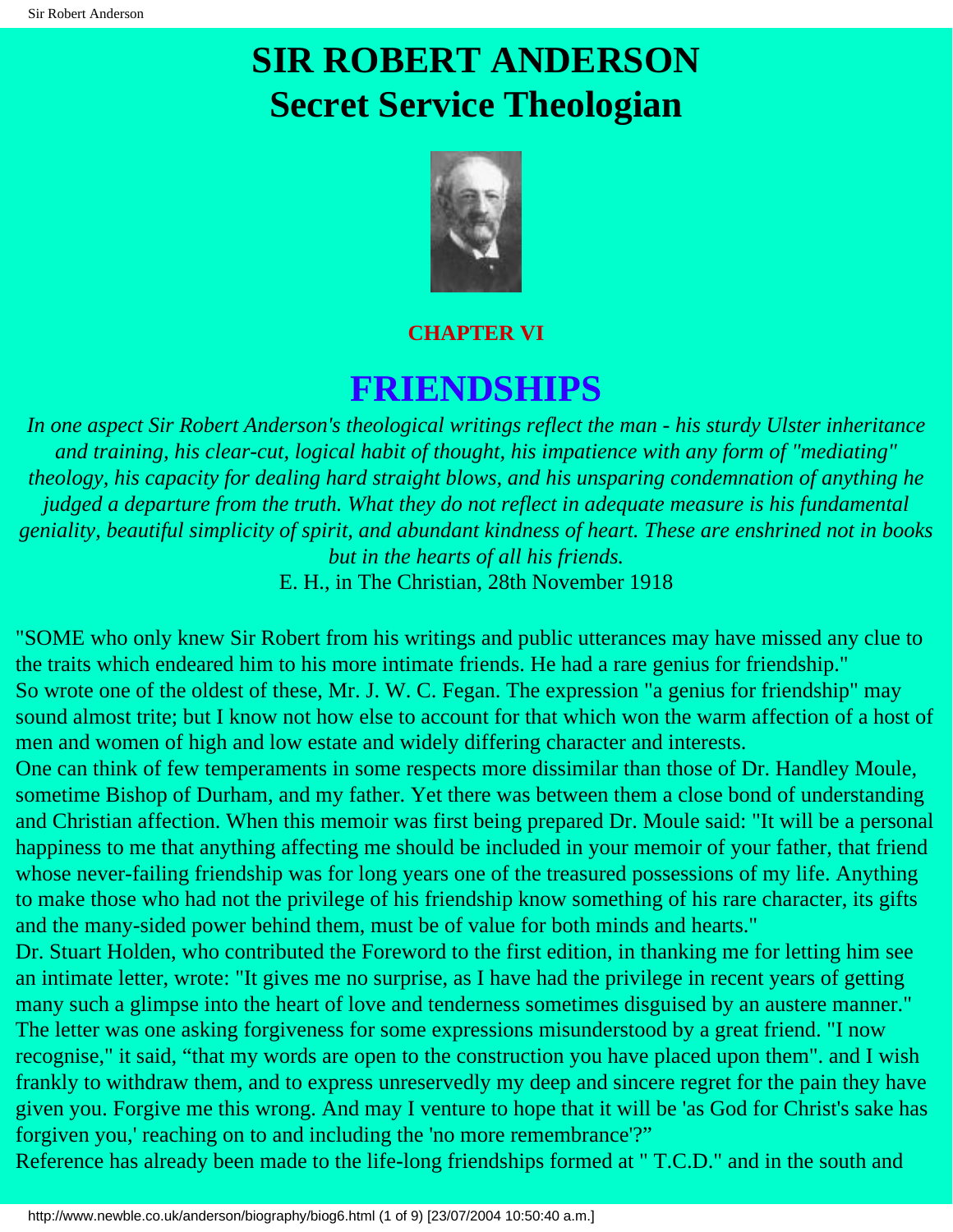west of Ireland. Some of them, notably with the Blands, Trenches and Talbot-Crosbies, and the family of the Rev. J. Denham-Smith, have been continued to the third and fourth generation. But all along the way his devotion to the life of Christian service and witness was repaid by the love and affection bestowed upon him; whilst many whose acquaintance was made in the course of official or public duty became warm friends.

But it was only to those who got beneath the surface that his real character was revealed. After his death Mr. Fegan wrote in the Christian "When I was on my first evangelistic visit in Kerry, Mr. F. C. Bland, who was - to use a word of his own coining - a very judgmatical man, said to me in his characteristic vein of affectionate raillery, 'Bob Anderson is a daring impostor. He assumes an air of stoical reserve ; but the truth is that his heart is as tender as a woman's.' In all the varying experiences of a friendship of forty-five years I have found it so. I have often said to those who took exception to some harsh phrase of his in controversy that if I was in deep sorrow or trouble I knew no friend to whom I could turn with greater assurance for heartfelt and comforting sympathy. . . . I must say no more. I could not withhold this much in tribute to one of the staunchest, tenderest friends that ever man had."

Association with Lord Aberdeen in the work of Royal Commissions led to a sincere personal friendship, invitations to Haddo House following the official intercourse. Letters to my mother tell of one of these visits, apparently in 1876. (The letters are undated.) On the evening of his arrival he said : "I had a first séance with Lord A. over business; then a walk by the lakes; after lunch a drive with Lady Aberdeen and Lady Harriet Lindsay; a game of tennis with Lady Katherine afterwards. Since then I've been romping with the children (Lady Harriet's). I so wish you and Artie were here. Now on coming to my room I find the fire lighted and everything most snug. "Lord A. assured me he liked his friends to act as if they were really at home, and if I wanted a fire early in the day, or tea at any hour, I was to ring and order it. As for the tea, it is to be had in the hall at 4.30 and goes on till 6, so that I am in clover. Indeed I never was in a pleasanter house (except Ardfert !) or with kinder people. Lord A. interrupted me by coming in to explain that ladies were scarce and that he couldn't find one for me, but asked me to sit next his sister's ' young man,' Lord Balfour of Burleigh, whom I know in official circles, a very nice fellow indeed. We sat down 16 to dinner, a very swell affair; the first time I ever dined off silver plate, save at a city dinner! After dinner we had some music, Mr. Turle playing much - for 50 years the organist of Westminster Abbey, a very nice old gentleman. At 10.30 we all tooled off to a little chapel or meeting-room, and Lord A. conducted family prayers. I counted 12 servant women and 5 men. Afterwards I had some talk with Lady A. whom I found to be a true Christian. I am now gone to bed."

The following day: "I have just had my romp with the children. I couldn't have believed I should be so thoroughly at home. I have only wanted you to share it all to make me supremely happy." Next evening, Sunday : "I feel I have really made friends here. I went to the Parish Church in the morning. Two omnibuses started, one with the servants, women inside, men out ; the other with the ladies and those who preferred driving to walking. . . . At 6.30 p.m. Lord A. read the evening service, Mr. Turle at the harmonium, a new one presented to Lady K. by the servants. Dinner at 8 and sacred music all the evening."

A visit in 1884 was on the occasion of a reception to Mr. and Mrs. W. E. Gladstone; he was at that time the famous Victorian Premier, the opponent of Disraeli and Salisbury. Monday, 15th September was the great day. About midnight a description was written to my mother

"The people had collected in hundreds in front of the house, awaiting the G.O.M., [the Grand Old Man,] as Mr. Gladstone was popularly called.• At 6.30 Lord Aberdeen who had gone to old Meldrum to meet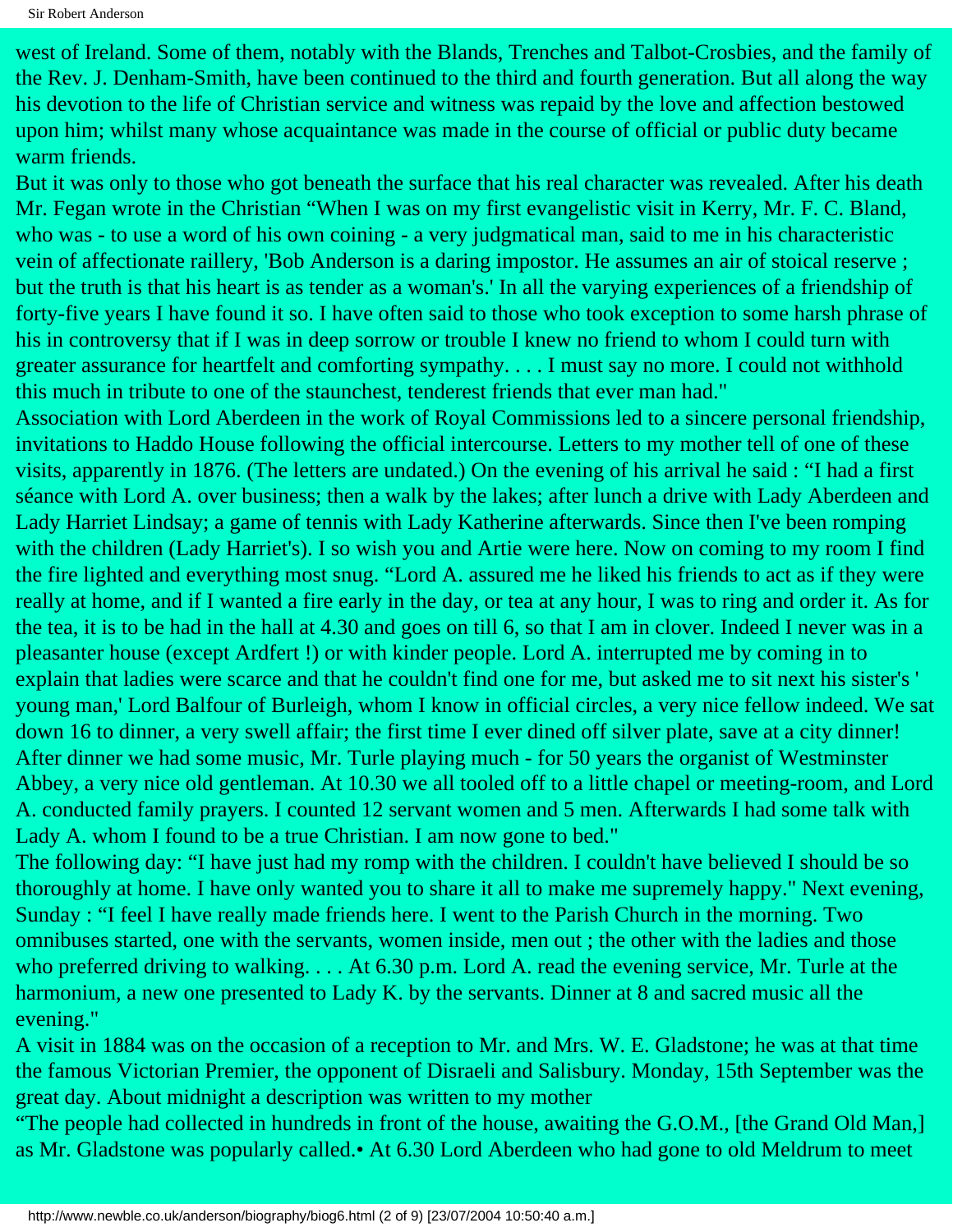them rode up amid cheers. A few minutes afterwards arrived the Gladstones in a carriage-and-four escorted by about 300 of the tenantry on horseback. The Gladstones came up to the house where all the party had gathered round Lady Aberdeen, the cheering being worthy of some 1200 Scottish throats. After the G.O.M. had shaken hands with the Haddo guests, one of the oldest tenants addressed a few words of welcome. Meanwhile the 'cavalry' had formed up under the balcony, the people on foot on the grass beyond, and Mr. Gladstone made a speech in reply. All this you can read in the papers. The dinner was a big one, as a number of local celebrities were invited. The biggest swells among the new arrivals were Lord and Lady Elgin. . . . P.S. (Tuesday). I am at the library table, and the G.O.M. has just sat down beside me at the next blotter and might look over my shoulder!"

Again, late that night: "After I wrote to-day we had the photo of the house-party. Then I got Mr. Glyn, Lord Elgin and Mr. Henry Gladstone, and we had two good hours tennis. We had a big dinner again; 34 sat down." I still have the photo of this group, which included, in addition to the Gladstones and Aberdeens and the present Marquess as a small boy, the Rev, the Hon. E. Carr Glyn, afterwards Bishop of Peterborough, and Lady Mary Glyn, the Earl and Countess of Elgin (he was Viceroy of India, 1894 - 99), Mr. Henry Gladstone, and various Scottish notables. The last letter from Haddo has a postscript: "I think my fate is sealed and I suppose I'll stay another day. We have had a particularly pleasant party this evening; the Glyns, Lady Tavistock, Mrs. and Miss Hogg, Dr. Donaldson and Mr. Henry Gladstone. We had great fun all round, and very definite appeals to me to stay another day. Mr.. Sholto Douglas comes to-morrow. I had a long quiet chat with Lady Aberdeen this evening. She and A. were kinder and more cordial than ever in the leave-taking."

His hostess wrote in reply to a thanks-letter: "I hope there may be many repetitions of your visit. It is a great comfort to me to think that you are to be the one with whom Aberdeen is to work for the next year or two." And his host: "Yes, I think Miss Hogg's ideas, for instance, underwent a revolution or got a revelation as to the formidably staid and respected Mr. Anderson!"

Mention of Mr. Sholto Douglas recalls another incident. Writing the same year from Douglas Support, Coatbridge, my father said: "This morning I drove with Lady de Crespigny to see Bosworth Castle; we are sworn friends. I find Mr. Douglas had been warning the ladies that all levity was to cease when I came, and nothing to be spoken about except evangelical and prophetic topics. Lady de C. confessed they had looked forward to my advent with anything but pleasure!" When at Haddo again the following year, he wrote describing a Sunday: "Professor Henry Drummond and I absconded after breakfast and made for the Free Kirk, where I occupied the pulpit. . . . Tea at 5.30 and Chapel at 6.30. It was full and many were shut out. Lord A. read the service and Professor D. gave the sermon. Dinner at 8.45, and after a spell of talk and some sacred music, I was very glad to see A. bring out a heap of hymn-books, and we all had some hymns before separating. It is very happy to see this element in the midst of such princely and luxurious living."

There is a beautiful photograph of the Haddo Chapel in *We Twa*, the memoirs of Lord and Lady Aberdeen. Lady Aberdeen tells there that Archbishop Tait advised against a formal consecration, as this would involve its belonging to and being under the authority of one particular Church. He thought, and the Aberdeens agreed, that it would be much better for it to be nominally just a room in the house, built in the form of a chapel, and dedicated to the special service of God. Accordingly it was opened on 11th December 1881 by a service conducted by Mr. Carr Glyn, then Vicar of Kensington. My father seems to have lost touch somewhat for a time with the Aberdeens, possibly on account of their very divergent views on the Irish Home Rule controversy. When Governor-General of Canada, however, Lord Aberdeen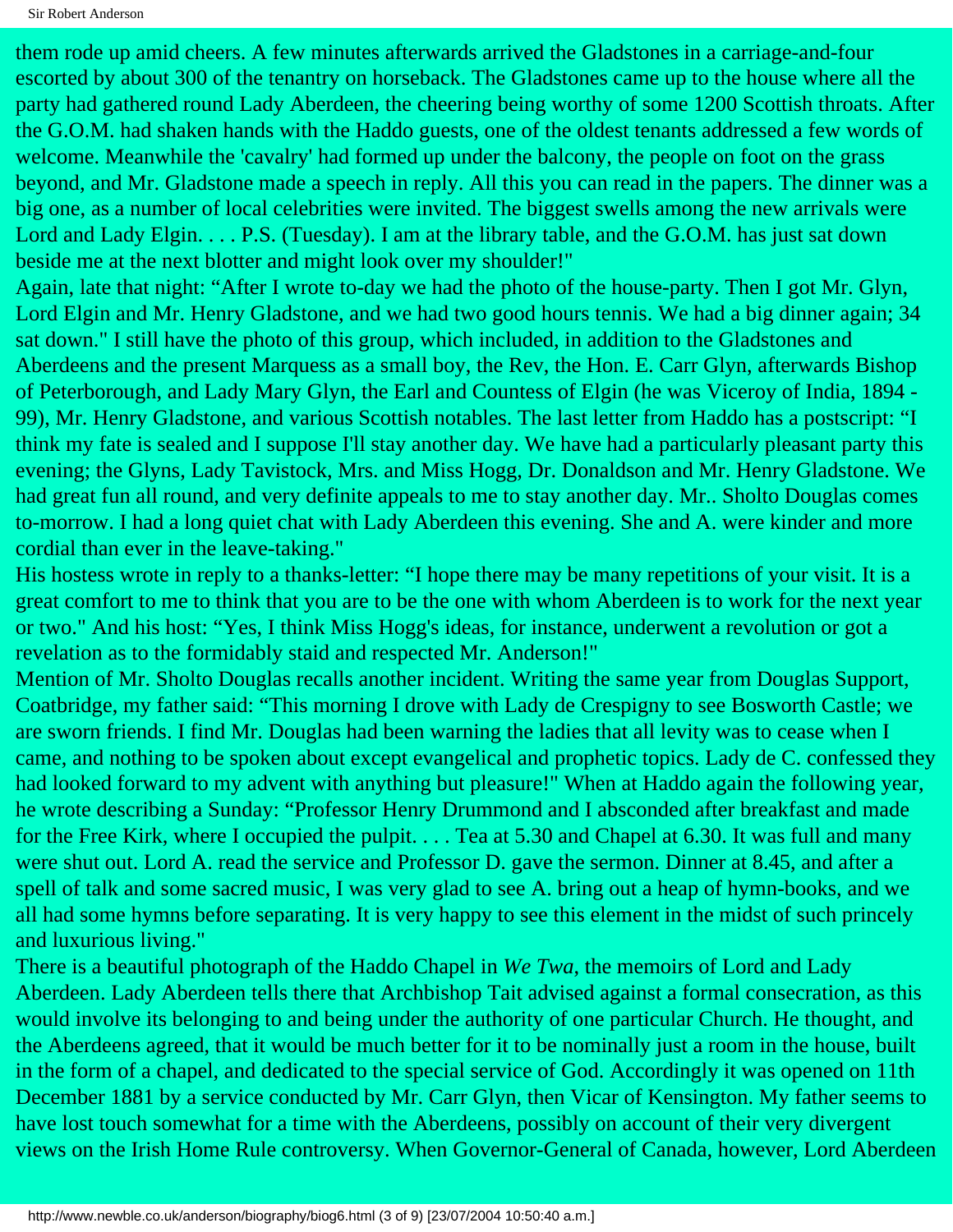wrote thanking him for the gift of a book, and kindly added : "If ever I can be of any use, e.g. in showing attention to any friends to whom you might wish to give letters of introduction, pray let me know." And a diary entry during a visit to Dublin at a later date reads : "To Vice-regal Lodge to tea. Aberdeen as friendly as of old."

The last letter I have come across was one thanking my father for an "expression, most warm and true, of deep sympathy" on the death as the result of an accident on 16th December 1909, of the Hon. Archie Gordon at the early age of twenty-five. A photograph in the uniform of A.D.C. to his father, then Lord-Lieutenant of Ireland, accompanied the letter, and a booklet giving the story of his short life. Under the photo are the words: "Thanks be to God Who giveth us the victory." Ties of warm friendship and fellowship in the Gospel and Bible study were formed with the Rev. Sholto D. C. Douglas, mentioned above, Rector of All Souls Church, Langham Place, and afterwards of St. Silas, Glasgow. After his marriage to Miss Violet Paget visits to their summer home at Balmacara on Loch Alsh became a delight. "Such a view!" runs a letter to my mother. "The hills looked as they do in Herbert's frescoes of the East, save that the colouring far surpasses the East. Not a cloud from horizon to horizon, and a panorama of lake and sea and mountain like Rigi and Derryquin in one. . . . Evening service (Church of Scotland) at 6, which I took; the little place packed, the majority men, not a few of them kilted." In the summer of 1893 my brother Alan and I were there with my father on a never-forgotten visit. Others in the house- party were Dr. E. W. Bullinger, the Rev. H. L. C. and Mrs. de Candole, Mr. and Mrs. Duncan Davidson, Count Moltke of Copenhagen, Mr. Alister and the Hon. Mrs. Fraser, and Mr. Thomas Stockdale. Our hostess divided us into major and minor prophets for the daily Bible Readings which made the Balmacara visits so much more than the sheer enjoyment they were in any case. As ever my father wrote home about it all. One letter tells of a visit to Skye: "We weighed anchor in the Skeandhu for Portree at 11.30. The occasion was to see Lord and Lady Macdonald (Mr. D.'s cousins), and he came on board as soon as we arrived. We had a very enjoyable run back, reaching home at 8, and dinner was late. Now all the party are gone to bed, and I'll follow. . . . P.S. I didn't. I took up the Graphic and became so interested in the sinking of the Victoria that before going up I read the report of the courtmartial. Then I saw a steamer with brilliant lights coming as it seemed ashore. This morning I found she was the Iolanthe, Sir Donald Currie's yacht. The day broke exquisitely, and throughout it was one of Mrs. D.'s 'blue days' in which everything looks unnaturally beautiful. . . . The evening meeting was crammed; Sir D. Currie, Sir J. Pease, Mr. Shaw Stewart and others (three M.P.s) ; also a number of the crews of the Jolanthe and Fire Fqy (R.Y.S.). Very solemn. Mr. Stewart and I went back with Sir Donald and dined on board."

His diary for 1892 records : "In the yacht to Glenelg. Tea at the Master of Blantyre's; then up the Glen to see the famous Pictish tower, a wonderful ruin said to be 2000 years old." Warmhearted invitations to Balmacara came year after year; and Mrs. Douglas in her inimitable way describes the attractions of that lovely spot. To my mother she wrote : "We are in a spell of Divine loveliness which no words out of the Bible can describe. Even Balmacara is more like the New Earth than it has ever been; and I have grudged every hour of it, feeling all through how your dear man would revel in it all, how he would roast himself in the hot sun and grow speechless in the beauty. I cannot tell how I long for you both to come and enjoy it with us. Do pack up and come to-morrow, dear, dear people."

One summer our own family and our friends the Cootes went to Ramsgate, taking two adjoining school buildings, complete with swimming-bath, playing-fields, and other attractions for boys and girls. A letter from Mrs. Douglas containing some choice sarcasm came to "My very dear friends" : "We wonder," she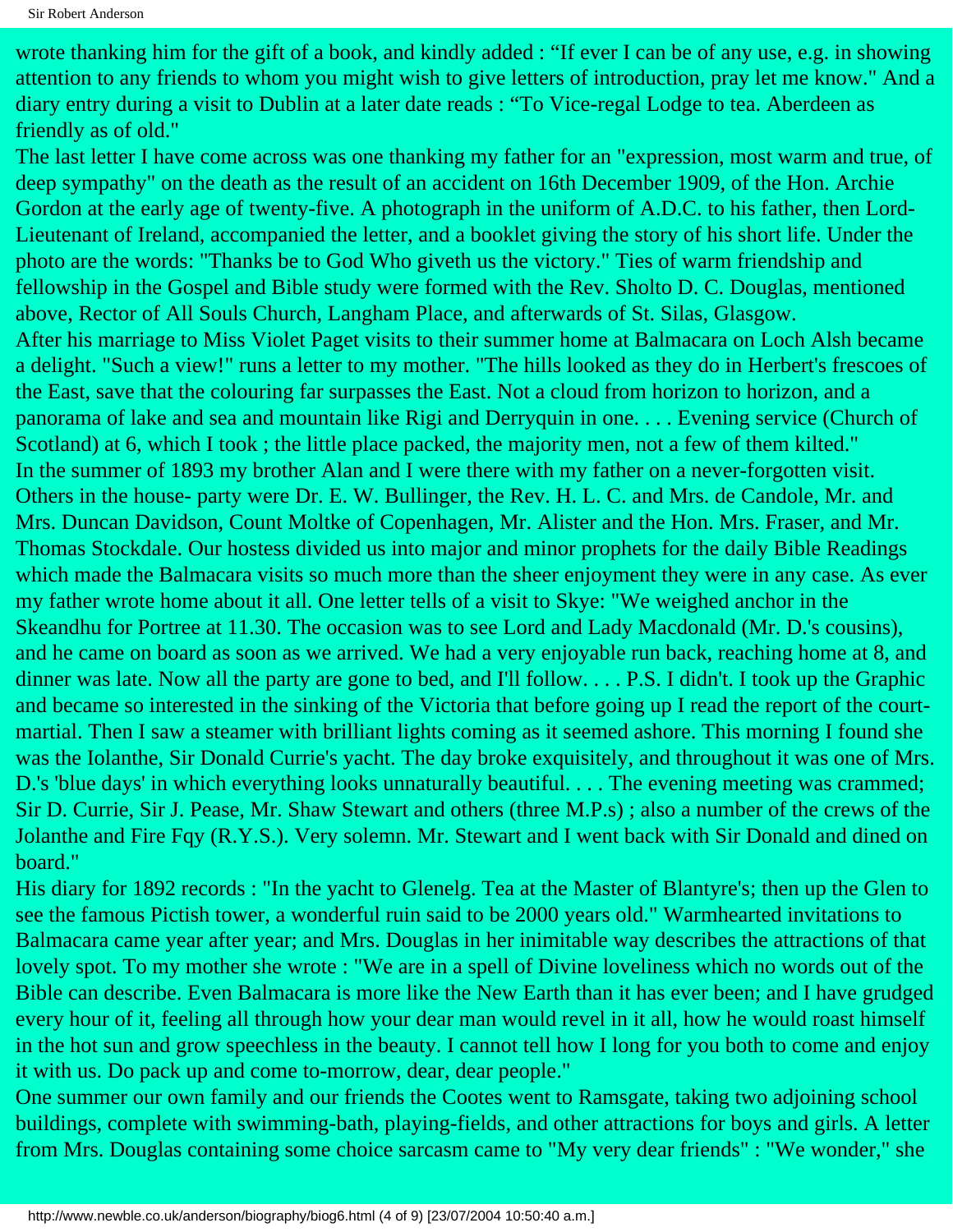Sir Robert Anderson

wrote, "at the vulgarity of your preference for Ramsgate over Balmacara. . . . Ramsgate ! ! ! Well, it is nice to see the 'arrys enjoying themselves and to listen to the band and watch the niggers. And the wild shrieks of the Pipes welcoming us at night, as we come home in the sunset from the rugged Coolins or the lonely Lochs, of course cannot compete with the music of the Spa ! But still we wonder at you ! " Then follow more raptures about the beauties of the Highland home : "I feel I could open my arms and take into them the scenes, the peat smells, the weird lights, the lovely bare rocky heathery stretches, the Highland cattle and shaven sheep, as if they were human things to hug and love. Don't you feel just that same sort of drawing towards the nigger minstrels and the donkeys on the sands, and the elephantine hotels on the parade? I am sure you do!"

Another letter in July 1896, to my father, speaks of all the hills being lit up with lights such as are only to be seen at "Bal." or in Heaven; "and we groaned that you were not with us; we are having a proper honeymoon this time, expecting no one except you or Bully, or such like odds and ends " - Bully being Dr. Bullinger. A few days later: 'We are delighted to think that you will be an 'odds and ends' with us. We will let you do exactly what you feel inclined for from morning to night; unlimited tea, fresh made! What other inducements can we offer? Absolute rest of mind and body. If you care to join us in Biblical researches you shall; but we promise not to be scandalised if you snooze on the beach instead, for we have great sympathy with what must be your longing to think of nothing but food and air." A note thanking my parents for going to call on Mr. and Mrs. Douglas when on a short visit to London says : "Yes, it was nice of you to toil up to us so often, real friendly; but indeed I could as little doubt your true and lasting friendship as I could Sholto's love to me!" Visits were often paid to Rossie Priory, Perthshire, the home of Lord and Lady Kinnaird. Writing after my mother's death, the Hon. Emily Kinnaird said: "Your father and mother have been associated with our whole life, and we have such happy recollections of his visits and her devotion to you all." My father's diary for 1908 records : "Chapel at 6. Full. Spoke on Luke iv. 14-30. Bishop Taylor Smith took the opening prayer. I spoke for near 50 minutes: very attentive: ended with the story of my conversion . . . ." (Later) "Fourth day of rain ! I perambulated the corridors ; from the end of mine to the end of the picture room is 16o yards; the hall is 50 yards."

Yachting on the Clyde used to be enjoyed with special friends Mr. and Mrs. William Sloan of Dunara, Helensburgh, whose eldest daughter was one day to be my wife. The diary mentions my father's preaching in the two parish kirks (Church of Scotland) at Helensburgh and in the Congregational and United Free churches. The Duncan Davidsons of Inchmarlo, Captain and Mrs. Bisset at Lessendrum, and the Blackwoods at Gogar Mount near Edinburgh, were other folk in Scotland who welcomed my parents. The "Reminiscence" in Blackwood's Magazine were the basis of the book *The Lighter Side of my Official Life*.

Besides frequent visits to the Dublin relations, Irish hospitality was extended by the Barcrofts at Newry, the Boyds of Ballymacool, Lord Langford at Kilcock, and Sir Algernon and Lady Coote of Ballyfin. A diary entry refers to a visit to the latter: "At evening prayers I had all the household and a number of the outside staff (31 in all) and gave them a talk on Acts xvii and God's gifts to us, forgiveness, life, sonship." Ballyfin, like Moore Abbey, not far away, has since then passed into other hands. One of the chief pleasures of my father's later years came as a result of his official duties. During the dynamite campaigns Scotland Yard officers were stationed at various home and foreign ports: and at places such as Dover, Folkestone, Calais and Boulogne their presence had proved of such value that it was decided to continue their services. A gang of criminals had for years lived in luxury on the contents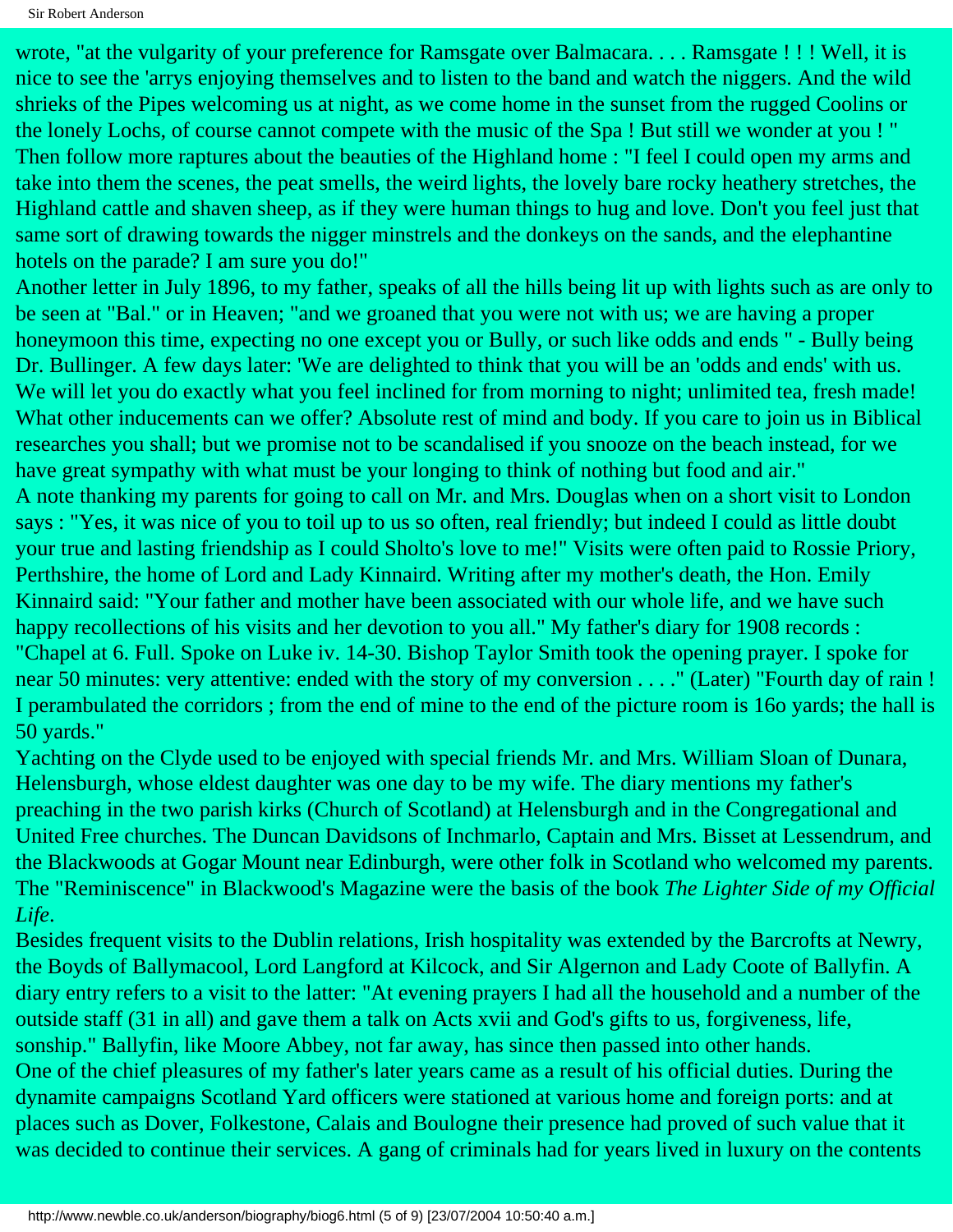of purses and pocketbooks stolen on the Channel steamers. But some had far bigger game in the shape of valuable securities in the ships' treasure chests, keys for which they were able to secure. The C.I.D. men were of great assistance to the French police in keeping watch on these gentry, but there was always some danger of friction, and it was thought advisable for the Chief to pay occasional unexpected visits. The railway company who were also the owners of the steamers gave him a free pass between London and Calais, very kindly making it available for himself and another. Not only so, but they continued issuing the pass after his retirement from Scotland Yard. This meant that my mother or one of us could accompany him on cross-ChanneTrips, having lunch or tea on the French side. Often my people stayed at Dover, crossing on fine days, and enjoying not only the trip but meeting friends and acquaintances on board. In this way they got to know the Marine Superintendent, Captain Dixon; the Harbour-Master, Captain Iron; as well as the Commanders of the ships, amongst whom were Captains Bennett, Dane, Paine, Hancock, King and Belchamber, some of whom became warm friends. A genuine welcome always came from the railway officials as well as from the detective officers and others. My mother and Sister too became familiar figures on the Admiralty Pier at Dover, receiving friendly greetings on every hand. Amongst the fellow-passengers most frequently met was Mr. Alfred Harmsworth, afterwards Lord Northcliffe, whom they often saw in London also. In view of the supposed influence of newspaper magnates in the making and unmaking of politicians and governments the following note is of interest. (Mr. Asquith had resigned the Premiership in December 1916 and been succeeded by Mr. Lloyd George) "PRINTING HOUSE SQUARE, "LONDON, E.C.

"I4th Jan. 1917.

"DEAR SIR ROBERT, - I would have replied before, but I have been out to the war.

"Miss Asquith is rather sanguine if she thinks we shall hear any more of Papa. I understand that he has no desire for further work.

"Yours sincerely,

"NORTHCLIFFE."

When not crossing themselves my people used to find constant interest in watching the sailing and arrival of the Channel steamers. Many diary entries refer to this, such as - " Madame Sarah Bernhardt and Company on board." Amongst the crowned heads and others mentioned are the Kings of Spain and Portugal, the Shah of Persia, the Khedive of Egypt, the Crown Prince and Princess of Sweden, the Maharajah of Jeypur. Other items in the diaries are: "Passed Holbein on his swim about 1.5 miles out. . . . Saw Lord Roberts receive the Freedom of Dover." (Both on 28th August 1902). A few days earlier: "Banquet to Officers of German Warship *Stein*"; and the same year: "Procession of the Court of Guestling; Mayors of the Cinque Ports, etc."

In those days a trip from London to Calais and back in a day was not quite such a trifle as it is now; and many people had unpleasant memories of the crossing. When discussing the Channel Tunnel scheme during the visit to Walmer Castle, mentioned in Chapter IV my father spoke of going over for pleasure Lord Salisbury's response was - " For pleasure?" However, when occasionally at breakfast he decided to "go to France," everything possible used to be done by the officials to make the journey by train and boat comfortable and pleasant, and of course he. chose his day. From the diaries I find that thirty-seven visits to Calais were made in 1898 and thirty-eight in 1902, and many almost every year, most of them just from Dover.

The view of the White Cliffs from the Channel suggested thoughts to him besides the customary ones. When pleading for prison reform in his book *Criminals and Crime* he wrote: "Some who read these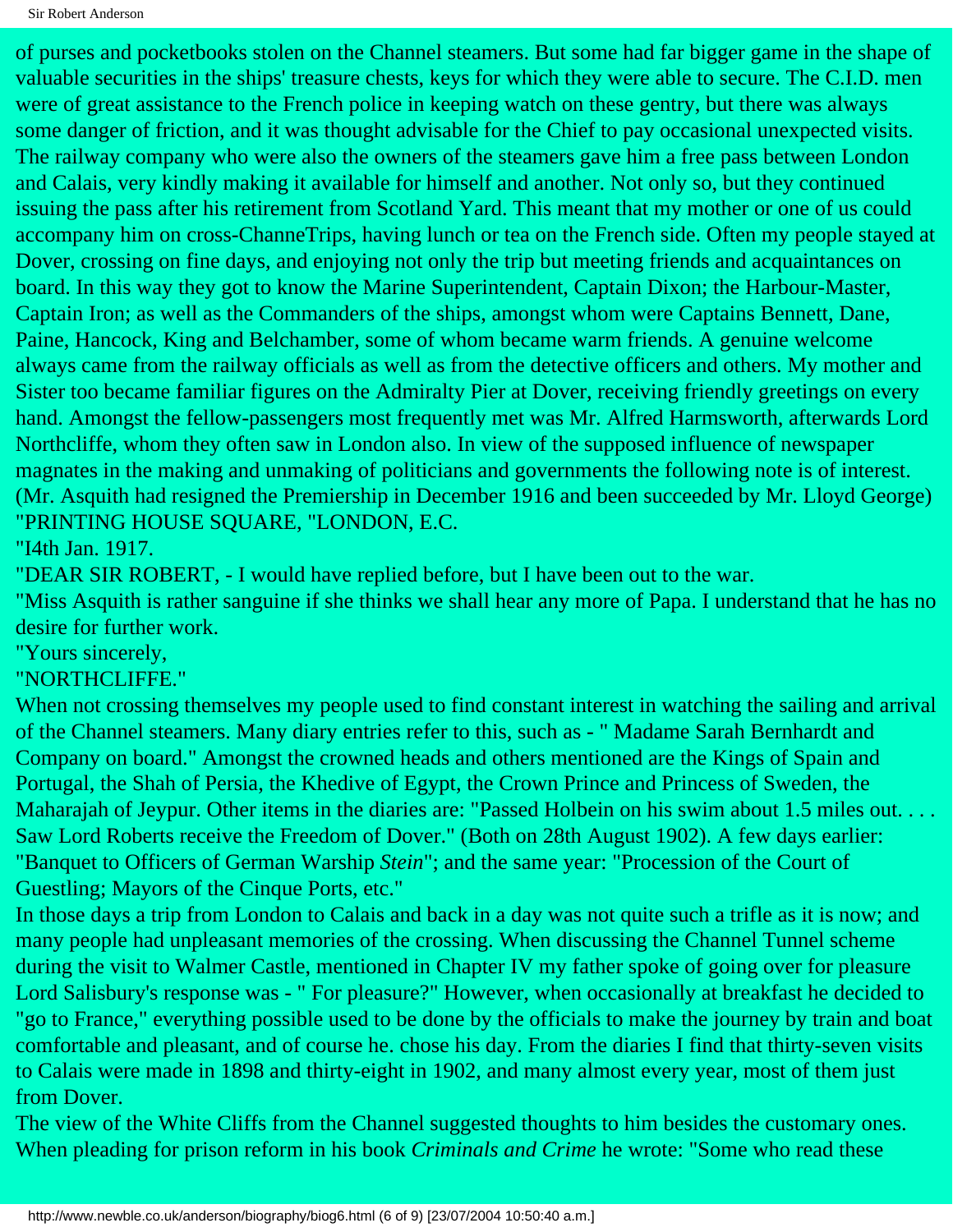Sir Robert Anderson

pages will know nothing of the structure of a gaol. When next they find themselves upon a Calais steamer let them glance up at the prison on Dover Cliffs, and realise that all those rows of cells are so designed as to prevent the imnates from seeing the English Channel. . . . There may be gaols where no outlook could be given that might not be deemed unsuitable. But here, if the cells on the southern side were fitted with windows extending from wall to wall and from floor to ceiling, the prisoner could look on nothing but sea and sky, and in Nature's brighter moods the far-off coast of France. And the prospect might well make him pine for liberty with moistened eyes instead of with clenched teeth and knitted brow."

Apart from the enjoyment of the sea trips, one of the great , attractions of Dover was visiting the Worsfold Mowlls, the Martyn Mowlls and their families. Years afterwards Mr. Rutley Mowll recalled "with happy memories those visits to Whitfield; days of sparkling wit, delightful anecdotes, and spiritual joy." One of the family, Dr. Howard Mowll, Archbishop of Sydney, wrote recently to my sister: "It was such a pleasure to hear from you. It brought back so many memories. I always remember several of Sir Robert's Bible Readings in our Hall in Dover, especially his saying on one occasion, 'What is your conception of God? How few have the Psalmist's majestic conception of God !' . . . His books are still a great help to our theological students. Then I think of dear Lady Agnes and her many kindnesses, and her pleasure when she saw me carrying a large Bible !"

Recalling those Dover days Colonel C. M. Davidson of His Majesty's Bodyguard wrote: "I look back with pleasure to the bright talks I enjoyed with Sir Robert on Dover Pier - so full of interest and always impressing one with his Christian faith. He was so consistent, and one always felt the better." My father's 1912 diary records "a long talk with P., who declared himself an infidel and seemed very hard, but softened somewhat at last." That talk was on Dover Pier.

Amongst the friends with whom my parents used to stay in England were the Barrow Cadburys of Birmingham, Sir Victor and Lady Buxton in the Epping Forest, the Herbert Apperleys and D. C. Apperley , the T. A. Dennys, the Boakes and the Brand-Apperleys. There were, too, the Edward Trotters, Herbert Trittons, and Hanburys, as well as the Fegans, Macalisters, and others mentioned elsewhere. Referring to one of his visits to the Whit- wells at Oxford, my father's diary records : "Dined at All Souls. I sat at head of table with Prof. Dicey on left and Prof. Edgeworth on right. . . . Very pleasant evening; told a series of Irish and other stories." The Rev. W. Mitchell-Carruthers wrote after my mother's death: "How greatly I valued the friendship of your parents, and what a delight your father's annual visits to me in the days when I was at Holbrook." (Mr. Carruthers was the rector.)

Some of the friends from across the Atlantic who visited our home were the Revs. Dr. Harris Gregg, Dr. James Gray, Dr. Robert Cameron, Dr. A. C. Dixon, Dr. C. I. Scofield, editor of the Scofield Bible, and Mr. Charles Alexander of the Torrey Alexander and Chapman-Alexander Missions. Dr. Cameron wrote: "I want you to know that I count it one of the highest joys of my life to have enjoyed your fellowship." And Dr. Gray spoke of the possibility of meeting my father as one of the great attractions of a visit to England. The recent war gives added interest to this extract from a long letter in 1916 from General Ralph Prime of Yonkers

"These two years of awful history have been full of intense concern for you with all of us. I need not tell you that England and the English have the deepest sympathy of all our people. I do not know of an American but thinks and feels for your people. If we were all fellow-citizens of Great Britain we could not feel more deeply for you. . . . We send you our best wishes and prayers for God's protecting care and grace. May the Good Lord have you and yours in his keeping."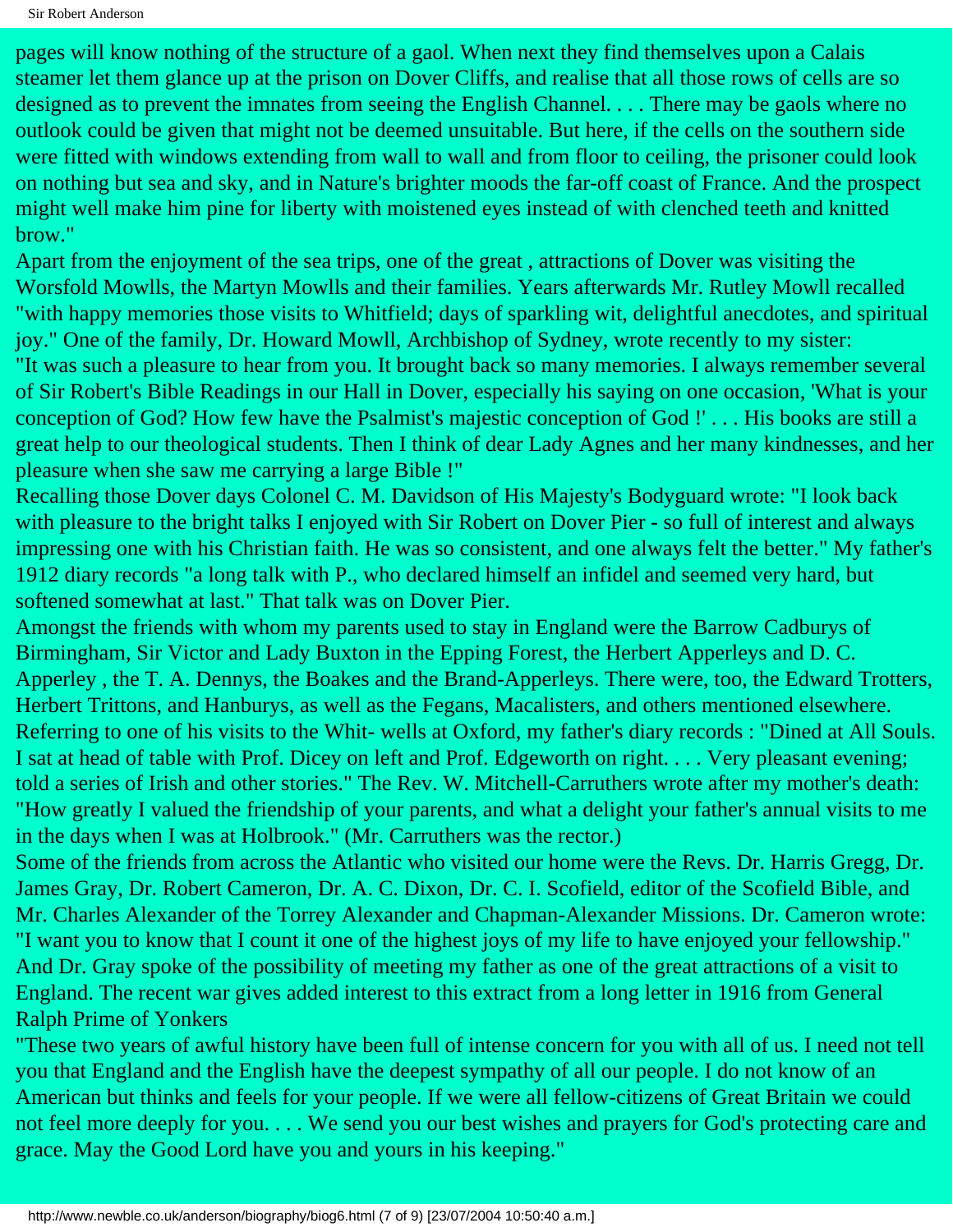Sir Robert Anderson

Other welcome visitors from overseas included the Hon. W. H. Edgar of Australia, the Revs. Alexander Reese and Eldred Hercus of New Zealand, and the New Hebrides missionaries Mr. and Mrs. Maurice Frater and the Rev. Fred. Paton. On hearing of Sir Robert's death, Dr. John Hoskin, K.C., of Toronto, wrote: "It is with much deep sorrow of heart I learn that my very dear friend has been summoned Home. My friendship for him was deep, and so long as I live I shall remember him." And Miss Carpmael, Dr. Hoskin's niece, has sent this kind appreciation of my father:

"He was so utterly sincere, so devoted to his Lord and so genuinely kind to all, high or low, rich or poor, that he was greatly beloved wherever he went. . . . My uncle when dying asked me, to read a passage from *The Gospel and its Ministry*."

My father was fortunate in the medical men whom be numbered amongst his friends. Dr. T. Gilbart-Smith, one of the oldest of these, wrote once: "Robert, my old friend, your friendship is one of the brightest spots in this dark London." And years later Mrs. Gilbart-Smith said : "Oh, how Gilbart loved him, I think more than any other man outside our own family." Another friend of early Irish days was Dr. Hamilton Bland; right to the close of my father's life he had unbounded confidence in this beloved physician. Others who attended him from time to time were drawn to him in a special degree; Mr. Mark Hovell said: "I always thought of him more as a friend than a patient." At a time of distressing heart weakness, Dr. Bezley Thorne wrote, "I am so thankful to learn that you have had a restful night. Thank God for it." Although not treating him professionally, Dr. Frederick Price became a warm family friend in later years. "Your father," he wrote, "was a great man and his life had far-reaching influence. He had a really great intellect; besides which he had a child-like faith in Christ - not a frequent combination. I got to love him."

"Why, oh why did we not know each other in bygone years?" said the Rev. J. H. Townsend; and a letter from the Rev. Dr. C. H. Waller ended, "Yours ever (but I do love a scrimmage with you !)." Two letters began thus: "My dear old over-worked Detective," and "My dear Darius, the friend of Daniel," the latter a reference to *Daniel in the Critics' Den*. Remembrance of the early Irish days is in these other brief extracts. Mrs. Pery Knox Gore wrote: "Many and many a time you and the dear old days are in my mind. God bless you, dear old friend. May He in His own good time send you to be among us here again." Another letter, referring to those times, begins: "Very dear old Andern, It is good to find you are just the same affectionate old friend as of old." In lighter vein, thanking him for a new book, Miss Bland of the Kerry family says: "You blessed man, not only will I forgive you anything you have done (and that is saying a good deal), but I will forgive you anything you may do!"

I can think of only one occasion when my father committed a real faux pas. Shortly after I went to the Leys School he came to see me, and in the course of conversation with the famous Head, Dr. W. F. Moulton, he introduced some of his favourite criticisms of the Revised Version of the Bible. He told me afterwards how if suddenly dawned on him that "the Doctor" in defending the Revisers was using the word "we." He had had no idea that he was speaking to the Dr. Moulton, as he put it. The latter, however, far from being offended, became a warm friend and admirer, writing to him two years later: "No book of yours that I have seen has failed to interest me greatly, and certainly this is no exception. I sympathise deeply with your object."

He was referring to *For His Name's Sake*, incorporated later in *The Honour of His Name* (" A Plea for Reverence "). Dr. Moulton went on, however, to deprecate an expression "strange pedantry" used in connection with two Revised renderings, pleading that the words implied not merely inconsistency but falseness of motive. He then kindly explained at some length the reasons which had decided the choice of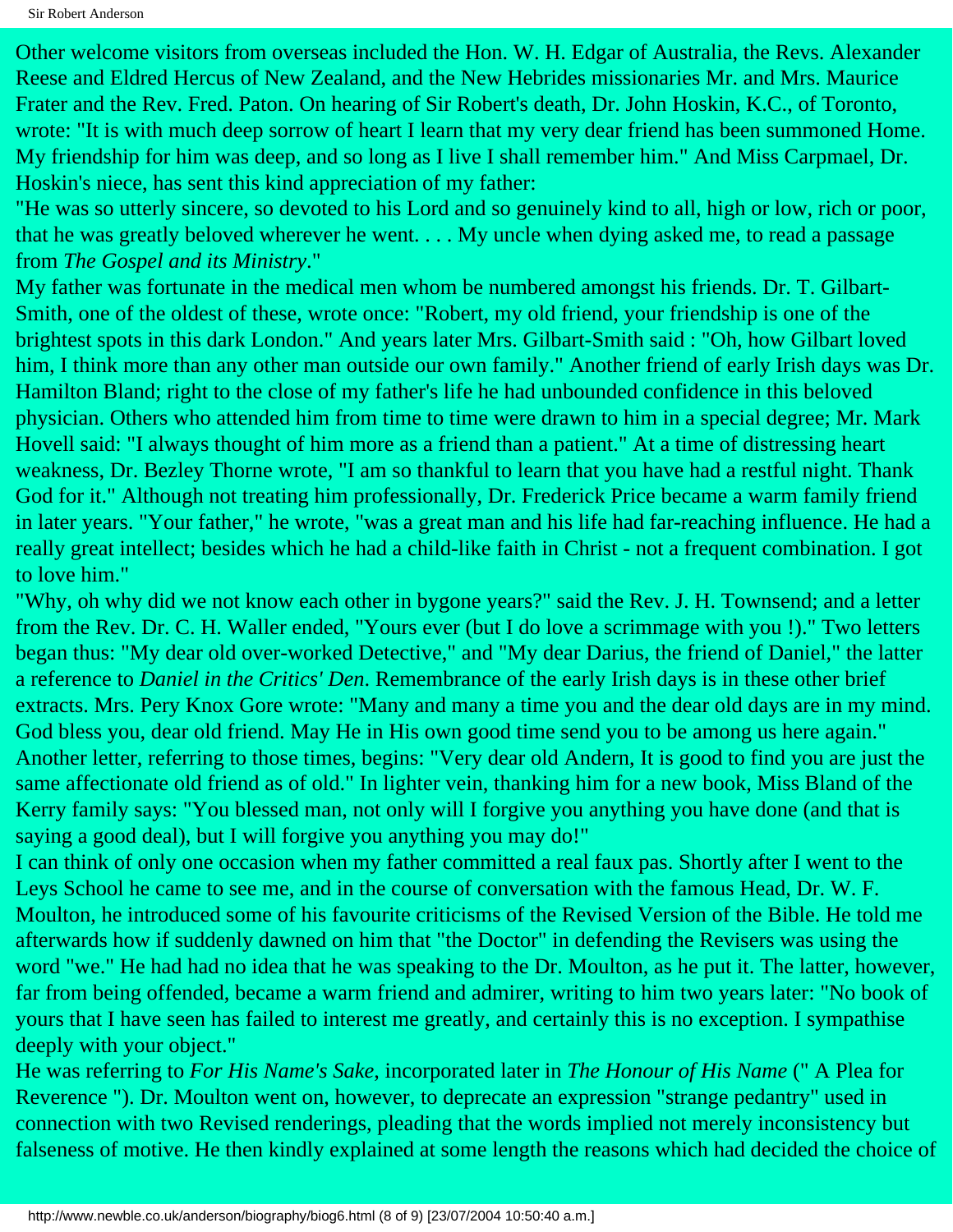the English renderings; referring to the fact that a two-thirds majority was required for alterations to the Authorised reading. The question was the translation "King Eternal" in I Tim. i. 17, and " King of the Ages" in Rev. xv. 3.

Reference has been made in Chapter III to the attacks upon my father in Parliament. One happy result was the way friends rallied to him. One of them wrote in 1910 "My Dear Robert, - I always say that if there is one man who is able to take care of himself it is you ! At the same time, when offensive things are being said, it may be some little satisfaction to you to know that old friends are as they were with unshaken confidence. The sickening personalities of public life at the present time must disgust all reasonable men.

Always yours affectionately,

LINDSAY TALBOT-CROSBIE.

And this came from Lady Tritton:

"I have been thinking much of you during the storm that has been raging around you. I have often prayed for you in my hours of quiet and leisure. I have a conviction that God has a very special purpose of blessing in all this. I know you will forgive me for saying so much, and accept the word of comfort I have been wishing to send to one whose words have been a help and inspiration for many years." The last letter recalls one from Lady Kinnaird at another time: "I think you said yesterday on the doorstep that you had prayed for me lately by name; I want to thank you particularly. I wish we had more of that personal ministry." And this brings to remembrance an unusual appeal from Mrs. Sholto Douglas for prayer-help:

"Mv DEAR FRIENDS BOTH, - We are coming to London to preach in Portman Chapel for four Sundays, and I long with a great and growing longing that our month may be a real mission among the rich. Old friends are coming to hear Sholto, and may God fill him. I want your earnest prayers, I don't often ask praying people for their prayers, because I know what a serious thing it is to pray in earnest. And yet, as one sees miners converted every week, as we have done all winter, thank God . . . and as one hears of work in Uganda, China, amongst Esquimaux - everyone seems to be reached except the poor rich people. Do, do pray, dear kind people, as you love souls; here are real heathen to be reached." [Chapter Seven](#page-56-0)

[Literature](http://www.newble.co.uk/anderson/literature.html) | [Photos](http://www.newble.co.uk/anderson/photos.html) | [Links](http://www.newble.co.uk/anderson/links.html) | [Home](http://www.newble.co.uk/anderson/index.html)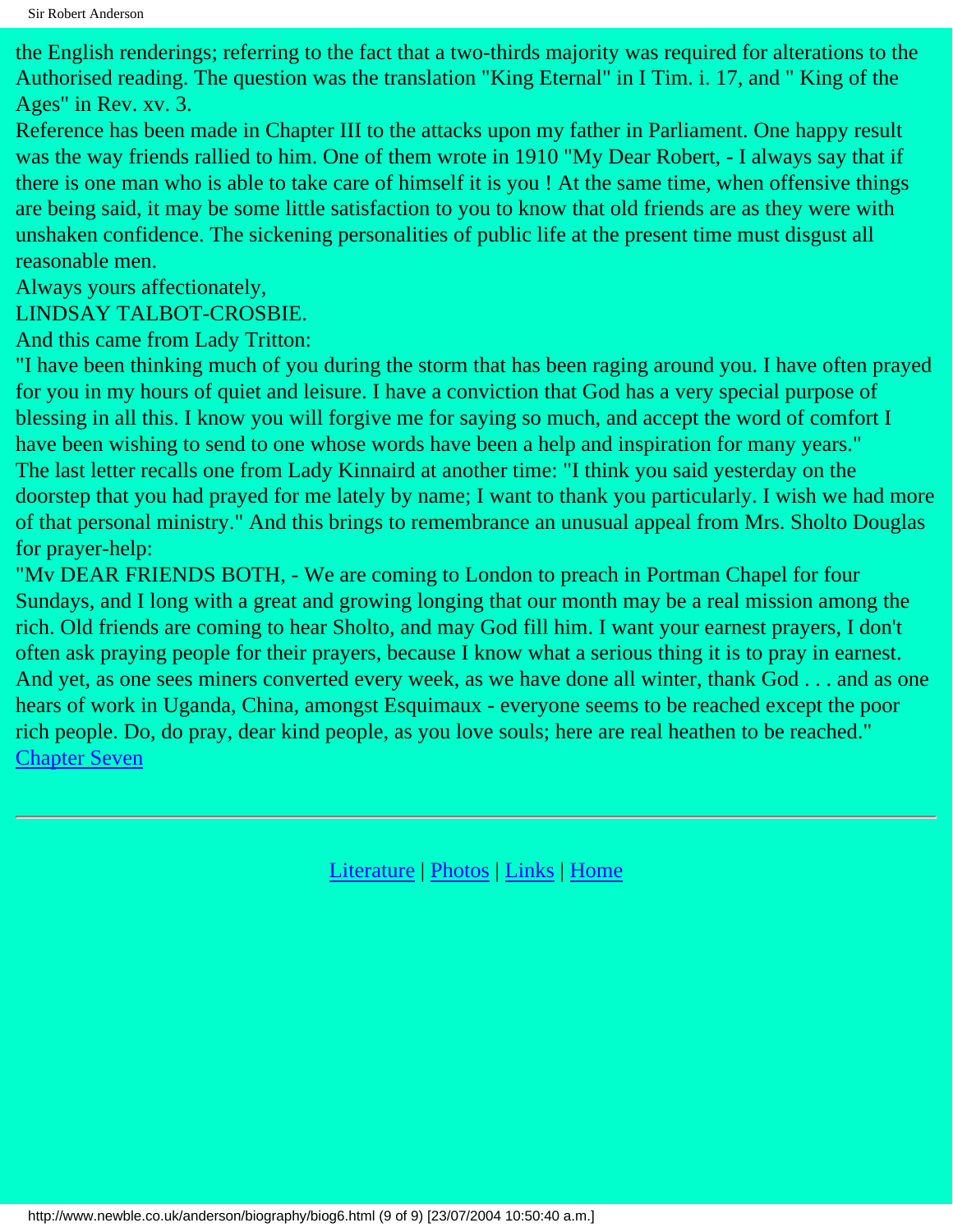# <span id="page-56-0"></span>**SIR ROBERT ANDERSON Secret Service Theologian**



### **BIOGRAPHY**

## **CHAPTER VII HOME LIFE**

Mercies new and never-failing Brightly shine through all the past, Watchful care and loving-kindness. Always near from first to last, Tender love, Divine protection, Ever with us day and night; Blessings more than we can number Strew the path with golden light. HESTER PERIAM HAWKINS.

O happy home where Thou art not forgotten When joy is overflowing, full and free O happy home where every wounded spirit Is brought, Physician, Comforter, to Thee. C. J. P. SPITTA; translated by S. L. FINDLATER.

WHEN our parents married in 1873 the first home was at 7 Kensington Gore, South Kensington, almost in the shadow of the Royal Albert Hall. Four years later a move was made to 39 Linden Gardens on the north side of Hyde Park, and there they lived until my father's death forty years on.

The family consisted of four sons and one daughter, all destined to fare forth in time from the home-land. My own arrival upon th scene was thus announced to a relative in Ireland:

'My knowledge of infants less than a month old is mostly derived from the description of the younger Dombey. And all I can say is that young Anderson entered the world neither very red, very bald, nor very ugly; but on the contrary with a most pleasing complexion, a fair head of hair (fair in both senses) and a general appearance that has gone far to reconcile me to my fate. Like Tom Sticker's infant, he resembles his father about the back of the neck ; he takes after his mother in respect of whiskers."

In his old age,when my own younger daughter was born, he wrote to his sister in Dublin: "I am sending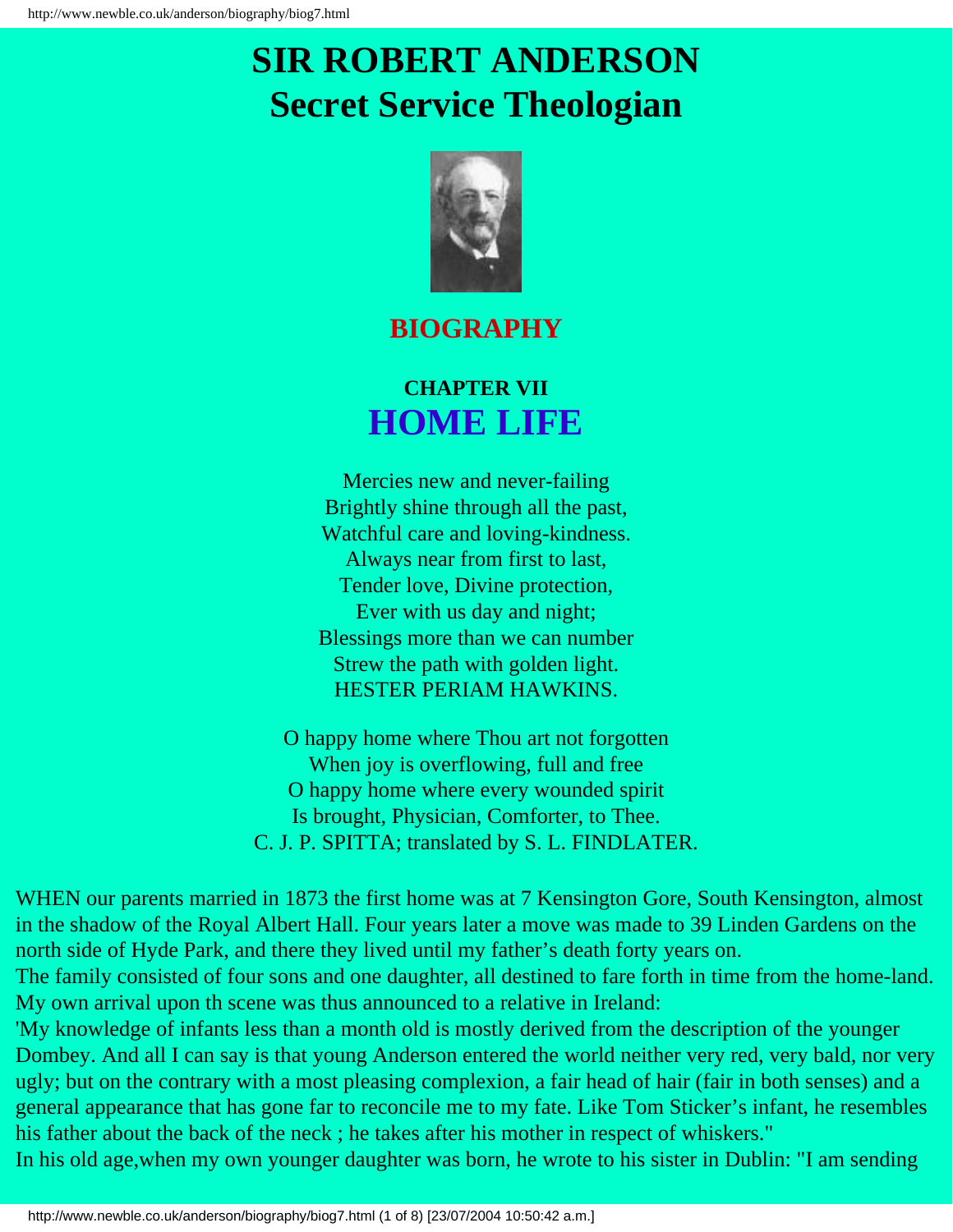the following notice to the-Morning Post, "At Dunara, Helensburgh, on the 8th instant, to Sir Robert Anderson, K.C,B., another grand-daughter. Both ..doing as well as could be expected. Friends will please accept this intimation. No flowers by request." A postscript added

"A. won't let me send the notice." - His parents with his unmarried sisters lived for many years in Knapton House, Monkstown, about six miles from Dublin.

During our childhood the summer holidays were always spent with them, our father joining us for his leave. No slight attraction was a three-acre garden wherein were all manner of fruits. From Knapton shorter visits were paid to Glenburn, an old-world cottage at the foot of the Dublin Mountains, belonging to our Uncle Sam (Sir Samuel Lee Anderson, whose wife was a Barcroft of Newry, Co. Down). This provided many country delights; and so did Howth House where our Uncle Walter Boyd (Justice of the High Court of Justice in Ireland, later Sir Walter Boyd, Bart., P.C.) and his family spent the summer months. There we never tired of grubbing in the harbour in the intervals of bathing, fishing, sailing, or tramping over Howth Head which looked down on the Bay of Dublin. (" *My heart you're troublin'*.") Until his retirement in 1900 my father's daily routine was more or less as follows : after family prayers, away to the Home Office or Scotland Yard; back again just in time for dinner; much of the evening given up to the writing of his many books, except when official work had been brought home or when he had preaching or other evening engagements. Naturally therefore we did not see much of him, even when we were at home, apart from Sundays and public holidays and during vacations. During the Scotland Yard period, however, after the regular summer leave was over, he used to take a house somewhere on the outskirts of London where we could all be together. As long as it was within the far-flung boundaries of the Metropolitan Police area this was in order, and he was able to join us on the tennis court in the evenings. Occasionally at other times we had games of tennis with him at the National Club, then situated on the Thames Embankment not far from "the Yard." For many years he was on the Club committee, and in 1917 was elected an honorary member.

His official position brought certain incidental advantages to us. I remember watching the Lord Mayor's Show and other spectacles from the Home Office windows in Whitehall; whilst in the C.I.D. days reserved seats for cricket matches at Lord's or the Oval did not come amiss, nor did the opportunity of following the Boat Race in the police launch.

Of all the many processions one saw in London, Queen Victoria's funeral made the most lasting impression on me. From the top of the Wellington Arch at Hyde Park Corner, reserved for the police and their friends, giving a view of the whole length of Constitution Hill down to the Palace, one watched the slow approach of the great sombre cavalcade on that grey winter day. Behind the gun carriage rode the first British king even our parents had ever seen. In his biography of Edward VII, Sir Sidney Lee writes of Queen Victoria: "Her prolonged tenure of Royal place and of such Royal power as the British constitution allowed her fed the popular fancy that death would never claim her, and that her reign was unending." In those days there was no telephone in our house; an old-fashioned telegraph instrument spelled out messages from Scotland Yard on a dial, and members of the Family became fairly proficient at reading them. To this day I have a vivid recollection of taking the message on 22nd January 1901 which began: "The Queen died . . ."; and of feeling that the stable world in which one had grown up was no more.

A memory of a very different kind is of the annual performances by the Metropolitan Police Minstrels in aid of the Police Orphanage. To us youngsters they were amongst the highlights of the year; I doubt whether any professional coons could have excelled them. We were keenly interested in the individual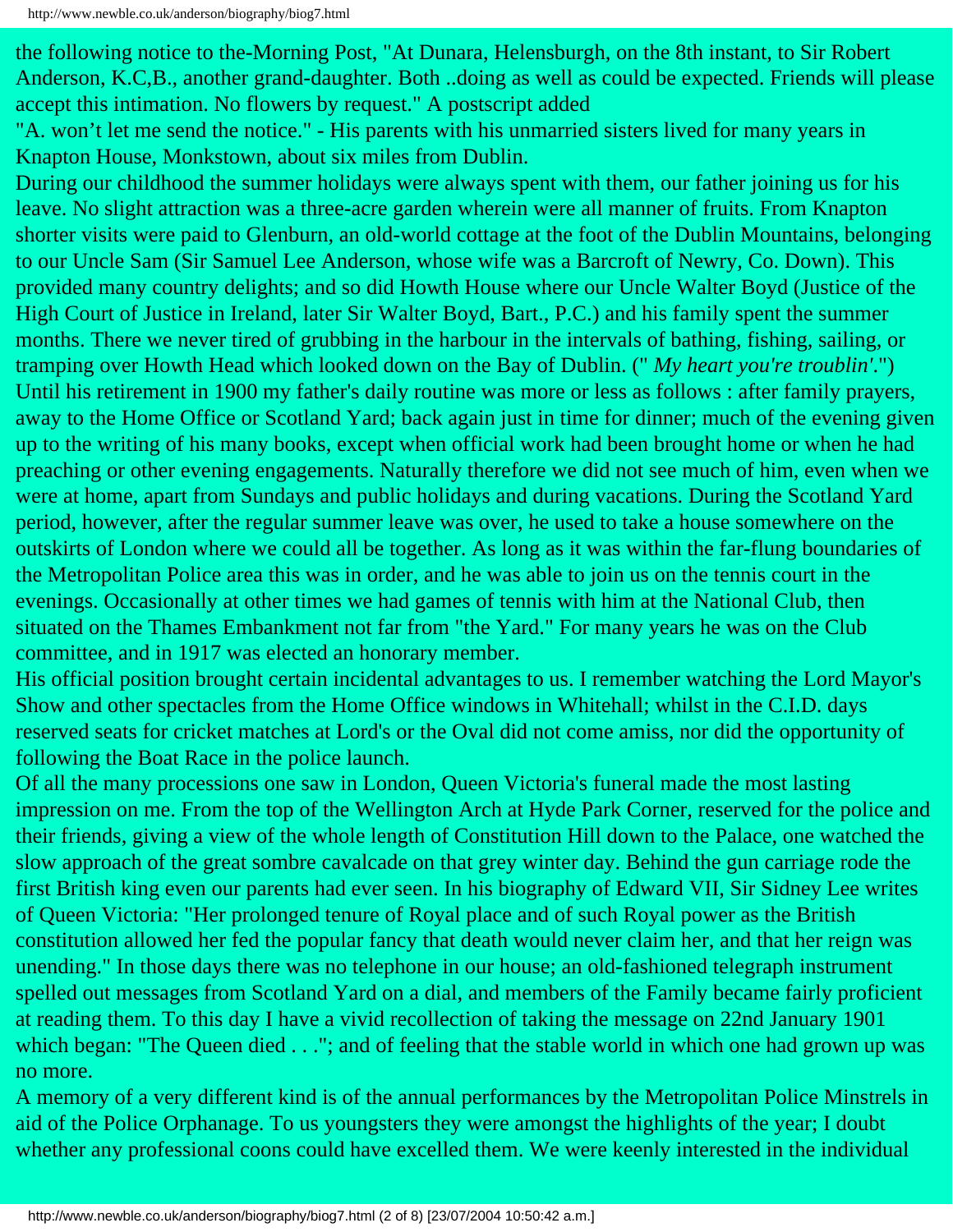artistes, as we were also in the constables who were on duty day and night outside our home. A special favourite amongst the Minstrels was named Stroud, many of whose quips passed into the family vocabulary.

All his life my father was fond of exercise. He often walked down to his office across Kensington Gardens and Hyde Park, then through St. James's Park to Whitehall; about three miles with only a fraction of it in the streets. He was proud of being a Londoner and of the amenities of the capital in respect of its public parks. A favourite story was of an incident occurring on one of these walks. "One morning on my way to Scotland Yard," he relates, "I picked up a brooch. As it was a prominent object lying in the middle of the path, I took for granted it had been dropped by one or other of two nurse-maids walking ahead of me, the only human beings in sight. The trinket was an '0. U. Duck' brooch, the vowels being intertwined in a cipher with a little gilt duck underneath. The first of the girls told me at once she did not wear a brooch. When I overtook the other and asked had she dropped one, she replied: 'I think so, 'sir; what kind is it?' Had I produced it she would certainly have claimed it; but with a stolid face and in a leaden tone I said, '0. U. Duck.' '0y, you go along,' she exclaimed with a toss of her head, as she jerked herself away. On arriving at my office I gave the brooch and the story to my Superintendent, and within twenty minutes the trinket was in the Lost Property Department and the story in every branch of the Commissioner's Office."

Rotten Row in those days was a great meeting-place for society folk riding or walking. One of my brothers and I were with my father when he met and introduced us to Lord Rosebery, (5th Earl of Rosebery, Prime Minister 1894-5) who, I remember, spoke of the insomnia which was such a trial to him. One of my father's books, by the way, which would seem to have been sent somewhat apologetically brought this characteristic note : "My dear Anderson, On the contrary, I shall read every word, and thank you heartily for it. Yours sincerely, R."

My brother Edmund says the mention of Rotten Row reminds him of a day when he was walking there with my father, and the Duchess of Somerset (wife of the 15th Duke), passing on horse-back close to the rails, greeted him and remarked that it was a fine day. My father cordially agreed, but before she was out of ear-shot asked my brother what she had said. He replied more or less sotto voce, but it was no good ; "Speak up ; I can't hear." So the information had to be given to the world. "Well," said my father, " I knew whatever she said would probably be true, so I assented!" That they had thoughts in common about matters of deeper import than the weather is shown by these words from her:

"Thank you very much for the book *The Honour of His Name*. I like it much and the teaching it contains. You are right; no words should fail to express the high tribute we should prefer in hymns (or sermons) to the Divine Master.

#### "SUSAN SOMERSET."

When my father was appointed to Scotland Yard a horse and police groom were placed at his disposal, and he then usually rode to the office; his diaries refer to those whom he met. Sir Edward Bradford (the Chief Commissioner) was often his companion. Other names occurring now and again are those of Colonel Adams, Frank Bevan, Lord Dynevor, Lord Eustace Cecil, George and Edmund Hanbury, G. J. Shaw le Feuvre, Sir Joseph Pease, Abel Smith, Ernest Tritton, Lord Spencer (Viceroy of Ireland 1869- 74) (" Talked of LongJohn O'Connor etc."), also John McNeill, the famous preacher and evangelist. One entry is: "Rode with Miss P. with whom I had an earnest talk."

One whom he greatly enjoyed meeting in the Row, and with whom he had many a talk, was Lord Wolseley (Viscount Wolseley, Commander-in-Chief of the Army in succession to H.R.H. the Duke of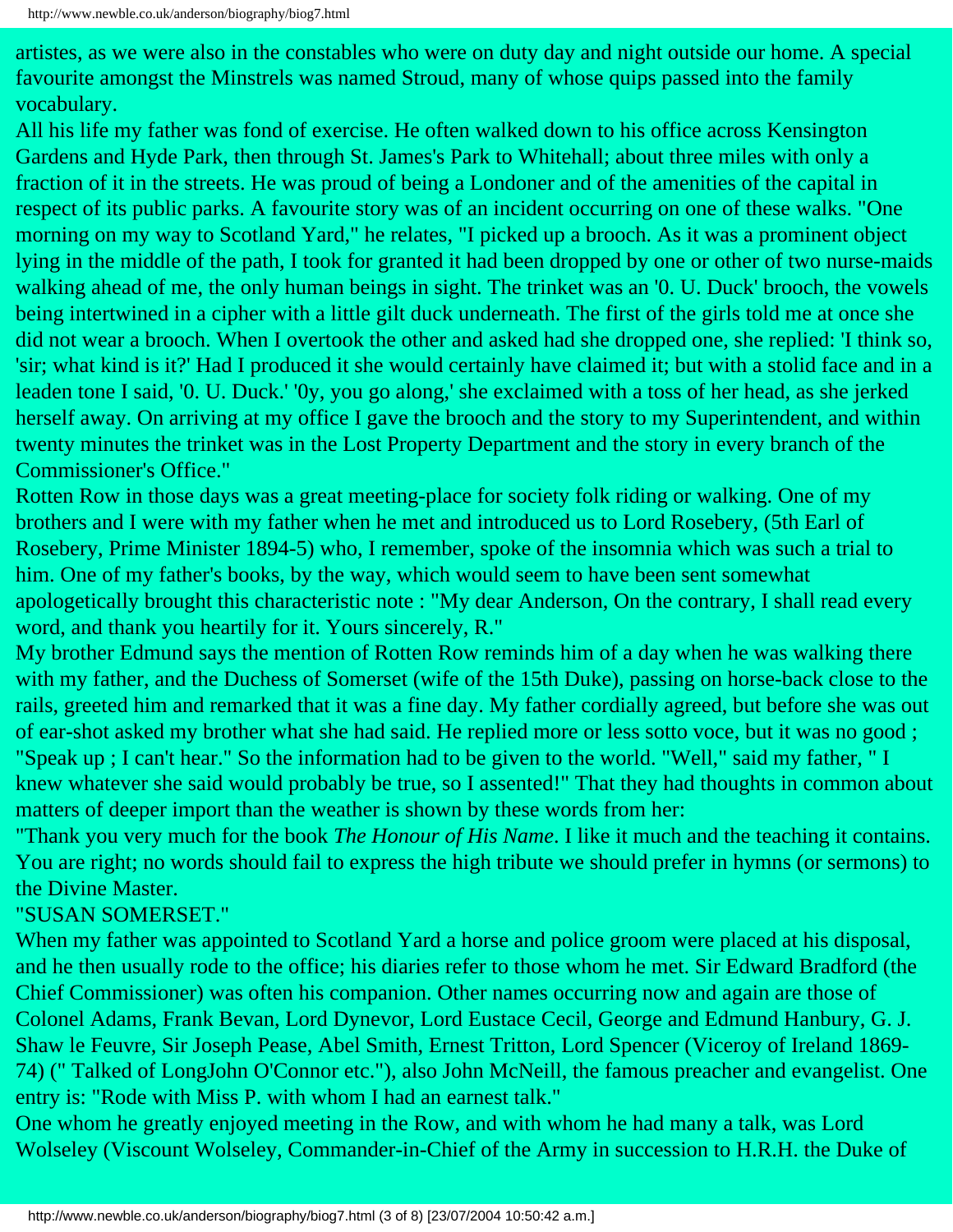Cambridge, 1895-1900). A note from the latter refers to them: "I have only just returned from a yachting cruise, but now hope to meet you often on horse-back again during our rides in the Park." My father's diaries often speak of their meeting; one entry is : "Lord W. hailed me to announce the relief of Ladysmith last night." In this connection a note in the 1902 diary is of interest: "Had a noteworthy talk with Sir R. Harrison of Fortifications 1898-1903] about Lord W.'s work at the Department. Two years ago, when panic seized War Office and Government, he alone kept his head. We were very near a European war, and Lord W. would have taken the command at Aldershot." Another diary entry is: "Lord W. gave me his *Decline and Fall of Napoleon*." I believe this subject was often the topic of their talks. When my father had sent Lord Wolseley a very different kind of book, the reply was:

"My DEAR SIR ROBERT,-Thank you many times for your great kindness in sending me a copy of your book *Pseudo-Criticism*. I hope to study it, and I am sure to obtain from its pages- as I have so often done in conversation- many most useful lessons. I hope you enjoy your retirement as much as I do. "Always believe me to be,

"Yours most sincerely,

"WOLSELEY."

Sir Robert had a quaint way of expressing himself which often intrigued the public. During the Anglo-Boer war enteric fever was a serious menace, and it was stated that the men could not be restrained from drinking any water they came across. In a letter to a London paper he asserted that thirst was a matter of habit, and that he himself had not been thirsty for a quarter of a century! Many provincial journals quoted this as a curiosity. Incidentally, having campaigned in Central Africa, I have more sympathy with the "Tommies."

He was a law unto himself as regards clothes apart from uniform or evening dress. Until folk like the Labour members introduced less formality, frock coats were de rigueur at Royal Garden Parties. My father disliked the garment and I think never possessed one; he did not in the least mind being the only man in the assemblage without it. I remember, by the way, my mother's scornful account of presumably distinguished guests at one of these functions stampeding for the refreshment marquees the moment they were free to do so. An experience related in a racy letter from Mrs. Sholto Douglas really must come in here. My father had been her escort to a Royal Drawing Room, and she wrote afterwards

"I shall be always grateful; it was a really kind action; and if you had any idea how enthusiastically I love our Great Relation {H.M. Queen Victoria], and how I longed to see her, you would be glad you had helped me to accomplish this. I felt lone and lorn when your silver coat-tails had turned and left me behind." She then describes the roomful of people with whom she found herself:

"Certainly they had never learnt 'Court behaviour,' for when the moment came there was such a rush as I shall never forget. I was hustled and banged, and for three terrible minutes I wished I had been a rough and that I had on no finery that would spoil in a free fight, and no reputation to lose by ' unladylike behaviour.'

"However, having squeezed the two poor long-suffering soldier-men flat as pulp against the doorways in our mad career, we emerged on the other side panting but solemn, everybody having steadfastly held her place against all comers, and we fell into decorous line. . . . I have not gone through it all for many years, and my condition was lonely and unsupported, but I fixed an eye on the one person in the world I most wanted to see, and descended as near to her level as my stiff knee would allow. The whole Row behaved with great kindness and friendliness, and the Duke of Connaught at the end made so many remarks about Arthur {Her brother, Maj. Gen. A.H.Paget. Their father was Gen. Lord Alfred Paget] that it is a wonder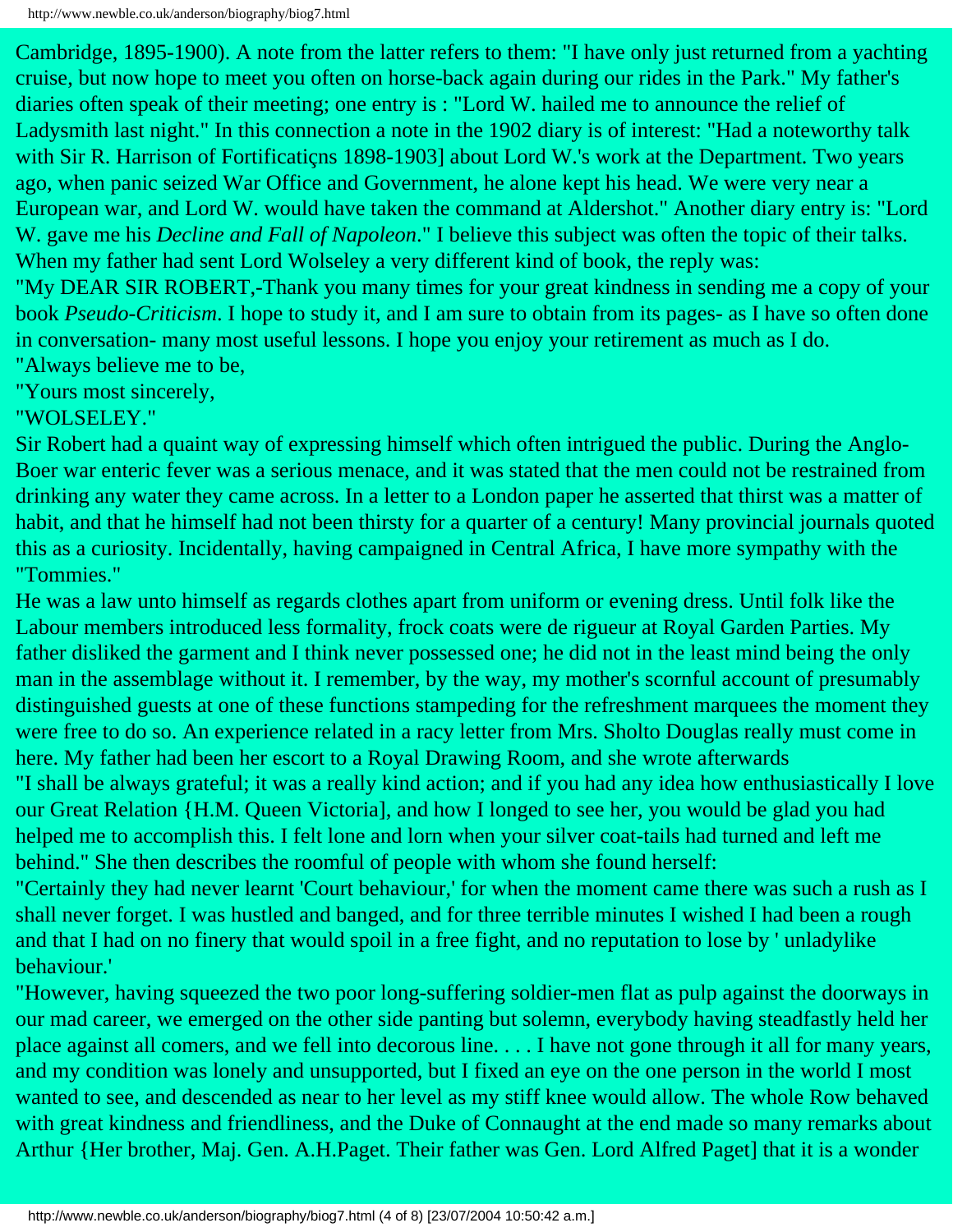the next terrified female coming on behind didn't tumble over my tail and cause a sensation." My father often thoroughly enjoyed such "functions." His diary for 1908 has this about a Garden Party at Windsor when my mother was with him: "We had a delightful day. Met heaps of friends and acquaintances. Had a shake hands with the Queen [Alexandra] and the Duke of Connaught." He did not find any difficulty in passing from them to the deeper interests of his life and vice versa; the diary for 9th July 1891 records: "Garden Party at Marlborough House for the Queen [Victoria] and the German Emperor"; and the next day: "Dined at Lord Kinnaird's. Bible Reading at Miss Kinnaird's; Titus iii. Bland, Mahony etc. Back to K.'s to dress, and then to State Ball." The variety of his engagements is illustrated by these diary entries on a day in 1911 "3 p.m. Lady Jane Taylor's meeting re Socialist Sunday Schools. The Duchess of Somerset in the Chair. I was the first speaker. . . . 6 p.m. Dined at Whitefriars' Club, Anderton's Hotel. Anthony Hope Hawkins was Prior. Irving, the actor, the guest; he spoke, then Sir Henry Matthews, then *me*! " The diaries have occasional references to interesting things he heard. In January 1903 I find this: "Dined with Adams. General Moncrieff of Scots Guards told me how he was ordered with 180 men to Osborne in 1869 to protect the Queen because of a letter warning of a plot to kidnap her!"

My recollections of the great Moody and Sankey evangelistic campaigns are not very clear. I remember being at one of their crowded meetings when Mr. Sankey's singing made a greater impression on me than the address. My people were specially attracted by the preaching of the Rev. George F. Pentecost, who with Mr. George C. Stebbins as his singing half-section formed another team, as one would say today. Dr. Pentecost was a great Bible student, and his Gospel addresses were full of doctrinal teaching. This appealed to my people as much as his remarkable personality, and both evangelists became great friends of ours. Mr. Stebbins, who was the composer of many popular hymn tunes, wrote one for my father's *Safe in Jehovah's Keeping*. Dr. Pentecost afterwards occupied the pulpit of Marylebone Presbyterian Church for some time, and we often went to hear him; although he usually preached for an hour I never found it too long. I remember one occasion when, speaking on the words "Being rooted and grounded in love," he paused and, looking down on some of the worthy elders of the kirk sitting near the pulpit, remarked:

"Some of you are rooted and grounded in Presbyterianism."

We youngsters were interested in all the varied guests visiting our home. In addition to ordinary relations and friends some came for the sake of a talk on Biblical themes. One of these, the Rev. J. J. B. Coles, a retired clergyman, would drop in unexpectedly to any meal. Once when this happened to be breakfast he was so absorbed in his talk that he was quite oblivious of the need for getting on to the day's work. Turning to my father he asked if he had been thinking lately about the Vision of the Vials in the Book of Revelation (or some such topic). Like a flash my father replied: "I'll tell you if you eat your fish" ; and this brought him down to earth with a bump. Mr. Coles never failed to be interesting and original. Answering a letter from him on some question of interpretation my father wrote: "I'd rather have your heresies than the orthodoxies of most men; for even when you are really heretical you suggest thought, and that I always value!"

Another frequent caller was Professor Hechler, who had been chaplain to the British Embassy in Vienna, and had there come into contact with the Emperors of Austria and Germany and other potentates and diplomats. I clearly recollect his telling us how he had met Theodor Hertzl in the early days of the Zionist movement, and had asked him whether he was seeking to fulfil the Old Testament prophecies of the restoration of Israel to Palestine. Having pointed out that it was useless for anyone to try to fulfil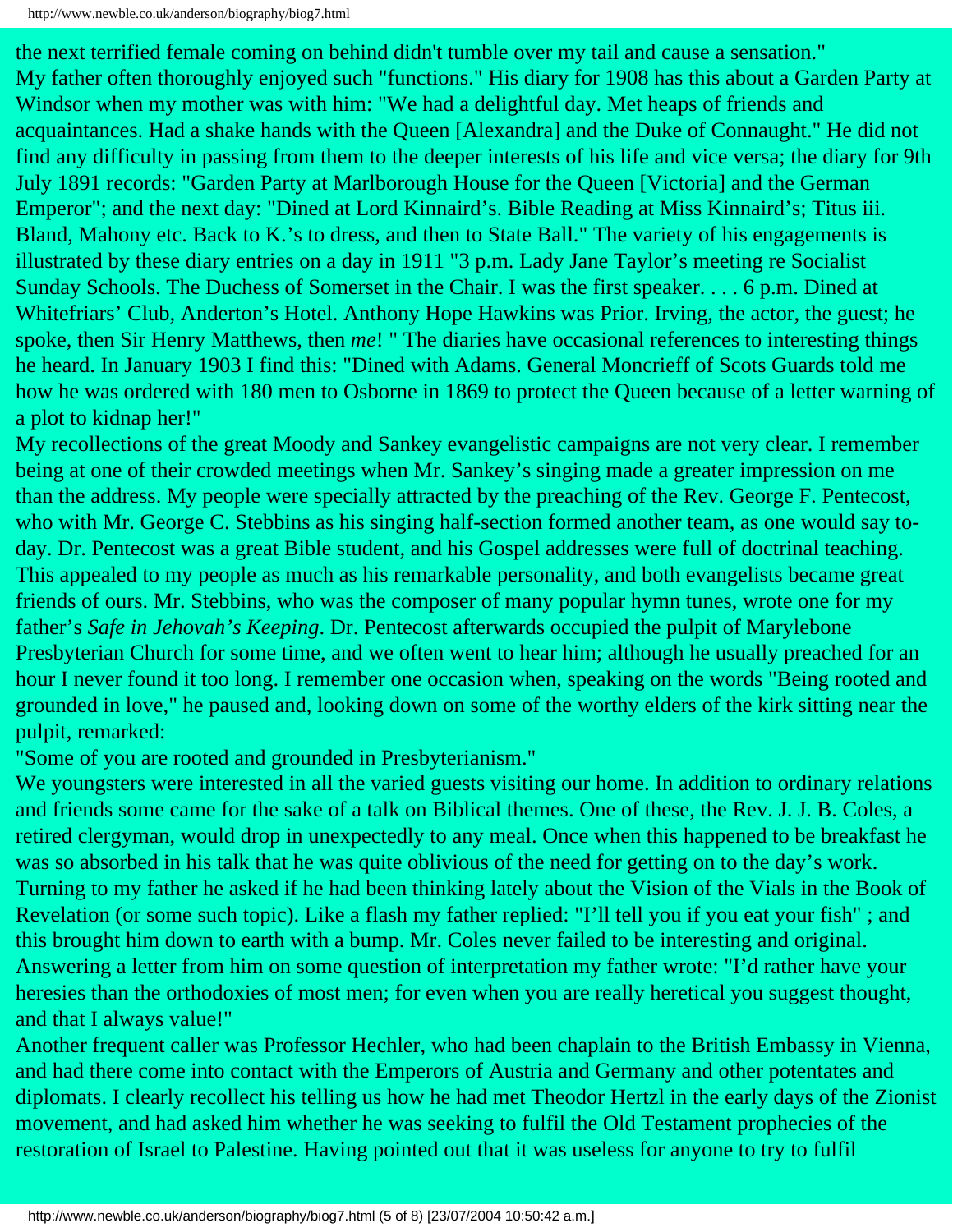prophecy, Dr. Hechier was amazed to learn that Hertzl was not in the least interested in the prophecies, nor indeed in the spiritual and religious aspect of Judaism. I learned later that this was confirmed by Rabbi J. L. Landau, of the United Hebrew Congregations in Johannesburg, who told also that Hertzl at that time did not believe in the possibility of Hebrew becoming again a living language, but that his attitude changed in many respects afterwards.

One of the most popular visitors at all times was our family physician, Dr. A. R. Hamilton Bland. When we were kids he always made time for fun with us, so that being ill was no misfortune. Mr. Earle Bland, his brother, used to play the same role during the holidays in Ireland to our great content. Another doctor who paid non-professional visits at unorthodox hours was Dr. T. Gilbart-Smith; a familiar sound at the locked and bolted hall door about midnight would announce his arrival with the latest yarns and jokes. My father's own sense of humour, by the way, sometimes surprised those who imagined him always serious and sedate. His friend Mr. Fegan said that he had a delight truly Irish in dropping a bombshell in any gathering, and the more staid the company the more he enjoyed startling them. An occasional diary entry gives an amusing flash. This of a meeting for men at which he was the speaker: "A girl with a music-hall shake and scream sang a solo." And this about a lecture at Newcastle:

"A middle-aged and aggressive spinster was enthusiastic; had heard Gladstone, Bright, etc., but never such an address as mine!" Mr. Fegan's own sense of humour may be judged from this incident mentioned in the Quarterly Record of his Homes. On his way back from a football match once he called for his mother, who had been at a prayer meeting. An old gentleman opening the door to young Fegan, who was wearing a button-hole, said kindly:

"I always think when I see a young man with a flower in his buttonhole that he has not done with the earth—he is earthy." Fegan thought for a moment and replied, "Well, sir, I always think the same when I see an old man eating a potato!"

My father was always fond of children and enjoyed playing with them. But, especially as he grew older and his deafness increased, he found the school-boy type rather beyond his range. In our Cambridge days my brothers Alan and Edmund and I were actively associated with boys' camps, whilst Graham was doctor in a Training Ship, and always got on well with boys in the navy. My father remarked once that he failed to understand how we could be his sons, because to him the boy was the natural enemy! In connection with these camps - run by 'varsity men for public-school boys in the holidays - we had occasional "squashes" for boys living within reach of our home; these were in the nature of reunions for those who had been at the camps. To make room for a hundred or more in our drawing-room the furniture had to be shifted and cane seats brought in. For this and other preparations all available hands were needed, a scratch meal being fitted in somehow. My father would retire gracefully to his study, where he would have his dinner in peace before settling down to the evening's work. His diary for 1908 has a note of one of these occasions : " Over 100 came, a crowded room-full. The Chaplain-General [Taylor Smith] bossed the show. He came at 6 and dined with me at 7. He gave a very earnest and solemn address at the meeting after supper." The gatherings followed the camp routine; a sing-song followed by supper (in lieu of cocoa and biscuits), and then evening prayers. Amongst other speakers were Admiral Sir James Startin, A.M., and Mr. Arthur Mercer. Sometimes my father would only put in an appearance at the close of the evening, telling the boys that if they had enjoyed themselves he hoped they would show it in the usual manner - by coming again. A very interesting account of the Universities Camps for Public Schools, known to-day as the 'Varsities and Public Schools Camps, was written by Tom Inskip, of King's College, Cambridge, now Viscount Caldecote. For some years the late Robert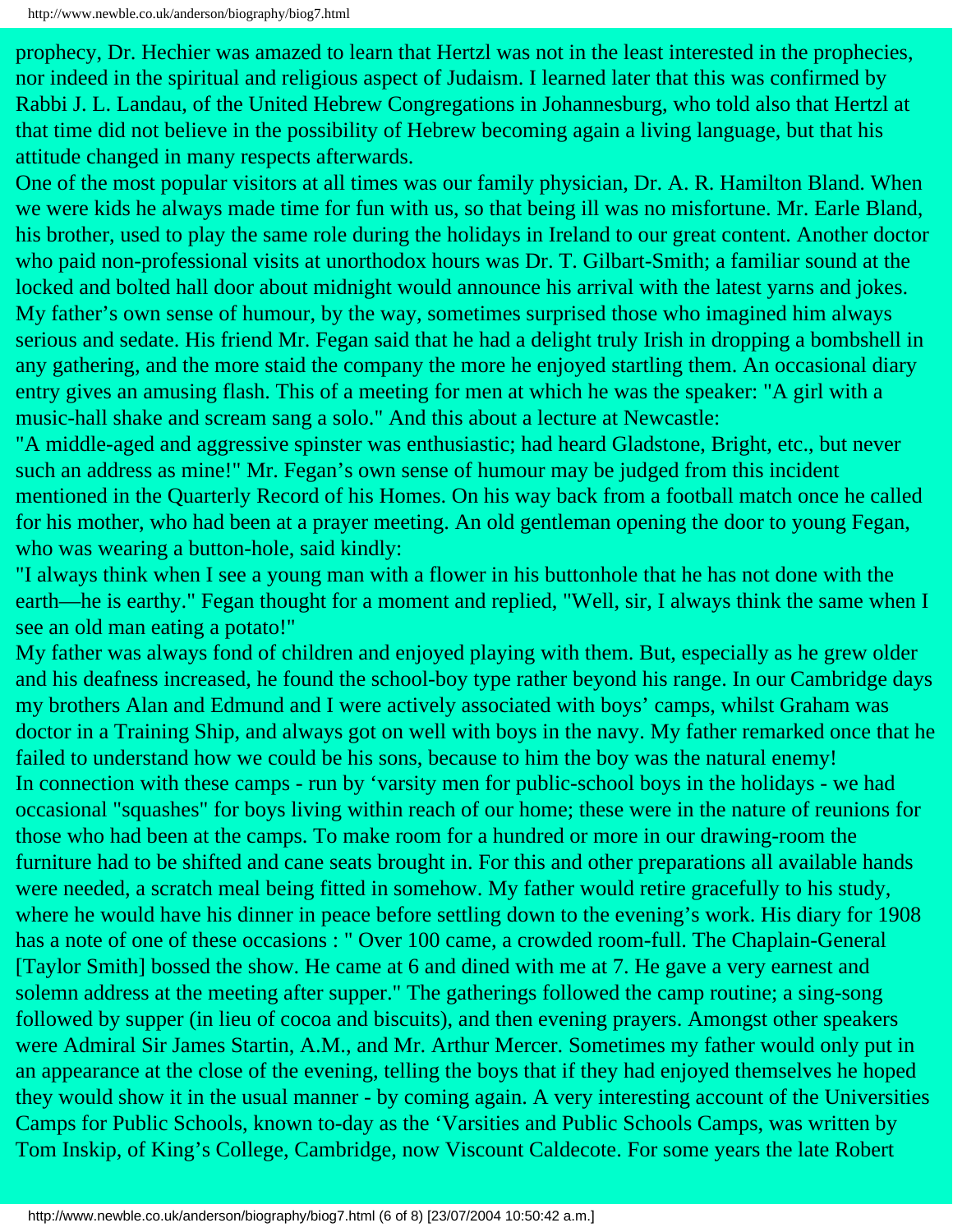Medill acted as Brigade-Adjutant (i.e. organiser), the Brigade-Commandant being Colonel Charles Russell.

Amongst the recollections of still earlier days some of the happiest are associated with Sunday afternoon children's services. We were fortunate in having as leaders of these at different times three men who made a great appeal on the human side quite apart from their spiritual power. The first was the Rev. W. R. Mowil, curate of All Souls Church, Langham Place, and later Vicar of Brixton. I can see him now demonstrating the breast stroke after the meeting, his massive frame poised precariously on a drawingroom piano stool. Another was Dr. A. T. Schofield, one of the most interesting personalities and speakers imaginable. Both were special friends of our family, as was Mr. A. C. P. Coote, afterwards Sir Algernon Coote, Bart., H.M.L., of Ballyfin, Ireland, who greatly influenced us at the all-important 'teen age. "Religion" was never a thing apart in our home nor a solemn matter to be reserved for Sundays and special occasions. It was "all of a piece" with the rest of life and seemed entirely natural. The element of compulsion was altogether absent, even on Sundays, when it was never a case of "Must we go?" but rather of "May we not go?" (to church or meeting). And it was a real pleasure to accompany my father when he was preaching or speaking. We were, by the way, definitely not unthinking hero-worshippers; if heredity counts for anything we could hardly help being critical. But it was impossible not to be impressed by the way in which he seemed able to deal with almost every problem brought to him, every question on which light was sought. His friend Colonel Richard Adams said of him afterwards : "I knew your father for more than thirty years; and I can say that he was one of the ablest men I ever knew. In any case where the facts were all before him he seemed almost intuitively to arrive at a correct conclusion." One of my unfading memories is of his reverence for the Scriptures. A visible token of this was dislike of seeing anything, even a hymn-book, placed on top of a Bible. He was intensely reserved and did not easily show his deepest feelings. One therefore specially values words like these from Lady Kinnaird (Alma Kinnaird, née Agnew), who wrote to my mother on hearing of his death: "His anxiety was always for you these past months, and his last letter to me in Scotland a few weeks ago ends with, 'If our Lord were on earth I would cross to its farthest bounds to ask Him to heal my Agnes.'" In later years, as indicated in the closing chapter of this book, he was often depressed by a sense of loneliness and by his deafness. Probably those who have no experience of this affliction and the accompanying head-noises have little conception of what sufferers have to bear, and how much they

need.sustaining grace. A letter quoted in Chapter VI from the Archbishop of Sydney gives a hint of this. Recalling memories of Dover, Dr. Mowll says : "I remember as I walked with him once down to the seafront after a meeting his shouting to me, 'But for the grace of God I would not be fit for a bear to live with !

His diaries at one stage frequently refer to disturbed nights, with attacks of "blue devils," when he even had to go downstairs and read. He may have been suffering in this way when he wrote to his friend Duncan Davidson:

"Mv DEAR D.D., Your words of cheer about my effort are encouraging. I cherish no thought of evil toward you in regard to my visit to Inchmarlo, but only thoughts of gratitude for kindness that made a duty visit to Aberdeen a very enjoyable outing. But I have not forgiven myself for my outbursts. I was jumpy all that week through being over-wrought." After a spell of bad nights in 1908 there is this note : "I had an epoch-making experience in prayer and got very near to God. He heard me. I have asked that the years that remain to me may be bright with His blessing. The cloud passed off, and I had freedom from the depression. . . . Had the best night yet."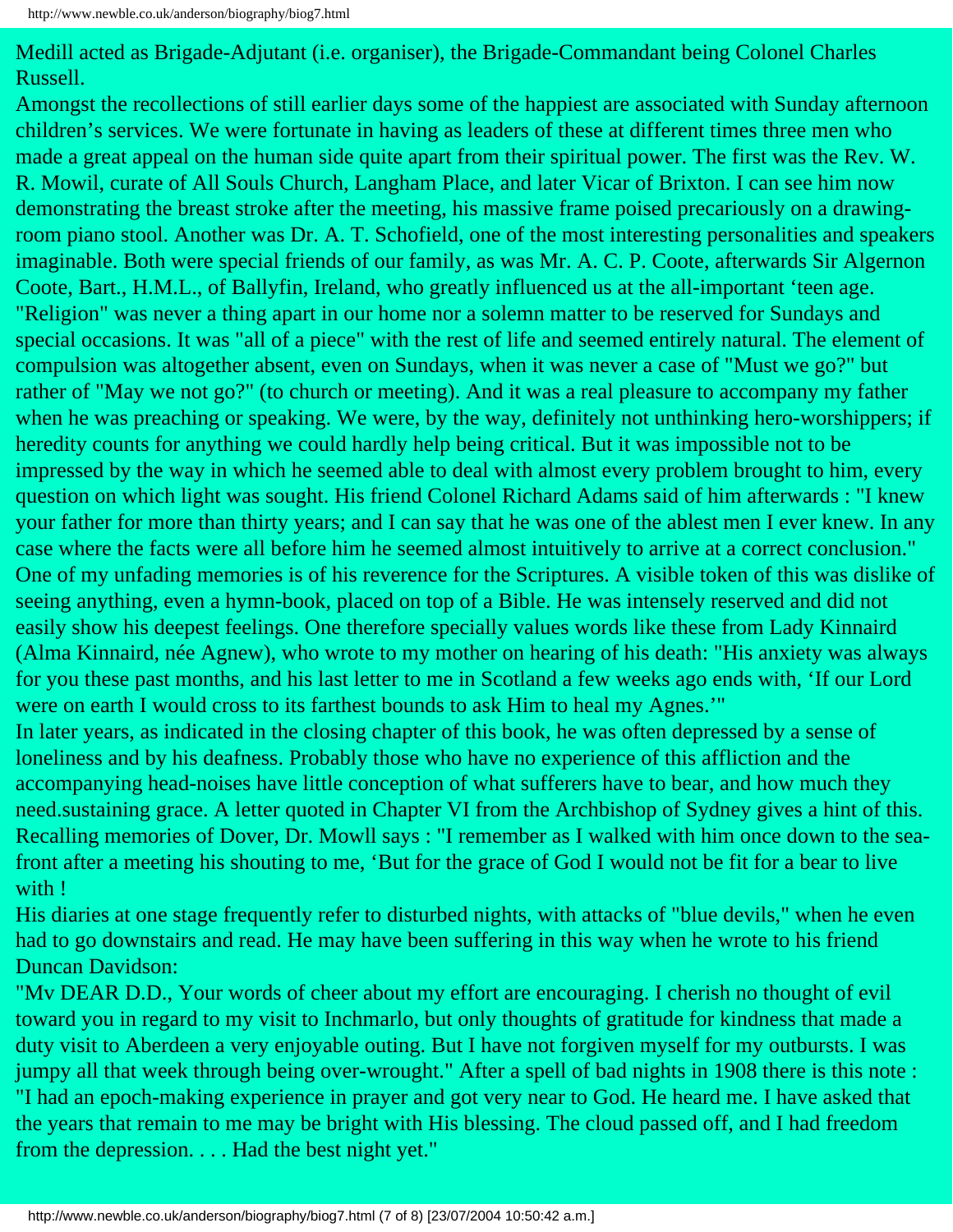"Goodness and Mercy." These words recur again and again in the diaries throughout his life. on 1st January 1904 there is this entry: "Arthur in Cape Town, Alan in Amoy, Graham at Haslar, Edmund in Birmingham, Agneta here. All well. 'Goodness and Mercy.'" Another diary note in 1895 reveals some of his thoughts about us: "I spoke [at Talbot Tabernacle] on Hebrews xi. 15, 'They might have had opportunity to have returned,' i.e. turned back; specially thinking of my own boys." With never-failing remembrance, right on to the close of his earthly life, the absent members were mentioned individually at family prayers. And the petitions came straight from the heart. In a letter to my mother after his death, Mr. Duncan Davidson said:

"I was privileged by his speaking to me of his tender feelings and love to you and his family. He had a rarely tender heart. I always felt I could come to him for instruction and strength and close fellowship, and I thank God for him."

He was indeed, as is often the case with outwardly reserved folk, very dependent on sympathy and responsive to it. In his younger days there existed between his brother Samuel and himself a rare friendship. For many years scarcely a day passed without their exchanging letters between London and Dublin. After my uncle's death in 1886 right on to his own passing more than thirty years later he felt the loss of that companionship and fellowship.

My father seems hardly ever to have destroyed a letter; and after his death, when a five-storey house was being exchanged for a moderate-sized flat, the family were confronted with a problem indeed. I got back to London from South Africa early in 1919 to find the available members wrestling with it; the quotations given in this memoir are taken from only a few of the letters which were preserved. They may be sufficient to support the opinion expressed in early years by Mrs. Piazzi Smith, wife of the astronomer with whom he came into touch officially in Edinburgh.

Writing about his book *The Gospel and its Ministry*, Mrs. Smith said: "From our first acquaintance with you we felt there was something in you different from the ordinary run of men."

#### **(From Chapter Eight)**

#### MARRIAGE - in 1873

FROM the age of thirty-two until his death at seventy-seven my father had the inestimable blessing of the companionship and selfless devotion of the one whose memory is very precious to many besides her own kith and kin.

Agnes Alexandrina Moore was the elder daughter of Ponsonby Arthur Moore, whose father, a clergyman of the Church of Ireland, was a grandson of the fifth Earl of Drogheda. On the death of his cousin, the third and last Marquess, the earldom passed to my mother's only brother, Ponsonby William Moore. She was then raised to the rank of an earl's daughter as if her father had succeeded to the title.

*(It has not been thought necessary to reproduce here all the details in the biography of Sir Robert's wife's family. So a chapter has been omitted. Webmaster)*

[Chapter Nine](#page-64-0)

[Literature](http://www.newble.co.uk/anderson/literature.html) | [Photos](http://www.newble.co.uk/anderson/photos.html) | [Links](http://www.newble.co.uk/anderson/links.html) | [Home](http://www.newble.co.uk/anderson/index.html)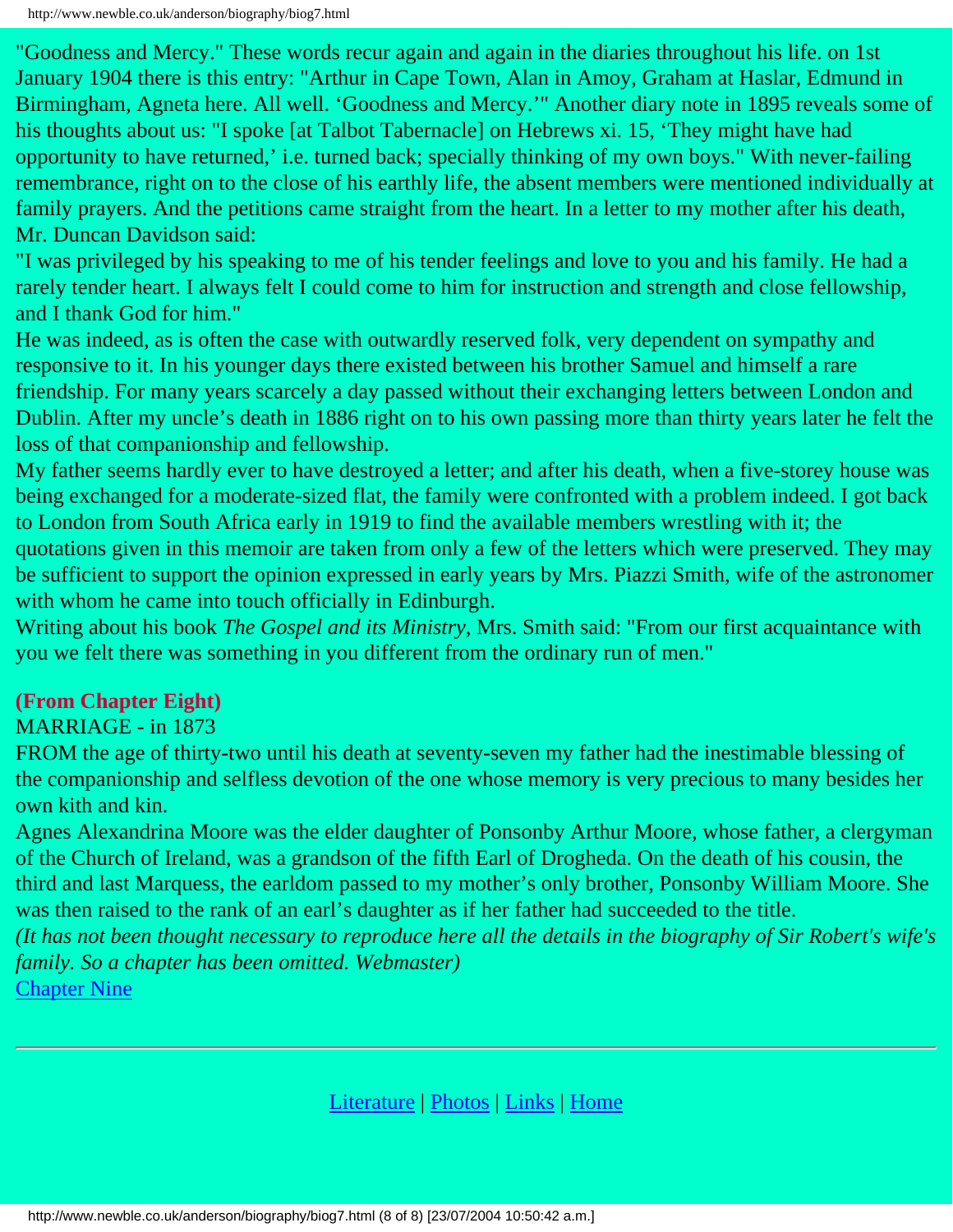## <span id="page-64-0"></span>**SIR ROBERT ANDERSON Secret Service Theologian**



### **BIOGRAPHY**

#### **CHAPTER IX**

### **PREACHER AND WITNESS**

Thou shalt tell me in the Glory All that thou hast done, Setting out alone, returning Not alone. Thou shalt bring the ransomed with thee; They with songs shall come, All the golden sheaves of harvest Gathered Home. T. P.; translated by FRANCES BEVAN.

"*WHO of us appreciates aright the privilege, the responsibility, the solemnity of bringing the Gospel to our fellow-men? 'Evangelists' are as definitely the gift of our ascended Lord as are Pastors and Teachers (Eph. iv. i i); but the privilege and duty of making known the Gospel are not limited to Evangelists. No Christian therefore need wait for any human sanction for 'ministering the word of life' to a fellow-sinner. But here a caution is most necessary. We must never forget the solemnity of such work. Let us take heed that no levity marks either our words or our spirit as we make our appeals or give our testimony. We may come down to our own level as it were when reasoning with others about their conduct or their attitude to the dread solemnities of life. But no one of a reverent spirit can fail to be distressed by the flippant language in which 'the glorious Gospel of the Blessed God' [2 Cor. ii. I 7 (Weymouth)] is sometimes ' huckstered*.'"

These words of Sir Robert's throw light on the manner and the spirit of his ministry of the Word. Looking back on the many times one heard him speak, one realises that in a sense he never came down to the level of his audience. However simple the language and illustrations when taking a mission hall service, for instance, the realisation of the majesty of the truths he was proclaiming never left him. He disliked the expression " the simple Gospel " - miserable words he called them, however true in one way. He often said that he was not a preacher of sermons, and seldom if ever took a text. He liked best of all to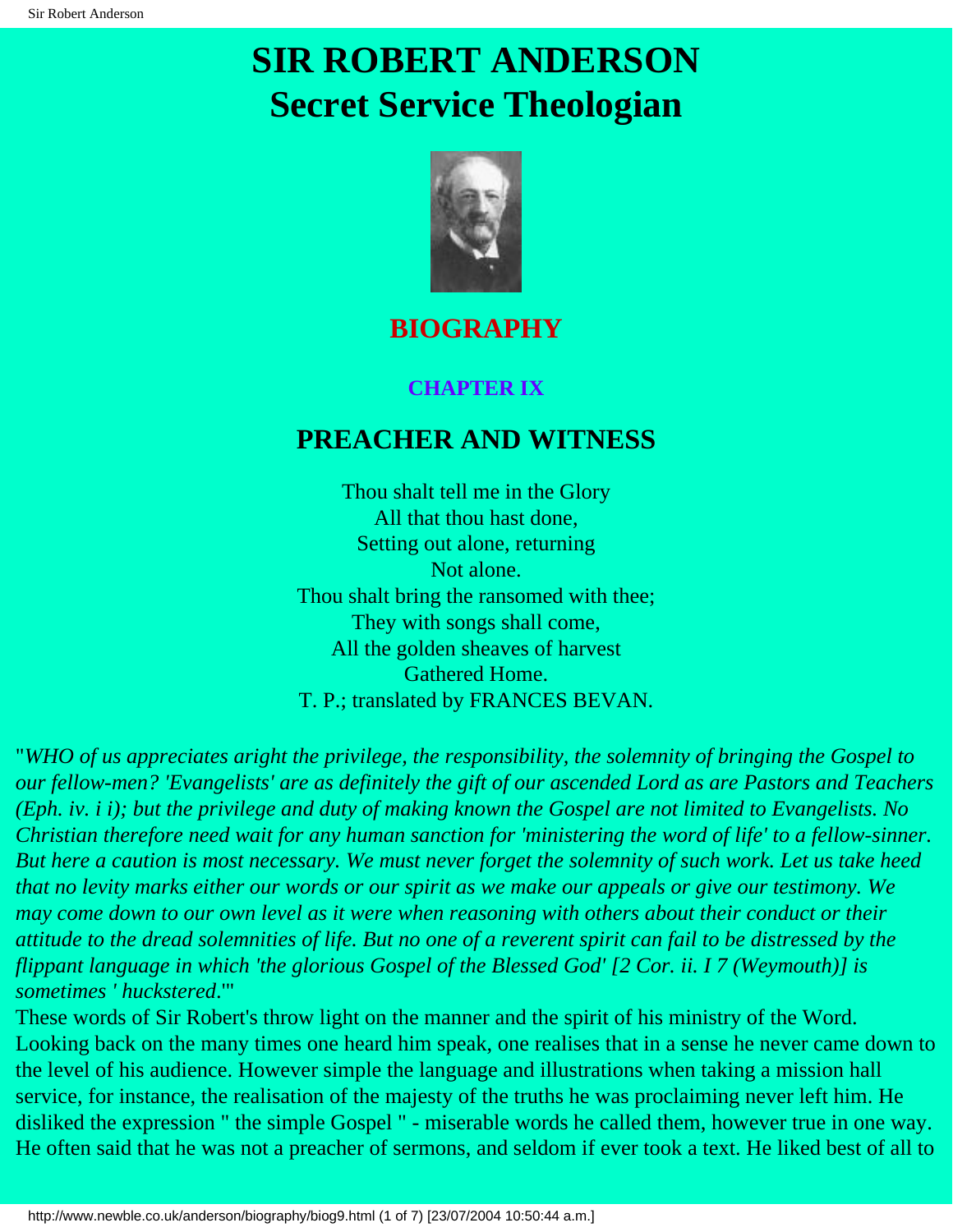Sir Robert Anderson

expound a portion of Scripture, such as one of the great passages in the Epistles to Timothy and Titus, or one of the Lord's miracles of healing, or the Gospel as portrayed in the story of the Good Samaritan, which tells how a helpless sinner for whom the law and "religion" could do nothing might be saved. I remember him saying that he could not understand any man standing up with the Bible in his hand and failing to be interesting. He told how a friend, a general in the Army, had said: "Give me any page you chance to open of one of our military hand-books, and I'll undertake to speak upon it in a way that will interest soldiers : how is it that with that wonderful Book in their hands the parsons and ministers succeed in being uninteresting?" My father's own explanation was that the theological colleges taught their students to read the Bible through the coloured glasses of either superstition or rationalism, and did not teach them to understand the book of human nature.

A letter from a stranger is of interest here : "You and I have much in common. Ever since Harrow and Oxford days I have wondered why there is not more sanctified common sense amongst Christians. 'The foolishness of preaching' is by no means the preaching of foolishness." Another letter says : " It is most kind of you to undertake my services next Sunday. I very jealously guard our pulpit, and ask only those who I know will have something to say, and the ability to say it, and will do so in the help of God without fear or favour." Some of Sir Robert's Church of England friends by the way pressed him to accept appointment as a Lay Reader in order that he might have further opportunities for helping them. His diaries suggest that he was a little surprised at the situations in which he sometimes found himself; e.g., "Preached in Eldon Parish Church at the morning service. Was seated by the 'altar' till I went into the pulpit. . . . Conference sermon in the Church. Procession of parsons, some twenty in all. I wore LL.D. gown and hood and came last with the Rector!"

Even to the humblest gathering in the worldly sense he loved to bring the great truths of the Faith, above all to magnify the grace of God in Christ. His addresses were not lacking in humour, but were always deeply reverent in tone. At times he would startle the hearers by sudden bangs on the table or readingdesk as he inveighed against "religion," which could be one of the greatest curses the world had ever known; Christianity, he would explain, was not a "religion" at all, but a revelation and a Faith. He was never content with giving "a simple Gospel address" when he realised that many of his hearers were already Christians. He would then often speak chiefly to them, afterwards turning to the unsaved with words such as: "And now if there are any here who are strangers to all this . . ."

He was thoroughly at home with audiences of the Mission Hall type, and his visits were greatly appreciated as shown by very many letters such as the following: "I know it will help you to hear that much blessing has followed your labours at the Hall. One poor woman, who has been a great sinner, said to a friend of mine: 'Oh, I could have thrown myself at dear Dr. Anderson's feet and told him what my precious Saviour has done for me. It seemed as if every word he uttered was for me, for me."

"I shall always remember Sir Robert Anderson addressing a meeting at - . There had been quite a revival among the country people during a mission by Mr. Fegan; but they were slow of mind, and I wondered if when Sir Robert spoke they would follow him. But he spoke with the most beautiful simplicity. The youngest present understood, and all were deeply touched by his words."

My father was a frequent speaker at Ranelagh Hall for the Misses Hurst. "Some of the very best and happiest Sunday evenings were when he was taking the meeting," was their testimony. A letter to Lord Blythswood tells of an address to men in the Paget Memorial Hall in London in 1915. The writer says: "We have had a rich day with the men this afternoon. Of all Sir Robert Anderson's visits this is the best one by far. It was a time of great and very solemn power. I never remember a time when the men sat so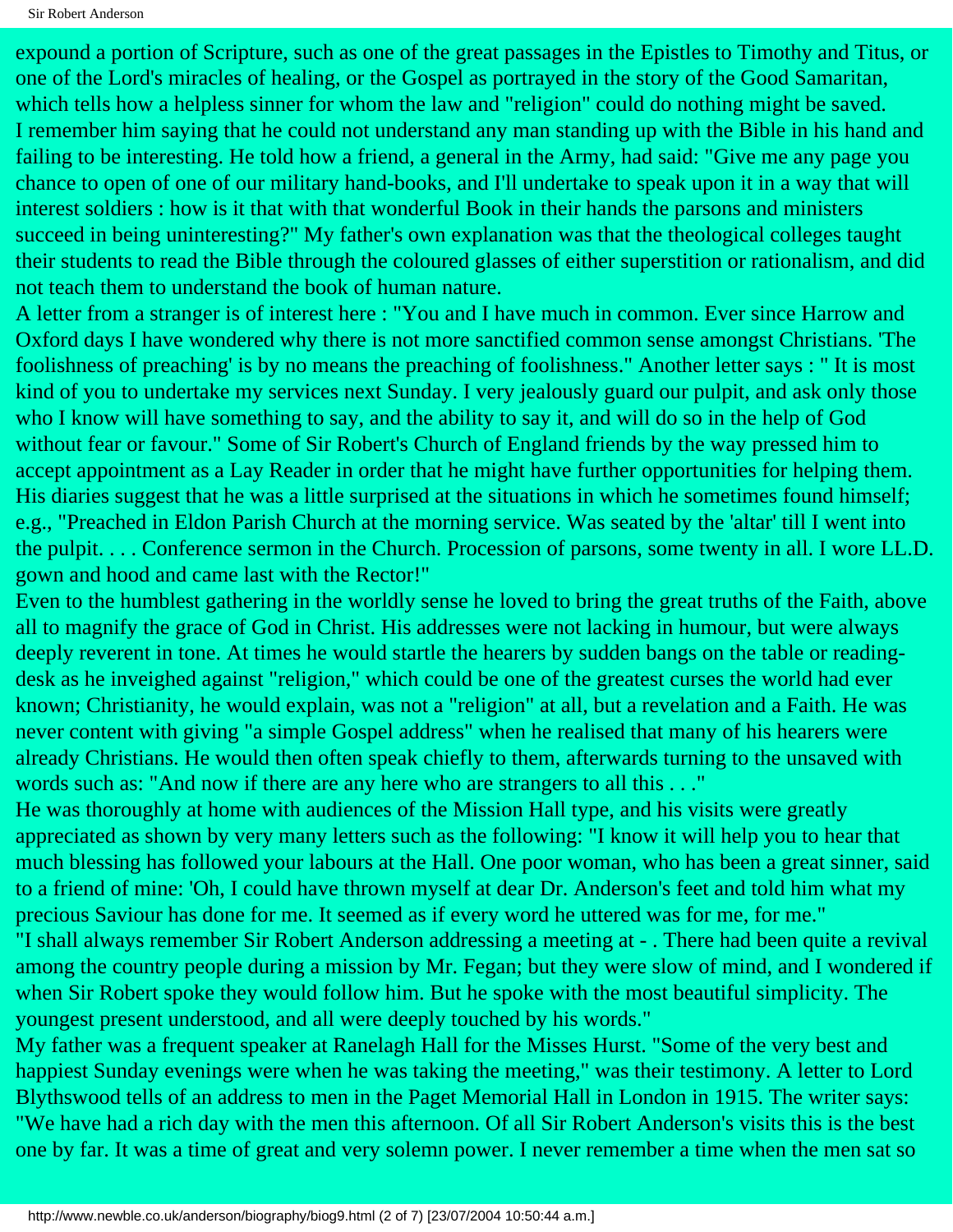spell-bound. Sir Robert discoursed upon the man at the Pool of Bethesda. It was truly a men's address, faithful, rousing, tender and remarkably appealing. Glad to say we had 75 present, and didn't they sing! Sir Robert was greatly helped, and was evidently touched and moved himself into real brotherliness and helpfulness . .

That he did not undertake such work more lightly at the close of his life than in earlier days is beautifully shown in this letter in May (only a few months before his Home-call) to Mr. Wilson Heath: "I am deeply touched by your kind and gracious letter - all too kind and gracious. And yet your testimony to my words on Sunday tends both to humble and encourage me. What you wrote about your recent mission led me to make this visit a very special subject of prayer, lest I should in any way hurt the good work begun. As that exquisite poem Ezekiel has it 'I had rather stand a prophet of my God than bear the palm of any other triumph.' And as the years go by I feel increasingly the solemnity and the privilege of ministering the Word of Life."

In the light of this a letter from Mr. J. W. Walton (composer of a tune for the hymn *Safe*) is of special interest : "The last time I saw Sir Robert," he wrote, "was one Sunday afternoon at a little service which he addressed. Portions of the talk I still have in memory. Oddly enough I remember the expression upon his face more than what he said. It was one of such absolute sincerity." Another testimony came from Colonel Granville Smith of the Coldstream Guards: "Your address last night was undoubtedly a new revelation to many of the listeners, judging by their faces. We have already been told of the great value it has been."

Very frequently he was a speaker or chairman at public meetings, those touching the inspiration of the Bible or the Hope of the Lord's Return making a special appeal to him. At a Prophetic Conference in 1894 he said : "The Coming of Christ is not some strange thing that faddists have imported into Christianity. It is part and parcel of Christianity. No one has any right to call himself a Christian who denies the Coming of the Lord Jesus Christ." In that address however he gave a warning against fixing dates in connection with that Coming, saying that someone had sent him a copy of a prophetic magazine published fourteen years previously and giving the names of 120 writers, many of them men of eminence in the Church, who were unanimous in believing that the end of the world would come before the year 1890. He then went on to say: "You ought not to be merely a person who holds the doctrine of the Advent; if you are a Christian you should hold it as a living hope in the heart. . . . Get hold of this that every Christian is a man with a secret. If word came to you to-morrow morning that you had come in for a hundred pounds, think how such a secret would affect you. All day long those about you would see something strange in you; they would say, 'He has some secret; I wonder what it is.' But would a hundred sovereigns lying at the Bank for you be a greater thing than this - the riches of Christ that cannot be measured, that you are His own, and that He is coming for you? . . . Here is the secret to carry with you into your daily life, behind the wash-tub or in your kitchen. Here is the secret of the Lord with them that fear Him."

He began the address (at Forest Gate) from which these words are taken by saying that he liked a meeting of the kind because one could speak freely. Had he been expected to give what is called an address he was not sure that he would not have lost himself on the way, for he had no address to give. He was a busy man speaking to busy people, although he doubted whether many of them were as busy as he was just then, for recently he had been unable to get rid of his work until close on midnight. He had many similar meetings, but there were also often opportunities of speaking to students. In my own Cambridge days and afterwards he was one of those several times invited to the Sunday evening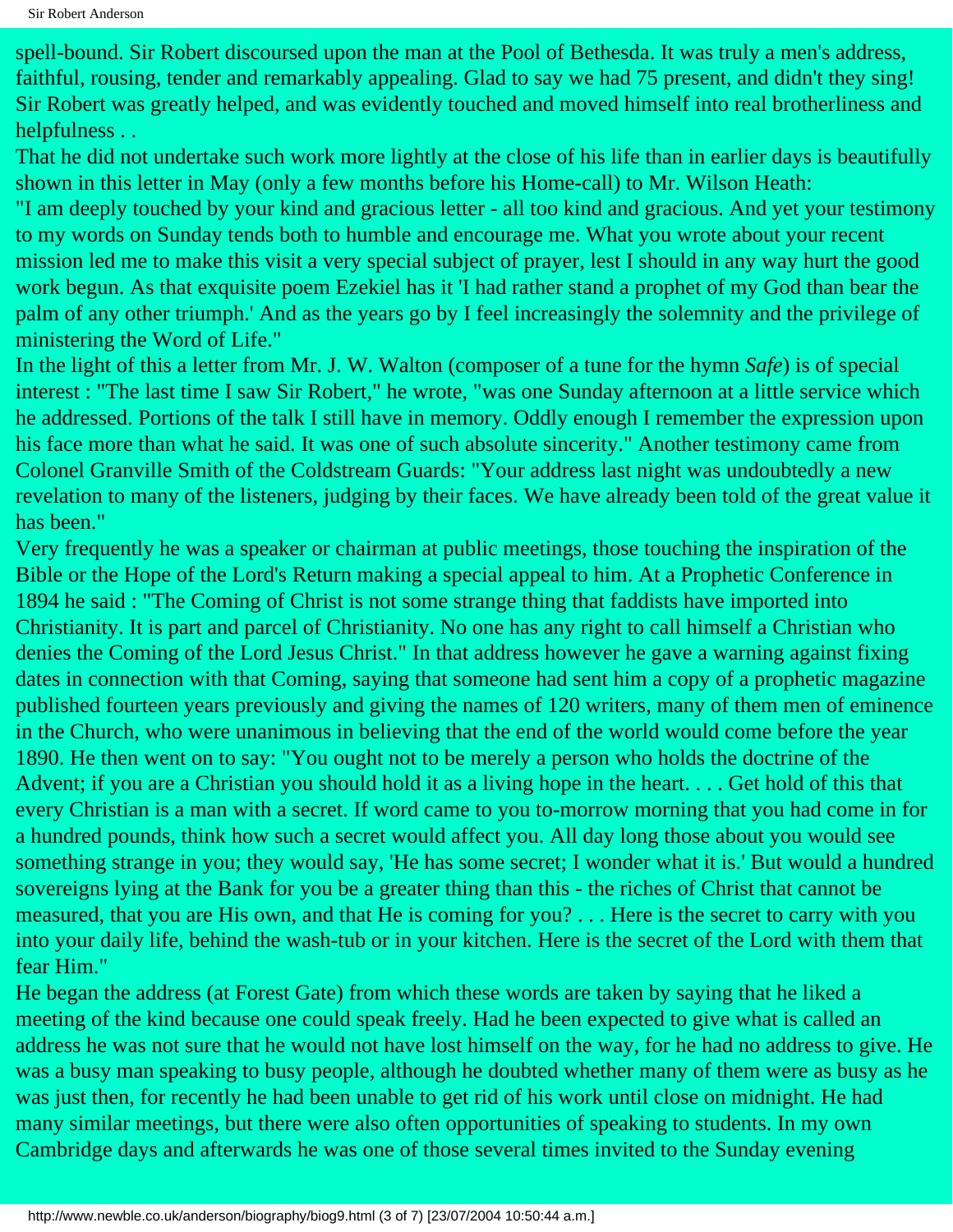meetings of the C.I.C.C.U. (Cambridge InterCollegiate Christian Union) for 'Varsity men, and sometimes to the similar gatherings at Oxford. At Trinity College, Dublin, his alma mater, meetings were arranged for him by Mr. Everard Digges la Touche, whilst the diaries record visits to most of the Student Christian Unions at the London hospitals and colleges. And many other openings for witness amongst the more educated classes came his way. But no invitation was refused if it was possible to accept, although it frequently meant long train journeys across London at night in all weathers, even when he was getting old and was a victim to chronic catarrh and not infrequent attacks of influenza.

The pages at the end of his diaries sometimes give a list of places visited for meetings during the year. To detail these would partake too much of a geography lesson. In addition to those already mentioned one finds Manchester, Birmingham, Newcastle, Bedford, Bournemouth, Glasgow and very many other centres. Addresses were often given for the Bible League and at Protestant Congresses. Meetings of a different kind include for example one of about 100 working-class men belonging to a Hoxton Brotherhood, and a Kensington Workhouse gathering where there was "a large attendance of old men and women," to whom he,spoke on John iii. i6.

At the beginning of this memoir I suggested that the term unique might be applied to my father's lifestory. May not the word be used to describe an occasion in Belfast in March 1905? Two lectures were delivered on the same day to "large and interested audiences" according to the Belfast News Letter. In the afternoon the subject was "*The Bible and Modern Criticism*," the chairman being the Rev. Professor Leech, D.D., of the Presbyterian Assembly's College. The Lord Mayor, Sir Daniel Dixon, Bart., D.L., presided at night, when the lecture was on "Our criminals and how to treat them." The audience included the Commissioner of Police and local Magistrates. The Lord Mayor explained that Sir Robert was paying a visit to the city in order to give a helping-hand to the Shankhill Road Mission amongst the non-churchgoing classes of the community.

A few years later by the way another Lord Mayor of Belfast, a namesake and personal friend - Sir Robert Anderson, Bart. - paid a visit "down under." On his return he wrote to my father: "I could not tell you how often I was asked if I were t;he Sir Robert who wrote the books, when of course I had to offer a proper explanation. I do not think there is a man in England who would receive a better reception than you if you went to Australia and New Zealand. Your books have a wide circulation and are greatly appreciated."

Invitations to the United States and Canada came from various friends and others. In 1906 Dr. A. C. Dixon (himself a Baptist) wrote: "Yesterday I was requested by five pastors - one Methodist, one Congregational, one Presbyterian and two Episcopalian - to write you and learn whether it would be possible for you to visit Boston and give a series of lectures on the Bible and Modern Criticism." Sir Robert was often a speaker at the annual conferences held at Mildmay. The successive superintendents who resided in the Garden House were all friends of my parents - Mr. James E. Mathieson, Captain Francis L. Tottenham, Captain the Hon. Reynolds Moreton, R.N., and Colonel James F. Morton. Mr. Mathieson evidently felt that his countrymen in what used to be called North Britain were in need of enlightenment, as witness a letter to my father dated 6th April 1888:

"I have taken the Free Assembly Hall in Edinburgh for October 9th, 10th, and 11th, for a Conference on our Lord's Second Coming, with the full concurrence of Horatius and [Andrew Bonar,](http://www.newblehome.co.uk/bonar/) John Riddell of Glasgow, Prof. Alec Simpson, Dr. Elder Cumming and others. . . . We propose a very simple programme, and for speakers Presbyterian ministers chiefly, so as to gain the ear of [Scottish Christians.](http://www.newble.co.uk/hall/) I would much like you to take some part, being (as you are) a kind of Presbyterian broke loose, rather like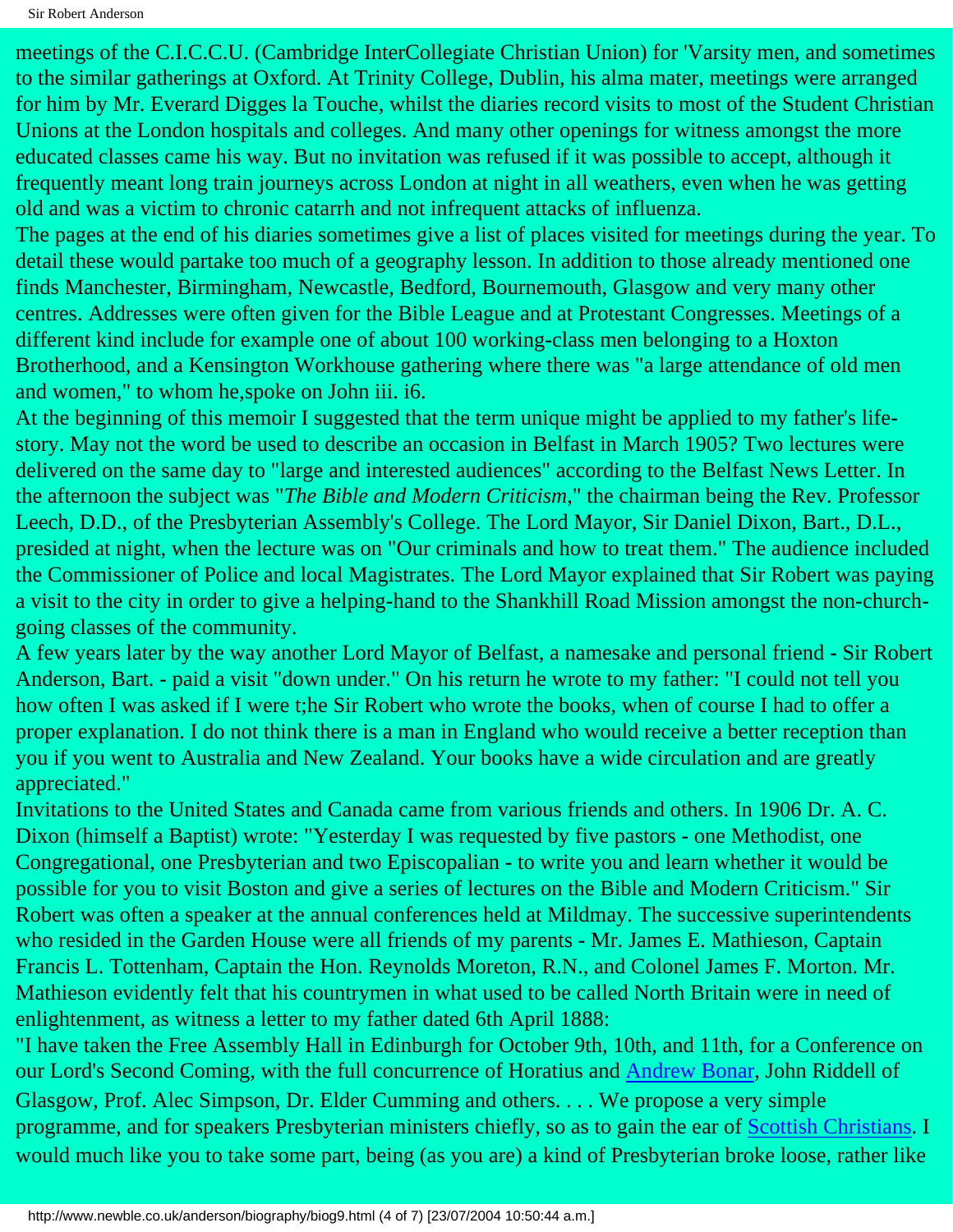myself! I hope you will encourage me in this venture to give testimony concerning the blessed Hope & my rebellious and gainsaying countrymen North of the Tweed. . . . I was in Edinburgh assisting at the ministerial Jubilee of Horatius Bonar. His brother John (a good Free Church Minister in Greenock) is 86, Horatius is 8o, and Andrew, who was present and spoke sweetly, is 76."

As Mr. Mathieson suggested, my father was somewhat of a free lance. Speaking on the platform of the Evangelical Alliance on one occasion he remarked, "I say honestly that, while I would go hundreds of miles to bring a sinner to Christ or to bring a Christian nearer to Christ, I would not cross the street on a snowy day to bring a man into my Church. . . . Oh, if we could but get nearer to the Lord Jesus Christ, and if we could but realise the meaning of the words that He loved the Church and gave Himself for it, and that all real Christians are in the Church He then went on:

"I think Sunday morning is the right time to ask guests in your house where they want to go and worship. But with regard to all ordinary intercourse with Christians just leave this question aside. There are two ways to promote unity. One is by outward organisations; that is the sheep-dog method. The other is by having One Shepherd. And if only we would think more about the Lord and less about our 'isms' and our Churches, we should find ourselves without realising it at one with our brethren. And what a power it would be ! I do feel this very solemnly that, while in the evil influences which prevail around us there is a tremendous power of unity, it is sadly lacking in vital Christianity. . . . God's purpose is not to exalt the Church, whether the Brethren or the Church of England or the Baptists or you or me. God's purpose is to exalt Christ. And the more you have Christ in your heart and life the more you will fall in with this great purpose. And this will be, as far as you are concerned, the realisation of the Lord's solemn prayer that we all might be one."

Beyond all else my father was a man of the Book, and he loved to talk over the Bible with some kindred soul such as Miss A. R. Habershon, who compiled a valuable concordance of The New Testament Names and Titles of the Lord of Glory, for which my father wrote a preface, and whose help in various ways was of great value to him, or even with some beginner, learned or unlearned, no less than in more formal Bible Readings. The latter were often held in private houses and were a very interesting feature of those days. Those invited either came to dinner first or joined the party afterwards. Amongst the homes opened in this way were those of Lady Jane Taylor, Georgina Lady Seafield, Colonel Granville and Lady Blanche Smith, Mr. T. A. Denny and Lady Hope, and our own.

The friends taking part in the discussions or attending as listeners included the Revs. Sholto Douglas, Marmaduke Washington, Mervyn Clare, Mitchell Carruthers, Marcus Rainsford, J. J. B. Coles, and Dr. Bullinger; also Mr. Richard Mahony, Mr. J. E. Mathieson, Col. H. Bentinck and Countess Bentinck, the Herbert Trittons and Edward Trotters, Mr. and Lady Anne Campbell, Gen. Sir Robert Phayre, Col. H. G. MacGregor, Miss Emma Bland, and Dr. A. T. Schofield, who had Readings of a slightly different character in his own house also.

Another type of Bible Readings sometimes addressed by my father used to be held for the staffs of London business houses, such as Derry and Toms, Peter Robinson, Lewis and Co., Selfridge's, and Whiteley's. Amongst his many other interests were the Lawyers' Prayer Union, the Victoria Institute, the Prophecy Investigation Society; and he was a strong supporter of the different Protestant societies. He was a vice-president of the Alliance of Honour which for over forty years, including both world wars, has done a great work for personal and national purity. His interest in Mr. Fegan's Boys' Homes and in Mr. Wheatley's work is mentioned elsewhere. Dr. T. J. Barnardo in asking him to join the Council of his Homes wrote: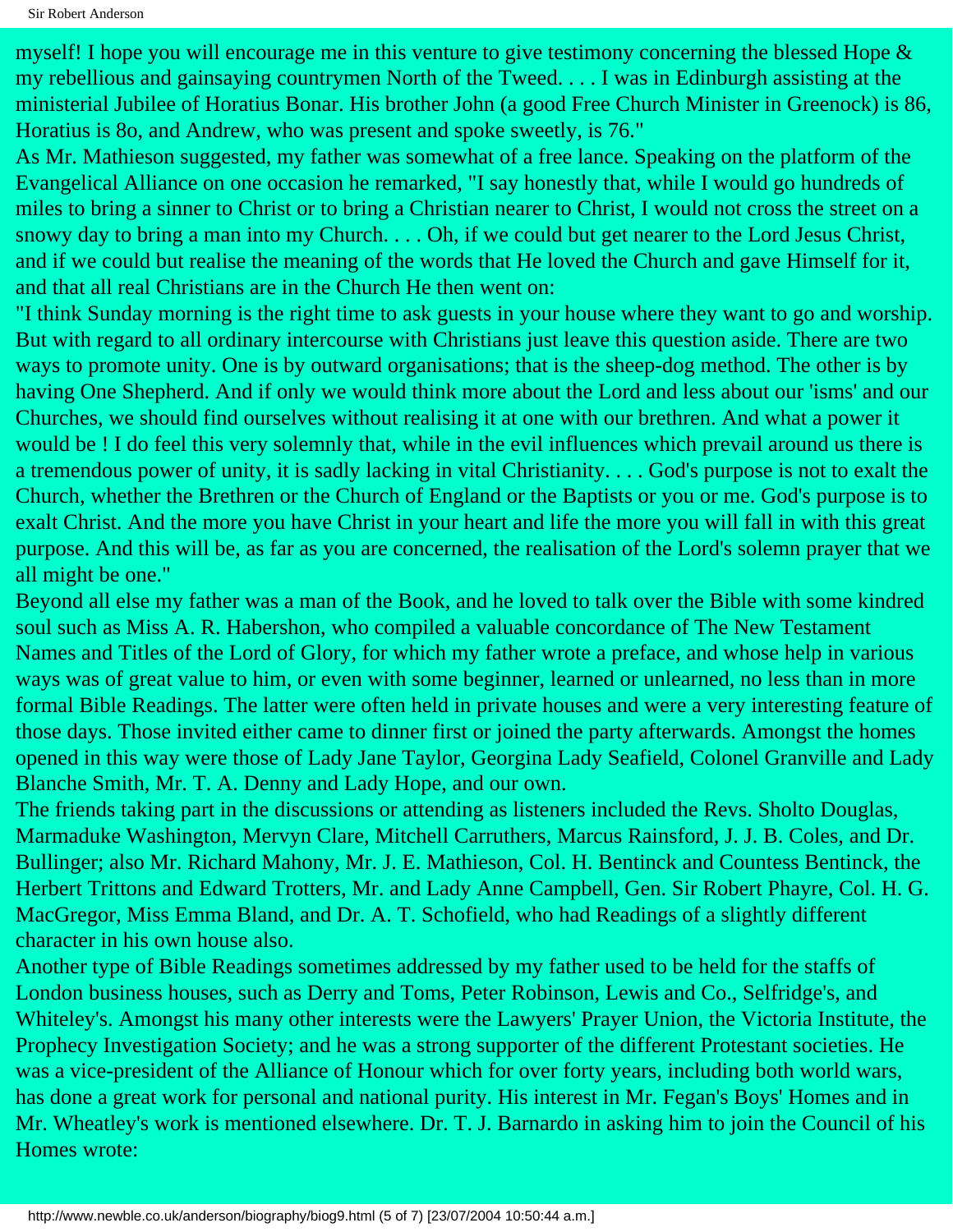Sir Robert Anderson

"So now, my dear friend and brother, whom I have known almost all my Christian life, don't refuse this request if you think it possible to accede to it." He not only accepted the invitation, but took a keen personal interest in the great work, often attending the prayer meetings at Stepney Causeway. A kind letter to myself from Pastor D. J. Findlay, of Glasgow, thanking me for the first edition of this memoir, gives a striking impression of Sir Robert:

"THE TABERNACLE, ST. GEORGE'S CROSS,

"GlasGow.

"8th December 1919.

"As your book makes clear to those who did not already know it, your father had two very pronounced sides to his personality.

"I have a vivid recollection of one Sabbath night when he preached here about fifteen years ago. His address was clear as a bell and cold as an icicle to a certain point. Then he told a thrilling story about going home with a poor girl to her garret off Holborn and spending the night wrestling with her soul, which he won before the morning. Then he sent her off to her parents' home in Yorkshire; and later, if my memory is right, she went to - , where she became a happy wife and mother. The story in its detail was one which no young man would have dared to tell; but it was told so tenderly that it completely broke the audience down.

My wife and I entertained - and still entertain - a warm love for the grand old man, and Heaven is richer because he is there."

I do not remember my father ever speaking of that incident. In his 1917 diary there is a note of a meeting at Shepherd's Bush in which he says: "I told the story of B., whom I met in Pimlico and visited in her bedroom, when she received the Gospel. She became a Christian worker in - ."

I have at various times been asked what my father's "religious persuasion" was. Brought up a Presbyterian, he became closely associated with the Brethren in early Dublin days, as did his elder brother and sisters and many of their friends. Some, of our cousins in fellowship at Merrion Hall to-day - Edith Trench and Alice Ida and Herbert Boyd. This last, Sir Walter Herbert Boyd, married a daugter of Sir William and Lady Fry who, with their parents, were also members of Merrion Hall, are others of the present generation of the Frys. For a wlile after coming to London he attended a little mission hall Walham Green, often preaching at the Gospel services there in St. George's Hall. But for many years afterwards up till close of his life he worshipped in Trinity Presbyterian Church, Notting Hill, well known for the ministry of Dr. Adolph Saphir. The successive Ministers of that Church were all close friends - Dr. H. Sinclair Paterson, the Rev. George H. C. Macgregor, Dr. Hugh Falconer and the Rev. Joseph Rorke.

He never held office, but often preached there, and in the pulpit to which he was invited, frequently for Pastor Frank I White of the (Baptist) Talbot Tabernacle, which we young folk attended with our mother for some time until Mr. Macgregor came to Trinity. I remember hearing my father say that, if I was put with his back to the wall and compelled to make a avowal, he would say he was a Presbyterian! "The saint of incisive vision." Thus Pastor F. E. Marsh headed an article in *The Prophetic News*:

"Sir Robert Anderson," he wrote, "was no visionary man, but a man of vision . . . one like Paul who has had a personal touch with Christ and who has responded to Him, who has not been disobedient to the Heavenly Vision."

After speaking of his keen insight into human nature and merciless criticism of those who criticised the Word of God the article went on: "Those who came into close contact with this beloved servant God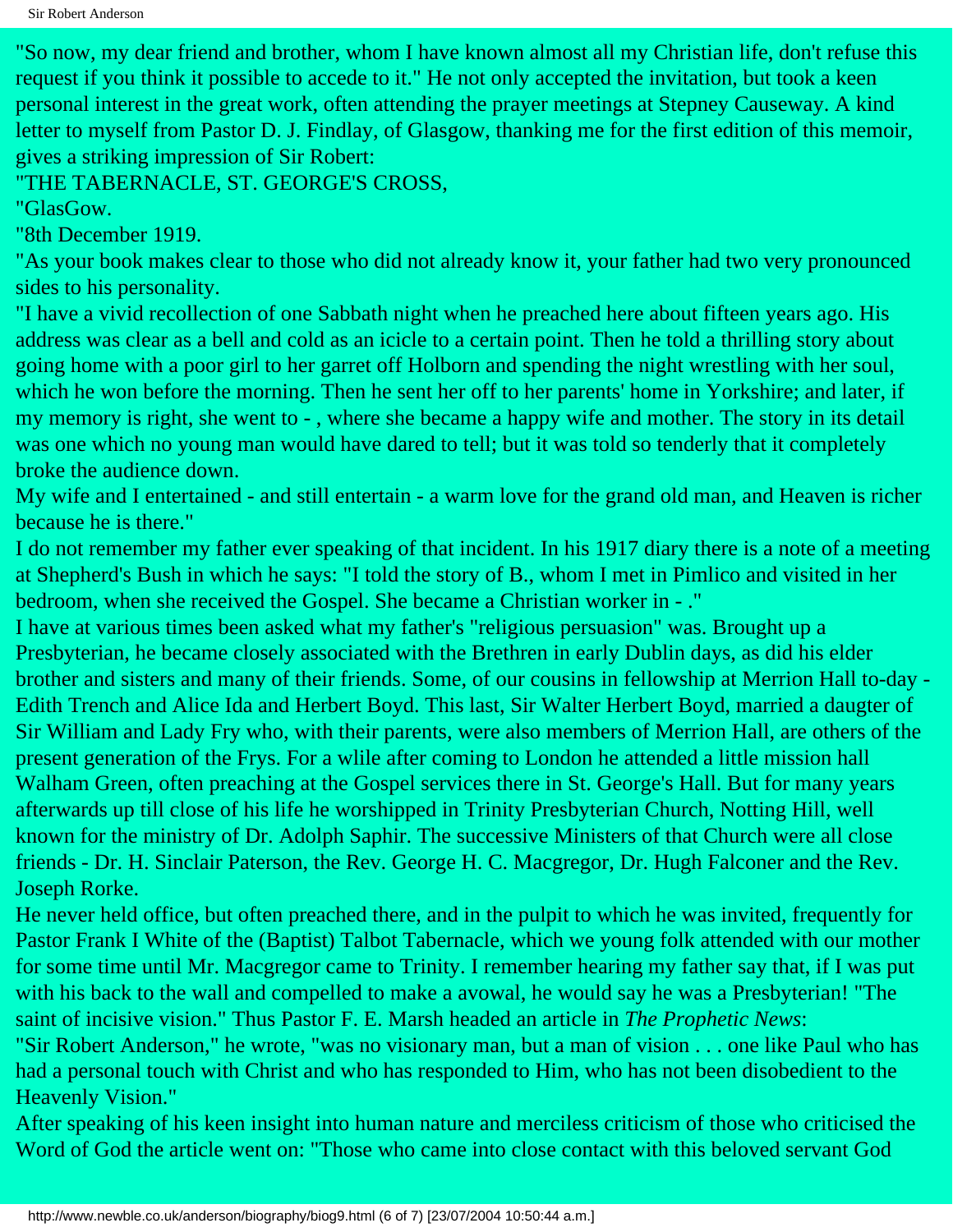Sir Robert Anderson

know what a kindly heart he had and what a consistent Christian he was.

"He had a specially clear vision of God's Word. He did not follow in the beaten track of received opinions. He studied the Word under the Spirit's guidance for himself. . . . Members of the Prophecy investigation Society, especially the readers of papers at its conferences, had to listen to something out of the ordinary, as he would often tilt over the edifices of their erection. . . . We praise God for the faithfulness of Sir Robert's testimony, for the fragrance of his life, and the aroma of his friendship." An appreciation in *The Witness* at the time of his death told how, not many months previously, he had explained to the writer that his main reason for not continuing regularly with the Brethren was their unwillingness to provide intelligent ministry at meetings other than the Lord's Table, and their haphazard way of doing things. The Brethren he thought were strong on ministry and weak on ministers. Yet he expressed his indebtedness to and esteem for "brethren beloved," and had the joy of worshipping with them and helping them as opportunity offered. The article concluded "On the platform he appeared warriorlike, in conversation he was professor-like, in friendly intercourse brother-like; and throughout his life he bore the true test of Christian manhood, *the better known the better loved*." [Chapter Ten](#page-71-0)

[Literature](http://www.newble.co.uk/anderson/literature.html) | [Photos](http://www.newble.co.uk/anderson/photos.html) | [Links](http://www.newble.co.uk/anderson/links.html) | [Home](http://www.newble.co.uk/anderson/index.html)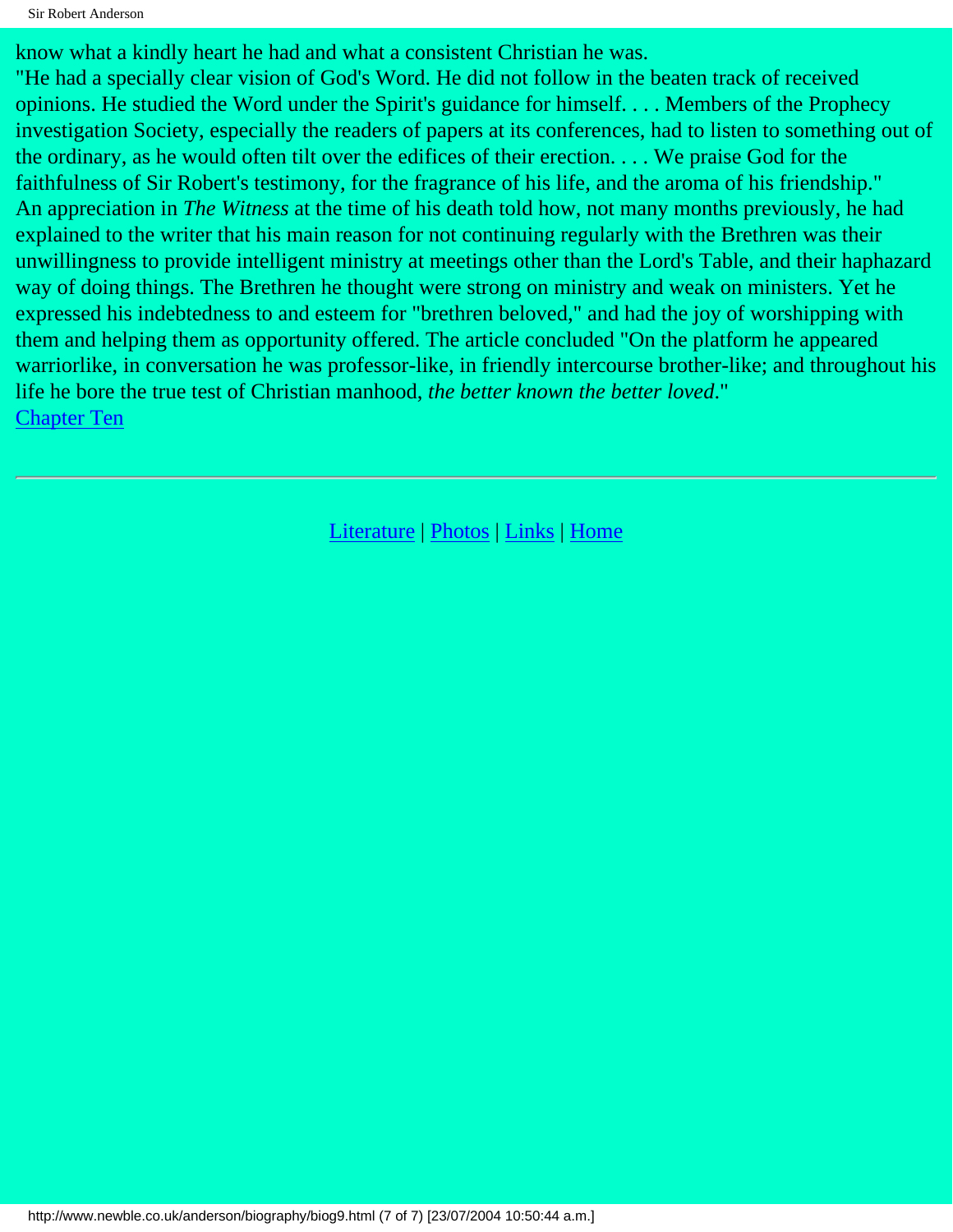## <span id="page-71-0"></span>**SIR ROBERT ANDERSON Secret Service Theologian**



### **BIOGRAPHY**

#### **CHAPTER X AUTHOR, TEACHER AND DEFENDER OF THE FAITH**

When Sir Robert Anderson was at leisure from official duties he undertook literary work in defence of Christian truth and the authority of Holy Scripture. The qualities which made him eminent in official life, together with his loyalty to truth and his incisive logic, rendered his advocacy of those causes weighty and influential.

(From a Minute of the Victoria Institute, 22nd December 1918.) Sir Robert Anderson's books are amongst the most valuable of our day, and will long abide as a testimony to the truth of the Gospel.

The Rev. W. H. Griffith Thomass, D.D., in The Evangelical Christian.

Sir Robert Anderson is in some respects the most remarkable of current writers on religious subjects, whether we consider his personal history or the range and character of his work. . . . To sit at the feet of a man with such knowledge, mental power, courage and native wit, who is at the same time Spirit.taught, is for the true Christian one of the greatest privileges.

The Rev. James M. Gray, D.D., of Chicago.

IN his Introduction to *The Scarlet Letter* Nathaniel Hawthorne descants feelingly upon his incapacity for literary effort during the years when he held an appointment in the Custom House. But there are spheres of work in the public service compared with which the Custom House might seem almost a sanctuary!" A quotation from the Preface of one of my father's books. Knowing a little of the conditions under which some at least of them were written, one could underline the words.

Back in 1876 his old college friend Canon Teignmouth Shore asked : "How on earth have you had time to dive into theology?" And in later years Dr. A. T. Pierson wrote: "I often wonder when and how you found time to develop the 'theologian,' for I find few amongst the most acute writers on doctrine whose power to differentiate equals your own."

Altogether seventeen volumes on varied aspects of the Christian faith and life, besides three books of a secular nature and numerous pamphlets and magazine and newspaper articles, came from his pen. In many cases the aim was to help fellow- believers in the knowledge and understanding of their Bibles, and to build them up in the Faith; and the over-mastering desire to exalt the Lord Jesus Christ was ever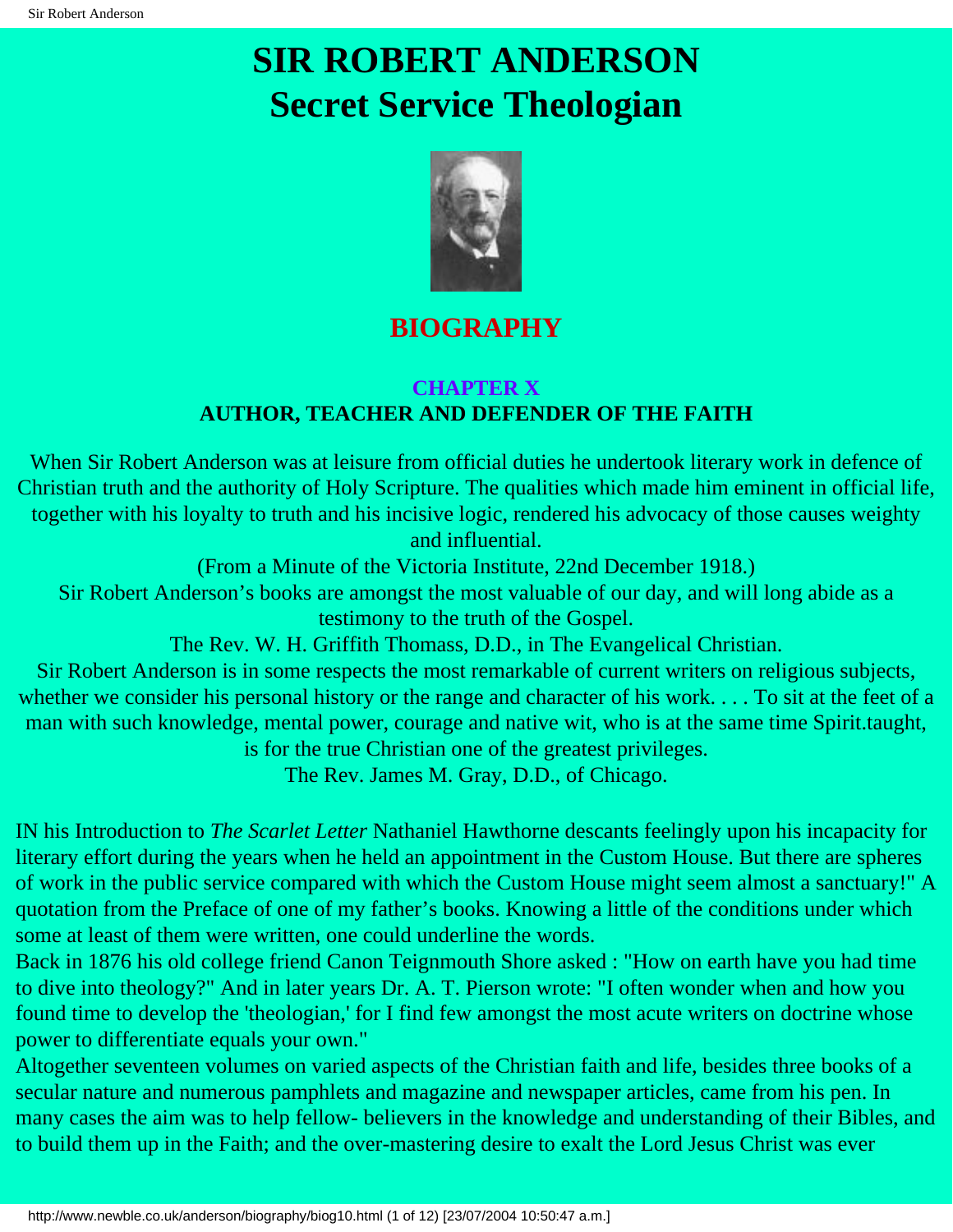present. Several books were concerned with the defence of the Scriptures against the errors of rationalism or superstition. In some instances the method was frankly destructive criticism of the methods and conclusions of Biblical critics. The results of prolonged study of prophecy, fulfilled and awaiting fulfilment, were seen in other works.

In one or two books the appeal was mainly to men of the world as such. Regarding one such effort, first published anonymously as *A Doubter's Doubts about Science and Religion*, Mr. W. E. Gladstone (British Prime Minister) wrote "I agree with you about dilapidation in some quarters and danger in more. I think that to counter-work the process and try to build up his fellow-creatures in the faith is the highest way a man has of serving them. I opine that you are not very far from this sentiment, and I heartily hope your book will be successful."

*The Gospel and its Ministry*, appearing in 1875, has reached sixteen editions. It deals in fresh and striking terms with the great truths of the Gospel of the Glory of the Blessed God (see i Tim. i. xi) : Grace, the Cross, Faith, Repentance and the Spirit's Work, Substitution, Righteousness, Sanctification, Reconciliation, Justification and kindred topics. Dr. Falconer, an ex-Moderator of the English Presbyterian Church, wrote to my mother:

"After checking them [Sir Robert's books] and comparing them with Ewald, A. B. Davidson, Fairbank's Typology and other writings, I am more than ever convinced that *The Gospel and its Ministry* is simply the classical handbook on the doctrines of grace. It should be in every minister's library. Some points of course I might put differently, but the substance of the Evangel is splendidly stated in that great book and in a style hardly any theologian can rival."

Mr. Duncan Davidson of Inchmarlo said: "I'm giving away (and studying over and over again myself) *The Gospel and its Ministry*. It is the only book that touches on the Godhood of God. That false general Fatherhood is lulling the multitudes to sleep." In 1892 permission was given for translation into Swedish, and a Japanese version was published in 1904, the work of the Rev. A. B. Hutchinson of the Church Missionary Society. Baron Alexander de Heeckeren asked in 1905 for permission to prepare a Dutch translation, but I do not know if this was published.

*The Coming Prince* was written during very busy years, much of it late at night after "overtime" official work. The title refers to "the prince that shall come" of the ninth chapter of Daniel, and the book offers a solution of the much-discussed prophecy of the "seventy weeks." This depended on fixing the date of the decree to "restore and build Jerusalem" as the 14th March 445 B.C., and on the calculation that sixty-nine sevens of prophetic years (173,880 days) from that date ended on the 6th April A.D. 32. On that day, now known to us as Palm Sunday, for the first and only time in His earthly life the Lord was publicly acclaimed as the long-looked-for King of Israel.

For ascertaining the terminus a quo the Astronomer Royal, Sir George Airy, kindly had calculations made showing that new moon occurred at Jerusalem on the 13th March 445 B.C. (444 Astronomical) at 7h. 9m. A.M. The words of the prophecy are "unto the Messiah the Prince,", and as stated above the day of the triumphal entry into the Holy City on the eve of the Crucifixion was reckoned to be the terminus ad quem.

In the Preface to the tenth edition of his book Sir Robert claimed that the searching criticism to which this elucidation of the prophecy had been subjected had failed to detect error or flaw; and that its exact fulfilment provided overwhelmingly cogent evidence for the Divine authority of Daniel. On this interpretation the seventh "week" (i.e. seven years) remains to be fulfilled. But regarding the future our author refused the temptation to attempt prediction in detail. He held unswervingly however to the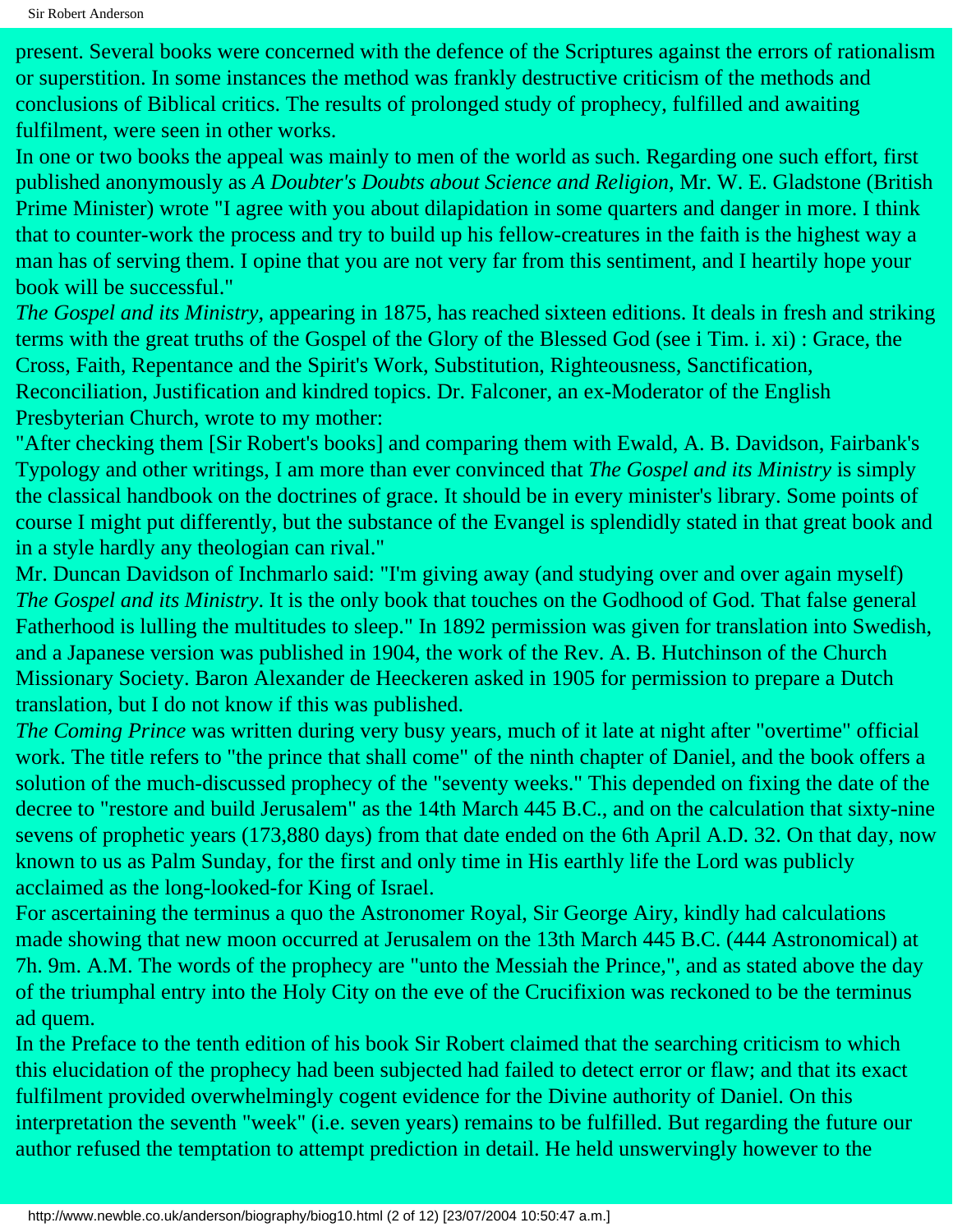conclusion that the Anti-Christ is yet to come, and that this great world-ruler for whose advent the stage is now being prepared is none other than "the prince that shall come" of Daniel's prophecy, the last great monarch of Christendom, "who by the sheer force of transcendent genius will gain a place of undisputed pre-eminence."

Amongst the changes which must precede his appearance are the restoration of the Jews to Palestine. Writing sixty years ago, before the inception of Zionism as a practical movement, the author said that the prophecies of a restored Israel seemed to many people as incredible as predictions of the triumphs of steam and electricity would have appeared a century previously. As to how this restoration might come to pass it was suggested that the decline of Moslem power along with other causes indicated might lead to the formation of a protected Jewish State, possibly with a military occupation by or on behalf of some European Power or Powers. Then "nothing more need be supposed than a religious revival among the Jews to prepare the way for the fulfilment of the prophecies." Another interesting fore-view is given in discussing the predicted division of the Roman earth about which so many guesses have been ventured by prophetic students.

"History repeats itself," wrote Sir Robert in the days of Victorian peace and security; "and if there be any element of periodicity in the political diseases by which nations are afflicted, Europe will inevitably pass through another crisis . . . and it is impossible to foretell how far kingdoms may become consolidated and boundaries changed."

In view of the European situation to-day (1946) another suggestion is of importance regarding the vision recorded in the seventh chapter of Daniel in which the four winds of Heaven strove upon the great sea and four great beasts came up from it. This has generally been taken to refer to the same Gentile kingdoms as the vision of the great image in chap.. ii., viz., Babylon, Persia, Greece and Rome. But in an appendix note my father hinted that the vision might have a still future reference, allowing that (as elsewhere in Scripture) the great sea meant the Mediterranean. "May not the opening portion refer to the gigantic struggle which must come some day for supremacy in the Mediterranean?" The lion might typify Britain, and the bear represent the Russia of to-day fully as well as the Persia of Cyrus and Darius. But such suggestions were purely tentative, including the possible identification of the third beast with Germany or France.

His views were assailed with vigour by writers of the "Historical" school, notably by Dr. Grattan Guinness. But Sir Robert claimed that his writings gave proof that he thoroughly accepted a historical interpretation of prophecy; his objection was to "the system which dares to write 'fulfilled' across the prophetic page. Dr. Guinness asserts that the apocalyptic visions have been fulfilled in the events of the Christian era. I hold him to that of the sixth chapter [of the Book of Revelation]. That vision describes the tremendous events which lead men to call upon the mountains to fall on them and hide them from the face of Him that sitteth upon the Throne and from the wrath of the Lamb, for the great day of His wrath is come, and who shall be able to stand?" The historical system teaches that these awful words meant nothing more than the rout of heathen hordes by Constantine! He claimed that the question was vital, for that interpretation would mean that the most awful warnings of Scripture were wild exaggeration. Further, he urged that if that vision still awaits fulfilment, so do all the prophecies which follow it in the Revelation, My father often quoted Lord Bacon's belief that many of the prophecies "have springing and germinant accomplishment throughout many ages, though the height and fulness of them may refer to some one age."

In a long Preface to the fifth edition of *The Coming Prince* Professor S. R. Driver's arguments against the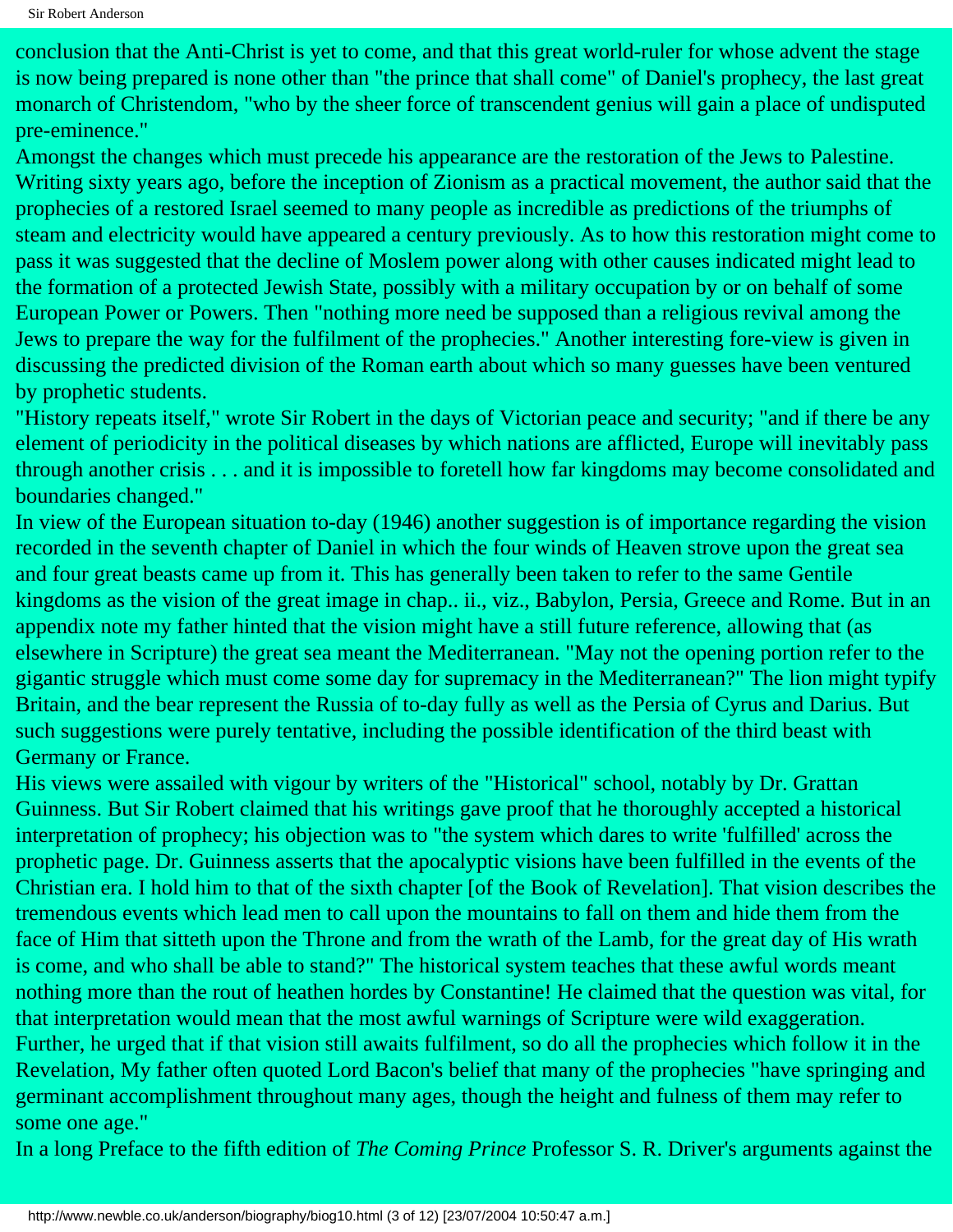authenticity of Daniel were subjected to analysis and criticism. A further indictment of his views as expressed in his Book of Daniel was contained in a short work entitled *Daniel in the Critics' Den*, the first edition of which however was in the main a reply to a book of a popular nature by Dean Farrar. In the latter all possible evidence against the authenticity of Daniel had been marshalled; and yet according to the Dean no words could exaggerate the value of this work of "avowed fiction" by some holy and gifted Jew of a later time. Historical errors were alleged; also "violent errors as to matters with which a contemporary must have been familiar." It is strange at the present date to find amongst "historical errors" the fact of the existence of Belshazzar and Darius the Mede! But space can be given' here to one point only in this attack. According to the Scripture record Belshazzar made Daniel the third ruler in the kingdom. This statement had always presented a difficulty until, the discovery that Nabonidus was king at the time and Belshazzar himself only the second ruler. Defenders of the reliability of the Bible naturally made much of this fresh evidence. Farrar's comment was: "Unhappily for their very precarious hypothesis, the translation 'third ruler' appears to be entirely untenable ; it means one of a board of three." I remember that just when my father was writing on the subject he paid one of his visits to Cambridge, and at Professor Macalister's home he met Dr. Adler (The Very Rev. Hermann Adler, D.D., LLD., Ph.D., Chief Rabbi United Hebrew Congregations of the British Empire). When the question was put to the Chief Rabbi he replied after a moment's thought - " *the third ruler*." He afterwards wrote "I have carefully considered the question you laid before me at our pleasant meeting on Sunday. . . . I cannot absolutely find fault with Archdeacon Farrar, as he follows two of our Hebrew commentators of great repute. Others translate this passage as 'he shall be the third ruler in the kingdom.' This seems to be

more strictly in accord with the literal meaning of the words as shown by Winer..

A letter from Professor A. F. Kirkpatrick of Cambridge about the same time (1895) gives his view thus : "The Aramaic presents peculiar difficulties, but 'and rule as third in the kingdom' is probably the right translation." I refer to this at some length first as illustrating the recklessness of the critic in the attempt to prove his case; and also as an instance of the care my father took in preparing a reasoned defence and reply.

#### "A REMARKABLE TITLE, and it heralds A REMARKABLE BOOK.

We are profoundly grateful for this most striking endeavour to move a terrible stumbling block out of the way of many." The words are from a review in The Record of *The Silence of God,* a book written in 1897 during the Scotland Yard period. It was in a Preface to this work that my father made the reference to Nathaniel Hawthorne and The Scarlet Letter quoted at the beginning of this Chapter.

"'A Silent Heaven is the greatest mystery of our existence.' In these words the problem is stated. It is illustrated by the hideous tale of the Armenian massacres of 1895 and 1896 which raised such a storm of indignation against Turkey that the Sultan Abdul Hamid was shamed into laying aside his dignity and making his personal defence. 'But in vain do we strain our ears to hear some voice from the throne of the Divine Majesty. The far-off heaven where in perfect peace and unutterable glory God dwells and reigns is SILENT!'"

And how immeasurably greater is the mystery now in face of the horrors of the war which has just drawn to its close! But the problem includes a vast deal more - the sufferings of the martyrs the death of missionaries at the hands of those for whose sake they had gone forth; the oft-times prolonged painful illnesses of saints of God in spite of the prayers of those who love them.

The problem seems the more insoluble in view of the miracles of Divine intervention recorded in Scripture. But the book proceeds to show that miracles which were so frequent when the Lord was on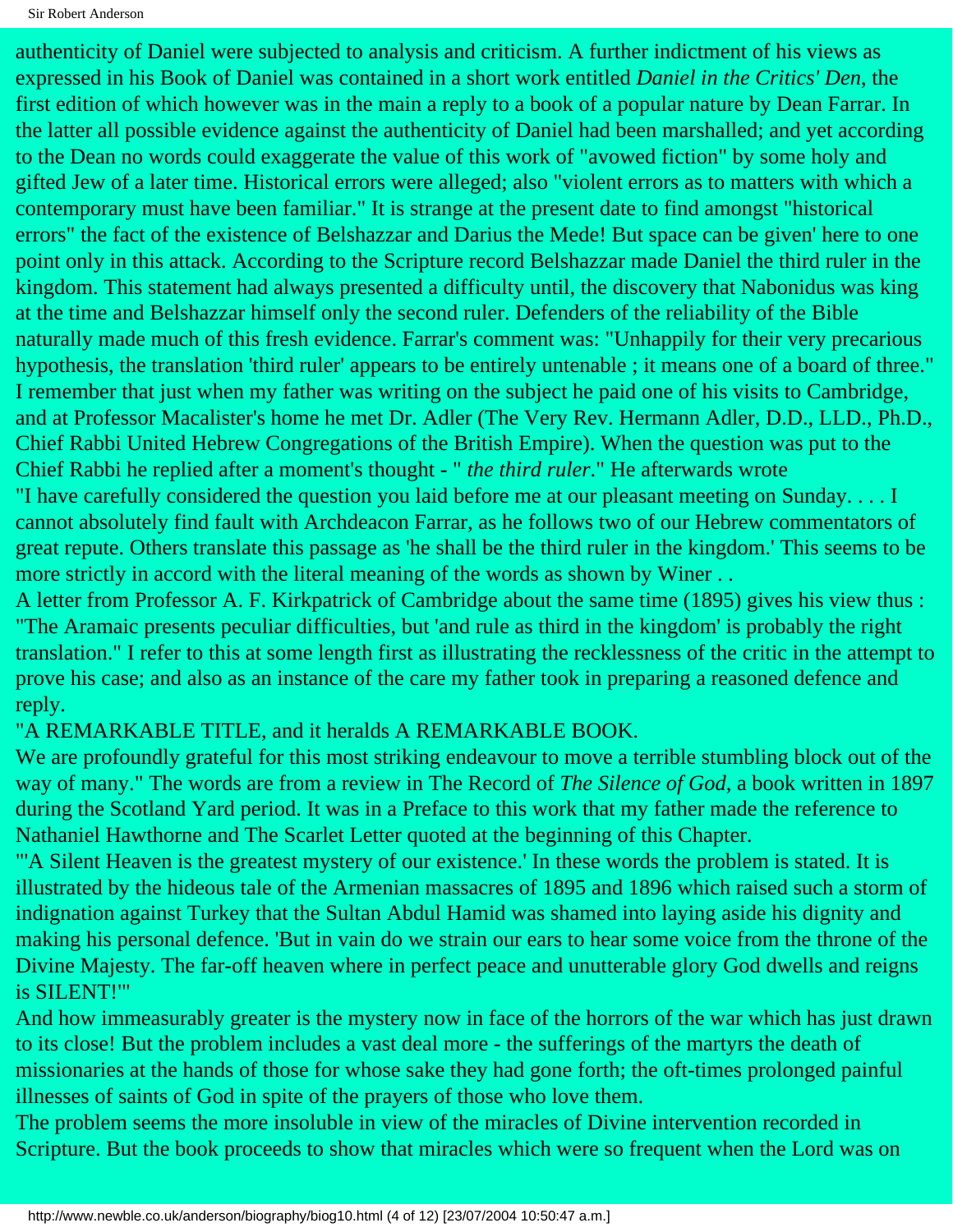earth, and in the early days of the Church as recorded in the Acts, gradually ceased before the close of that book is reached. And although there have been innumerable answers to the prayers of His people throughout the intervening centuries, the world has never witnessed any public manifestation of God's intervention.

It may be suggested that the notable instances of Divine interventiôn at Dunkirk and on other occasions during this and the last great war are evidence that the statement is not correct. They are indeed proof that God is still on the throne. But He remains within the shadows, and there is no public intervention such as would silence the scoffer.

The solution of the mystery is found in the fact that miracles are connected with the history of God's earthly people - Israel.

The Book of Acts records their final rejection, as a people, of their Messiah. The Epistle to the Romans reveals that a new dispensation had begun with the setting aside for a time of the Jews, and the proclamation of the Gospel of grace and reconciliation to all without distinction. "Grace reigns unto eternal life." The book goes on:

"A SILENT HEAVEN! Yes, but it is not the silence of callous indifference or helpless weakness. The silence is the pledge and proof that the way is open for the guiltiest of mankind to draw near to God. When that silence is broken one day it will mean the withdrawal of the amnesty : the end of the reign of grace; and the dawning of the day of wrath foretold in Scripture. God is silent now because He has spoken His last word of mercy and love in Christ. He is beseeching men to be reconciled [2 Cor. v. 20]. The One to whom all judgment has been committed, and who will appear one day as the Judge of all, is now the Saviour and is seated upon the Father's throne in grace."

A Danish version of *The Silence of God*, entitled *Gud's Tavshed*, appeared in 1917, the work of Mr. J. Fischmann of Copenhagen. I have had the pleasure of lending a copy to some of our Danish friends in Capetown.

The famous preacher Charles Haddon Spurgeon said that *Human Destiny* was "the most valuable contribution on the subject" that he had ever seen. In this volume various theories of Universalism, Conditional Immortality and the Wider Hope are subjected to searching investigation. The immense problems and difficulties are freely admitted ; but an appeal is made from the ideas of men to the Divine revelation regarding the tremendous question - After Death, What?

"On this subject," says the author, "'orthodoxy' has gone beyond what Scripture warrants, and 'heresy' ignores or denies some of its plainest teaching." One chapter deals with the question What is Life? An appendix discusses many passages often quoted on the subject and gives a list of differing translations of various Greek words. The pages of *Human Destiny* "are the reflex of the struggle by which one enquirer has escaped from the difficulties set forth in the opening chapter. Perchance the record may prove helpful to others."

Dr. Handley Moule, Bishop of Durham, contributed a Preface to *The Bible and Modern Criticism* and *The Lord from Heaven*. Of the former he wrote "What is the book? It is the free and (to use the word in its best sense) popular presentation of the results of an independent study of the New Criticism . . . done by a student entirely free from professional bias, and trained in a severe school of legal and judicial investigation to sift witnesses and to weigh evidence. In the best specimens of such study there is often a quite peculiar value, a fresh and bracing air of thought all their own, a faculty for throwing wholesome light upon subjects tangled by the over-handling of experts. Experts, as Sir Robert Anderson reminds us, are by no means as such good judges."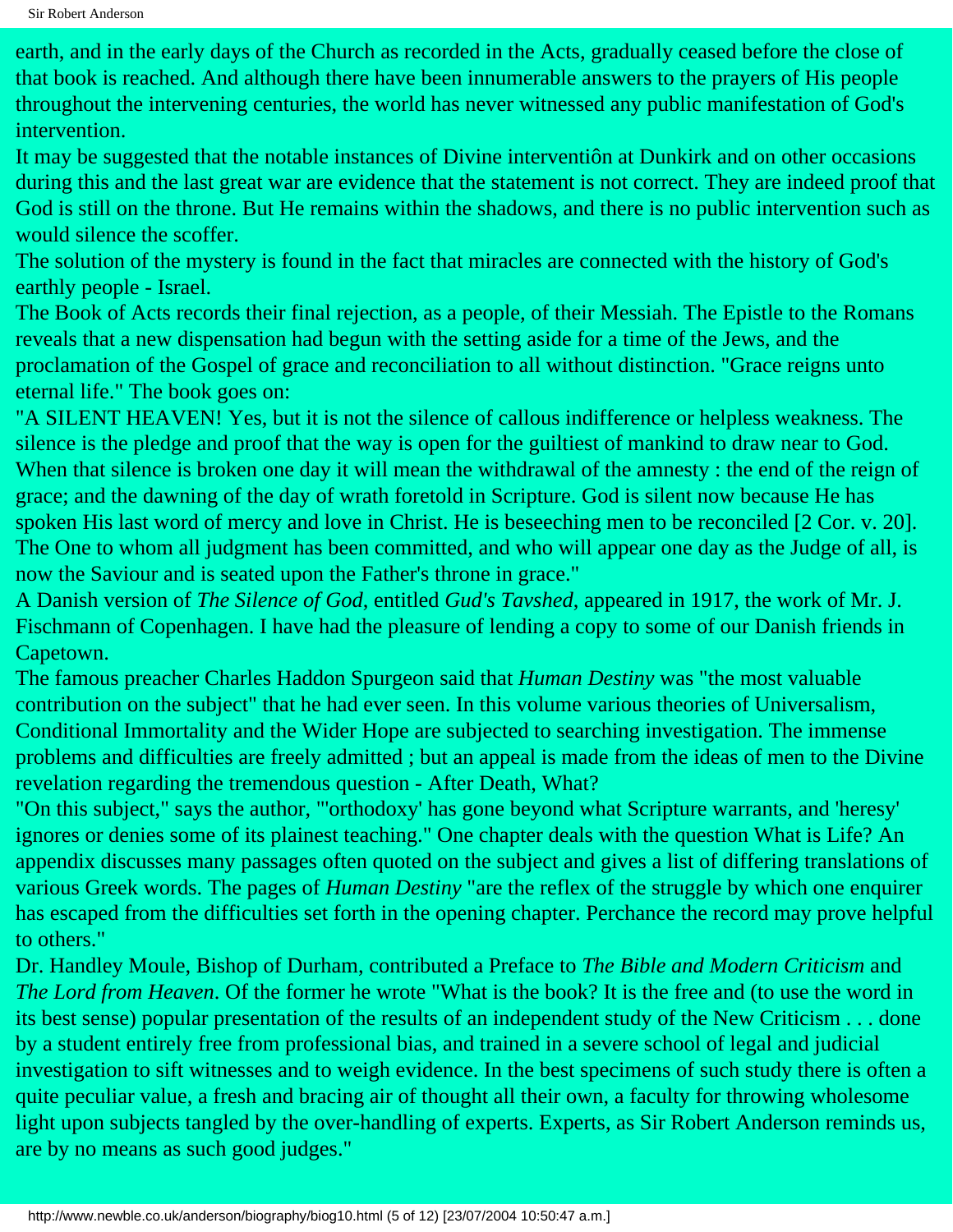Any brief sketch of the argument of this book would do it scant justice, and I will not attempt an outline. But I give an example on "the lighter side "of the way in which special experience and training may be brought to bear upon the problems with which critics deal. It relates to the moral difficulties of the Old Testament. "A few years ago," Sir Robert wrote," a certain London merchant killed an unfortunate wretch whom circumstances had placed in his power. He did not actually kill him with his own hands, but he had him brought to a secluded room prepared for the purpose. And there he stood by while his victim was strangled by a man whom he had hired to do the deed. I myself examined the place. I can testify moreover that all the facts were known not only to the authorities but to the Queen. And yet not only did the homicide go unpunished, but with the full knowledge of all I have related Her Majesty singled him out for Royal favour and conferred a title upon him."

I heard my father read this paragraph to a highly intelligent and cultured friend, and I remember the horrified exclamation which escaped her, and the amazed relief with which she heard the denouement. The story goes on: "What estimate will my readers form of such conduct on the part of one [Queen Victoria] whom we have been taught to regard as a pattern and paragon of public and private virtue? But before they pass judgment they ought to know a few additional details. The victim was a condemned murderer; the man paid to strangle him was the common hangman. The secluded room was in Newgate Prison; and the merchant who received a knighthood was the Sheriff whose official duty it was to execute the criminal."

"And now," the author, continues, "the meaning of my parable will begin to dawn upon the reader. Let these added details be suppressed, and a narrative which does not contain a syllable that is untrue or even exaggerated may seem to endanger the reputation of the Queen. And it is precisely by this sort of suppression that the Bible and the God of the Bible are misrepresented. Will any person of culture in our day dare to defend the extermination of the Canaanites? Will anyone, I answer, dare to defend the strangling of a helpless wretch in a shut-in room?" Men read the Bible story, the book proceeds, in the false light of the evolution craze. They picture a number of semi-civilised tribes on the upward path of progress being exterminated by an invading horde of religious fanatics. Actually they were a degenerate race whose destruction was decreed by a God of infinite mercy, because they had given themselves up to unnatural and loathsome sin. (Archaeology has shown that they were lapsing from civilisation, not emerging from barbarism.) And God's mercy is seen in the fact that Israel were left as strangers in a foreign land for four generations, "because the iniquity of the Amorites was not yet full." Sir Robert adds in a footnote that, prior to knowledge gained at Scotland Yard, the Divine judgments on the Canaanites were a difficulty to him.

In the opinion of a reviewer in the New York Tribune the *Bible and Modern Criticism* is "a work of singular lucidity of style and remarkable argumentative power . . . which places critics as radical as Professor Cheyne or as conservative as Professor Driver on their defence before men of common sense." It was however no surprise that a mere layman should be ignored by the critics. But it was a keen disappointment that the Bishop of Durham's notable appeal in the Preface should have evoked no response from them. Dr. Moule had been a Fellow of Trinity College, Cambridge, Principal of Ridley (Theological) Hall, and Lady Margaret Professor of Divinity in the University, and, according to Bishop Weldon, "he was probably the most accomplished classical scholar on the Episcopal Bench." Seldom had he written with more impressive earnestness, said Sir Robert, than in his appeal to Christians to take note of the tendencies of this Biblical criticism. But the critics seemed blind to the consequences of their teaching and contemptuously indifferent to the opinions of all who differed from them, whilst their camp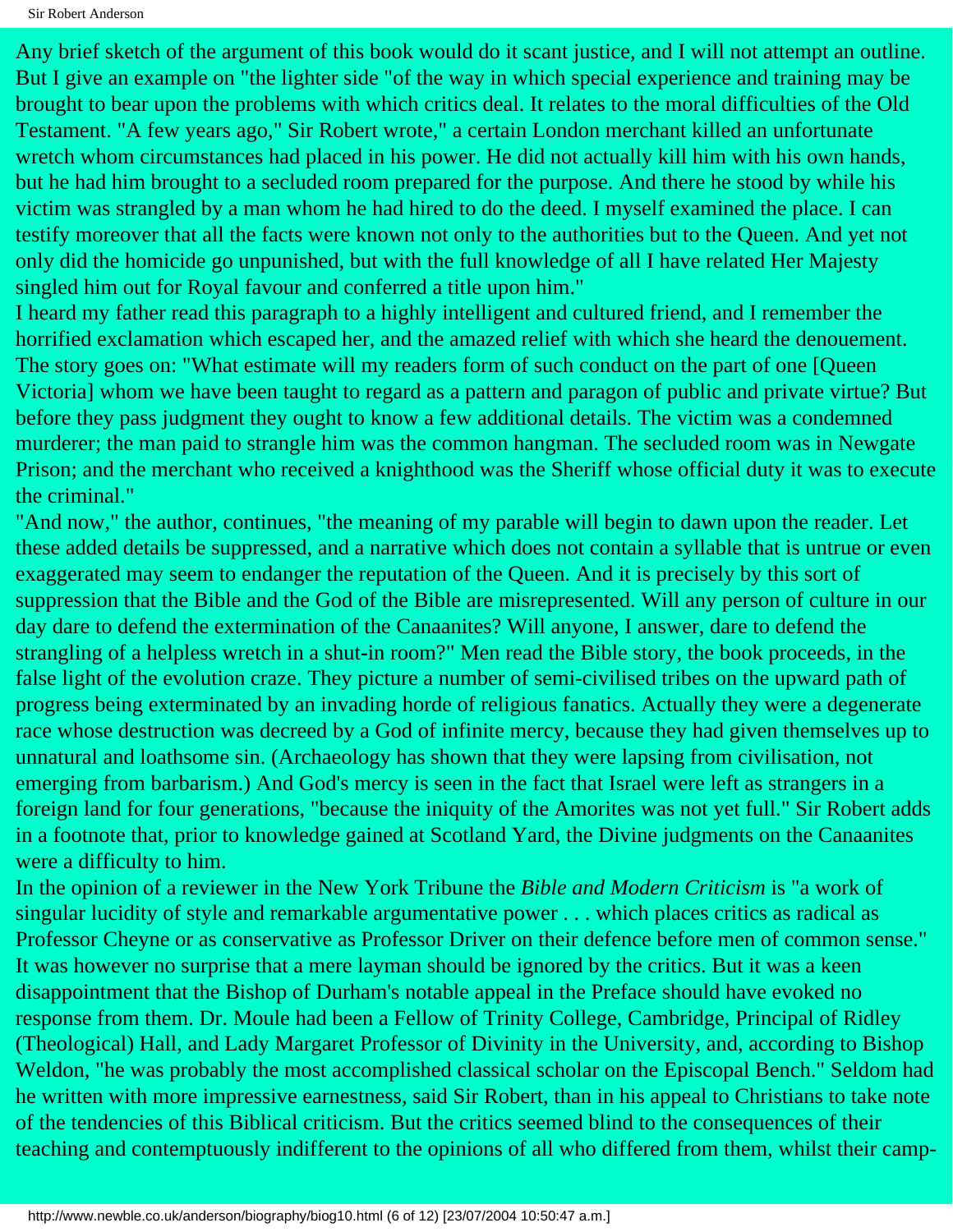followers in pulpits, lecture halls and schoolrooms and in the Press carried on the work of proclaiming " the assured results of modern criticism."

The Bishop of Durham's plea was that this modern attitude to the Scriptures was totally different to that of the Lord Jesus Christ alike before and after His resurrection. To Him "it is written" was a formula of infinite import. The principle involved lay at the heart of His teaching. But it was now openly or tacitly taken to be out of date, narrow or uncultured to make much of "it is written," as if an appeal to a supernatural book-revelation was a thing discredited. This conclusion, if true, was portentous. It meant that on a matter central in His message our Master was much mistaken. The most worshipping theology might hold that He consented in His humanity to limitations of His conscious knowledge ; but the Christ of the critics appeared to be ignorant with the sort of ignorance which profoundly impairs the whole value of a teacher - the ignorance of one who does not know where His knowledge ends.

Such a fallible Christ lay open to the suspicion of fallibility on other matters than the integrity of the Old Testament. If such conclusions were demanded by irrefutable fact, let them be made, but not lightheartedly in the modern style. Let them be made with a groan and let the unauthentic promise be carved no more upon the tombs of the beloved dead. "But first," said Dr. Moule, "let us take care to be sure that our detraction from the complete infallibility of the Lord Jesus Christ has infallible grounds. Let us take particular care to be sure that its basis is no *a priori* theory of the genesis of religion which may already be on its way to discredit in the court of knowledge and thought.

The question is of tremendous urgency. We are contending for our all." *The Bible and Modern Criticism* was addressed in the main to Christians. Another book, *Pseudo-Criticism*, made its appeal rather to men of the world. The author again challenged the right of experts to act as judge and jury in addition to giving their evidence, and pointed out how lacking in judgment they often were. He showed that the apparent success of the so-called Higher Criticism largely depended on the fallacy of supposing that if a seemingly complete case could be made out against the genuineness of a book the fact was thereby established that it was not genuine. Were the critics aware that no criminal charge was ever sent for trial unless an apparently complete case could be offered in support of it?

An example was the "assured result" that the Pentateuch was a Jewish work of a comparatively late date. A really strong case might be shattered by a single fact. And if the critics' case against the Mosaic books were as complete as it was faulty there was one fact which would explode it. That fact was the Samaritan Bible. The C.I.D. story of the man who bought a false moustache was here requisitioned as an illustration, The sacrosanct Scriptures of the Samaritans were limited to the Pentateuch. The standing feud between them and the Jews was a matter of common knowledge. Yet the critics would have us believe that the Scriptures which the Samaritans held in such special reverence were literary forgeries compiled by the Jews after the separation from them of the Ten Tribes, a considerable portion dating from after the return of the Jews from the Babylonian captivity! The critical case, however, rested, on Professor Driver's own showing, only upon "plausible arguments, grounds of probability" and the like. A diary entry in December 1906 is of interest here : "To Mrs. Finn's to view a wonderful old Samaritan Pentateuch. Her husband was British Consul in Jerusalem, and befriended the Samaritan colony at Shechem." The Rev. A. H. Finn was author of The Unity of the Pentateuch.

The Samaritan evidence is of the utmost weight," said the Bishop of Durham in a personal letter. The reader will perhaps ask, said Sir Robert, what answer the critics give. "The critics give no answer whatever. Indeed they never notice anything urged against 'the assured results' of their inquiries; presumably because they imagine, as I have said, that if a case can be established for or against anything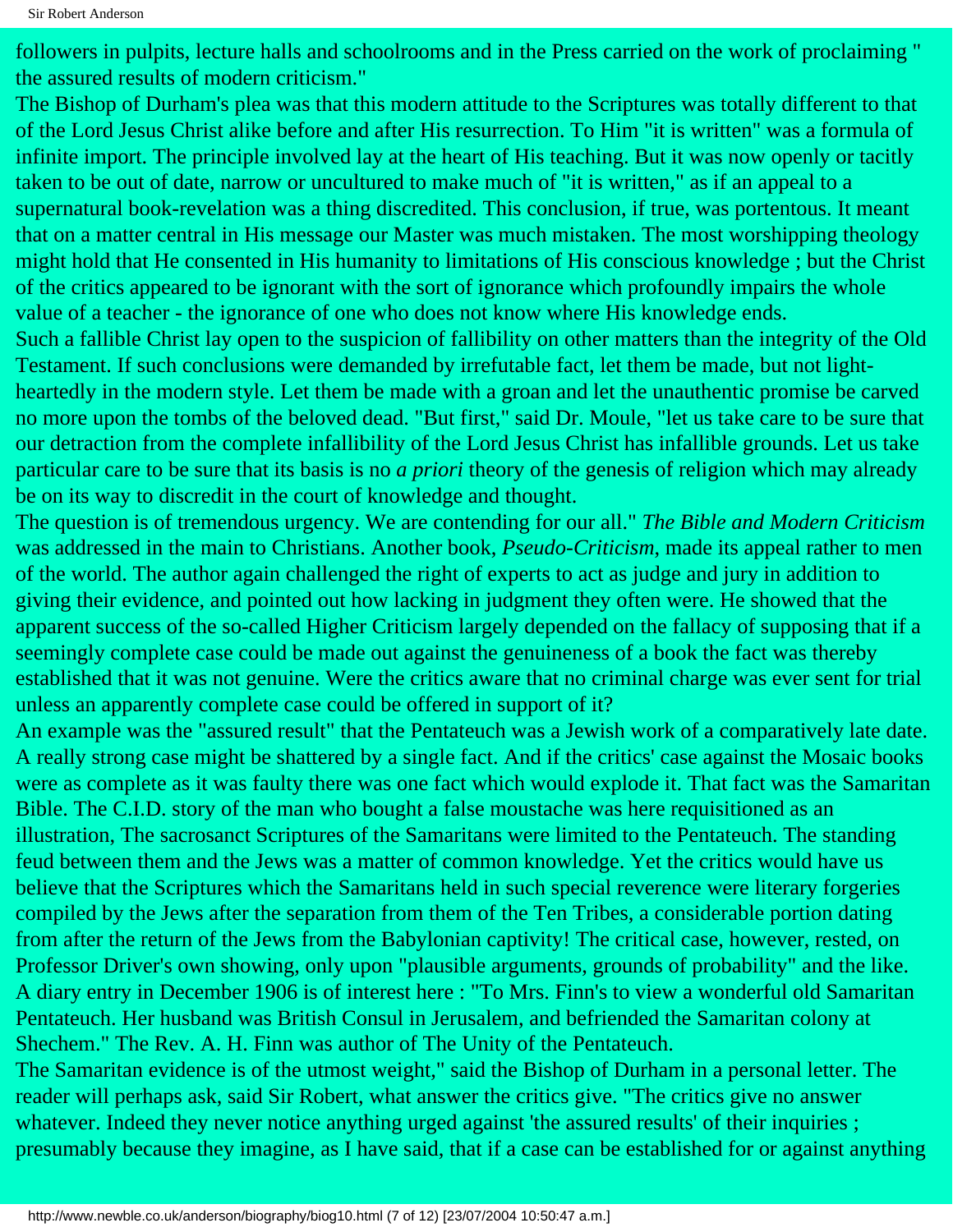the question at issue is settled. It is an attitude of mind with which my experience of legal and police work has made me familiar.

Dr. Robert Sinker, Librarian of Trinity College, Cambridge, wrote to my father: "I think the parallel you draw between the Incarnate Word and the Written Word is very powerful; the One human save only without sin; the other human in its form, Divinely infallible in its teaching."

*The Lord from Heaven*, the other book for which the Bishop of Durham wrote a Preface, deals with the Deity of Christ.

"To Christianity," said Dr. Moule, "if it is the Christianity of original form and not of late and arbitrary theory, the Deity of the Lord Jesus Christ, true, proper, absolute, is vital. It was an insight into that vitality which made Athanasius strong contra mundum. .

He saw that no compromise was possible. His opponents were prepared to say practically anything of the greatness of the Christ short of this - that without reserve, without compromise, sans phrase, He is GOD.

. . . The human soul can find rest only in a Saviour who is one with man and one with God. Such a Saviour bridges as with living adamant the gulf of doom and sin which severs creature from Maker. A Saviour not quite God is a bridge broken at the farther end."

The author explains how he had been asked on one occasion to mediate between the committee of a missionary society and some of their younger agents whose faith had been disturbed by Moslem hostility to the truth of the Sonship of Christ. He had been unable to find any book which definitely met their difficulties, and the thought of writing such a one was suggested to him. It is not controversial; it is a Bible study. And the question at issue was not merely the divinity of our Lord, now generally acknowledged, but his Deity. "Thou being a man makest Thyself God" ; this was the charge for which the Jews threatened to stone Him.

After reading this book, Dr. Bullinger wrote: "I feel I have a fuller, better and deeper knowledge of 'my Lord and my God,' and praise Him and bless you for it."

Of Sir Robert's other works, *The Bible and the Churc*h is referred to in Chapter XII of this memoir. *The Hebrews Epistle* is a Bible Study demanding some deep thinking on the part of the reader. *The Way* - Chapters on the Christian Ljfe throws fresh light on many problems of the daily walk and warfare. *The Entail of the Covenant* or the Saviour's Little Ones is of special interest to Christian parents, dealing with the New Birth, Conversion, and many other vital matters in an original way. *Redemption Truths* - For us Men treats of the doctrines of the Gospel, being designed specially to help those who are seeking assurance for themselves or who desire to lead others into the way of life. *Misunderstood Texts of the New Testament* again sheds new light upon a number of difficult or "misunderstood" passages. Reference was made at the beginning of this chapter to an early book, *A Doubter's Doubts*, which attracted W. E. Gladstone's attention. A good deal of this was included in a later work, *In Defence - A plea for the Faith*. This was written from the standpoint of "the true scepticism which tests everything, not the sham sort which credulously accepts anything that tends to discredit the Bible." One who is a sceptic both by temperament and training, said the author, can appreciate the difficulties of the honest truth seeker. A list of some of the writers quoted in the course of the discussion gives an idea of its scope; Darwin, Huxley, Tyndale, Kelvin, Herbert Spencer, Mark Twain, Sir Leslie Stephen, Harnack, A. J. Balfour, Max Muller. Although some of the theories and positions criticised are now discredited, the main argument is remarkably up to date.

*The Honour of His Name* (Psalm lxvi. 2), written in 1912, was "a plea for reverence" in naming the Lord of Glory. "The Christian who accepts the opening vision of the Apocalypse as a revelation of the Lord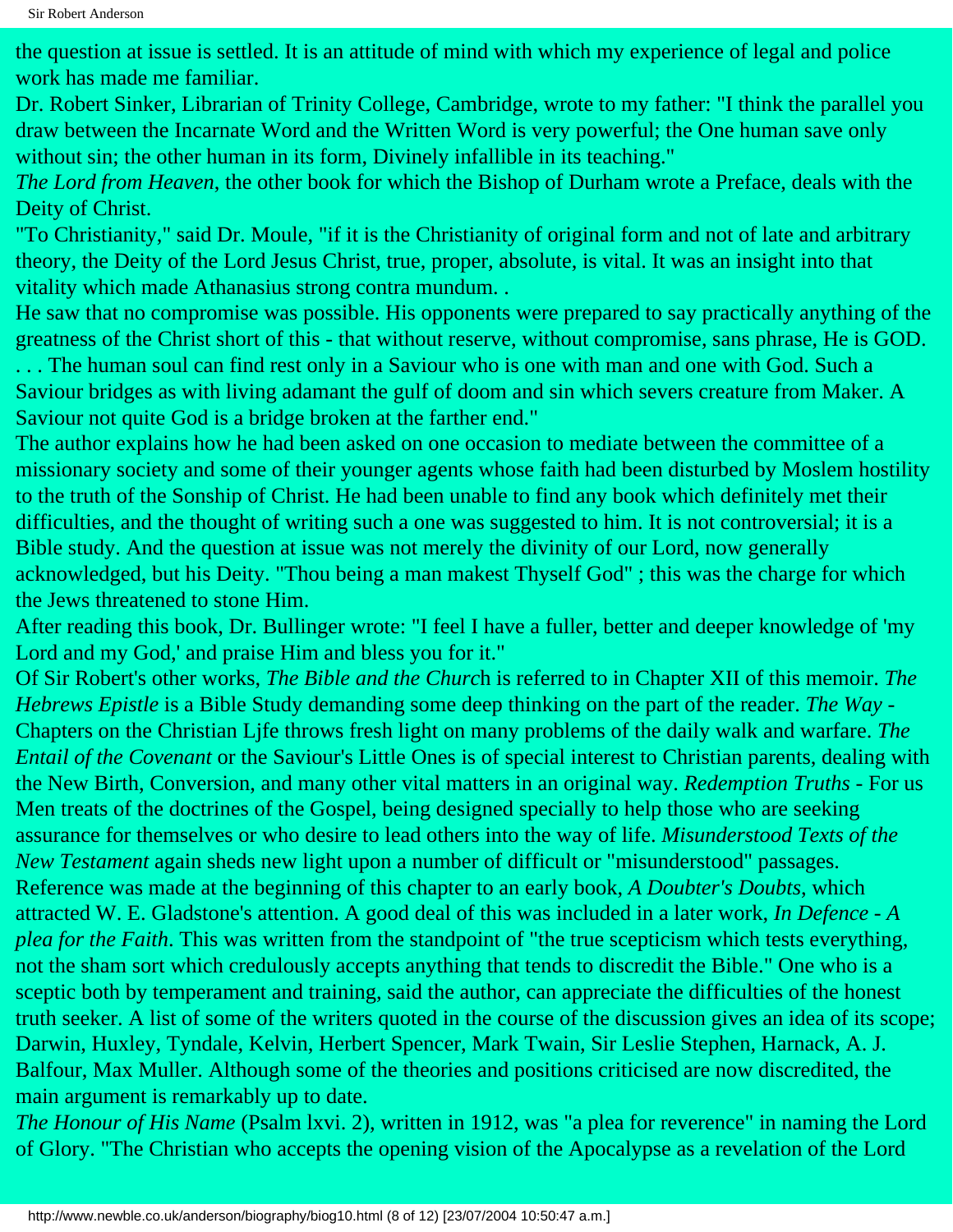Jesus Christ as now enthroned in Heaven will need neither warning nor appeal to avoid all irreverent freedom in naming Him - to shun even the appearance of forgetting 'the honour of His Name.'" The author was referring to the manner in which the Lord is so often spoken of by his human name, Jesus, alone, "as if He were a dead hero or an equal." The book points out that while He is called Jesus hundreds of times in the Gospel narratives, when we come to the words spoken by the disciples to the Lord or to others about Him a title of reverence is always used. The one exception is significant; the disciples on the Emmaus Road (Luke xxiv. i 9) spoke of their late Master as "Jesus of Nazareth," proving by the very words that they were thinking of the "prophet mighty in deed and word" who was now dead. Not thus did they name Him when alive and present with them. Sovereigns who have passed into history are commonly called by their Christian names. But can one imagine a member of the great Queen's household speaking of her as "Victoria" during her lifetime? Only an equal would have done so. When we turn to the Epistles we find that "the modern familiar use of the simple name Jesus has little authority in Apostolic usage." The words are Bishop Ellicott's in his New Testament Commentary. " If we substitute 'no' for 'little,' " said Sir Robert, "this will accurately express the truth." In point of fact the occurrences of the name "Jesus" by itself in the Epistles scarcely exceed a score. The Apostle Peter does not use it once. James, the Lord's brother, never names Him without some title. When used in the First Epistle of John the significance is clear : "Whosoever shall confess that Jesus is the Son of God" i.e., Jesus is the human name, the name of the man of Nazareth. Similarly in the Acts : "God hath made that same Jesus whom ye have crucified both Lord and Christ."

In all the thirteen Epistles acknowledged to be St. Paul's, the "simple name" occurs only eight times. In the Epistle to the Hebrews again it is used eight times; there, according to Ellicott's New Testament Commentary, "it will be found that special stress is laid on the lowly and suffering humanity of the Lord, or the historic facts of His ministry on earth are referred to." In the Book of Revelation the Lord Himself uses the name; "I Jesus" (Rev. xxii. i6; cf. Acts ix. 5, 6), and the remaining four passages have special significance.

The first chapter of the Epistle to the Corinthians shows the Apostolic usage. The words "Jesus Christ our Lord," "the [or our] Lord Jesus Christ," occur six times in the first ten verses. "In many a Christian book of two hundred pages that title of glory will not be found as often as here in less than two hundred words "Hymnology is a delicate subject," said the author; "yet so great is the influence of hymns that Christians do well to give intelligent thought to what they sing. The exigencies of rhyme and rhythm have much to answer for; but some hymns would be improved even from that standpoint by the substitution of "Lord Jesus" for "0 Jesus." Children's hymns are often at fault. It is in early life that the habit of reverence can most easily be formed. Yet in many a Christian home children are taught to speak of the Lord of Glory much in the way some children, are allowed to talk about a pet uncle." The words are startling, but they merit thought. Mrs. Duncan Davidson wrote after my father's death: "Of all the things I learned from him, I think his holy reverence for his beloved Lord stands out above everything. 'My Lord, my Lord Jesus,' as he often said."

The Hope of the Lord's Return was an ever-present reality to my father throughout his life. *Forgotten Truths*, written on this theme in 1913, was (to use his own words) the outcome of earnest thought and study for more than half a century. In a letter to myself at the time he said:

"Your reference to *Forgotten Truths* in your letter to Mother has greatly interested me. You are entirely right on two salient points first that the truth of 'the Coming' is not an isolated doctrine that can be recognized or ignored without affecting the divine revelation of Christianity. It is a vital and central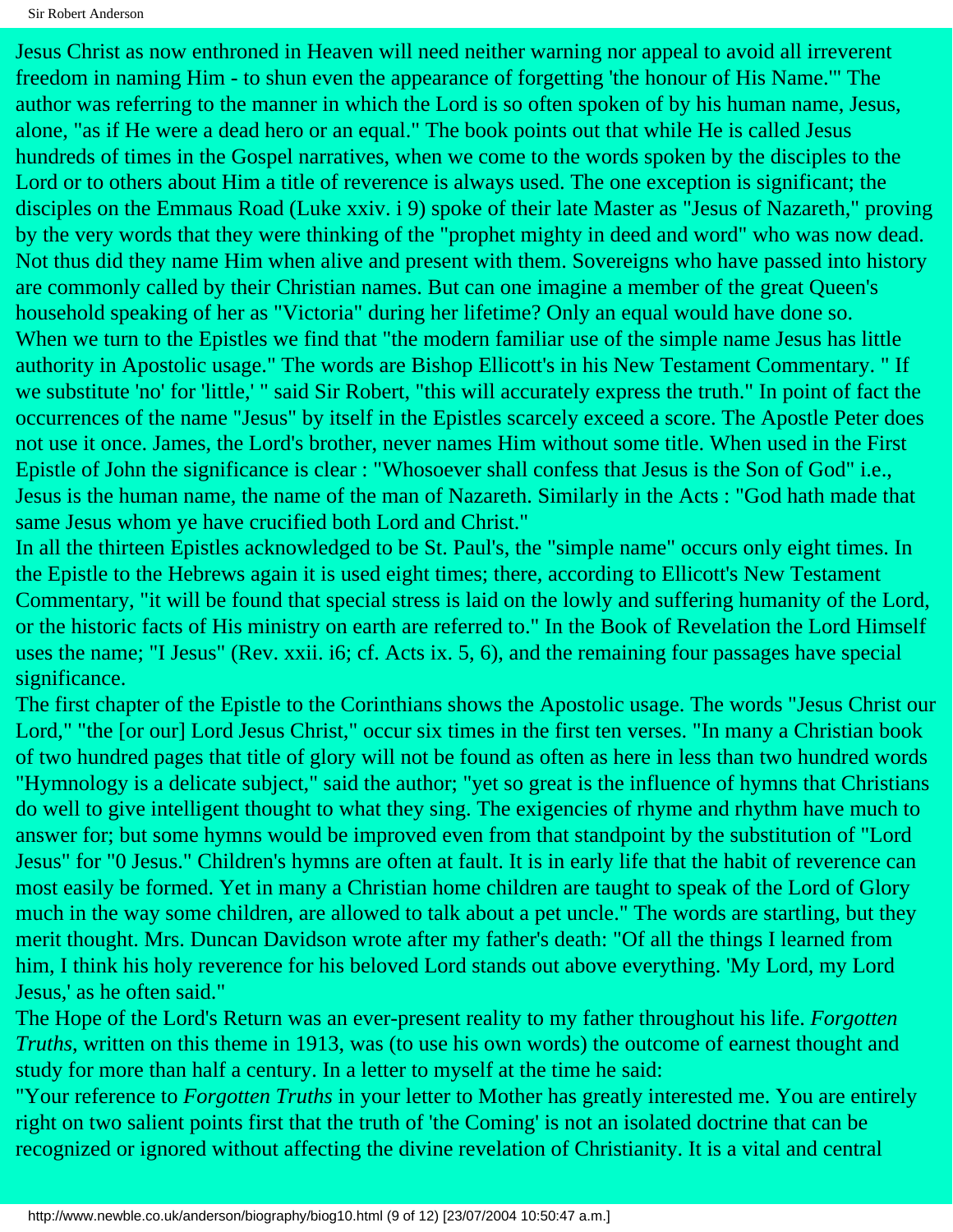Sir Robert Anderson

element in it; and if displaced (or misplaced) the unity of the whole is lost. And, second, it is too true that it is generally not only ignored but rejected with a strange animus. . . . I have just received a very cordial letter from the Bishop of Durham about it. He says : - 'It arrived when I was away in Switzerland, and even now I have by no means read it through. What I have read has done what your writings always do for me. It has at once stimulated attention and challenged thought, often along quite fresh lines, and has everywhere braced and strengthened the faith of my soul in the divine character of Scripture.' He adds that he hopes to make it his companion on 'an impending railway journey. Was there ever a more gracious man!"

Easter-tide 1917 saw the appearance of the last book, a small volume, *Unfulfilled Prophecy and the Hope of the Church*, written in response to a request from the Prophecy Investigation Society. A "special subject" in a school curriculum, said the author, is often ignored as not being essential; and prophecy is neglected by many a Christian as being unnecessary to salvation. But such neglect is perilous in these days of subtle and sustained attacks upon the Bible. "The writings of the eminent scholars who have led or championed that sceptical crusade (the destructive criticism of the Bible) will be searched in vain for proof of acquaintance with the scheme of Divine prophecy, a scheme which can be traced like a silver thread through all the Scriptures. And still more remarkable is their neglect of the typology of Scripture, so closely allied with prophecy. Indeed their writings are notable examples of exegesis on the text-card system. These critics are like men who empty the works of a watch into a bowl, and then after, examining them in detail arrive at the sapient conclusion that they present no proof of unity of design!" In a Preface to the second edition Sir Robert remarked that the world war then raging appeared to be exciting fresh interest in the study of prophecy. He uttered a word of warning however against the chronological schemes and theories to which the deliverance of the Holy Land from Turkish rule had given rise. For Jerusalem must remain under Gentile control "until the times of the Gentiles are fulfilled" (Luke xxi. 24). But although Lord Allenby's victory in 1917 was not the fulfilment of any definite Scripture it was clear that it prepared the way for the accomplishment of God's purposes for Israel. "Prophecy is not given to enable us to prophesy, but as a witness to God when the time [of fulfilment] comes." These words of Dr. Pusey's were often quoted by my father, and chronological forecasts he said were to be received with special caution.

Unfulfilled Prophecy is devoted mainly to "sorting out" the various prophecies of the Return of Christ. It is shown that there will be at least three "Comings." First that which will bring to an end the present dispensation of the reign of grace and the heavenly Church. Then the "Coming of the Son of Man" in fulfilment of Messianic prophecy; and lastly His coming to judgment in the far distant future, the "Second Advent" of theology.

"Christianity is based upon the teaching of the Bible; whilst the theological doctrine of the Second Advent depends largely on the teaching of the Latin Fathers. In their day the Coming which Bengel called 'the hope of the Church' had already been forgotten, and Messianic prophecy had been so perverted or 'spiritualised' as to shut out Israel's hope altogether."

It is argued therefore in this volume that the great predictions and promises of the Old Testament (including those in Daniel) which were not fulfilled at Christ's first Coming have to do in the main with a time when God shall have once again taken up His earthly people, Israel, as shown by St. Paul in the eleventh chapter of the Epistle to the Romans. Much of the "apocalyptic" teaching of our Lord, as well as that in the Book of Revelation, belongs to the same future period. There it is revealed that this sin-cursed earth is yet to be a scene of peace and blessedness - all that we should expect a God of Infinite goodness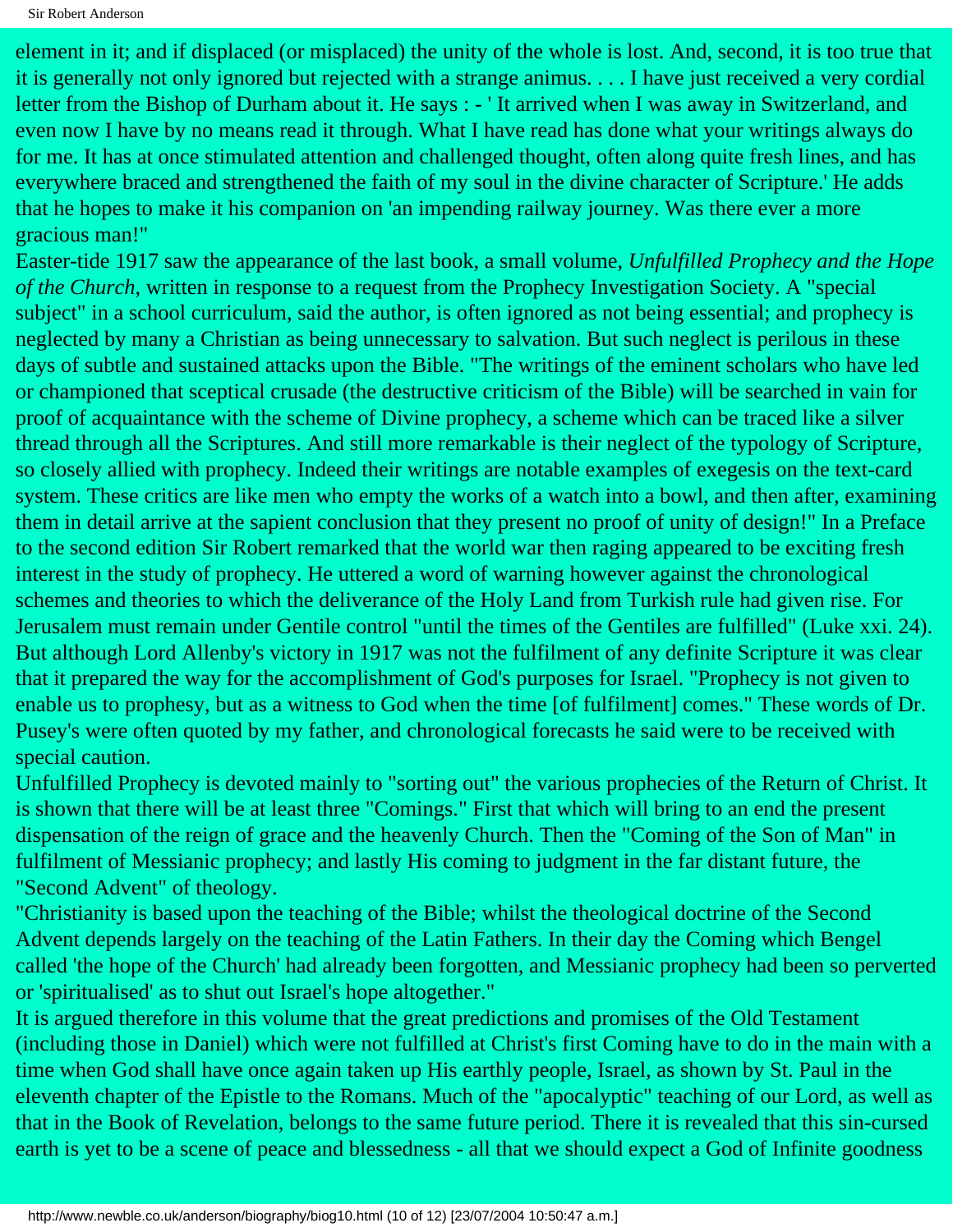#### and power to make it:

"When a King in Kingly glory, Such as earth has never known, Shall assume the righteous sceptre, Claim and wear the holy crown."

But before that day dawns Israel must pass through a "tribulation" even greater and fiercer than they have yet known. And there must appear the Super-man, the Coming Prince of Daniel's vision, the Man of Sin of the Second Epistle to the Thessalonians, the Anti-Christ of St. John's first Epistle, the Beast of the Book of Revelation, who will be endowed with satanic, superhuman powers, so that all the world will worship him (Rev. xiii. 8, 12).

Our Lord Himself, in the twenty-fourth chapter of St. Matthew's Gospel, uttered solemn warnings regarding those days. But He gave too the glad promise of His own return in the clouds of Heaven with great power and glory as foretold in Old Testament prophecy.

The Coming of the Lord revealed in the Epistles of the New Testament however is one of the "mystery" truths of Christianity; and, as Bloomfield puts it, "in Scripture the word mystery signifies, not a thing unintelligible, but what lies hidden and secret till made known by revelation of God." It is a Coming to call to their heavenly home the redeemed of this present dispensation, which will thus reach its close. This is the Coming ever brought to remembrance in the words : " As often as ye eat this bread and drink this cup ye proclaim the Lord's death till He come" (1 Cor. xi. 26 [R.V.]). This is "the hope of the Church." And it is a fact of great significance that it is never mentioned in the Epistles as a doctrine needing to be expounded, but only as a truth with which every Christian was supposed to be familiar. Writing of *Unfulfilled Prophecy*, the Bishop of Durham said:

"I hope that the 'Till He Come' which every Communion service so solemnly and as with a voice from heaven reiterates will mean yet more to me from your book. Those three great words are inscribed on the cover of my communion table in our beautiful old Chapel. I have long thought them the most appropriate of all mementos there."

Mention must be made of the remaining books from the author's pen. *Criminals and Crime* has been dealt with in •~ Chapter V of this memoir. *Sidelights on the Home Rule Movement* was his only incursion into politics; the well-being of Ireland was to him indeed a matter standing above politics in the ordinary sense. He wrote, in the words of Lord Justice FitzGibbon, with "unexampled and unprejudiced knowledge of the facts." *The Lighter Side of my Official Life* contained, according to a review in The Librarian of February 1911, "the personal recollections of a raconteur with an inimitable charm of manner and no mean ability." My father hoped to write in more serious vein of his official life at a later date; but this was not to be.

Specially bound copies of several of the "theological" books were graciously accepted by Their Majesties Queen Alexandra and Queen Mary, and some other members of the royal family. [Chapter Eleven](#page-83-0)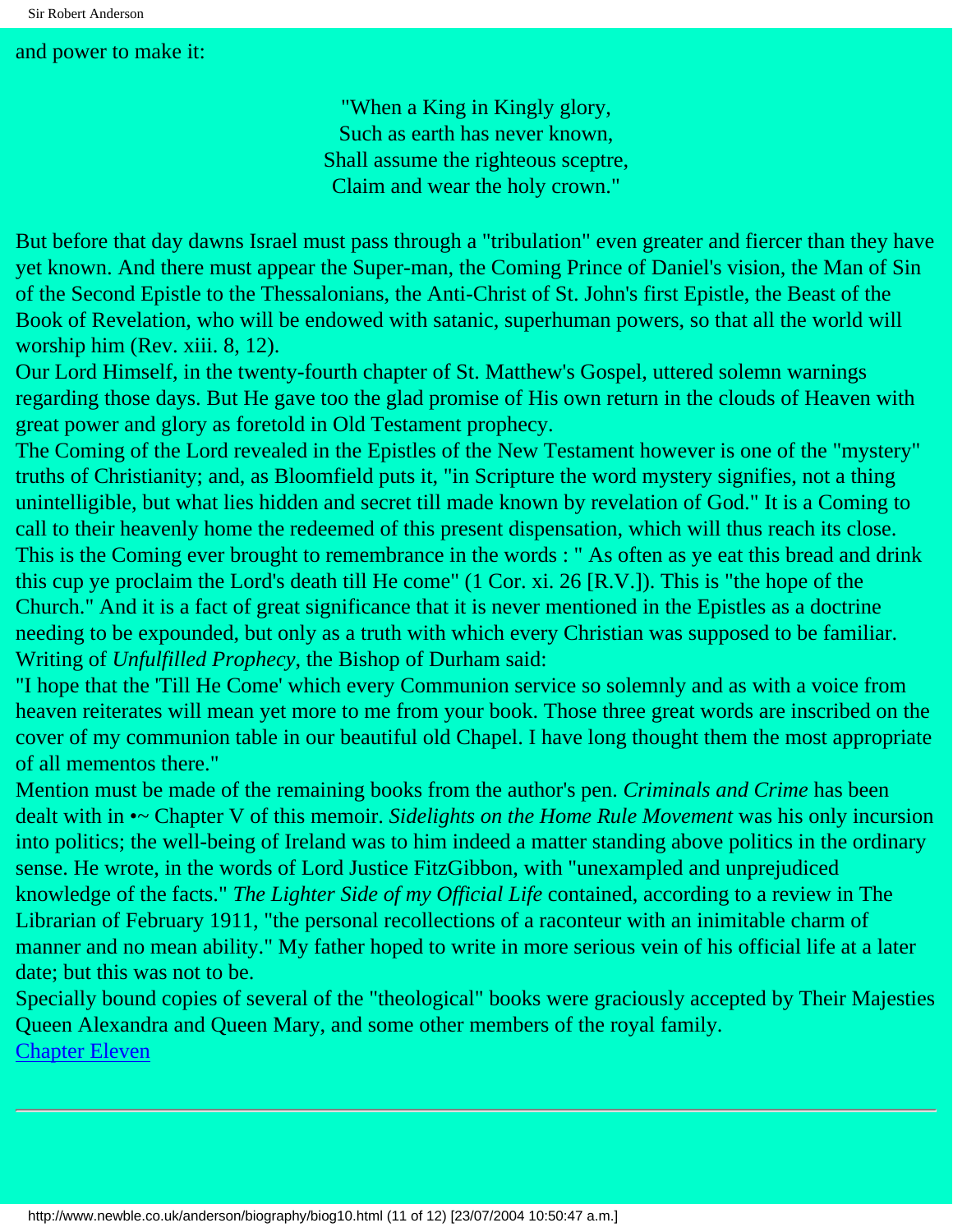## [Literature](http://www.newble.co.uk/anderson/literature.html) | [Photos](http://www.newble.co.uk/anderson/photos.html) | [Links](http://www.newble.co.uk/anderson/links.html) | [Home](http://www.newble.co.uk/anderson/index.html)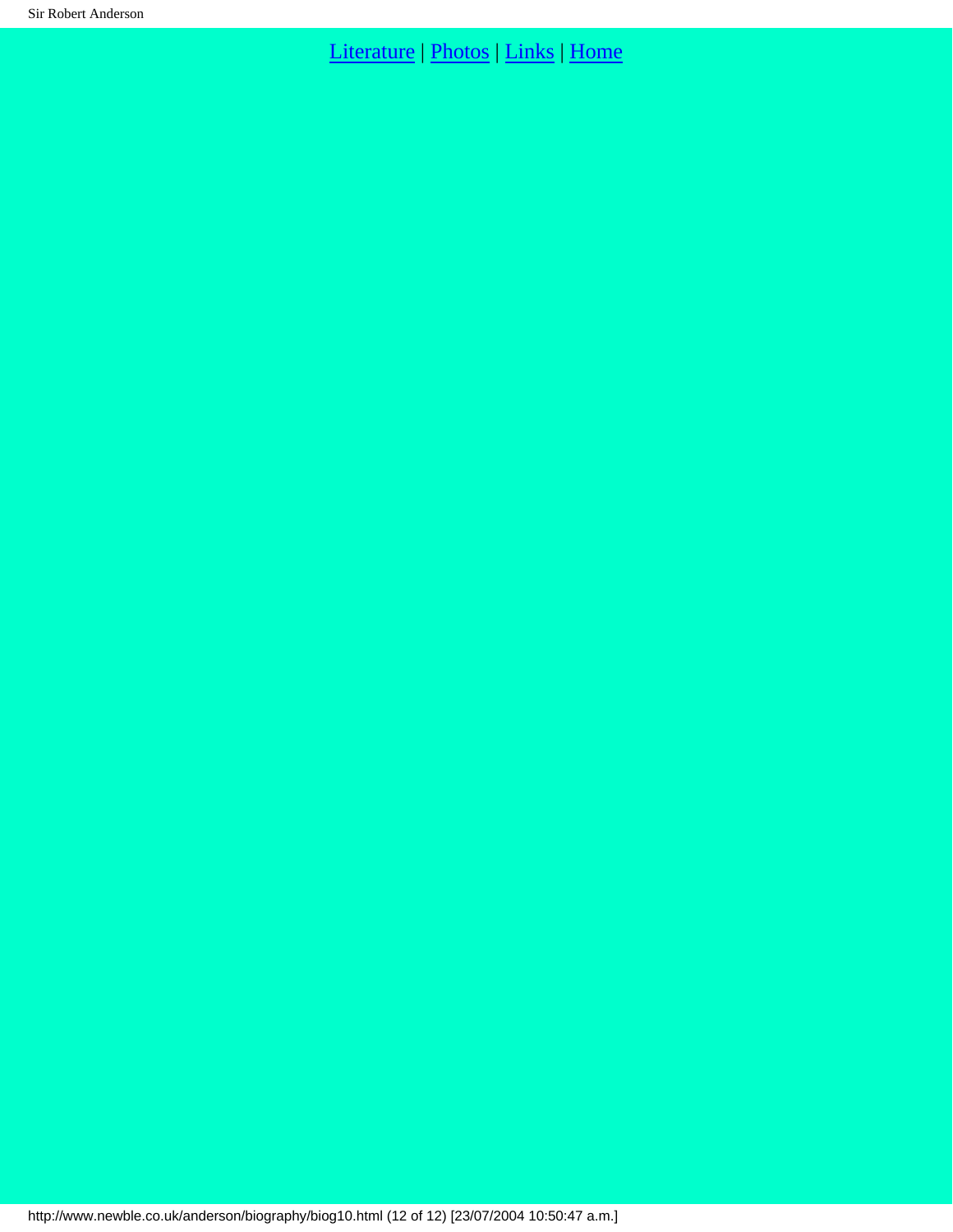# <span id="page-83-0"></span>**SIR ROBERT ANDERSON Secret Service Theologian**



## **BIOGRAPHY**

#### **CHAPTER XI COUNSELLOR AND HELPER OF MANY**

"How hast thou helped? . . . How hast thou counselled? "—Job xxvi: 2, 3

"STRENGTH and sensitiveness are the twin qualities of a really great soul," wrote Dr. Stuart Holden. The measure in which my father possessed these, together with the gift of ready genuine sympathy, must account to some extent on the human side for the way in which so many folk appealed to him confidently for counsel and help. A letter from an old friend of mine, grandson of one of the leaders in Irish Revival days, gives an insight into this. Writing about the first edition of this memoir, he said:

"I owe so much to Sir Robert, for it was he who opened my Bible to me, and taught me of the hidden harmonies therein; hidden to so many but wonderful and absolutely engrossing when explored with the key in one's hands. And to how many your father gave that key! He was always so kind and sympathetic to me when I asked what must have seemed such silly questions. He always answered as if I was his mental equal and, unlike most people of whom one asks questions, when he answered one immediately under stood. . . . I rarely pick up my Bible without thinking of him."

"I am rather scared of pundits," wrote another friend to him; "but you are so kind in that way. You know a lot, but you do not have the fact written all over you; and you have always been so kind to me that you are bound to have your good nature abused." And speaking of the original memoir Mrs. Hugh Falconer wrote: "Dear Sir Robert! You have succeeded in making him live again in the pages. . .. . His sternness and love, his knowledge and capacity for making allowances, and all his humanness." "It is so difficult," said a medical student, "to meet people who are both fitted and fearless enough to attempt to answer questions that press upon one at every turn. This is the only excuse I have for troubling you." And this was from an American lady: "... The time has come when the need for advice from a friend with a big brain and a big heart is most urgent. May I turn to you?" A long correspondence sometimes began as a result of letters in the Press or articles and addresses. In 1892 The Times published a series of letters on "*The Bible and Modern Criticism*" from Professor T. H. Huxley and my father, the (8th) Duke of Argyll and others also taking part. Afterwards a lady wrote to Sir Robert:

"Will you allow me to thank you for the personal note struck in your letter to The Times last week? . . . My faith is not as unfaltering as I could wish I feel the power of destructive criticism. I have taken a great interest in the letters, but none have appealed to me like yours or satisfied my intelligence as well." And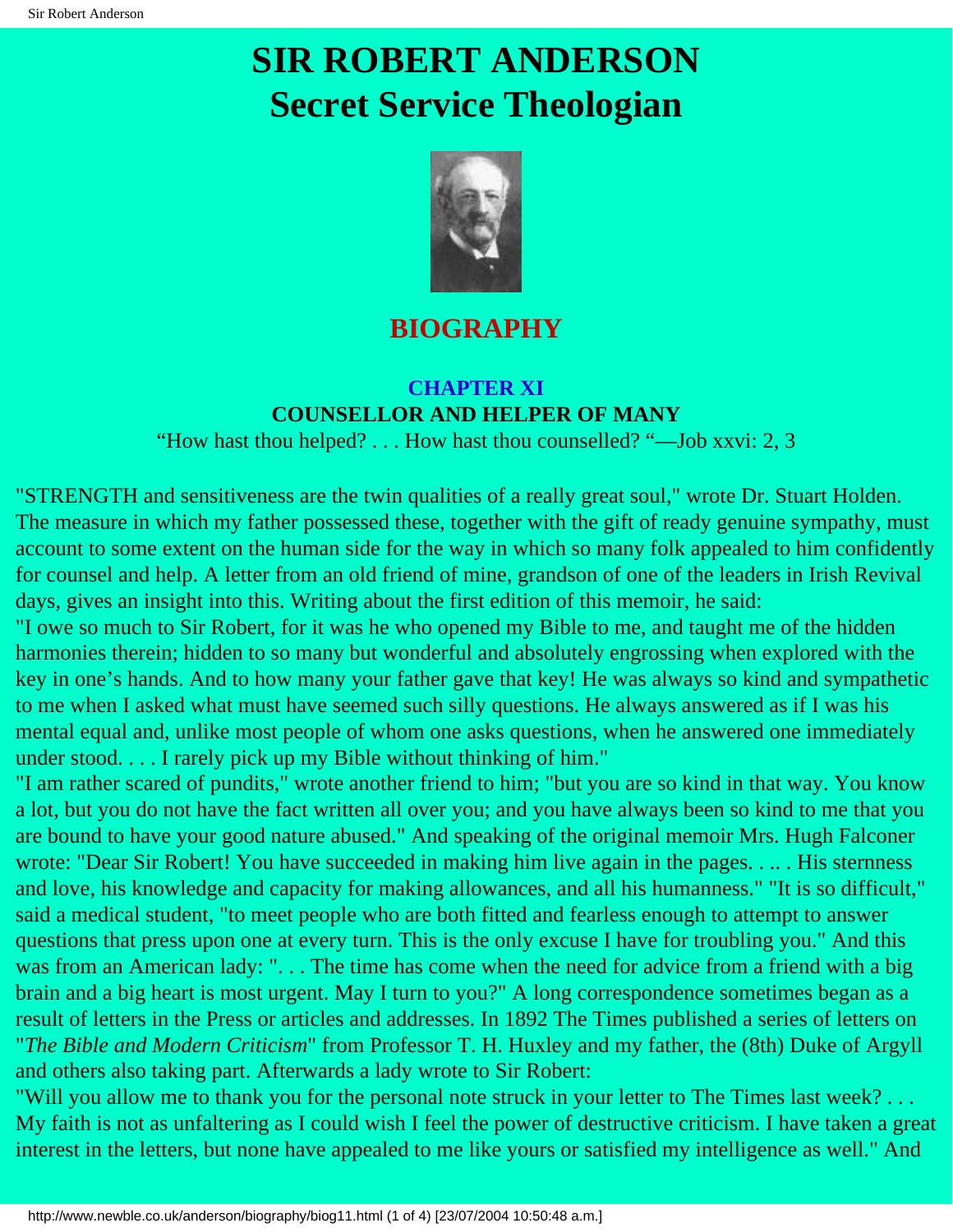again : - " I feel that every line you write to me is prompted by kindness and Christian consideration for a total stranger who appeals to you for counsel and guidance because you know. It may seem strange that I should prefer to write to you instead of speaking openly to a friend, or making my confession to some doux pasteur de troupeau des ames, but your writings impress me as other people's do not." Many letters speak of help received from the books. One of special interest came from Capt. E. J. Carré, widely known in connection with the Merchant Service Officers' Christian Association, who tells the

story of his conversion in the booklet Out of the Power of Darkness. He wrote:

"I wish you to know how much the thoughts expressed in your book *The Silence of God* helped me in the time of crisis in my life when the darkness was densest before the dawn. I think the booklet fully expresses just how you helped me, and I wish to thank you greatly."

From another sailor, a Norwegian, came this message:

"High up in a little watch-room in a lighthouse on the coast of Norway I am sitting during my lonely watch hours reading and thinking over a book *The Gospel and its Ministry*. A perfect. stranger as I am to you, I take the liberty to write this letter in view of that Christian fellowship and brotherhood that exist between all true believers. This is the true freemasonry, the only brotherhood worth calling so." And this writer testified

"After years of Church training I was cast as a lad of 18 into the land of Australia, there amid the stern realities of life to find that all I had learned and believed was nothing more than a myth. . .

I cannot tell all that *The Silence of God* and others of your books have done for me and what a new God and Saviour they have revealed to me."

A Vancouver correspondent said : "Dr. Torrey sent me a goodly number of your books. I could not tell you how many have blessed God for them. I owe more than I can ever tell to them and to the kindly loving counsel received in letters from you." A California lawyer, an avowed unbeliever, through the reading of *The Silence of God* and other books publicly announced his belief in the Scriptures and the Deity of Christ. " Sir Robert holds a brief for Christ" was his witness.

A lonely up-country trader in South Africa wrote: Sir Robert Anderson's books have put me right. I have thanked God for him many times." The Rev. H. Hofmeyr, a missionary of the Dutch Reformed Church, said: "May God nerve you to other efforts for the strengthening of the faith of many more in His word and in the person of His Son." And the beloved Rev. W. M. Douglas wrote also from South Africa: "I am only one of thousands to whom he has been the messenger of grace and peace because he had himself faced and conquered the doubts and fears that beset so many of us through the modern criticism of the Word of God." Yet another honoured Christian worker said : "His was the strong understanding faith that helped me when things seemed tottering."

But it was not only in spiritual things that his help was sought and given. "You have such a kind way of doing kind things," said one friend; which may partly account for the variety of the requests that poured in. A minister asks for assistance in getting his son into the Royal Air Force. Another letter asks help in getting an ex-convict relieved of the duty of reporting to the police. A Christian worker wants an introduction to some police official in Rome. A friend desires to secure the services of an cx- policeman for a post. A peeress seeks advice about seeing a procession. An artist wants a permit to sketch in a military area during the war.

And there were of course many appeals for help in graver matters. A young man desires a long talk about the question of ordination. Advice is asked as to the best book to put into the hands of a young man who has promised to read any one book given to him. A heart-broken parent (a complete stranger) seeks light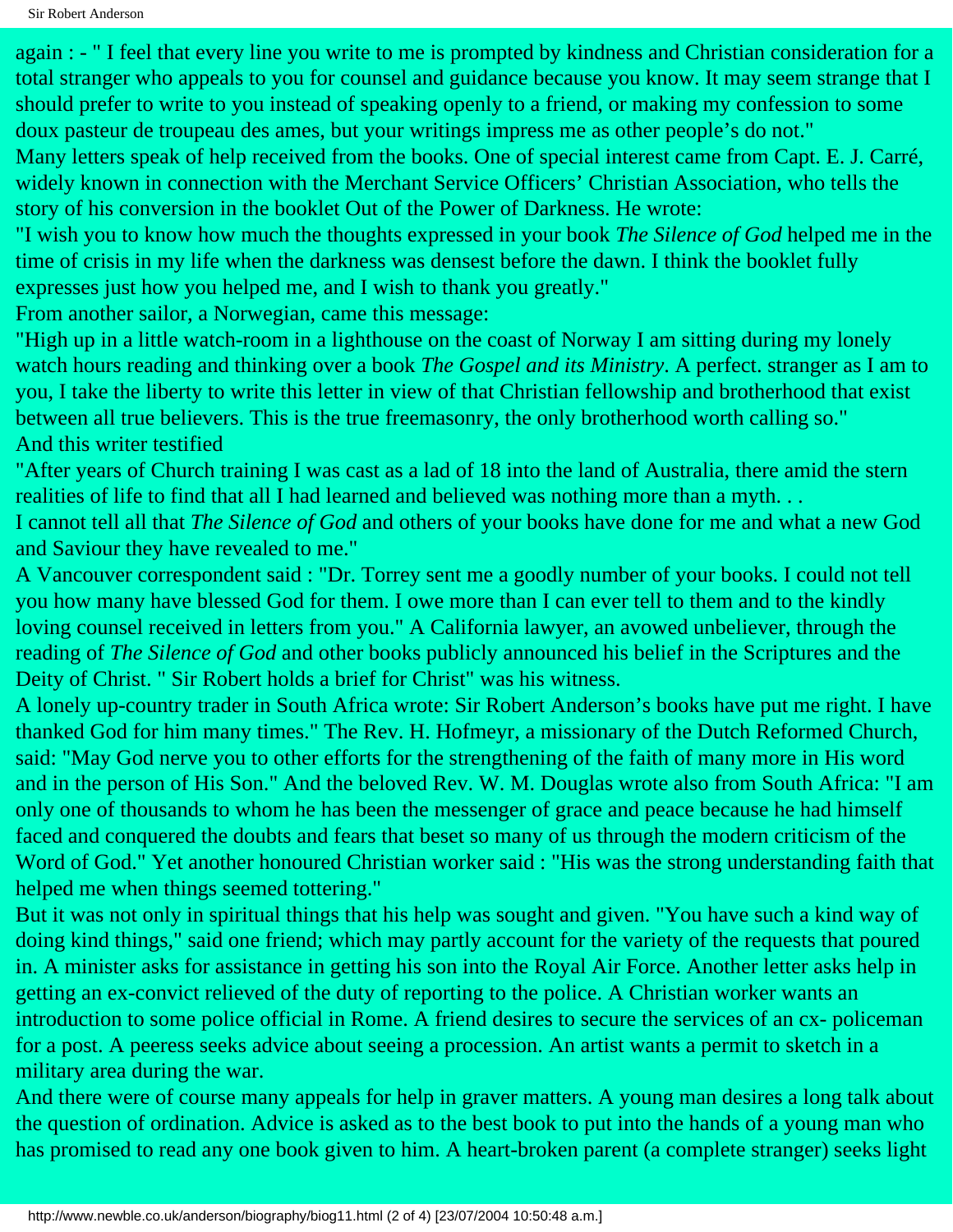on the silence of God. A young man wants to start a fresh and better life. A beautiful silver box now in my possession bears the simple inscription : "Robert Anderson; from a grateful father." Back of this lies a tragedy of the C.I.D. days.

Letters came from Australia, Tasmania, New Zealand, New Brunswick; Austria, Germany, Norway, Sweden, Switzerland; Belgium, Holland, Congo-Beige; Canada, British Columbia; the United States (many parts) ; the Argentine, Brazil, Chile, Costa Rica; Portugal, Tangier, Malta; India, China, Burma, Turkey-in- Asia; from South Africa (the Cape, the Transvaal and Natal); and from many another place. The way Sir Robert's writing and speaking appealed to the more educated classes as well as to others is illustrated by these extracts from letters. The Rev. Dr. Sinker of Cambridge wrote with reference to one of the books : "I gave a copy to a most dear friend, a highly cultured woman and a humble believer. It has been such a joy to her, and we have often had talks about it." Another referred to *The Silence of God*: "Many, many thanks for the book. We have had another long letter about it from Lady -. I am unspeakably thankful to have just such a book to put into such.hands, for she reads much and is clever." A delightful expression of thanks came from Miss Emma Bland, herself a gifted writer "I have been helped and blessed by your book, and I thank God for putting it into your heart to write it. I feel like a person who has had a beautiful but badly tangled skein of silk, of which I have been cutting a needleful day by day for personal use. But this makes me feel as if the right thread has been put into my hand by which I can unwind the skein and have it all in one piece. My dear old Bible! I'm so glad I never gave it up by reason of its tangles. It has always been the living Word of God to me, but it is more wonderful than ever since I have finished your book."

The hymn, "Safe in Jehovah's Keeping," printed on page 169, was a means of encouragement to many. One said : "The great rock of real help and comfort was that glorious hymn. I couldn't tell you the number of times I have turned to it when days were very dark and difficulties overwhelming." And the famous missionary, Dan Crawford, author of Thinking Black, wrote: "I have translated Dr. Anderson's glorious version of "Safe" ; there is scarcely its kin the broad and brown earth over." There is also a Danish translation.

One quality in my father's writing and speaking which made a special appeal was the strength and certainty of his own beliefs. "Amidst all the weakness and mystifying," said Sir Hugh Gilzean Reid, "it gives one hope to read your strong words." And Bishop Taylor Smith wrote: "Sir Robert always inspired and helped me." The Rev. J. Chalmers Lyon testified: "His ceaseless and fearless advocacy of the great essentials of the faith, and his utter devotion to his Lord, made an abiding impression on all who knew him; and J owe him much."

The late W. ("Cairo ") Bradley wrote to my sister: "Your father was a wonderful champion for the truth, and can ill be spared in these days when error seems rampant, and those who should hold forth the truth only seem to be watering it down." And from the Rev. E. L. Langston came these words: "Sir Robert has been an inspiration to us all in his strong adherance to the Word of God and his zeal for the truth." "A Prince has fallen," said Dr. A. J. H. Townsend; "he was a born leader; and with such intellectual gifts and deep learning in the Scriptures he combined the lowliest humility in spiritual things."

A member of the Trinity (Notting Hill) congregation wrote when on active service: "It seems as though a personal friend had gone, for Sir Robert was one of the few men in whom I had absolute confidence . . . one who helped me to have an intelligent understanding of the faith I now hold." And an elder of the same church said: "1 learned to love and honour Sir Robert for his wonderful Christian life and example, and as a man who never feared the opinion of the world." A missionary in China wrote: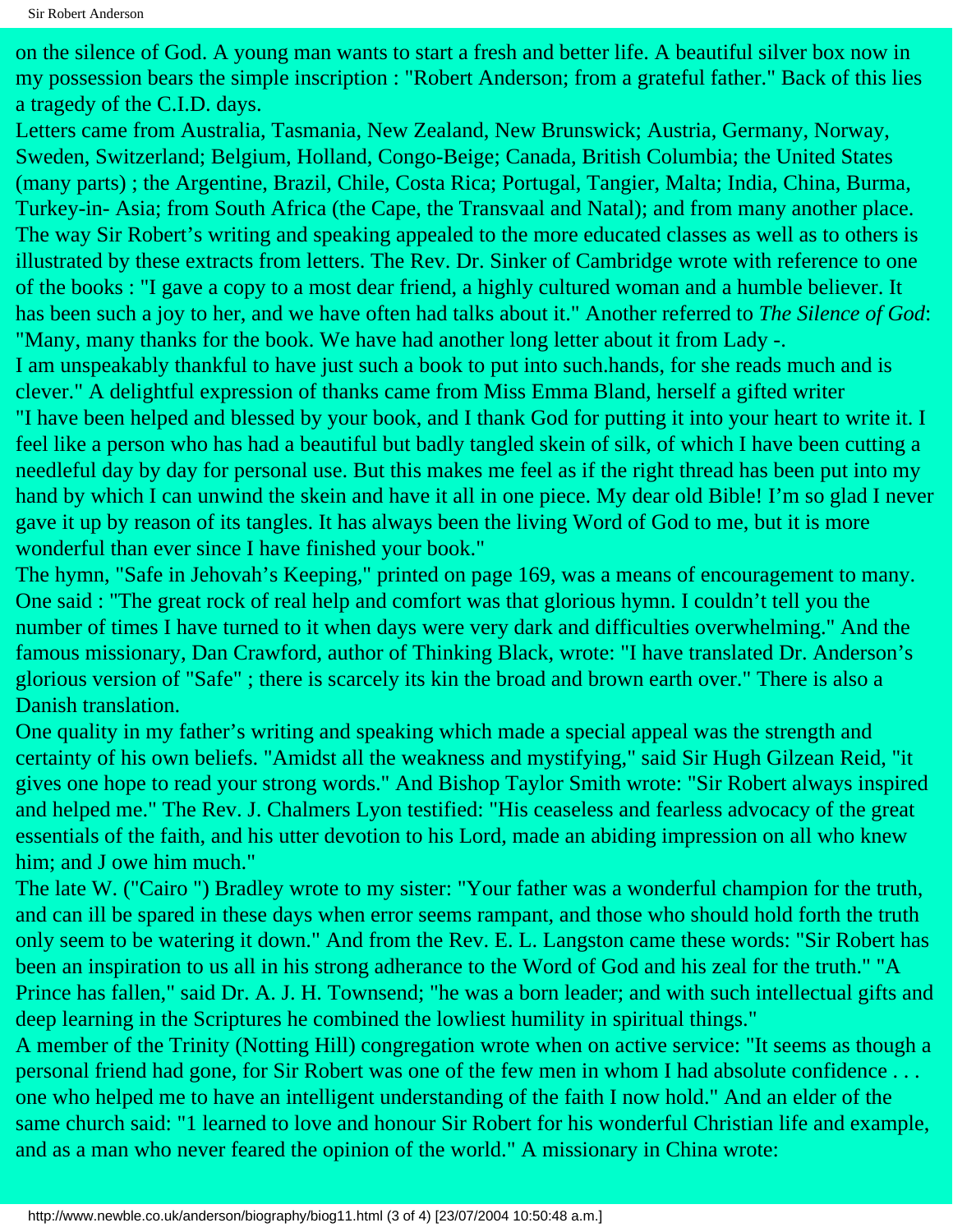Sir Robert Anderson

"How thankful I am that *Redemption Truths* ever came into my hands. It has helped me more than any book I have read for many a day." And another in Asia Minor, saying he had bought six of the books within a year, added that a missionary needs absolute confidence in the Word of God. " *The Lord from Heaven* opened a larger view of God's Word than I had ever before received," wrote a journalist in California. And an English lawyer in Switzerland said: "Long ago when I was seeking God I found great help from *The Gospel and its Ministry*." Yet another testimony was: "*The Silence of God* held me strongly by the hand when I staggered for a wee bit near the Slough of Despond." "So many commentaries," said another letter, "shirk all the difficult texts and give voluminous notes on easy passages; whilst you, like good old Bishop Ryle, fairly face them."

The following incident was told me by my aunt, Miss Lee Anderson. Mrs. White Jansen was staying at a Mission House in China when she saw a young Chinese doctor talking to a poor man about the Lord Jesus. She joined them, and the doctor said to her: - " All I know I owe to Sir Robert Anderson. When a student in London I was at his home, and I can never tell what I owe to him; I have all his books." The closing chapter will tell how this ministry continued until the end of the earthly pilgrimage. [Chapter Twelve](#page-87-0)

[Literature](http://www.newble.co.uk/anderson/literature.html) | [Photos](http://www.newble.co.uk/anderson/photos.html) | [Links](http://www.newble.co.uk/anderson/links.html) | [Home](http://www.newble.co.uk/anderson/index.html)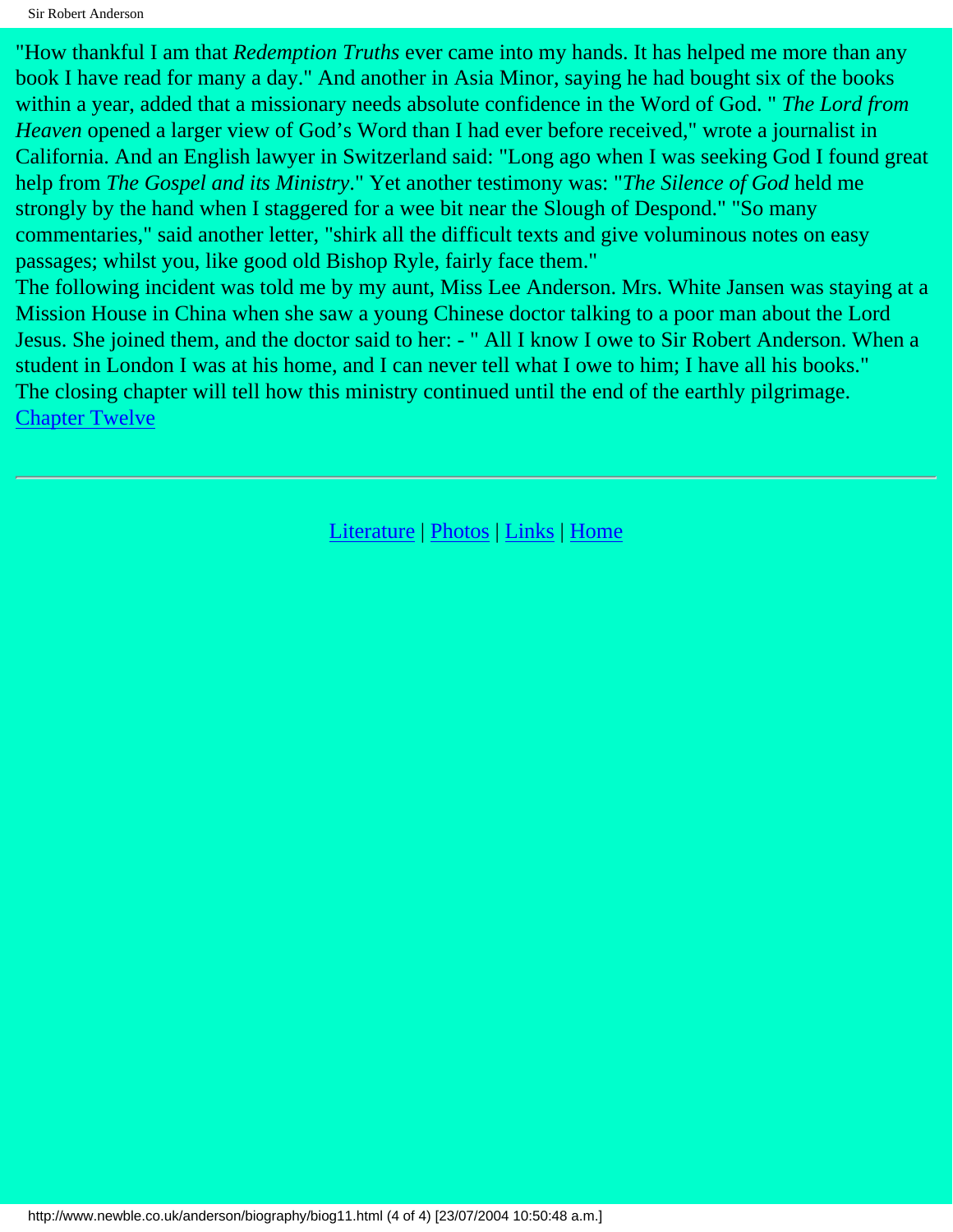# <span id="page-87-0"></span>**SIR ROBERT ANDERSON Secret Service Theologian**



## **BIOGRAPHY**

### **CHAPTER XII MR. VALIANT-FOR-TRUTH**

Then said Great-Heart to Mr. Valiant-for-Truth "Thou hast worthily behaved thyself. Let me see thy sword." So he showed it to him. When he had taken it in his hand and looked thereon a while, he said, "Ha! it is a right Jerusalem blade." The Pilgrim's Progress.

With the conscientiousness and courage of an Old Testament prophet Sir Robert Anderson sounded the trumpet of alarm, and led the battle against the errors which he believed were destroying the fundamentals of Christianity.

His lot to a large extent was the loneliness of the man who seeks to be a prophet of God, faithfully proclaiming God's message without regard to results, not a leader following the line of least resistance and seeking to gather round him the largest number of followers. The age needs such men. May God multiply the number.

The Rev. A. C. DIXON, D.D., in The Biblical Recorder.

TO some people my father was known chiefly as a fearless and by no means gentle critic of the methods and findings of modern destructive Biblical criticism. "Would that the Daniel controversy could be brought before some competent tribunal!" he once said. And the test of competency should be adequate knowledge of the science of evidence, together with experience of inquiries of the kind, and a fair share of that rare quality called common sense. Reasonable qualifications, surely; but in each of them the critics seemed singularly wanting. "If you are a man of affairs," he wrote," and especially if you be a trained lawyer or an experienced juror, you are better fitted to deal with the Daniel controversy than the Hebraist, the professor or the ecclesiastic as such. The Christian who gives up Daniel at the bidding of the professor is both intellectually and morally on a level with the Roman Catholic peasant who blindly takes his creed from his priests." The publication of one of his books brought a letter from Mr. Gladstone impressing on him that one of the distinguished scholars arraigned in it was wholly lacking in the judgment needed for such an enquiry. And Matthew Arnold, in spite of sympathy with the critics, had not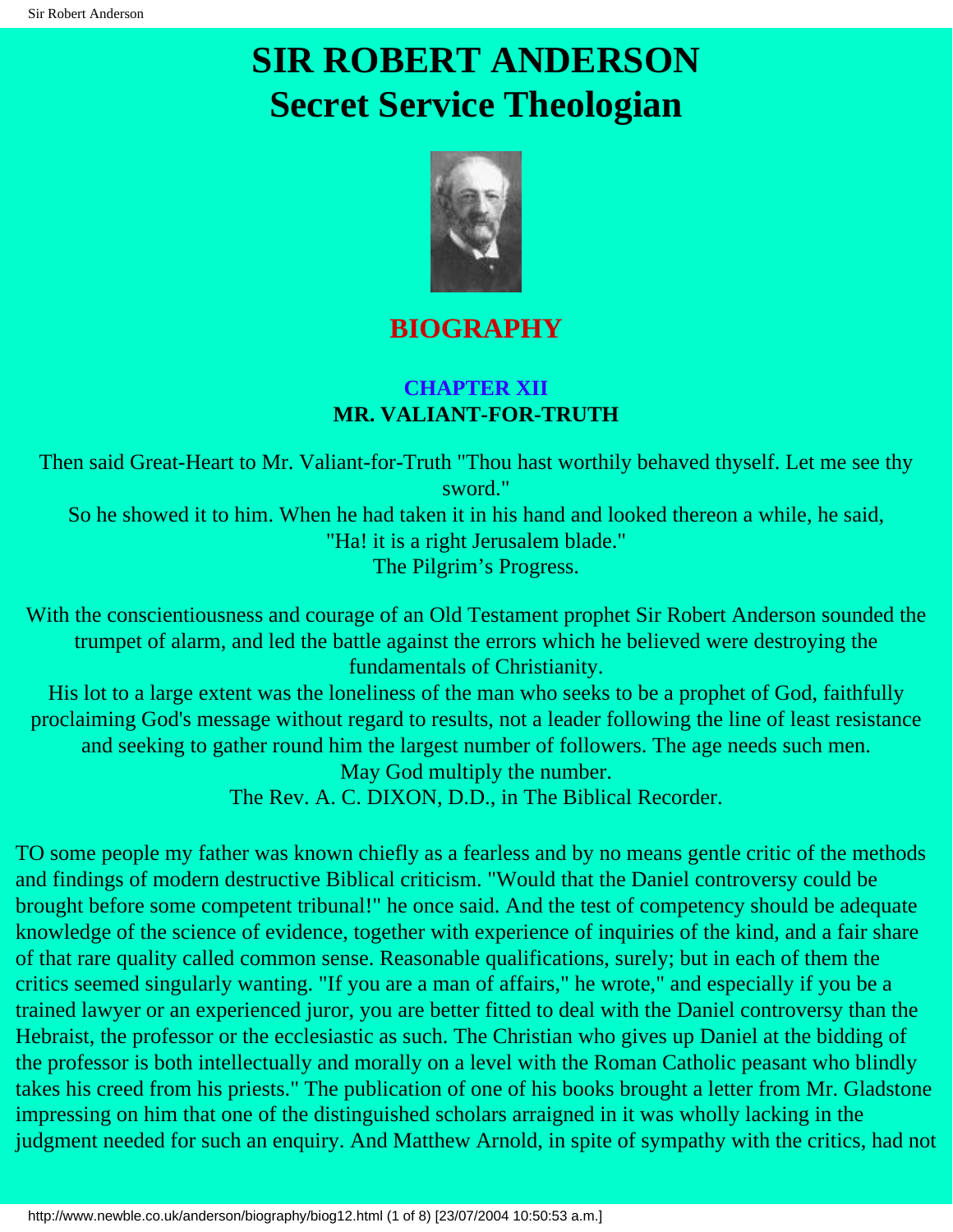been able to refrain from saying:

"Shut a number of men up to make study and learning the business of their lives, and how many from want of some discipline or other seem to lose all balance ofjudgment, all common sense!" And after speaking of the ordeal of a strong and strict sense of fact, Arnold went on to say:

"We are much mistaken if it does not turn out that this ordeal makes great havoc among the vigorous and rigorous theories of German criticism concerning the Bible documents."

Although the critics practically ignored him as a mere layman, such opinions encouraged Sir Robert in continually stressing the point that their proper place was in the witness-box as experts; and that they had no right to appoint themselves judge and jury into the bargain. And he claimed that consideration for the critics as men should not prevent very strong speaking about their opinions and their "assured results." This explains in part the vigour of his attacks on them. Another side was well brought out in a review of the first edition of this memoir in Evangelical Christendom

"The Church of Christ owes a great debt to the memory of Sir Robert Anderson. . . . It is a great mistake to suppose that he was a narrow-minded man, or an opponent of legitimate criticism, or a mere unreasoning champion of orthodoxy. He had insight into the full-orbed Gospel, and his attachment to Christ amounted to a passion which sometimes - as for instance against the blasphemous 'New Theology' teaching - found full display. . . . Sir Robert was a humble Christian of a most tender disposition as we were privileged to know by experience."

Another review in The Christian World had this appreciation

"Ulster had a typical son in Sir Robert Anderson, whose strongly marked personality was familiar in strict evangelical circles for half a century. It was through several protective rinds that one had to pass to get to the simple pleasantness of the Christian father and friend. He was first (outwardly) the keen, relentless Secret Service agent, the terror of Irish rebels; he was the 'no-surrender' foe of Biblical criticism ; he was the tireless speaker, preacher and writer for his faith. But when his day's fight was done he was lovable and much loved. Friend and foe alike, recalling that austere and dignified presence, will gladly read this outline of his full and consistent life."

It is entirely true that he was no opponent of legitimate criticism, being, as he often used to say, by temperament and training a sceptic and critic himself; and he was far from being an unreasoning upholder of orthodox views as such. But lifelong study of the whole Bible as a whole made him ever more firmly convinced of its Divine authority and integrity. His belief in its inspiration (in the fullest sense of the word) rested on no merely negative ground, as this extract from a letter well shows:

"Beneath all these special lines of truth there lies the many-stranded line of type and prophecy running unbroken through the Bible, giving proof upon proof that it is all Divine. A moral fitness moreover is needed for the study of it. . . . And of course one must know something of the deeper language in which it is written. I do not mean Hebrew or Greek, but type and anti-type - that language which speaks Christ in it throughout. Refer to Alford's Commentary (Greek Testament) on Luke xxiv'.

But all this is beyond the ken of the Critics. Some of them give sad proof that they are spiritually ignorant of God. None give proof that they know anything of this meaning of the whole Scriptures as a whole."

The letter went on to give his own experience along these lines. At one time his natural scepticism had seized upon the plain differences in the four Gospels as proof that they could not be Divinely inspired. But an address in a friend's drawing-room turned the points which once more shunted him on to the line of faith. In a rapid summary of the Synoptic Gospels the speaker showed how each followed consistently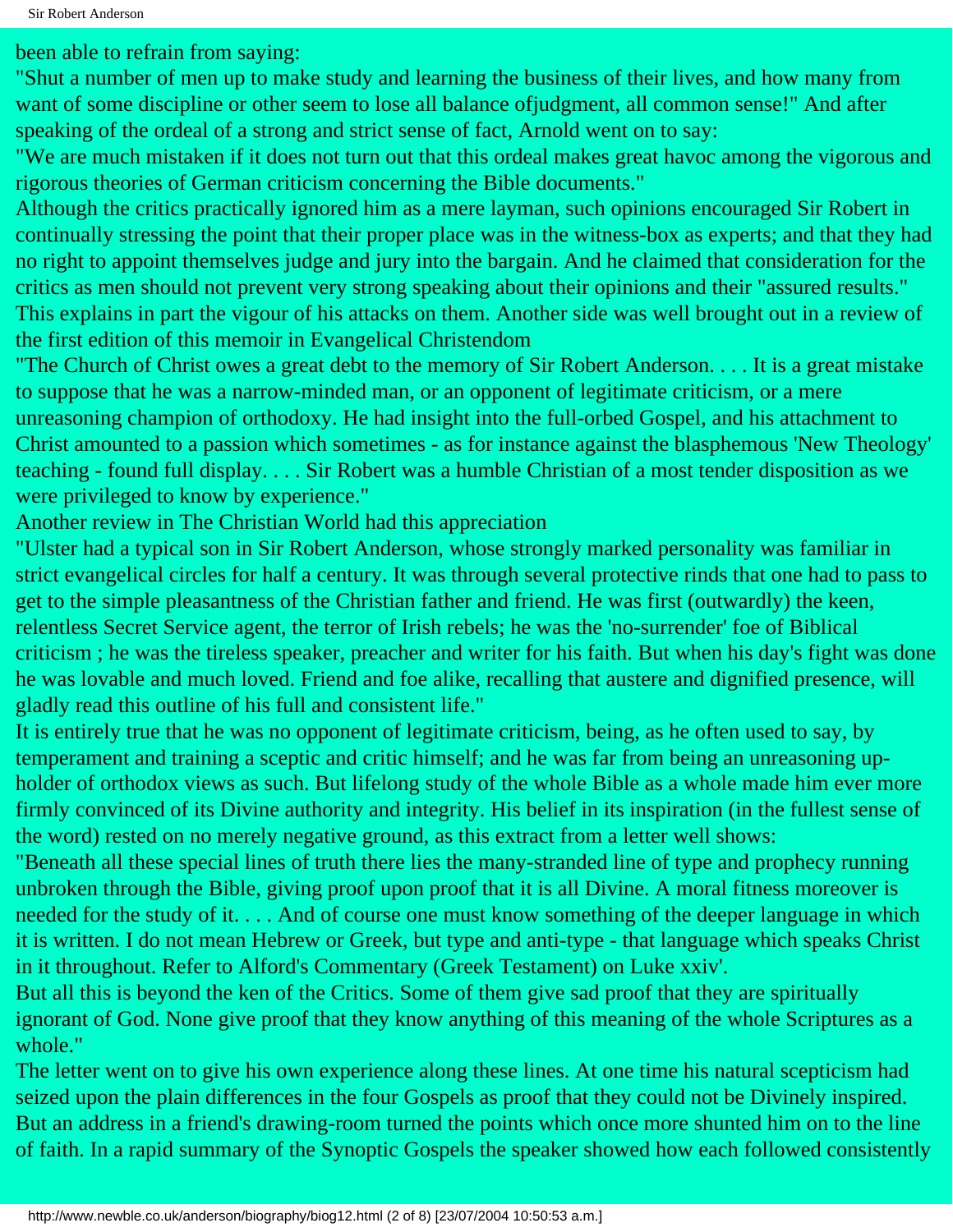Sir Robert Anderson

what the writer was being used of God to unfold. Matthew revealed the Son of David and Abraham, Israel's Messiah and King, in all the circle of their earthly promises and hopes. Mark revealed the Servant humbly fulfilling the work of God. Luke spoke of the son of Adam - the Son of Man - revealed on the wider platform of Gentile and world blessing. And then John revealed the moral glory of the Onlybegotten of the Father, with no special mention of the Nativity or even of the Ascension. "Light shone on the Book where all had been doubt and darkness; and I learned that while I boasted of being a superior person and a critic, I was but a poor conceited ignoramus."

This new light on the Gospels led him to turn afresh to the Old Testament as well as to the rest of the New Testament in a study of the Scriptures as a whole. The "assured result" was an ever-deepening belief in the Divine nature of Holy Writ. This was the positive basis of his faith. On the other hand, long and patient investigation, with all his experience of weighing evidence, led to the conclusion that the modern criticism could be met and answered on its own ground. And realising that its claims could be made good only at the cost of discrediting the testimony of the Lord Himself, he felt that in resisting it "we are contending for our all." In the main it was a lonely and difficult path, laying one open to much misunderstanding. But there were many to encourage and cheer him on.

Dr. A. T. Pierson of the United States, well known and beloved also in Britain, wrote : "R' The more I know you the more I feel that like Esther you are 'come to the kingdom for such a time as this.' You believe as I do in carrying the war into the enemies' camp." And again : ".

"Your remarkable paper in which you handle the critics without gloves. It is trenchant, vigorous in argument, irresistible in logic, and shows a remarkable adroitness in marshalling testimony." Canon J. McCormick, of St. James's, Piccadilly, said

"How some of the Higher Critics dislike your writings! If you did not hit them hard they would take no notice of you. I pray God to give you more and more grace in defence of His truth. . . . The Bishop of thinks your language a bit strong. Something strong is needed when the Virgin Birth and the Resurrection are denied by professing Christians. Some of the critics are so conceited that they deserve some pointed epithets. . . . Some try to get rid of you by saying, 'Oh, he cannot teach;, he is only a layman.' But you need not mind. Sacerdotal critics are peculiar "I am only a plodder and slow by nature," wrote Canon R. B. Girdlestone, "but I am thankful if I can supply cartridges for quick-firing guns like yourself. People are only half awake to the enemies' tactics. If Christ may not be trusted with regard to the past, how about the future? And what about the' Ransom for many?'" "The attacks have their value," wrote Dr. Robert Sinker of Cambridge; "they show you have struck a blow which is felt." And another friend said on a special occasion : "I am looking out for the glitter of your sword." Lord Rosebery gave his support in these words

"My DEAR SIR ROBERT, - I am very grateful for the book, and glad that you have taken up the cudgels for revealed religion which in these days needs all its defenders.

"Yours sincerely, R."

On the general question of Biblical criticism a valuable opinion was expressed in the following letter from Dr. Oswald Dykes, ex-Principal of Westminster College, Cambridge:

"I am not an expert in Old Testament criticism, and with some of the material on which critics operate I am quite disqualified to deal. But 1 am unable to suppress the suspicion - shared probably by many in my position - that there has been a great deal of rashness and over-haste in drawing conclusions from weak or uncertain data, and in confidently offering for 'results' positions that can only be described as more or less probable conjectures. There is plenty of room in my judgment for such warning and protesting works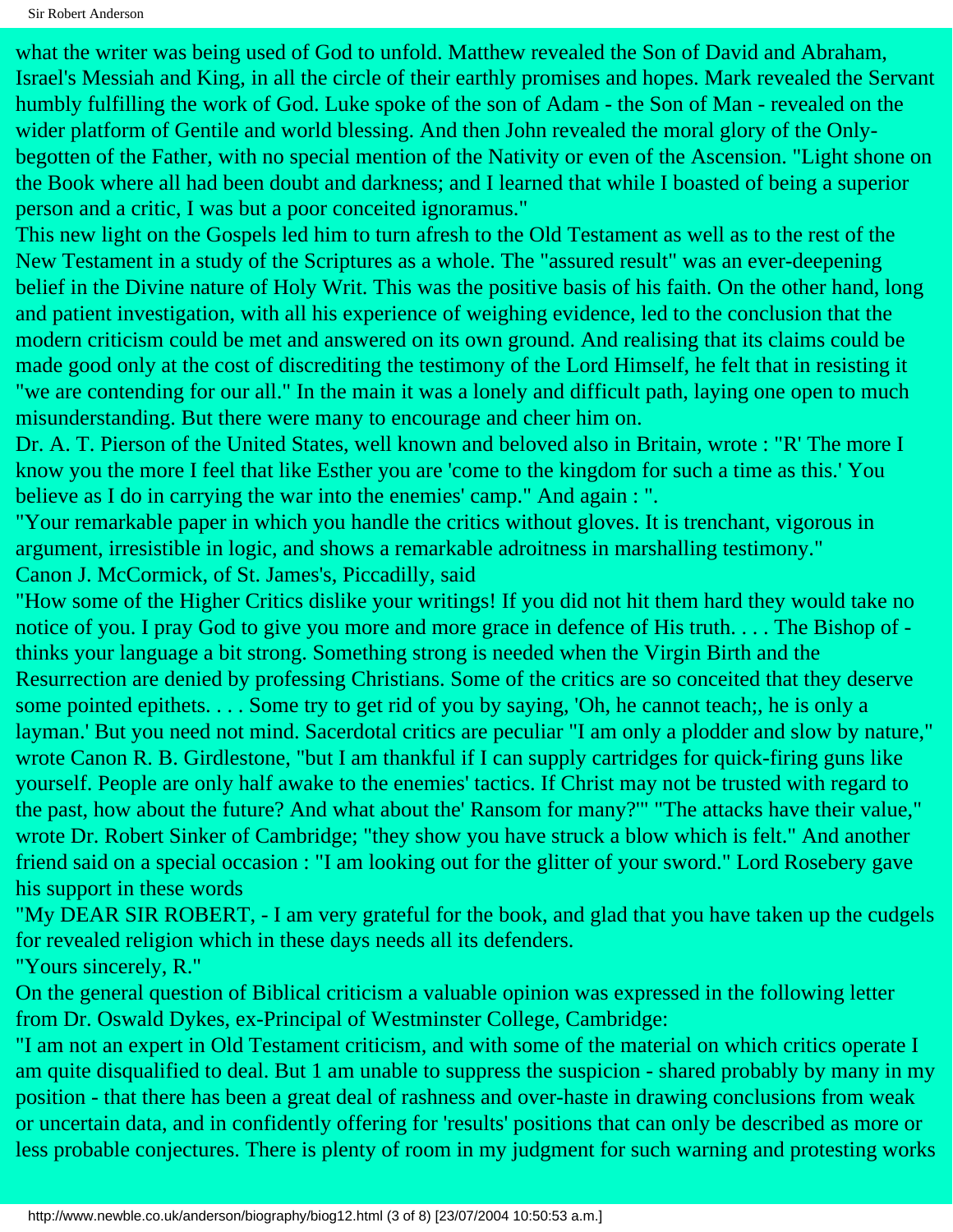as yours, with their appeal from the 'expert' to the trained weigher of evidence."

The fact of the German origin of much modern Biblical criticism is if possible of even gPeater importance now than a a generation ago. Sir Andrew Wingate, K.C.I.E., writing after my father's death, drew attention to this aspect in the following words: "His training, aptitude and experience alike fitted him to be a leading antagonist of German slanderous and malignant attacks upon the Bible, and enable him to face a false scholarship before which the Churches quailed.

Long before the war Sir Robert appreciated whither such insinuations against truth must lead a people, and in Germany we have seen their absorption into the mind turn a nation in one generation into devilinspired brutes. The British owe a deep debt to Sir Robert for having raised a powerful barrier against the unquestioned acceptance of these falsehoods which were already infecting our teaching of Scripture." On this question my father himself wrote in 1915:

"The Kultur which has produced results so widespread and deplorable is none other than the latter-day phase of the Satan gospel of Eden, 'Ye shall be as gods.' Such is the sinister power behind the infidel crusade of the sham 'Higher Criticism ' - the most subtle attack that has ever been launched against the faith. And it is as successful as it is subtle. For in a single generation it has led to the dethronement not only of the Bible but of the Christ of the Bible in Germany. . . . The German people have been taught to regard the most sacred of all sacred words as merely 'a scrap of paper.' And this is the Kultur which has changed a great and God-fearing nation into the Germany of this infamous war. And as the movement is rapidly leavening the Protestant Churches of Britain it is high time to give warning of its effects." And now, thirty years afterwards, we can see how the road led ever downwards to the pagan religion of National Socialism. In Cross and Swastika (published by the Student Christian Movement), Dr. Arthur Frey, a German-Swiss, writing just before the outbreak of the second world war, tells the story "The philosophy of the 18th and 19th centuries had broken away one stone after another from the Christian creed. God's Word was humanised; it was made subject to human knowledge. . . . Man in his faith in himself, in his folly, did not shrink from subjecting even the Word of God to his so modest and pitiful bits of knowledge."

National Socialism, according to Dr. Frey, is only a product of the development going on for the last hundred years leading to the deification of man, following the belief that man is by-nature good, and the rejection of the Bible doctrine of man's inherent sinfulness and need of redemption. "The morality of an optimistic belief in evolution became indigenous not only in the world but in the Church." Reconciliation and redemption in the Christian sense were not needed by the German man. But now, he goes on, who still dares to hold that man is by nature good? "There has gone to pieces that belief in man and his continuous upward evolution by which Liberalism and Socialism lived."

Then he tells of the stand made by the Confessional Church. "What saved and renewed the Church was nothing else than simple belief in God's Word and simple obedience to that Word." Professor Karl Barth, in an Introduction to the English edition of the book, stresses that the Church had to turn back anew to its true original foundations, to the Holy Scriptures and the doctrine of the Reformers. And in a warning to the Churches of other countries he says: "We have but to think of the apostasy from the faith of the Bible and of our fathers, of the bad, weak theology of which all the Churches are guilty, and with which they have all contributed to the affliction which has now fallen on the German Church!" And this is from Dr. Frey: "In the conffict of the Evangelical Church in Germany it has become plain that Christian doctrines, as these are to be met in the latest Protestant literature, have not been the slightest help to the Confessional Church." The Bishop of Durham, writing to my father in 1913, mentioned having seen a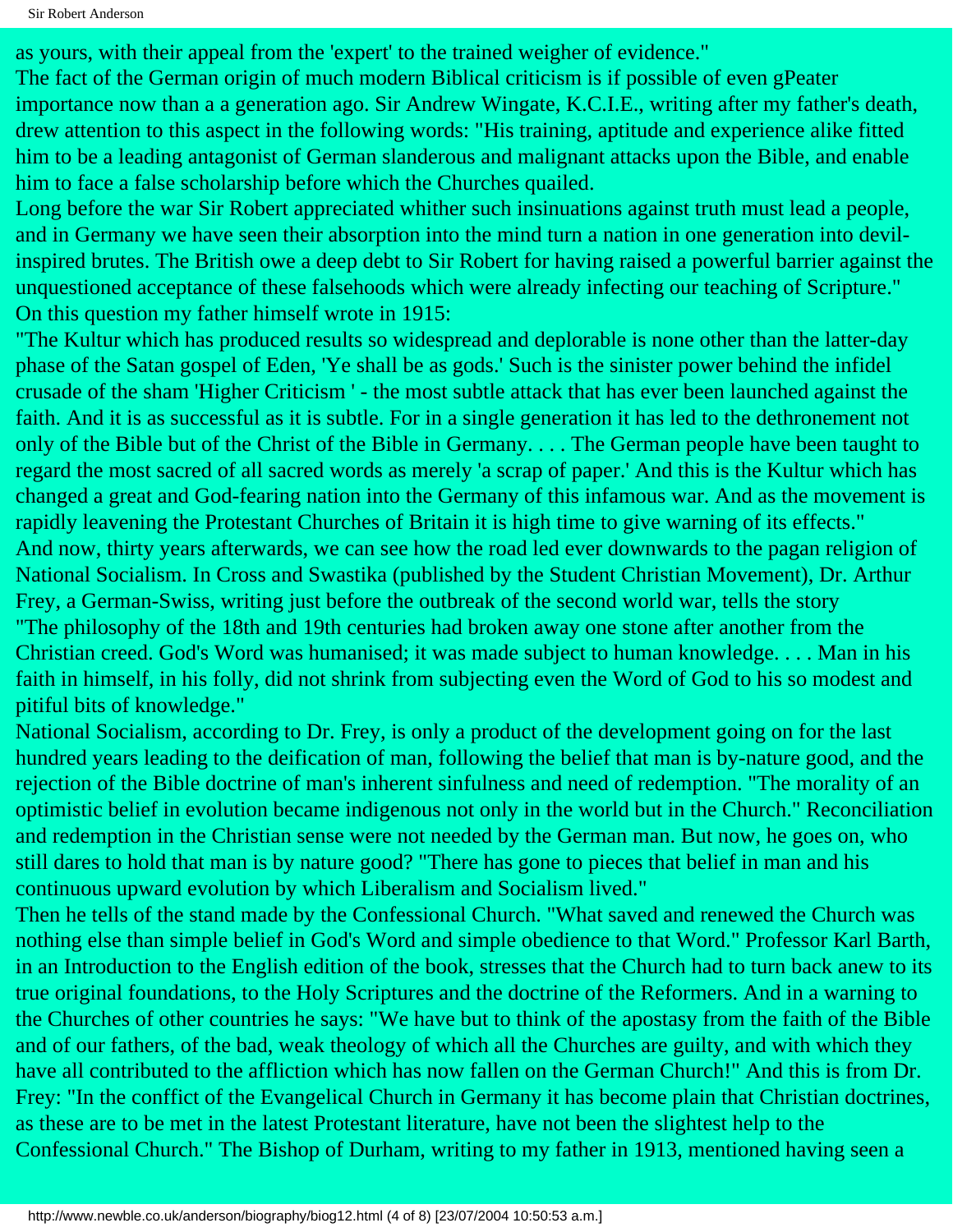report that Dr. Welch, Professor of Hebrew in New College, Edinburgh, "that stronghold of the new criticism," had emphasised the weighty criticism to which the Wellhausen theory was being subjected, and had expressed his belief that "Moses and the Prophets were returning to their old position." If the report was substantially correct, said Dr. Moule, it was a very remarkable sign of the times, or " a breaking of the arrogant and obstinate reign of that bad substitute for the Apostle - the Professor!" But even now many preachers, teachers and others, seem completely ignorant of the notable swing "back to orthodoxy" on the Continent as well as in Britain. In this connection special interest attaches to the opinion of Dr. A. H. Sayce, the eminent scholar and archaeologist. A member of the Old Testament Revision Company at the age of twenty-nine, and for over thirty years Professor of Assyriology at Oxford, in his early years the "German theories" as he called them strongly appealed to him, and he regarded himself as a champion of higher critical views. His archaeological researches however convinced him of their unreliability, and eventually he became an unrelenting and aggressive opponent of those views. In a letter to my father about one of the latter's books he wrote:

"It appeals to the general public in a way that the ordinary thinking man can understand and appreciate. You have made the issues clear to him, which is just what the disciples of the 'Higher Criticism' are generally indisposed to do; sometimes because, their own ideas are not clear, sometimes because they do not wish to express themselves clearly. The point you insist on, that an adverse verdict must be based on complete and not imperfect evidence, is a very important one. The philological evidence when applied to matters of history or archaeology is necessarily imperfect. In fact we cannot prove a negative by means of it, our critical friends notwithstanding."

Air-Commodore P. J. Wiseman, C.B.E., R.A.F., writing in the Bible League Quarterly, No. 2 issue, 1945, states : " In a recent higher critical publication it has been alleged that in a private conversation he [Sayce] made statements which involved the abandonment of the position he maintained with growing strength up to the latest of his many books. I was in Iraq when he visited it just before he died, and can say that there is no warrant whatever for any alleged change of view." Not only publicly but behind the scenes Sir Robert laboured for the cause so dear to his heart. Having had some correspondence with Professor S. R. Driver about the Book of Daniel, he appealed to him personally thus:

"May I without presumption add a word or two to explain my appealing to you? Others like - seem utterly devoid of that sort of judgment which would fit them to be jurors in a heavy case at nisi prius. They are simply incapable of taking a large view of a question. But in my Preface I have taken the liberty of referring to your writing as 'so conspicuously moderate and fair'; and in this conviction I earnestly appeal to you to reconsider this Daniel controversy in the light of evidence other than the merely philological. The effect of discrediting the Book of Daniel is disastrous upon all bold and fearless thinkers. God knows I have nothing to gain by defending it. I do so as the result of long and patient and earnest consideration and study, which slowly led me to a deep conviction of its authenticity." I have not found a reply to this letter. And it must be added that some years afterwards my father criticised Dr. Driver's later writings very severely in his Pseudo-criticism.

Personally also my father came into touch with many other men of diverse views. I remember his coming home and telling of a conversation with a well-known minister, the writer of charming popular stories. The question of the inspiration and authority of the Epistles, particularly St. Paul's writings, had arisen. Dr. - admitted having doubts regarding these, but said that he took his stand on the Lord's own words recorded in the Gospels. My father asked him how he knew that we had a reliable record of those words. "If one of my officers at Scotland Yard," he said, "brings me a report of a conversation, I ask how soon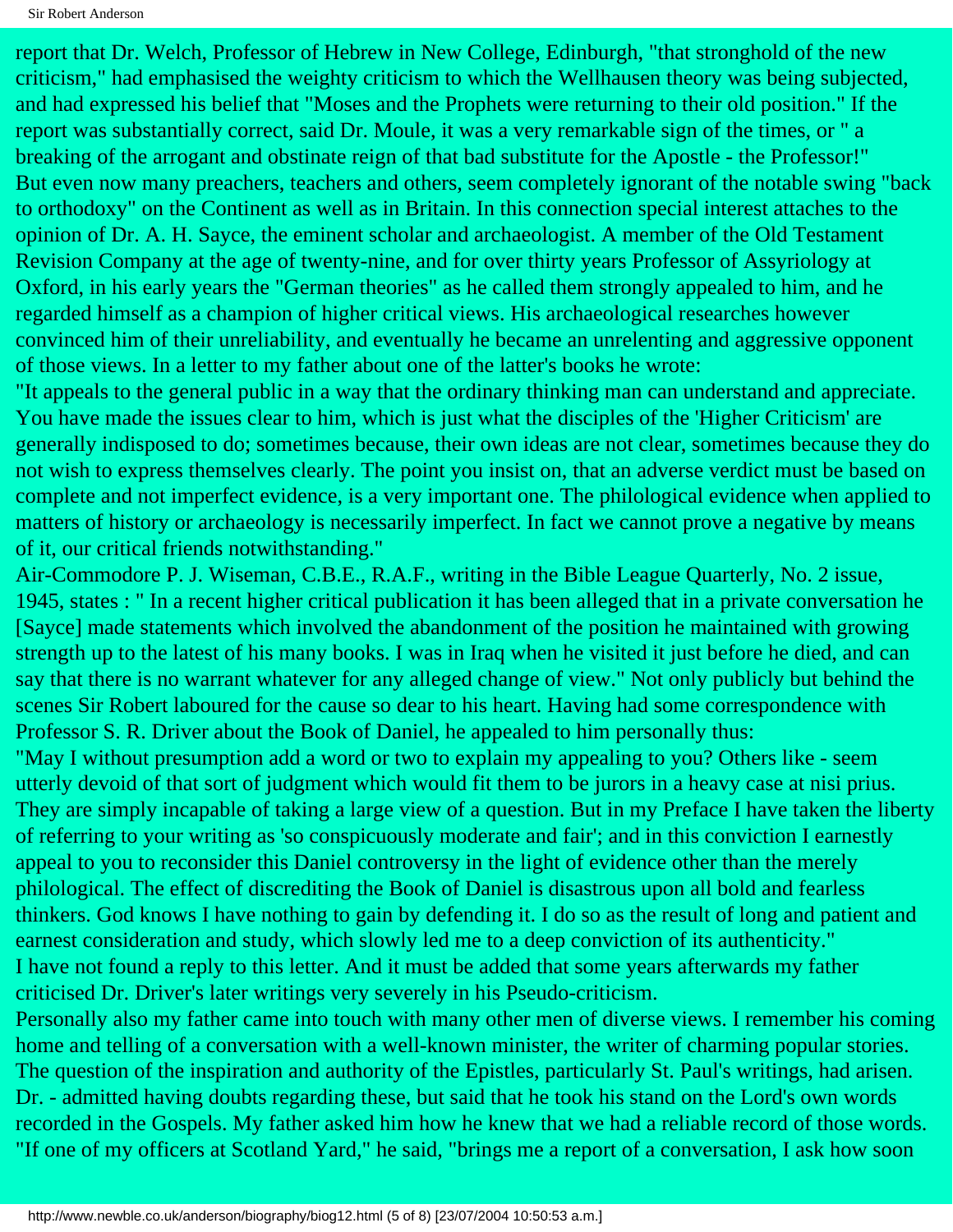afterwards was it written down. If the reply is, On the following day, I say at once that in that case it is not good enough for me." Are we then to believe, he continued, that apart from the inspiration of the Bible in the fullest sense of the word the authors of the Gospels were able, long years after hearing them, to commit accurately to writing the long discourses of the Lord Jesus? It should be added here that the question of "discrepancies" in the different Gospels was of course not ignored in my father's writings. This brief record of his long campaign against what he believed with all his heart to be dangerous error must include a reference to his uncompromising stand against Romanising influences and practices. In the Preface to The Bible or the Church he wrote:

"'The greatest achievement in English history ' is a distinguished historian's estimate of the Reformation. But in this flippant and shallow age we seem to be letting slip what the Reformers won for us. For a national lapse toward superstition upon the one hand and rationalism upon the other is one of the marked characteristics of the day." A review of that book under the heading "A Layman's Theology" in the South African Review (December 1908) is of unusual interest for the purpose of this memoir:

"This treatise is marked by many of those practical touches which a layman is apt to give to theology when all too rarely he enters upon a discussion of that subject. Sir Robert has not forgotten and does not wholly lay aside the experience gained at Scotland Yard, and.. is a gain that the sacerdotalist should be subjected to a scrutiny based on methods which are accustomed to run the gauntlet of judge and jury before a verdict is asked for. It must not be supposed however that our author is a mere amateur dabbler in theological questions. His study of the sources has evidently been most thorough. And he makes short work of demolishing the claims of those who would overthrow the Reformation platform, the Bible, and substitute for it the voice of the Church.

"Sophistry and subterfuges of mere professionalism meet with short shrift at Sir Robert's hands. And he is not afraid of being accounted old-fashioned when he repudiates what he believes to be pagan in certain doctrines and ceremonial sought to be revived h the extremists of the modern ritualistic school. His legal acumen stands him in good stead when he frames his indictment against those who seek to undo the work of the great Reformation; and he disposes of many of the arguments deduced from the patristic writings by copious references to the same authorities, many of which I show support standards of truth which closely approximate Reformation ideals.

"In an appendix on Romish propaganda he gives a highly interesting account of an attempt made to induce him to yield to - Papal claims."

The last reference is to a lengthy correspondence with a gentleman who wrote to my father expressing solicitude for his spiritual welfare, and an earnest desire to see him within the fold' of the Catholic Church "Towards the close of our correspondence," said Sir Robert, "he sent me a Catholic treatise to show how grievously I had misjudged his Church. His letter enclosing the book gave me the first definite hint of what I had guessed, that his letters were part of a systematic effort to lead selected Protestants to make their submission to Rome His letter remained unanswered; for I am utterly at a loss to know what answer is possible to one who ignores or distorts both history and Scripture, and honestly and earnestly believes in what he calls 'the Church.'"

Speaking on the platform of the Evangelical Alliance, Sir Robert referred to the movement for the reunion of Christendom and the position of the Church of England with regard to it, quoting the opening address at a Church Congress which stated that the desire for this reunion had been implanted by God Himself, and was in accordance with the wish and prayer of our Divine Lord. "I humbly venture to challenge every statement in those words," he said; "it is not the reunion of Christendom that the Lord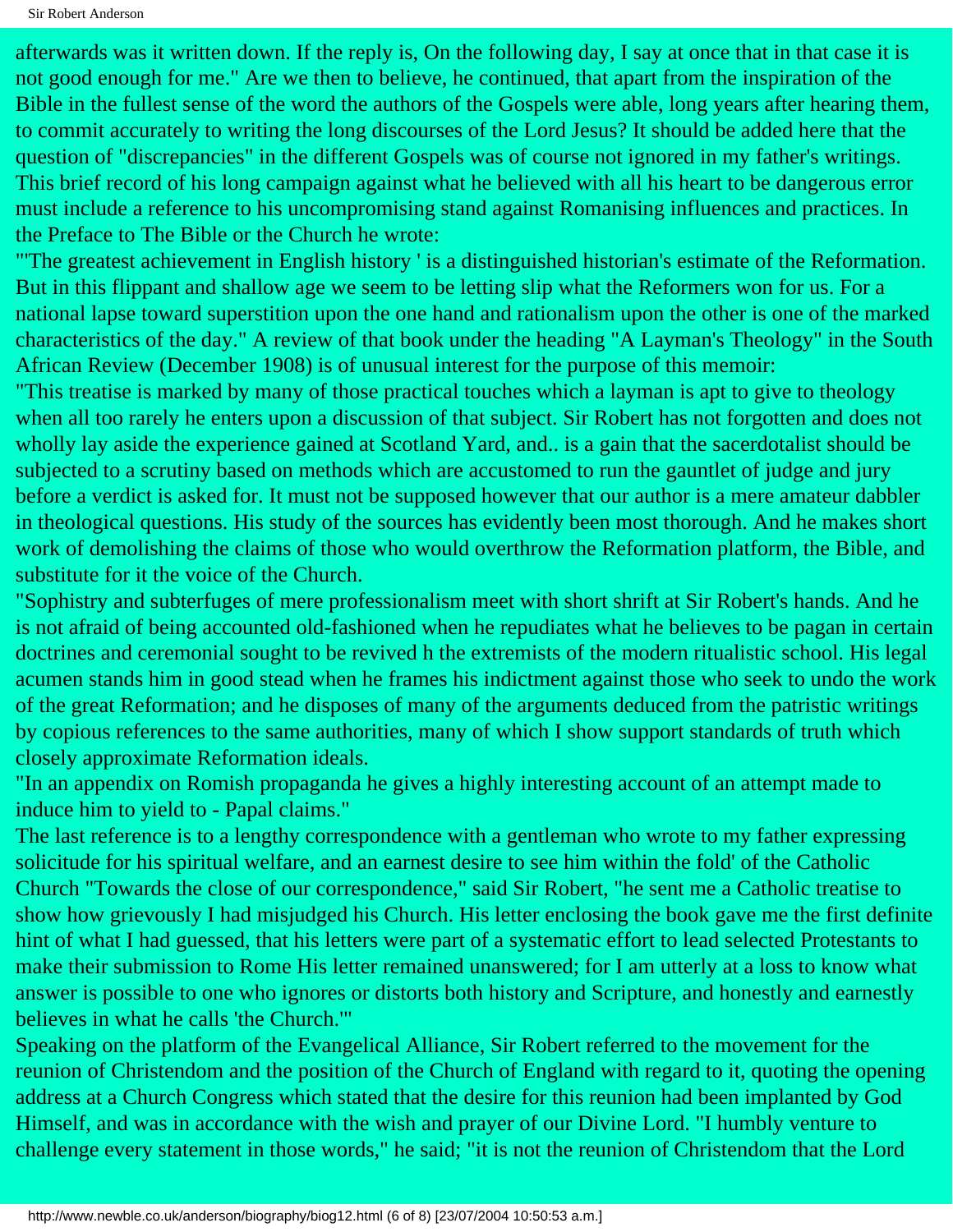spoke of in that solemn prayer recorded in the seventeenth chapter of John." The Church Congress address had stated that the Church of England was peculiarly fitted to help forward the work of reunion because she had points of contact with all the severed members of Christ's mystical body.

"I would say," he replied," with all the emphasis that I would throw into my words that the whole conception of this is essentially anti-Christian. . . . I do not think these things are consonant with Christianity, and I would venture to say they are absolutely inconsistent with the doctrines of the Reformers. . . . Will anyone tell me that a Church in which the doctrines and practices of the Church of Rome prevail is acording to the Articles of the Church of England 'a congregation of faithful men in which the pure word of God is preached, and the sacraments be duly administered according to Christ's ordinance'? Or take another type of Church, one where the very foundation truths of Christianity are assailed - the Virgin Birth, the Incarnation, the Atonement - where the Old Testament which the Lord Jesus accredited is dismissed as a farrago of myths and legends and forgeries. Can you say that in that Church, I care not what it calls itself; the pure Word of God is preached?"

The Bible or the Church was based upon an earlier work entitled The Buddha of Christendom. Canon Teignmouth Shore, a college friend, who was Chaplain-in-Ordinary to Queen Victoria and King Edward VII, wrote with regard to this: "I saw the notice of your volume in The Church Times. It only shows how hard you have hit them. I need scarcely say how heartily I agree with you. The Church of England became Protestant at the Reformation, but the Bishops have by their cowardly connivance allowed her practices and doctrines as now taught by six-tenths of the clergy to become Roman Catholic. . . . The Bishops snip off little bits of fringe here and there, when it is the whole pattern of the garment that is wrong."

A soldier's opinion was forcibly expressed by Field-Marshal Viscount Wolseley:

"It is very kind of you to send me a copy of your book. Its Protestantism cannot be too strong for me; for it is not only that 1 abhor all the absurd idolatry and customs appertaining to it that our fathers protested against and rid England of at the Reformation; but I have a sublime contempt for the invertebrate creatures in trousers who try to take from our religion that healthy manliness which Protestantism engrafted upon our national Church."

The Record ended a long review of The Bible or the Church thus "We are sincerely grateful to Sir Robert Anderson for bringing out so clearly the antithesis of the Bible and 'the Church ' - not the Church as St. Paul would have described it, and as our own Article XIX describes it, but a Church overwhelmed with accretions of human error and human perversity." And here are the closing words of The Buddha of Christendom

"The position maintained by the martyrs was no mere negation of the false ; it was a testimony to the true. The Christian converts of early days 'turned from idols to serve the living and true God.' The martyrs of later days turned from 'the Church' that they might be loyal to Christ. So it must ever be. There can be no true loyalty to the king without denouncing the pretender. Loyalty to Christ implies the repudiation of what is false to Christ."

As Chairman of an anniversary meeting of the London City Mission, Sir Robert said: "Protestantism is no anchorage for faith; but it is like the breakwater which makes our anchorage secure. It shields from influences that make Christianity impossible. While priestcraft would set up a Church to mediate between God and man, Protestantism points to the only Mediator, our Lord Jesus Christ. By placing an open Bible in our hands it leaves us with free consciences to follow God." But whilst he was a Protestant of the "No surrender" type of his Derry forbears in regard to the doctrines and practices of the Romish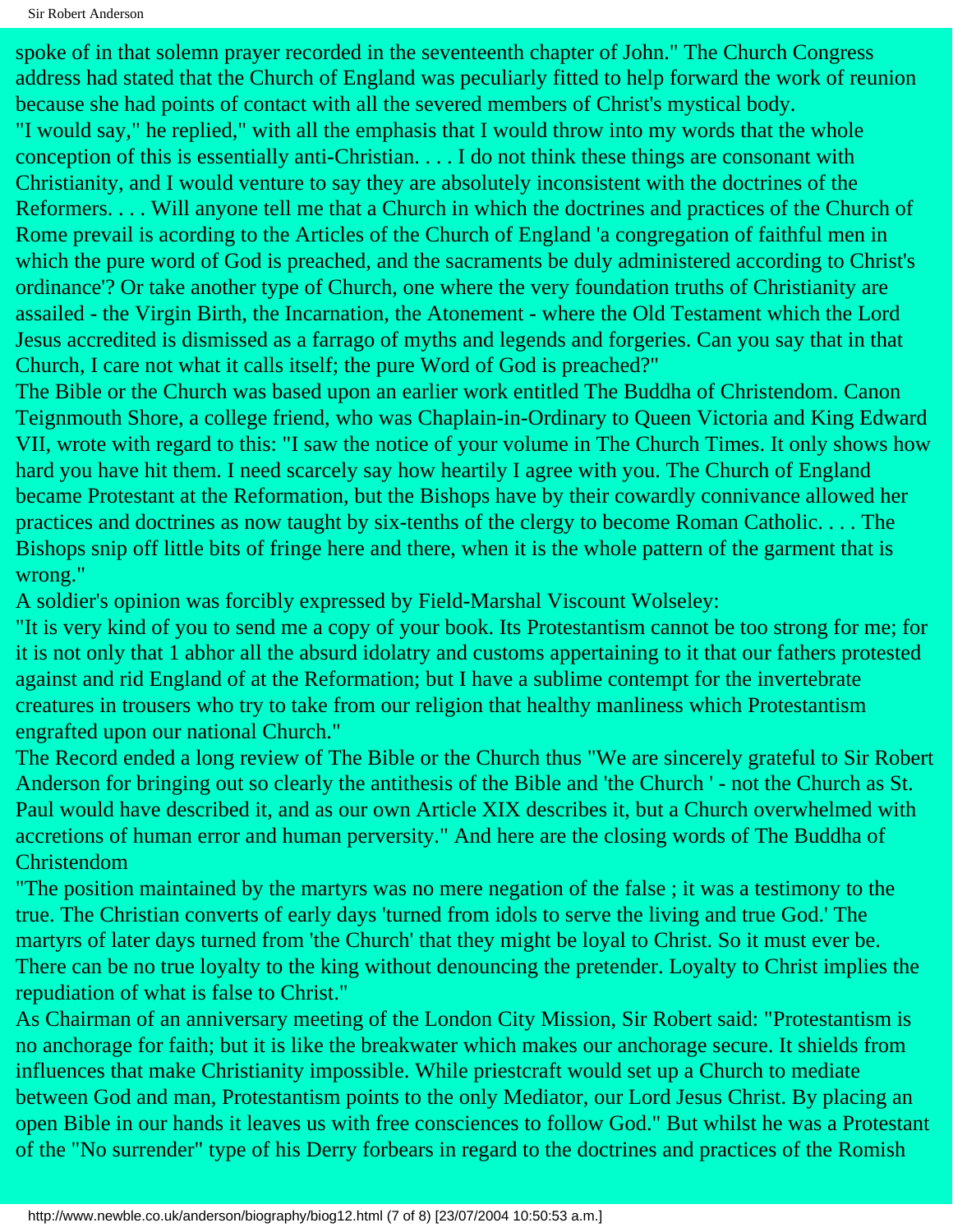Sir Robert Anderson

Church and of Anglo-Catholic followers, he recognised that amongst those whom he withstood so strongly there were many who were one with himself in their exaltation of the Lord. He felt indeed that he had more in common with many a devout Roman Catholic than with " Modern Churchmen" who denied the Deity of Christ and His atoning sacifice. His personal touch with individuals in other Communions is exemplified by this letter from Father Ignatius:

"It is most kind of you to write to me in so brotherly a way and to send me your pamphlet. Indeed what you and I believe in common far exceeds in grandeur and importance the smaller details respecting which we may differ. I have read your Coming Prince with much pleasure and profit, and now shall read (D.V.) your book on Modern Criticism.

"Believe me your affectionate brother in our Lord Jesus,

"IGNATIUS, O.S.B., Monk."

[Chapter Thirteen](#page-95-0)

[Literature](http://www.newble.co.uk/anderson/literature.html) | [Photos](http://www.newble.co.uk/anderson/photos.html) | [Links](http://www.newble.co.uk/anderson/links.html) | [Home](http://www.newble.co.uk/anderson/index.html)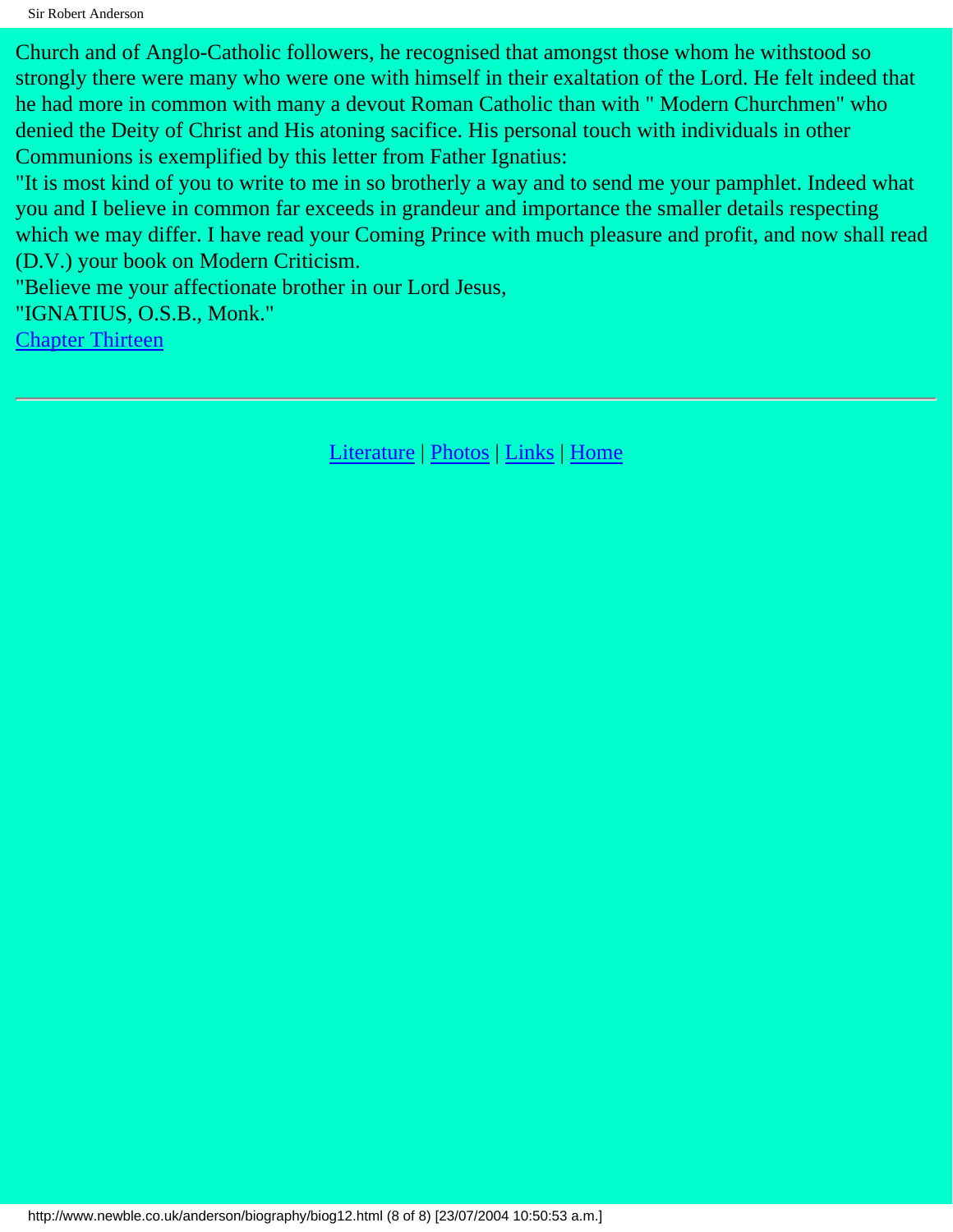## <span id="page-95-0"></span>**SIR ROBERT ANDERSON Secret Service Theologian**



### **BIOGRAPHY**

### **CHAPTER XIII CARRYING ON TO THE END**

We will never doubt Thee, Though Thou veil Thy light; Life is dark without Thee, Death with Thee is bright. Light of light, shine o'er us On our pilgrim way; Go Thou still before us To the endless day. W. WALSHAM HOW.

With mercy and with judgment My web of time He wove, And aye the dews of sorrow Were lustred by his love. I'll bless the Hand that guided, I'll bless the Heart that planned, When throned where glory dwelleth In Immanuel's Land. A. R. Cousins.

And so through all the length of days Thy goodness faileth never: Good Shepherd, may I sing Thy praise Within Thy house for ever. HENRY WILLIAMS BAKER.

THE closing years of my father's life were shadowed by the first world war. The horrors of it distressed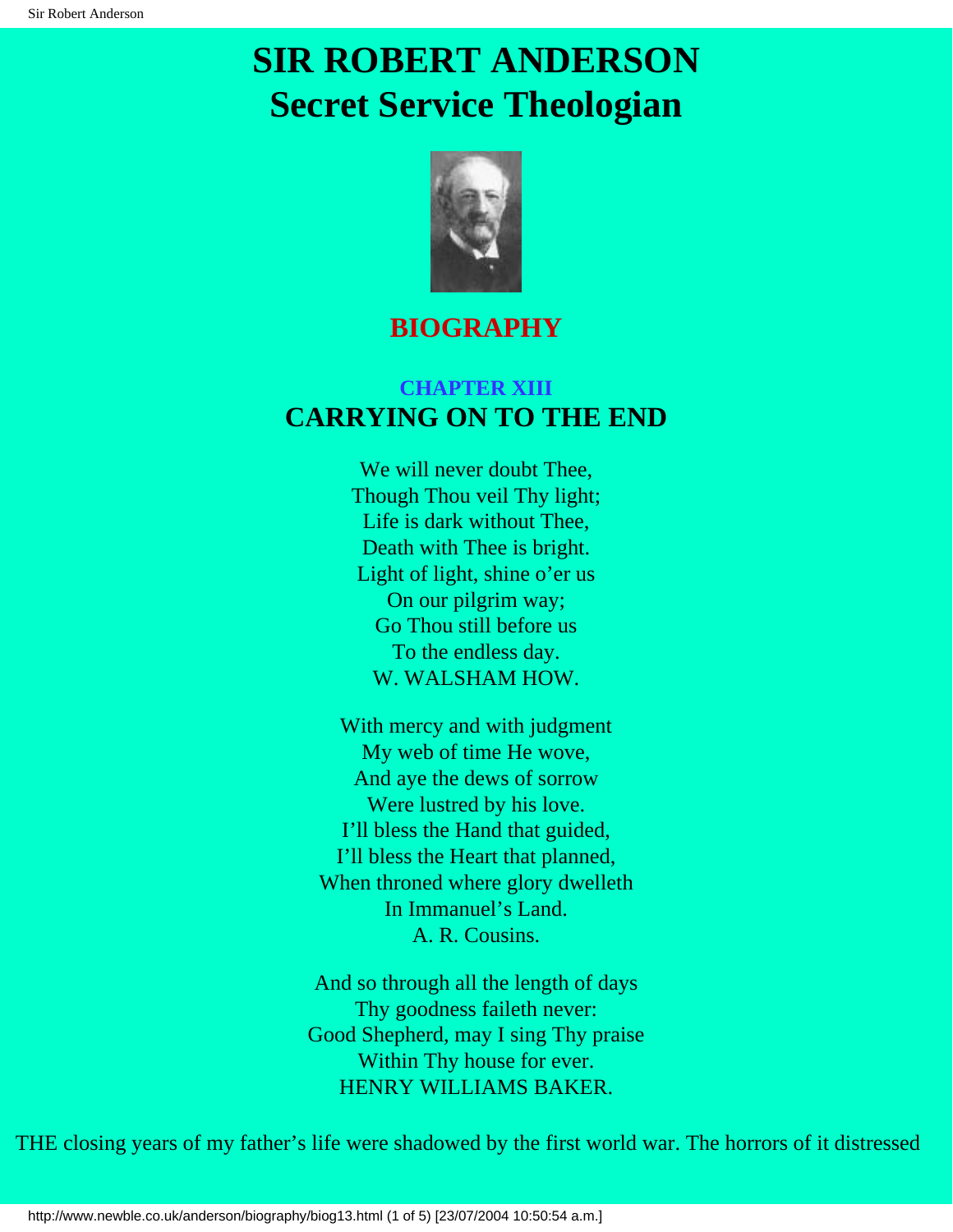Sir Robert Anderson

him the more because of his inability to take his share in service, whilst my brother Graham's loss was a very heavy grief. The feeling of loneliness too became more poignant, shut off as he was by his deafness from so many interests which had filled his days. Back in 1893 he had written to Mr. and Mrs. F. C. Bland, the Irish friends of his youth: "The world is getting lonely, and I can't spare you yet. I am beginning to live in the past and in the future; the past of happy friendships and fellowships fast dropping off; the future of my children's prospects and hopes."

A quarter of a century, however, full of manifold labours, still lay ahead when he penned those words. And many new friendships with men and women of a younger generation enriched his life. Above all, the peace that passeth understanding was a great reality to him. Air raids held no terrors, for he would repeat the 91st Psalm to himself and go quietly to sleep. But even in the midst of the greater anxieties and sorrows of those days he lived in the consciousness of the safe keeping of which he had sung his own hymn " Safe." He had an anchor of the soul both sure and steadfast.

A few diary entries in 1917 afford glimpses of his life at that time: "I had a hideous nightmare dream, and had to get up and read Redemption Truths. . . . Agnes woke me at 1 a.m. to say a raid was on. She, Fanny, Agneta and the servants were downstairs for 3 hours. I refused to stir; soothed myself with my favourite Psalms and went to sleep again. . . . To Kensington Gardens. Found the children [granddaughters] and played 'cricket' with them. . . . News of capture of Jerusalem.! Hallelujah!" Some words written then are of special interest in view of the problems which seem beyond the wit of man to solve today, after the second world war. Lady Kinnaird wrote to him in 1918 : "Do you think God is standing aside in this war, leaving the government to the prince of this world? Someone said the other day, 'I believe this with Sir Robert Anderson.' " The reply was : "I have never said what the someone you quote attributed to me. In The Silence of God and other works I have emphasised that Satan is the god of this world, and that in the sphere of religion his influence is seen everywhere. But to say that the government of the world is his is utterly false." He went on to refer to his comments in Misunderstood Texts on the words "the Lord God omnipotent reigneth" (Rev. xix. 6).

"Anyone who views the world with unclouded mental vision, might well doubt the truth of Scripture if it really taught that the Lord God omnipotent is reigning. The infidel may well demand 'Where is thy God?' And the taunt is not to be met by pious platitudes. But the teaching of Scripture is explicit. . . . It is not that the providential nor yet the moral government of the world is in abeyance, but that in this age there is no punitive action against human sin. A silent heaven is the mystery of God. But there is an appointed limit to the era of that mystery."

He then went on to speak of the time in the future when the great anthem will resound, "Hallelujah, for the Lord God omnipotent has begun to reign" (Rev. xix. 6, and xi. 17). " It ill becomes the Christian therefore to give way to despondency or doubt because that consummation is delayed. For a silent heaven is eloquent in its testimony to Divine long-suffering; and above the darkening clouds is the glorious sunshine of the reign of grace.'

Some letters at that time prove what the Faith and the Hope were to him. This to Dr. Moule: "Never do I write a book without feeling a great desire to send you a copy. But I always hesitate to do so lest I should seem to presume on your indulgence and kindness. And yet I owe so much to your sympathy and encouragement that once again I'll take the risk. . . . Next week I pass the 76th milestone on my Homeward way, and a glance at Who's Who reminds me that I am only a few months ahead of you. Well, neither of us can say, Few and evil have been the days of the years of my pilgrimage; for goodness and mercy have been our portion.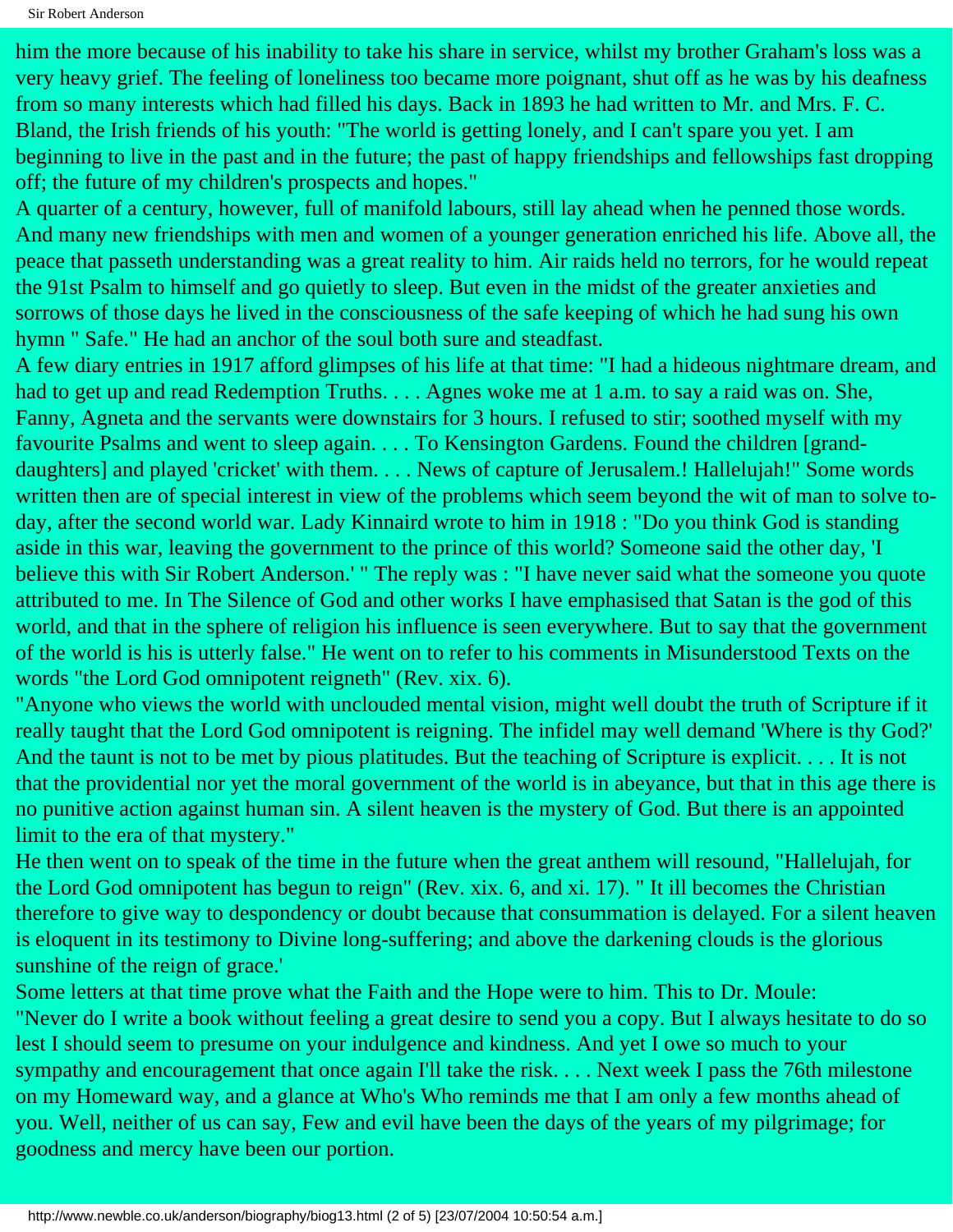"And yet I feel very lonely at times in view of the loss of nearly all my friends of half a century ago. Moreover increasing deafness deprives me of help from pulpit or platform. But deafness and the lapse of years only make the BOOK more precious. Without the Faith and the Hope old age would indeed be an awful trial

To Pastor D. J. Findlay of Glasgow he said

"Our orbits don't cross and we never meet these times; yet you are often in my thoughts, and every remembrance of your good work is grateful to me. . . . It was in view of such a time as this that the Lord bade the disciples look up. As for me, were it not for the Hope I should have no desire to prolong my pilgrimage."

And to Mr. A. C. Gaebelein of New York, Editor of Our Hope, he wrote : "The truth of the Lord's Coming I learned in early life from Horatius Bonar; and in the dark days through which we are passing I prize and cherish ' the Blessed Hope' increasingly."

H In a letter to the Rev. J. J. B. Coles are these words:

"Life is becoming very lonely. There are great and ever widening gaps in the ranks of those who are pals both socially and spiritually. But the BOOK is increasingly a companion. What a gold-mine it is! I tremble when I think at times what life would be in old age without the Faith and the Hope. I always held drinking in contempt, but I can understand a man's taking to it if his only horizon were the grave." Early in the war, when important decisions had to be made by us who were in South Africa, we received this message: "I need not tell you how unceasingly I think of you all. Night and morning I name each one of you in my prayers that God will give you clear guidance and grace to follow it." The last letter (a much prized one) which I had from him was in 1917, when I was in Central Africa and had been acting as unofficial Padre as well as Medical Officer to a South African regiment:

"My very DEAR SON ARTHUR,- YOUR last letter set my heart singing, telling of your work for the Lord in connection with your work for your country. It is a great privilege and a very great joy to be used of Him in the Gospel. And one bright feature of this hateful war is the Gospel testimony and its results on every battle front. "I have had great longings myself to have a share in the work, 'but my deafness is a fatal bar to it. But you my dear son have both the opportunities and the health to avail yourself of them. And my day-by-day prayer for you is that God will use you more and more and bless you increasingly." I may add that I heard the news of his death a year later when on my way from Pretoria to Cape Town. I had just got free from Army service and was hoping to get a passage home soon.

Here are a few extracts from the diary for 1918

To Blackheath and paid Dr. Kidd a visit. [Dr. Joseph Kidd, who, as Disraeli's physician, was called to attend him in Berlin at the "Peace with Honour" Conference.] Great pleasure to see the old man again. . . . Visited B. H. and sat for an hour and a half. In answer to prayer I had a most important talk on spiritual subjects. • . . Goodness and mercy; for which I thank my God and Father.

Felt very isolated and lonely all day . . . John Lewis House Bible Class; about 30 young women. To Mansion House for the Lord Mayor's Evangelical Alliance prayer meeting. . • . Began a paper for The Witness on " Christianity is Christ" . . . Evangelical Alliance meeting at Queen's Hall." (Note.—The last two within a fortnight of his death.)

On the 13th October 1918 he preached in Trinity Presbyterian Church, Notting Hill. The Rev. Joseph Rorke in thanking him mentioned the death of two of the congregation, adding: "The veil which divides us from the eternal world seems at times almost transparent." My father's reply was : "It is a constant grief to me that I can take so little part in the service and ministries of the congregation; but this makes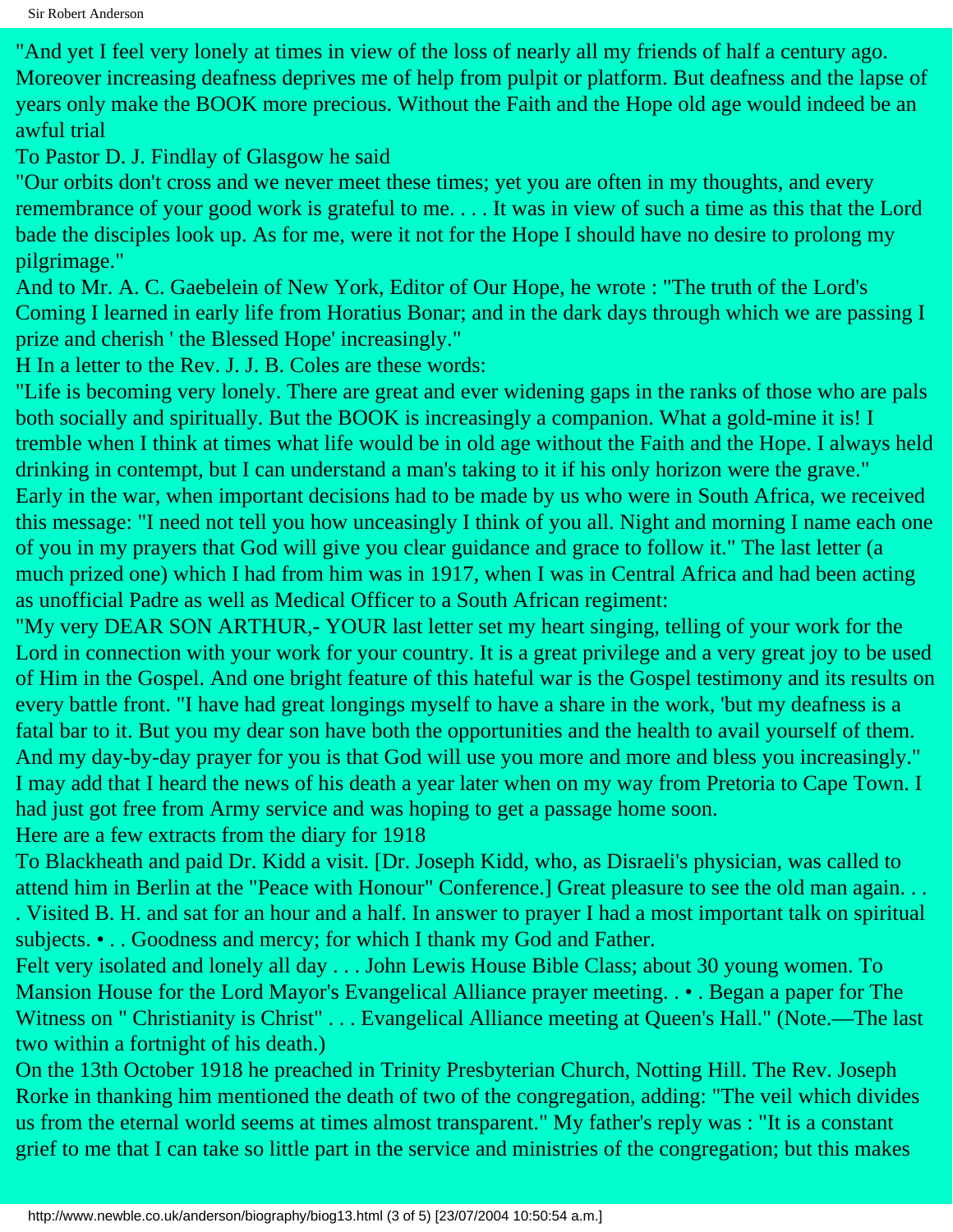me all the more eager to give proof of my sympathy with you in the work of the Lord. Yes, death is busy in these days, not only on the battle-field, but here at home."

Early next month he had a mild attack of influenza, but was not confined to bed. On 15th November he was feeling much better and was out twice. In the evening he sat writing and reading his Bible until halfpast ten, when he went up to bed.

A few moments later the limitations of the earthly life were no more, and he had been called to the freer and more perfect service of the Land towards which his steps had so long been set.

Of the way the Call had come his sister, Lady Boyd, wrote:

"I was so glad to hear all you told me. It reminded me of Robert's never-failing remark in every letter that goodness and mercy were following him. I don't think he would have chosen anything different." And this was from Mrs. H. W. Webb-Peploe:

"A friend gave me a beautiful comment after she had called at your house. She said the atmosphere was full of triumph, not like a house where death had entered. And of course Translation is a much more suitable word than death."

The services in Trinity Church and at Kensal Green were conducted by the Rev. Joseph Rorke, the others taking part being the Revs. R. Wright Hay, Dr. A. C. Dixon and Harrington C. Lees, afterwards Archbishop of Melbourne. Many letters of sympathy have been quoted already; only one other will be mentioned here, that from the Bishop of Durham, who wrote from Auckland Castle: "My DEAR LADY AGNES,

The announcement of Sir Robert's call Home has deeply moved me. For long years he had treated me with wonderful brotherliness as a friend in God and a fellow-believer in the truth of the Written Word. His letters and our too rare talks have left on my heart an impression all their own. He was so strong, so keen in insight and logical power, and yet so inexpressibly kind, so manifestly THE MASTER'S scholar in that way. .

"I am with deep and most respectful sympathy,

"Yours in Christ and His hope,

#### "HANDLEY DUNELM."

After my mother's own Home Call seven years later Dr. Hugh Falconer wrote to my sister

"We were astonished at the quality and insight of the little leading article in the Women's Protestant Union paper, the last I think which your dear mother wrote or dictated. It brought her back so vividly that I felt as if she were present. And the very spirit and presence of Sir Robert were with me too; and the kind of intimate Christian conversation we used to have seemed to talk itself over again. He often used to ask me what did I understand by our Lord's title 'the Firstborn of God' and yet 'among many brethren,' all therefore in a measure like Him in relation both to our Father and to one another. But we could only hold up our hands and say, '0, the depth of the riches!

Canon T. D. Bernard, Bampton Lecturer at Oxford in 1864, once wrote to my father: "I am thankful, and so will you be, that we leave some words behind us not against the truth but for the truth, which may if God permit serve their purpose in one life or another after we are gone."

This memoir has been compiled partly from a desire that my father's many readers may know more of him; but also in the hope that others may be led to consider "the words for the truth" which he has left behind, and may perhaps be helped and encouraged by the witness of his and my mother's lives. Here are the closing words of his last book, *Unfulfilled Prophecy*:

"If even a very few Christians in every place would begin to 'speak often one to another' about the